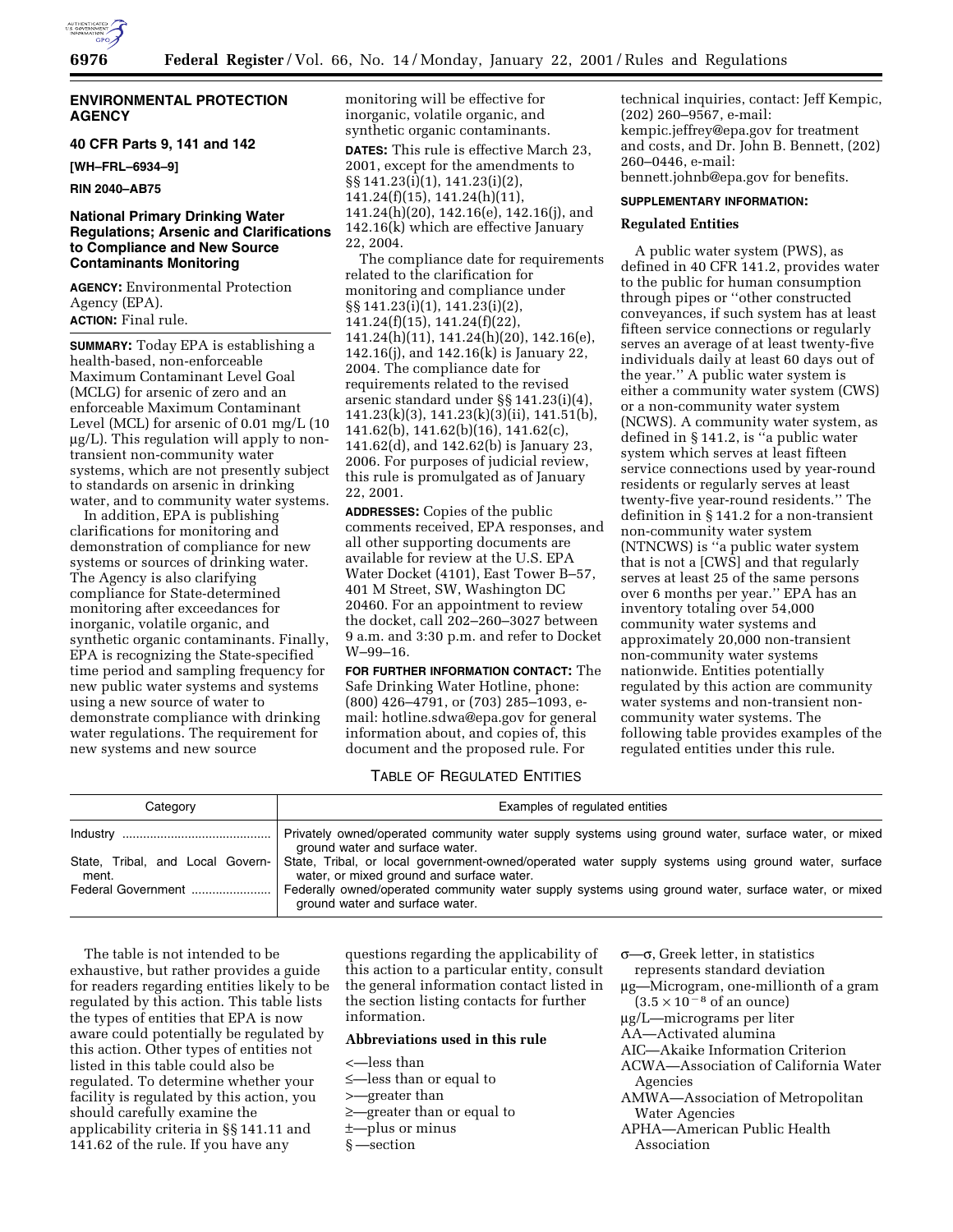- ARARs—Applicable or relevant and appropriate requirements
- As (III)—Trivalent arsenic. Common inorganic form in water is arsenite
- As (V)—Pentavalent arsenic. Common inorganic form in water is arsenate
- ASDWA— Association of State Drinking Water Administrators
- AsH3—Arsine
- ASTM—American Society for Testing and Materials
- ATSDR—Agency for Toxic Substances and Disease Registry, U.S. Department of Health & Human Services
- AWWA—American Water Works Association
- AWWARF—American Water Works Association Research Foundation
- BAT—Best available technology
- BV—Bed volume
- CCR—Consumer Confidence Report
- CERCLA—Comprehensive Environmental Response, Compensation, and Liability Act administered by EPA for hazardous substances
- C/F—Modified coagulation/filtration
- CFR—Code of Federal Regulations
- CSFII—Continuing Survey of Food Intakes by Individuals
- CWA—Clean Water Act administered by EPA for surface waters of the U.S.
- CWS—Community water system CWSS—Community Water System
- Survey
- DMA—Dimethyl arsinic acid, cacodylic acid,  $(CH_3)$ <sub>2</sub>HAsO<sub>2</sub>
- DNA—Deoxyribonucleic acid
- DWSRF—Drinking Water State Revolving Fund
- EA—Economic analysis
- EDR—Electrodialysis reversal
- EEAC—Environmental Economics Advisory Committee
- e.g.—*exempli gratia,* Latin for ''for example''
- EPA—U.S. Environmental Protection Agency
- et al.—*et alia,* Latin for ''and others''
- FACA—Federal Advisory Committee Act
- FR—Federal Register
- FRFA—Final Regulatory Flexibility Analysis
- FSIS—Federalism Summary Impact Statement
- GDP—Gross Domestic Product
- GFAA—Graphite furnace atomic absorption
- GHAA—Gaseous hydride atomic absorption
- GI—Gastrointestinal
- GW—Ground water
- GWR—Ground Water Rule
- HRRCA—Health Risk Reduction and Cost Analysis
- ICP–AES—Inductively coupled plasmaatomic emission spectroscopy
- ICP–MS—Inductively coupled plasma mass spectroscopy
- ICR—Information collection request
- i.e.—*id est,* Latin for ''that is''
- IOCs—Inorganic contaminants
- ISCV—Intra-system coefficient of variation
- IX—Ion exchange
- L—Liter, also referred to as lower case ''l'' in older citations
- $LD_{50}$ —The dose of a chemical taken by mouth or absorbed by the skin which is expected to cause death in 50% of the test animals
- LS—Modified lime softening
- LT1/FBR—Long Term 1 Enhanced Surface Water Treatment and Filter Backwash Recycling Rule
- MCL—Maximum contaminant level MCLG—Maximum contaminant level goal
- MDL—Method detection limit
- mg—Milligrams, one-thousandth of a gram, 1 milligram=1,000 micrograms
- mg/kg—Milligrams arsenic per kilogram body weight or soil weight
- mg/L—Milligrams per liter
- MHI—Mean household income
- MMA—Monomethyl arsenic, arsonic acid,  $CH<sub>3</sub>H<sub>2</sub>ASO<sub>3</sub>$
- NAOS—National Arsenic Occurrence Survey
- NAS—National Academy of Sciences NAWQA—National Ambient Water
- Quality Assessment, USGS
- NCI—National Cancer Institute
- NCWS—Non-community water system NDWAC—National Drinking Water
- Advisory Council for EPA
- NIRS—National Inorganic and
- Radionuclide Survey done by EPA
- NODA—Notice of Data Availability NOMS—National Organic Monitoring
- Survey done by EPA
- NPDES—National Pollutant Discharge Elimination System for CWA
- NPDWR—National primary drinking water regulation
- NR—Not reported
- NRC—National Research Council, the operating arm of NAS
- NTNCWS—Non-transient noncommunity water system
- NTTAA—National Technology Transfer and Advancement Act
- NWIS—National Water Information System of USGS
- OGWDW—Office of Ground Water and Drinking Water in EPA
- OMB—Office of Management and Budget
- PE—Performance evaluation, studies to certify laboratories for EPA drinking water testing
- pH—Negative log of hydrogen ion concentration
- PNR—Public Notification Rule
- POE—Point-of-entry treatment devices
- POTWs—Publicly owned treatment works, treat wastewater
- POU—Point-of-use treatment devices
- ppb—Parts per billion ppm—Parts per million
- PQL—Practical quantitation level
- PRA—Paperwork Reduction Act
- psi—Pounds per square inch
- PT—Performance testing
- PUC—Public utilities commission
- PWS—Public water systems
- QALYs—Quality adjusted life years RCRA—Resource Conservation and
- Recovery Act
- REF—Relative exposure factors
- RFA—Regulatory Flexibility Act RIA—Regulatory Impact Analysis
- RO—Reverse osmosis
- 
- RUS—Rural Utilities Service RWS—Rural Water Survey
- SAB—Science Advisory Board

SD—Standard deviation

End Results

framework

SO4—Sulfate

absorption SW—Surface water

capacity

Act

hazardous waste

U.S.—United States

UV—Ultraviolet

WS—Water supply WTP—Willingness-to-pay

**Table of Contents**

System?

A. What Did EPA Propose? B. Overview of the Notice of Data Availability (NODA)

Rule

TDS—Total dissolved solids

TOC—Total organic carbon

USGS—US Geological Survey

VSL—Value of statistical life VSLY—Value of statistical life year WHO—World Health Organization

SBAR—Small Business Advocacy Review

SDWA—Safe Drinking Water Act SDWIS—Safe Drinking Water Information System

of Water and Wastewater SMF—Standardized monitoring

SBREFA—Small Business Regulatory Enforcement Fairness Act

SEER—Surveillance, Epidemiology, and

SM—Standard Method for Examination

SMRs—Standardized mortality ratios

SOCs—Synthetic organic contaminants STP–GFAA—Stabilized temperature platform graphite furnace atomic

TBLLs—Technically based local limits TC—Toxicity Characteristic, RCRA

TCLP—Toxicity Characteristic Leaching Procedure, tests for hazardous waste

TMF—Technical, managerial, financial

UMRA—Unfunded Mandates Reform

URTH—Unreasonable risk to health

USDA—US Department of Agriculture

VOCs—Volatile organic contaminants

I. Background and Summary of the Final

C. Does This Regulation Apply to My Water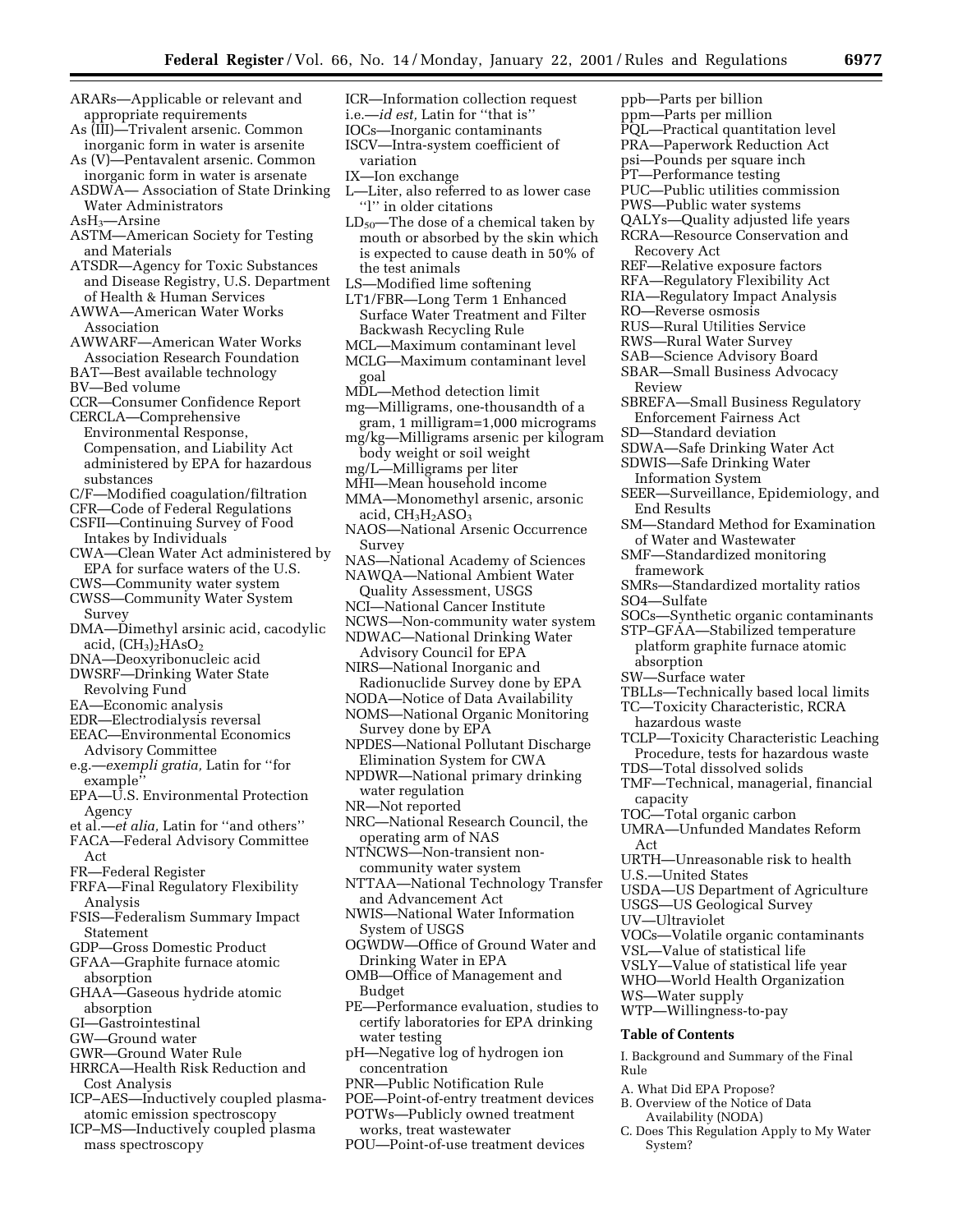- D. What are the Final Drinking Water Regulatory Standards for Arsenic (Maximum Contaminant Level Goals and Maximum Contaminant Levels)?
- E. Will There be a Health Advisory?
- F. What are the Best Available Technologies For Removing Arsenic From Drinking Water?
	- 1. BAT technologies
	- 2. Preoxidation
	- 3. Factors affecting listing technologies
	- 4. Other technologies evaluated, but not designated as BAT
	- 5. Waste disposal
- G. Treatment Trains Considered For Small Systems
	- 1. Can my water system use point-of-use (POU), point-of-entry (POE), or bottled water to comply with this regulation?
	- 2. What are the affordable treatment technologies for small systems?
	- 3. Can my water system get a small system variance from an MCL under today's rule?
- H. Can My System Get a General Variance or Exemption from the MCL Under Today's Rule?
- I. What Analytical Methods are Approved for Compliance Monitoring of Arsenic and What are the Performance Testing Criteria for Laboratory Certification?
	- 1. Approved analytical methods
	- 2. Performance testing criteria for
	- laboratory certification
- J. How Will I Know if My System Meets the Arsenic Standard?
	- 1. Sampling points and grandfathering of monitoring data
	- 2. Compositing of samples
	- 3. Calculation of violations
- 4. Monitoring and compliance schedule
- K. What do I Need To Tell My Customers?
- 1. Consumer Confidence Reports
- a. General requirements
- b. Special informational statement
- 2. Public Notification
- L. What Financial Assistance Is Available for Complying With This Rule?
- M. What is the Effective Date and Compliance Date for the Rule?
- N. How Were Stakeholders Involved in the Development of This Rule?
- II. Statutory Authority
- III. Rationales for Regulatory Decisions
- A. What is the MCLG?
- B. What is the Feasible Level?
- 1. Analytical measurement feasibility 2. Treatment
- C. How Did EPA Revise Its National Occurrence Estimates?
	- 1. Summary of occurrence data and methodology
- 2. Corrections and additions to the data
- 3. Changes to the methodology
- 4. Revised occurrence results
- D. How Did EPA Revise Its Risk Analysis?
	- 1. Health risk analysis
	- a. Toxic forms of arsenic
	- b. Effects of acute toxicity
	- c. Non-cancer effects associated with arsenic.
	- d. Cancers associated with arsenic
	- e. How does arsenic cause cancer?
	- f. What is the quantitative relationship
	- between exposure and cancer effects that

may be projected for exposures in the U.S.?

8. Extension of effective date for large

systems

C. Occurrence 1. Occurrence data 2. Occurrence methodology

3. Co-occurrence D. Analytical Methods 1. Analytical interferences 2. Demonstration of PQL (includes

acceptance limits) 3. Acidification of samples

5. Implementation guidance 6. Rounding analytical results F. Treatment Technologies 1. Demonstration of technology

performance

a. Anion exchange b. Activated alumina c. Reverse osmosis 5. Emerging technologies

1. Disparity of costs

proposed rule?

estimates? 2. Affordability

system level costs?

G. Costs

B. Health Effects of Arsenic 1. Epidemiology data 2. Dose-response relationship 3. Suggestions that EPA await further

health effects research 4. Sensitive subpopulations 5. EPA's risk analysis

6. Setting the MCLG and the MCL

E. Monitoring and Reporting Requirements 1. Compliance determinations 2. Monitoring of POU devices

2. Barriers to technology application 3. Small system technology application 4. Waste generation and disposal

a. What is EPA's response to major comments on the decision tree for the

b. What is EPA's response to comments on

c. What is EPA's response to comments that state the report ''Cost Implications of a Lower Arsenic MCL'' (Frey et al., 2000), be used as a basis for reflecting more realistic national costs than EPA's

3. Combined cost of new regulations 4. Projected effects of the new standard on

1. Timing of benefits accrual (latency) 2. Use of the Value of Statistical Life (VSL) 3. Use of alternative methodologies for

4. Comments on EPA's consideration of

1. Role of uncertainty in decision making 2. Agency's interpretation of benefits

J. Health Risk Reduction and Cost Analysis

1. Notice and comment requirement 2. Conformance with SDWA requirements

other regulatory programs. H. Benefits of Arsenic Reduction

benefits estimation

implementation I. Risk Management Decision

nonquantifiable benefits 5. Comments on EPA's assumption of benefits accrual prior to rule

justify costs provision 3. Alternative regulatory approaches 4. Standard for total arsenic vs. species-

specific standards

(HRRCA)

3. Monitoring and reporting for NTNCWSs 4. CCR health language and reporting date

- g. Is it appropriate to assume linearity for the dose-response assessment for arsenic at low doses given that arsenic is not directly reactive with DNA?
- 2. Risk factors/bases for upper- and lowerbound analyses
- a. Water consumption
- b. Relative Exposure Factors
- c. Arsenic occurrence
- d. Risk distributions
- e. Estimated risk reductions
- f. Lower-bound analyses
- g. Cases avoided
- 3. Sensitive subpopulations
- 4. Risk window
- E. What are the Costs and Benefits at 3, 5, 10, and  $20 \mu g/L$ ?
	- 1. Summary of cost analysis
	- a. Total national costs
	- b. Household costs
	- 2. Summary of benefits analysis
	- a. Primary analysis
	- b. Sensitivity analysis on benefits valuation
	- c. SAB recommendations
	- d. Analytical approach
	- e. Results
	- 3. Comparison of costs and benefits
	- a. Total national costs and benefits
	- b. National net benefits and benefit-cost
- ratios
- c. Incremental costs and benefits
- d. Cost-per-case avoided
- 4. Affordability
- F. What MCL Is EPA Promulgating and What Is the Rationale for This Level?
	- 1. Final MCL and overview of principal considerations
	- 2. Consideration of health risks
	- 3. Comparison of benefits and costs
	- 4. Rationale for the final MCL
	- a. General considerations
	- b. Relationship of MCL to the feasible level  $(3 \mu g/L)$
	- c. Reanalysis of proposed MCL and comparison to final MCL
- d. Consideration of higher MCL options
- e. Conclusion
- IV. Rule Implementation
- A. What are the Requirements for Primacy?
- B. What are the Special Primacy
- Requirements?
- C. What are the State Recordkeeping Requirements?
- D. What are the State Reporting Requirements?
- E. When does a State Have to Apply for Primacy?
- F. What are Tribes Required To Do Under This Regulation?
- V. Responses to Major Comments Received
- A. General Comments

interim standard

comment

programs

1. Sufficiency of information and adequacy of procedural requirements to support a final rule 2. Suggestions for development of an

3. Public involvement and opportunity for

4. Relation of MCL to the feasible level 5. Relationship of MCL to other regulatory

6. Relation of MCL to WHO standard 7. Regulation of non-transient noncommunity water systems (NTNCWSs)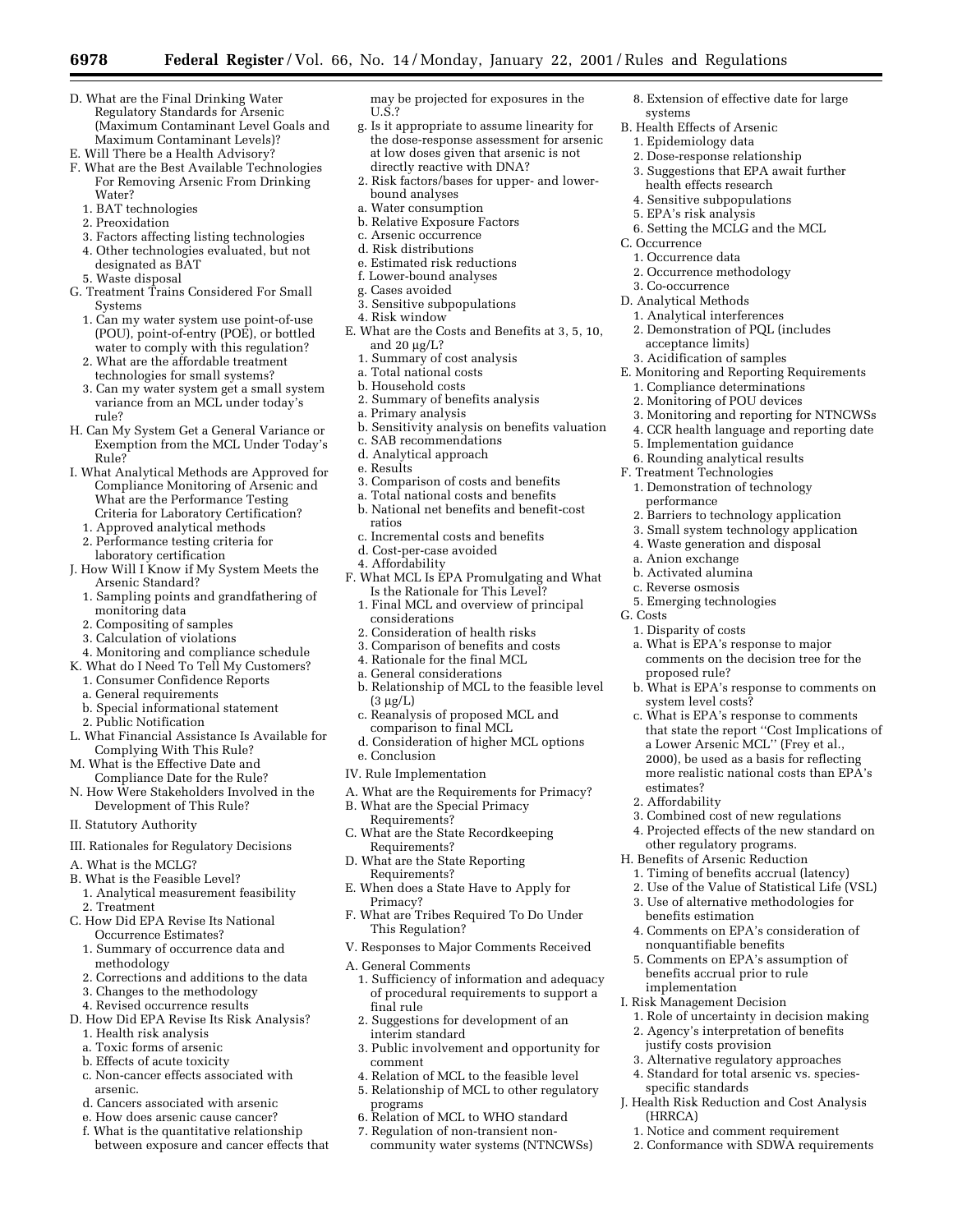- VI. Administrative and Other Requirements
- A. Executive Order 12866: Regulatory
- Planning and Review B. Regulatory Flexibility Act (RFA), as Amended by the Small Business Regulatory Enforcement Fairness Act of 1996 (SBREFA), 5 U.S.C. 601 et seq.
- C. Unfunded Mandates Reform Act (UMRA) of 1995
	- a. Authorizing legislation
	- b. Cost-benefit analysis
	- c. Financial assistance
	- d. Estimates of future compliance costs and disproportionate budgetary effects e. Macroeconomic effects
	- f. Summary of EPA's consultation with State, Tribal, and local
	- governments g. Nature of State, Tribal, and local
	- government concerns and how EPA addressed these concerns
	- h. Regulatory alternatives considered i. Selection of the regulatory
- alternative
- D. Paperwork Reduction Act (PRA)
- E. National Technology Transfer and Advancement Act (NTTAA)
- F. Executive Order 12898: Environmental Justice G. Executive Order 13045: Protection of
- Children from Environmental Health Risks and Safety Risks
- H. Executive Order 13132: Federalism
- I. Executive Orders 13084 and 13175: Consultation and Coordination with Indian Tribal Governments
- J. Plain Language
- K. Congressional Review Act
- L. Consultations with the Science Advisory Board, National Drinking Water Advisory Council, and the Secretary of Health and Human Services
- M. Likely Effect of Compliance With the Arsenic Rule on the Technical, Financial, and Managerial Capacity of Public Water Systems

#### VI. References

#### **List of Tables**

- Table I.F–1.—Best Available Technologies and Removal Rates
- Table I.G–1.—Treatment Technology Trains Table I.G–2.—Baseline Values for Small Systems Categories
- Table I.G–3.—Available Expenditure Margin for Affordable Technology Determinations
- Table I.G–4.—Design and Average Daily Flows Used for Affordable Technology Determinations
- Table I.G–5.—Affordable Compliance Technology Trains for Small Systems with population 25–500
- Table I.G–6.—Affordable Compliance Technology Trains for Small Systems with populations 501–3,300 and 3,301 to 10,000
- Table I.I–1.—Approved Analytical Methods (40 CFR 141.23) for Arsenic at the MCL of 0.01 mg/L
- Table III.C–1.—Summary of Occurrence Databases for the Proposed and Final Rules
- Table III.C–2.—Alaska PWS Inventories: Baseline Handbook and Corrected Table III.C–3.—National Occurrence
- Exceedance Probability Estimates Table III.C–4.—Parameters of Lognormal
- Distributions Fitted to National Occurrence Distributions
- Table III.C–5.—Regional Occurrence Exceedance Probability Estimates
- Table III.C–6.—Statistical Estimates of Numbers of Systems with Average Finished Arsenic Concentrations in Various Ranges
- Table III.C–7.—Estimated Intra-System Coefficients of Variation
- Table III.C–8.—Comparison of National Arsenic Occurrence Estimates
- Table III.D–1.—Life-Long Relative Exposure Factors
- Table III.D–2(a).—Cancer Risks for U.S. Populations Exposed At or Above MCL Options, after Treatment1,2 (Without Adjustment for Arsenic in Food and Cooking Water)
- Table III.D–2(b).—Cancer Risks for U.S. Populations Exposed At or Above MCL Options, after Treatment<sup>1,2</sup> (With Adjustment for Arsenic Exposure in Food and Cooking Water)
- Table III.D–2(c).—Cancer Risks for U.S. Populations Exposed At or Above MCL Options, after Treatment1 (Lower Bound With Food and Cooking Water Adjustment, Upper Bound Without Food and Cooking Water Adjustment)
- Table III.D–3.—Annual Total (Bladder and Lung) Cancer Cases Avoided from Reducing Arsenic in CWSs and **NTNCWS**
- Table III.E–1.—Total Annual National System and State Compliance Costs
- Table III.E–2.—Mean Annual Costs per Household
- Table III.E–3.—Estimated Benefits from Reducing Arsenic in Drinking Water
- Table III.E–4.—Sensitivity of the Primary VSL Estimate to Changes in Latency Period Assumptions, Income Growth, and Other Adjustments
- Table III.E–5.—Sensitivity of Combined Annual Bladder and Lung Cancer Mortality Benefits Estimates to Changes in VSL Adjustment Factor Assumptions
- Table III.E–6.—Sensitivity of Combined Annual Bladder and Lung Cancer Mortality Benefits Estimates to Changes in VSL Adjustment Factor Assumptions
- Table III.E–7.—Estimated Annual Costs and Benefits from Reducing Arsenic in Drinking Water
- Table III.E–8 Summary of National Annual Net Benefits and Benefit-Cost Ratios, Combined Bladder and Lung Cancer Cases
- Table III.E–9 Estimates of the Annual Incremental Risk Reduction, Costs, and Benefits of Reducing Arsenic in Drinking Water
- Table III.E–10. Annual Cost Per Cancer Case Avoided for the Final Arsenic Rule— Combined Bladder and Lung Cancer Cases
- TABLE V.F–4.1 Treatment Trains in Final Versus Proposed Arsenic Rule Decision Tree
- Table V.F–4.2 New or Revised Treatment Trains
- Table VI.B–1. Profile of the Universe of Small Water Systems Regulated Under the Arsenic Rule

#### **I. Background and Summary of the Final Rule**

## *A. What Did EPA Propose?*

On June 22, 2000, the **Federal Register** published EPA's proposed arsenic regulation for community water systems and non-transient noncommunity water systems (65 FR 38888; EPA, 2000i). EPA proposed a healthbased, non-enforceable goal, or Maximum Contaminant Level Goal (MCLG), of zero micrograms per liter (µg/L) and a Maximum Contaminant Level (MCL) of 5 µg/L. The Agency also requested comment on alternate MCL levels of 3  $\mu$ g/L, 10  $\mu$ g/L, and 20  $\mu$ g/L. (In the proposed rule EPA expressed arsenic concentration in milligrams per liter (mg/L) or parts per million, which matches the units of the former and current standard for arsenic. Except as noted, the Agency will refer to arsenic concentration in micrograms per liter (µg/L) in this preamble.)

EPA based the June 2000 proposal on extensive analysis including a careful consideration of the following issues: a nonzero MCLG; occurrence of arsenic in public water systems; our approach for estimating national occurrence and cooccurrence; acceptance limits used to establish the practical quantitation level (PQL); rounding of measured values for compliance purposes; extending compliance by two years for systems serving under 10,000 people in order to add capital improvements; dates for reporting changes in the consumer confidence reports and public notification; appropriateness of the national affordability criteria; affordable technologies for small systems; implementation issues for point-of-use (POU) and point-of-entry (POE) treatments; appropriateness of nonhazardous residual costing; our overall analysis of costs; adjusting benefits estimates (*e.g.*, for factors such as latency); our approach for considering uncertainties that affected risk; use of the authority to set an MCL at a level other than the feasible MCL; expression of the MCL as total arsenic; approaches to regulation of NTNCWSs; State program revisions; selenium levels as an attenuation factor in arsenic toxicity; impacts on small entities; use of consensus analytical methods; methods to address environmental justice concerns; and comments on use of plain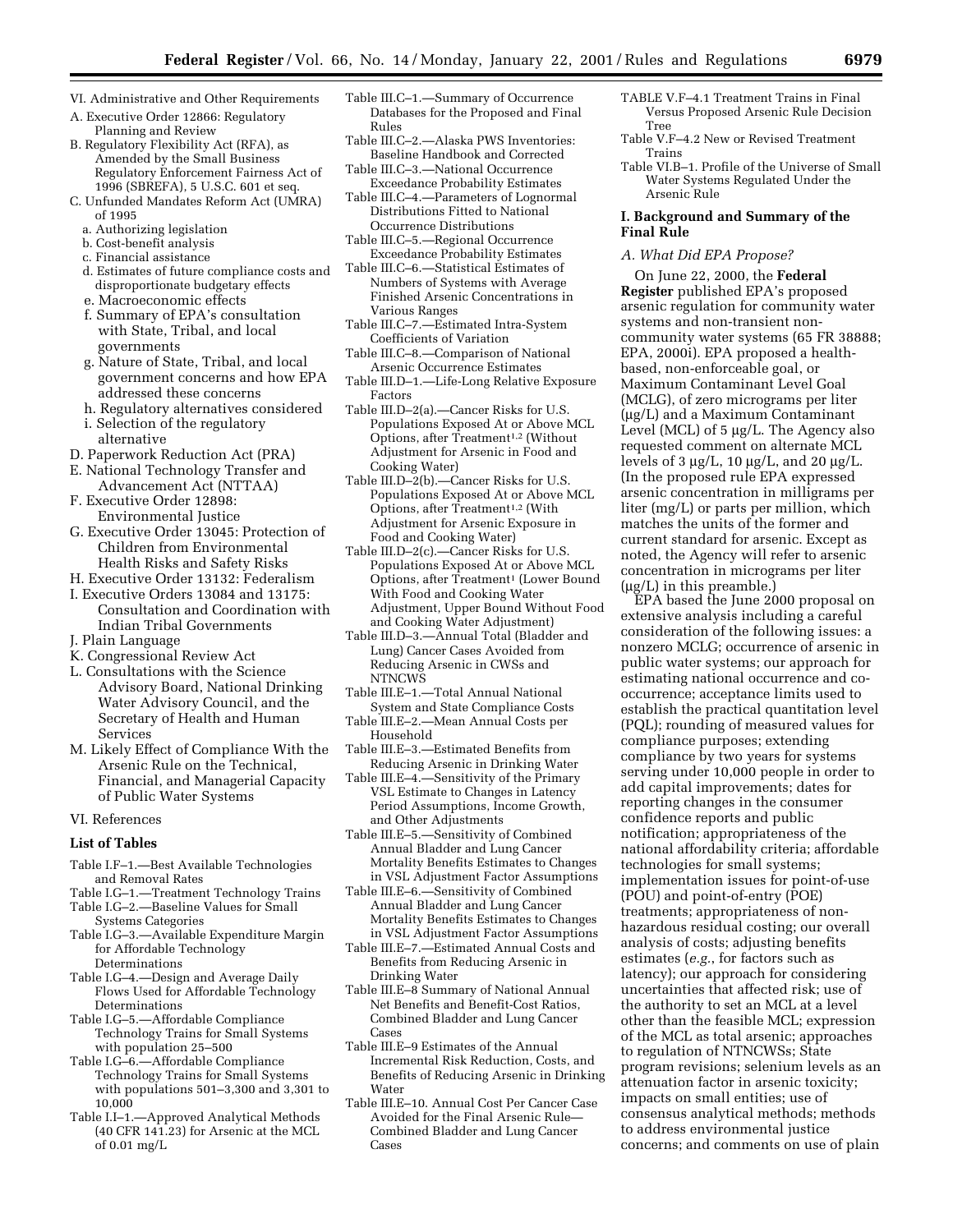language. We asked commenters to submit data and comments on these issues, as well as any other issues raised in the proposal.

The proposal reflected several types of technical evaluations, including analytical methods performance and laboratory capacity; the likelihood of different size water systems choosing treatment technologies based on source water characteristics; and the national occurrence of arsenic in drinking water supplies. Furthermore, the Agency assessed the quantifiable and nonquantifiable costs and health risk reduction benefits likely to occur at the treatment levels considered, and the effects of arsenic on sensitive subpopulations.

The proposed MCL was consistent with the Agency's use of the new benefit/cost provisions of the Safe Drinking Water Act (SDWA), as amended in 1996 (see section II. of this preamble for additional information about this provision). EPA proposed 3 µg/L as the feasible MCL, after considering treatment costs and efficiency under field conditions as well as considering the appropriate analytical methods. Because EPA determined that the benefits of regulating arsenic at the feasible level would not justify the costs, the Agency proposed an MCL of 5 µg/L, while requesting comment on MCL options of 3 µg/L (the feasible level), 10 µg/L, and  $20 \mu g/L$ .

We based our estimates of large system compliance costs primarily on costs for coagulation/filtration and lime softening, although we consider several other technologies to be appropriate as best available technology (BAT) technologies. (See Table I.F–1.) For small-system (systems serving 10,000 people and less) compliance costs, we considered the costs for ion exchange, activated alumina, reverse osmosis, and nanofiltration. EPA proposed extending the effective date to five years after the final rule issuance for small community water systems and maintaining the effective date at three years after promulgation for all other community water systems. EPA proposed that States applying to adopt the revised arsenic MCL may use their most recently approved monitoring and waiver plans or note in their primacy application any revisions to those plans. EPA proposed that NTNCWSs monitor for arsenic and report exceedances of the MCL.

The Agency also clarified the procedure used for determining compliance after exceedances for inorganic, volatile organic, and synthetic organic contaminants in §§ 141.23(i)(2), 141.24(f)(15)(ii), and

141.24(h)(11)(ii), respectively. Finally, EPA proposed that new systems and systems using a new source of water be required to demonstrate compliance with the MCLs using State-specified time frames. The clarified new source and new system compliance regulations require that States establish initial sampling frequencies and compliance periods for inorganic, volatile organic, and synthetic organic contaminants in §§ 141.23(c)(9), 141.24(f)(22), and 141.24(h)(20), respectively.

### *B. Overview of the Notice of Data Availability (NODA)*

In the proposed rule, EPA quantified the risk reduction and benefits of avoiding bladder cancer and noted that a peer-reviewed quantification of lung cancer risk from arsenic exposure would probably be available in time to consider for the final rule (65 FR 38888 at 38899; EPA, 2000i). Relying upon a discussion in the National Research Council (NRC) report (NRC, 1999, pg. 8) about the qualitative risks of lung cancer (65 FR 38888 at 38944; 2000i), EPA provided a ''What-If'' estimate of lung cancer benefits (65 FR 38888 at 38946, 2000i) in the proposed rule. On October 20, 2000, the **Federal Register** published EPA's Notice of Data Availability (NODA) containing a revised risk analysis for bladder cancer and new risk information concerning lung cancer (65 FR 63027; EPA, 2000m), and identified a correction to Table 4 on October 27, 2000 (65 FR 64479; EPA, 2000n). The NODA also provided information concerning the availability of cost curves used to develop the costs published in the proposal.

EPA used new risk information for lung and bladder cancer from a peerreviewed article written by Morales *et al.* (2000). In the NODA, EPA explained that the authors used several alternative statistical models to estimate cancer risk. EPA explained its reasons for selecting ''Model 1'' with no comparison population for further analysis. We used daily water consumption (EPA, 2000c) reported by gender, region, age, economic status, race, and separately for pregnant women, lactating women, and women in childbearing years combined with weight data to derive exposure factors for the U.S. We used these exposure factors, our occurrence estimate (EPA 2000g) of populations exposed to arsenic at different concentrations, and the risk distributions from the Morales *et al.* (2000) paper in Monte Carlo simulations to estimate the upper bound of risks faced by the U.S. population. The NODA compared the bladder cancer risks derived for the proposal

against the bladder cancer risks derived from the Morales *et al.* (2000) study. EPA also derived lung cancer risks using the same approach and the risk model contained in the Morales *et al.* (2000) study.

EPA also used the newly calculated risks to estimate a lower bound risk in the U.S. This calculation took into account the amount of additional arsenic people in Taiwan were likely to have ingested from water used in food preparation. EPA showed the effects on risks for the U.S. population at both the mean and 90th percentile levels for various arsenic levels in drinking water. Based on the revised risk assessment, we updated our assessment of the relative risk of lung cancer as compared to bladder cancer. The NODA indicated that instead of being 2 to 5 times as many fatal lung cancer cases as bladder cancer cases (as was cited in NRC's Executive Summary, NRC, 1999, pg. 8 as a qualitative estimate), the combined risk of excess lung and bladder cancer were thought to be only about twice that of bladder cancer risk. EPA noted that, while the new risks were higher than the bladder cancer risk in the proposal, the monetized benefits of lung cancer would fall within the lung cancer benefits range estimated using the ''What-If'' analysis (*e.g.*, \$19.6 million— \$224 million yearly for an MCL of 10 µg/L) in the proposal (65 FR 38888 at 38959; EPA, 2000m).

In the NODA, EPA also explained that the docket for the proposed rule had the November 1999 version (EPA, 1999o) of ''Technologies and Costs for the Removal of Arsenic from Drinking Water'' rather than the April 1999 version of the document that was the primary source for the treatment technology cost equations used to generate the national cost estimate. The national cost estimate was presented in the ''Proposed Arsenic in Drinking Water Rule Regulatory Impact Analysis'' (EPA, 2000h). The NODA therefore announced the availability of the ''Technologies and Costs for the Removal of Arsenic from Drinking Water,'' dated April 1999 (EPA,1999b). The NODA also noted that commenters interested in reproducing the waste disposal curves should consult the ''Small Water System Byproducts Treatment and Disposal Cost Document'' (EPA, 1993a) and ''Water System Byproducts Treatment and Disposal Document (EPA, 1993b).'' In addition to placing these documents in the docket, the NODA also specified that an electronic copy of the treatment technology and waste disposal equations used in the development of the RIA could be found in the docket.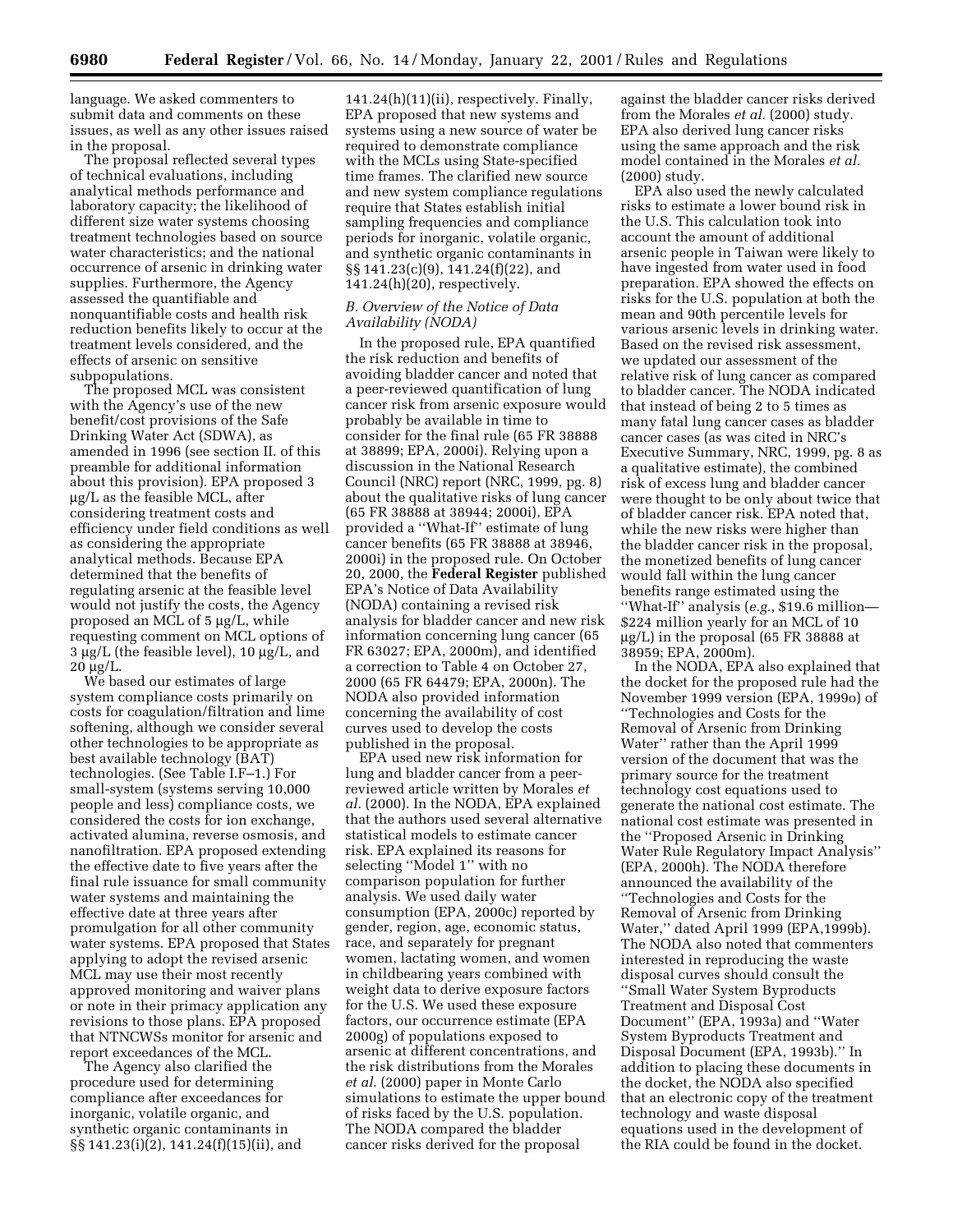EPA made the April 1999 version of the document, ''Technologies and Costs for the Removal of Arsenic from Drinking Water'' (EPA,1999b) available on its arsenic webpage.

The cost methodology and cost estimates were clearly stated and explained in the proposal for public review and consideration. Through a technical oversight, we incorrectly attributed the source for the cost curves to the November version of the document placed in the docket (EPA, 1999o). As a result, people could not replicate the precise analysis we did, should a commenter desire to do so. More specifically, although the inputs, assumptions, and model methodology were clearly explained, we incorrectly cited the sources of an intermediate step of deriving specific cost curves from those assumptions. Based upon the proposal's detailed discussion of inputs, assumptions and associated methodology, EPA believes the public was fully able to review, understand, and comment on the Agency's estimate of potential impacts. EPA discusses the cost curves further in section III.E.1 of this preamble.

### *C. Does This Regulation Apply to My Water System?*

The final regulation on arsenic in drinking water promulgated today applies to all CWSs and NTNCWSs. The regulation not only establishes an MCLG and MCL for arsenic, but also lists feasible technologies and affordable technologies for small systems that can be used to comply with the MCL. However, systems are not required to use the listed technologies in order to meet the MCL.

## *D. What are the Final Drinking Water Regulatory Standards for Arsenic (Maximum Contaminant Level Goals and Maximum Contaminant Levels)?*

In today's rule, the MCLG is  $0 \mu g/L$ , and the enforceable MCL is 0.01 mg/L, which is the same as 10 micrograms per liter (µg/L) or 10 parts per billion (ppb). EPA based the MCL on total arsenic, because drinking water contains almost entirely inorganic forms, and the analytical methods for total arsenic are readily available and capable of being performed by certified laboratories at an affordable cost.

#### *E. Will There be a Health Advisory?*

A health advisory for arsenic is not part of today's rulemaking. EPA will be considering whether or not to issue a health advisory after evaluating the recommendations of the Science Advisory Board (SAB) (EPA, 2000q). The purpose of an advisory would be to provide useful information to water providers between issuance and implementation of this rule.

## *F. What are the Best Available Technologies For Removing Arsenic From Drinking Water?*

Section 1412(b)(4)(E) of the Safe Drinking Water Act states that each National Primary Drinking Water Regulation (NPDWR) which establishes an MCL shall list the technology, treatment techniques, and other means that the Administrator finds to be feasible for purposes of meeting the MCL. Technologies are judged to be a best available technology (BAT) when the following criteria are satisfactorily met:

(1) The capability of a high removal efficiency;

(2) A history of full-scale operation; (3) General geographic applicability;

(4) Reasonable cost based on large and metropolitan water systems;

(5) Reasonable service life;

(6) Compatibility with other water treatment processes; and

(7) The ability to bring all of the water in a system into compliance.

EPA identified BATs in this section using the listed criteria. Their removal efficiencies and a brief discussion of the major issues surrounding the usage of each technology are also given in this section. More details about the treatment technologies and costs can be found in ''Technologies and Costs for the Removal of Arsenic From Drinking Water'' (EPA, 2000t).

#### 1. BAT technologies

EPA reviewed several technologies as BAT candidates for arsenic removal, e.g., ion exchange, activated alumina, reverse osmosis, nanofiltration, electrodialysis reversal, coagulation assisted microfiltration, modified coagulation/filtration, modified lime softening, greensand filtration, conventional iron and manganese removal, and several emerging technologies. The Agency determined that, of the technologies capable of removing arsenic from source water, only the technologies in Table I.F–1 fulfill the requirements of SDWA for BAT determinations for arsenic. The maximum percent of arsenic removal that can be reasonably obtained from these technologies is also shown in the table. These removal efficiencies are for arsenic (V) removal.

## TABLE I.F–1.— BEST AVAILABLE TECHNOLOGIES AND REMOVAL RATES

| <b>Treatment Technology</b>                                                                                                                                                                                                       | Maximum<br>Percent Re-<br>moval <sup>1</sup> |
|-----------------------------------------------------------------------------------------------------------------------------------------------------------------------------------------------------------------------------------|----------------------------------------------|
| Ion Exchange (sulfate $\leq 50$ mg/<br>Activated Alumina<br>Reverse Osmosis<br><b>Modified Coagulation/Filtration</b><br>Modified Lime Softening (pH ><br>Electrodialysis Reversal<br>Oxidation/Filtration (20:1<br>iron:arsenic) | 95<br>95<br>>95<br>95<br>90<br>85            |

1The percent removal figures are for arsenic (V) removal. Pre-oxidation may be required.

#### 2. Preoxidation

In water, the most common valence states of arsenic are As (V), or arsenate, and As (III), or arsenite. As (V) is more prevalent in aerobic surface waters and As (III) is more likely to occur in anaerobic ground waters. In the pH range of 4 to 10, As (V) species  $(H_2AsO_4 \text{ minus; and } H_2AsO_4^2 \text{ minus;})$ are negatively charged, and the predominant As (III) compound  $(H<sub>3</sub>AsO<sub>3</sub>)$  is neutral in charge. Removal efficiencies for As (V) are much better than removal of As (III) by any of the technologies evaluated because the arsenate species carry a negative charge and arsenite is neutral under these pH conditions. To increase the removal efficiency when As (III) is present, preoxidation to the As (V) species is necessary.

As (III) may be converted through preoxidation to As (V) using one of several oxidants. Data on oxidants indicate that chlorine, potassium permanganate, and ozone are effective in oxidizing As (III) to As (V). Pre-oxidation with chlorine may create undesirable concentrations of disinfection byproducts and membrane fouling of subsequent treatments such as reverse osmosis. EPA has completed research on the chemical oxidants for As (III) conversion, and is presently investigating ultraviolet light disinfection technology (UV) and solid oxidizing media. For POU and POE devices, central chlorination may be required for oxidation of As (III).

## 3. Factors affecting listing technologies

*Ion Exchange* (IX) can effectively remove arsenic using anion exchange resins. It is recommended as a BAT primarily for sites with low sulfate because sulfate is preferred over arsenic. Sulfate will compete for binding sites resulting in shorter run lengths. Due to much shorter run lengths than activated alumina, anion exchange must be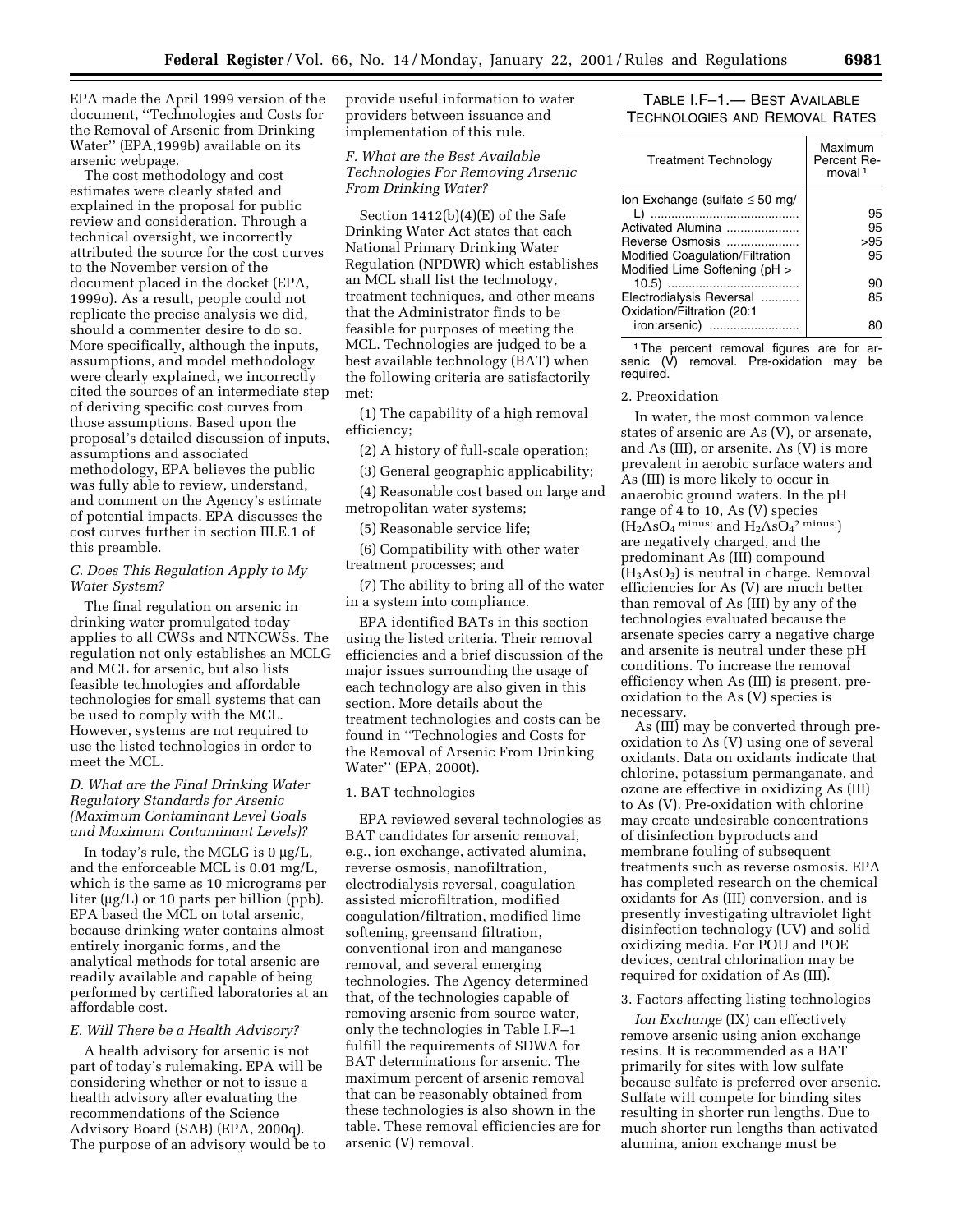regenerated because it is not cost effective to dispose of the resin after one use. Column bed regeneration frequency is a key factor in the cost of the process and affects the volume of waste produced by the process. The proposed rule preamble noted that anion exchange may be practical up to approximately 120 mg/L of sulfate (Clifford, 1994). The upper-bound sulfate concentration for the final rule is 50 mg/L. The selection of this upper bound is based on several factors, including cost and the ability to dispose of the brine stream.

The proposed rule listed three mechanisms to dispose of the brine stream used for regeneration. The options were: sanitary sewer, evaporation pond, and chemical precipitation. Many comments on the proposed rule were based on the assumption that the waste streams generated would be considered hazardous waste. Waste streams containing less than 0.5% solids are evaluated against the toxicity characteristic directly to determine if the waste is hazardous. Arsenic in the regeneration brine will likely exceed 5 mg/L for most systems with arsenic above 10 µg/L and sulfate below 50 mg/ L. Since the brine stream would likely be considered hazardous, EPA eliminated the evaporation pond and the chemical precipitation options from the decision tree as options for disposal of anion exchange wastes. The Agency retained discharge to a sanitary sewer because domestic sewage and any mixture of domestic sewage and other wastes that pass through a sewer system to a publicly owned treatment works (POTW) for treatment is excluded from consideration as solid waste (40 CFR 261.4). Domestic sewage means untreated sanitary wastes that pass through a sewage system. Discharges meeting the previously stated criteria are excluded from regulation as hazardous waste. However, these assumptions were reviewed to substantially reduce projections of brine wastes going to POTWs from those that were used in support of the proposed rule.

Discharge to a sanitary sewer can be limited by technically based local limits (TBLLs) for arsenic or total dissolved solids. Since anion exchange is regenerated more frequently than activated alumina, the total dissolved solids increase can be significant. Many comments indicated that significant increases in total dissolved solids would be unacceptable, especially in the Southwest where water resources are scarce. Salt is used for regeneration of anion exchange resins. The upper

bound of 50 mg/L sulfate for anion exchange is based on projected increases of total dissolved solids using the quantity of salt needed for regeneration and the frequency of regeneration (based on sulfate). The sulfate upper bound for the final rule is significantly lower than the upper bound from the proposed rule. Due to the potential for an increase in total dissolved solids, anion exchange would be favored in areas other than the Southwest where the volume of brine is very small relative to the total volume of wastewater being treated at the POTW. Systems that need to treat only a few entry points or can blend a significant portion of the water to meet the MCL may produce a smaller brine stream to allow the brine to be discharged to a POTW. Water systems should check with the POTW to ensure that the brine stream will be accepted before selecting this option.

*Activated Alumina* (AA) is an effective arsenic removal technology; however, the capacity of activated alumina to remove arsenic is very pH sensitive. High removals can be achieved over a broad range of pH, but shorter run lengths will be observed at higher pH. Activated alumina can be operated in one of two ways. The activated alumina can either be disposed of or regenerated after the media is exhausted. Under the regeneration option, strong acids and bases are used to remove arsenic from the media so that it can be used again to remove arsenic. Because arsenic is strongly adsorbed to the media, only about 50–70% of the adsorbed arsenic is removed. The brine stream produced by the regeneration process then requires disposal. The proposed rule listed discharge to a sanitary sewer as the disposal mechanism for the brines. Many comments on the proposed rule noted that TBLLs for arsenic or total dissolved solids might restrict discharge of brine streams to the sanitary sewer. Since activated alumina run lengths (i.e., number of bed volumes (BV) per run) are much longer than anion exchange, the arsenic concentrations in the brine stream would likely be much higher. Regeneration of activated alumina media is not recommended for larger systems because: (1) Disposal of the brine may be difficult, (2) the regeneration process is incomplete which reduces subsequent run lengths, and (3) for most systems it will be cheaper to replace the media rather than regenerate it. The option of replacing the spent media with new media is called disposable activated alumina.

The disposable activated alumina option can be operated both at the

optimal pH of 6 and at higher natural water pH values. It is expected that larger systems would adjust pH to take advantage of the longer run lengths. EPA developed several disposable activated alumina options for the final rule. Two options were based on operating the process at the natural pH of the water (no pH adjustment). These options are intended primarily for smaller systems, although larger systems may also be able to operate at the natural pH if it is low enough to get sufficiently long run lengths. Two options where the pH was adjusted to pH 6 were also examined. The longer run length is based on using sulfuric acid to lower the pH. However, sulfate can compete for adsorption sites with arsenic. It was recommended that hydrochloric acid be used to obtain a longer run length (Clifford et al., 1998). When pH is adjusted to pH 6, posttreatment corrosion control will be necessary.

In our analysis, we assumed that spent media could be safely disposed of in a non-hazardous landfill. The preamble to the proposed rule described results from testing of activated alumina media used to remove arsenic in drinking water systems with arsenic above 50 µg/L. The results from the Toxicity Characteristic Leaching Procedure (TCLP) on these samples was typically less that 50 µg/L. The current toxicity characteristic (TC) regulatory level for designating arsenic as a hazardous waste under the Resource Conservation and Recovery Act (RCRA) is  $5 \text{ mg/L}$  (5000  $\mu$ g/L) and is listed in 40 CFR 261.24(a). The TC regulatory level is one hundred times higher than the results from the activated alumina samples.

*Reverse Osmosis* (RO) can provide removal efficiencies of greater than 95% when operating pressure is ideal. Water rejection (on the order of 20–25%) may be an issue in water-scarce regions and may prompt systems employing RO to seek greater levels of water recovery. Water recovery is the volume of drinking water produced by the process divided by the influent stream (product water/influent stream). Increased water recovery is often more expensive, since it can involve recycling of water through treatment units to allow more efficient separation of solids from water. This can also produce more concentrated solid wastes. However, the waste stream will generally not be as concentrated as anion exchange brines, so it should be easier to dispose of. Based on the cost of the process, it is unlikely that reverse osmosis would be installed solely for arsenic removal. Blending a treated portion with an untreated portion and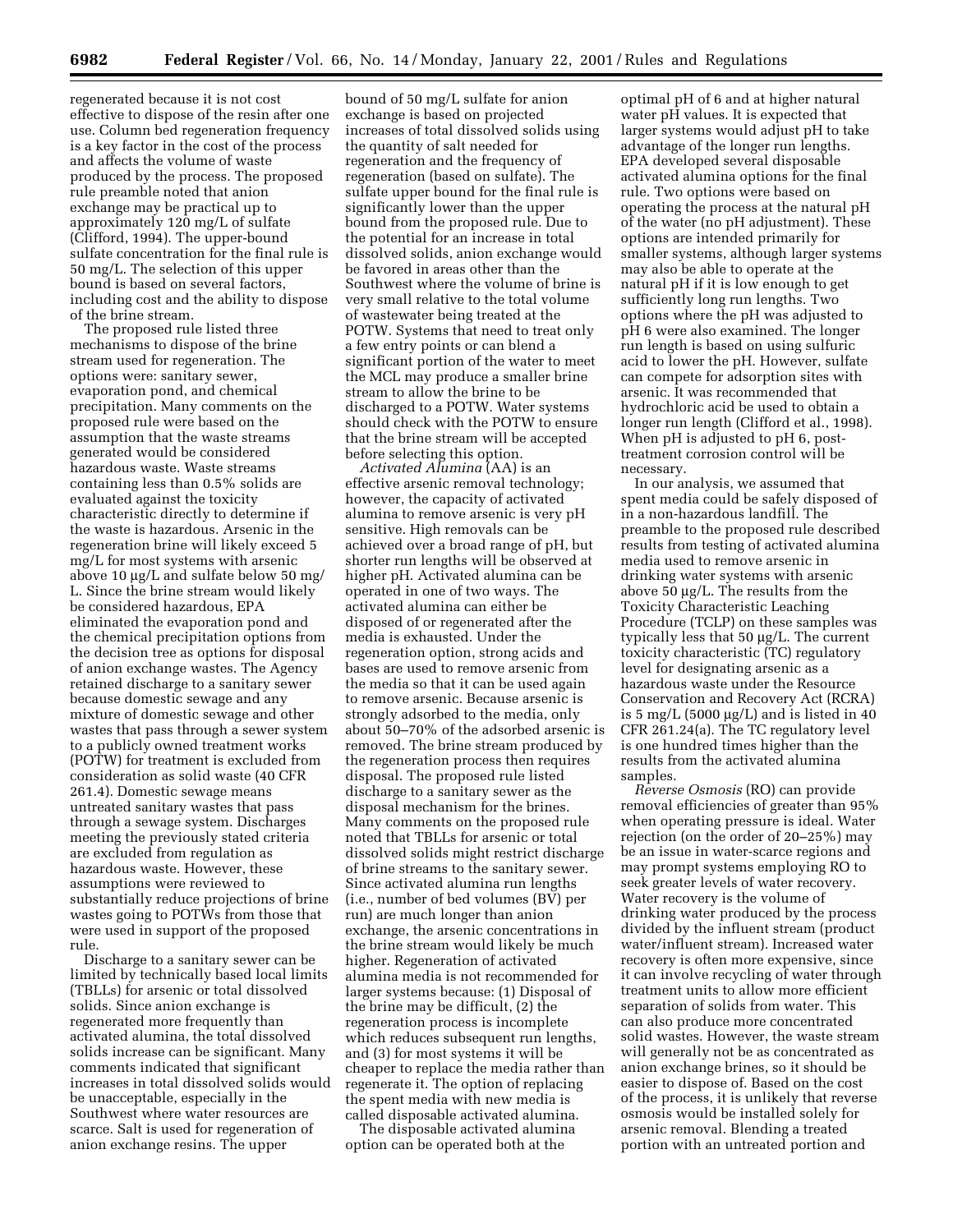still meeting the MCL would make reverse osmosis more cost effective. If blending is not an option, posttreatment corrosion control would be necessary. Since a large portion of the water is wasted, water quantity could be an issue, especially in the Western U.S. It should be noted that while reverse osmosis is listed as a BAT, it was not used to develop national costs because other options are more cost effective and have much smaller waste streams.

*Modified Coagulation/Filtration* (C/F) is an effective treatment process for removal of As (V) according to laboratory, pilot-plant, and full-scale tests. The type of coagulant and dosage used affects the efficiency of the process. Below a pH of approximately 7, removals with alum or ferric sulfate/ chloride are similar. Above a pH of 7, removals with alum decrease dramatically (at a pH of 7.8, alum removal efficiency is about 40%). Other coagulants are also less effective than ferric sulfate/chloride. Systems may need to lower pH or add more coagulant to achieve higher removals.

*Modified Lime Softening* (LS), operated within the optimum pH range of greater than 10.5 is likely to provide a high percentage of As removal. Systems operating lime softening at lower pH will need to increase the pH to achieve higher removals of arsenic.

Coagulation/Filtration and Lime Softening are unlikely to be installed solely for arsenic removal. Systems considering installation of one of these technologies should design the process to operate in the optimal pH range if high removal efficiencies are needed for compliance.

*Electrodialysis Reversal* (EDR) can produce effluent water quality comparable to reverse osmosis. EDR systems are fully automated, require little operator attention, and do not require chemical addition. EDR systems, however, are typically more expensive than nanofiltration and reverse osmosis systems. These systems are often used in treating brackish water to make it suitable for drinking. This technology has also been applied in the industry for wastewater recovery and typically operates at a recovery of 70 to 80%. Since a large portion of the water is wasted, water quantity could be an issue, especially in the Western U.S. It should be noted that while electrodialysis reversal is listed as a BAT, it was not used to develop national costs because other options are more cost effective and have much smaller waste streams.

*Oxidation/Filtration* (including greensand filtration) has an advantage in that there is not as much competition

with other ions. Arsenic is coprecipitated with the iron during iron removal. Sufficient iron needs to be present to achieve high arsenic removals. One study recommended a 20:1 iron to arsenic ratio (Subramanian et al., 1997). Removals of approximately 80% were achieved when iron to arsenic ratio was 20:1. When the iron to arsenic ratio was lower (7:1), removals decreased below 50%. The presence of iron in the source water is critical for arsenic removal. If the source water does not contain iron, oxidizing and filtering the water will not remove arsenic. When the arsenic is present as As(III), sufficient contact time needs to be provided to convert the As(III) to As(V) for removal by the oxidation/ filtration process. An additional preoxidation step is not required for this process as long as there is sufficient contact time. In developing national cost estimates, EPA assumed that systems would opt for this type of technology only if more than 300 µg/L of iron was present. The Agency assumed a removal percentage of 50% when estimating national costs because the 20:1 ratio could not be verified due to limitations in the co-occurrence database. However, EPA assumed a removal percentage of 80% as part of a sensitivity analysis. At proposal EPA indicated that oxidation filtration was not being listed as BAT because it has a low removal efficiency, which might not be appropriate for an MCL of 5. However, the Agency also noted that this technology may be appropriate for systems that do not require high arsenic removal and had high iron in their source water. Because this is an inexpensive technology that is particularly effective for high-iron, lowarsenic waters, EPA is listing oxidation/ filtration as a BAT with a footnote that the iron-to-arsenic ratio must be at least 20:1. Systems with greater than 300 µg/ L of iron will also see benefits in the aesthetic quality of the water as the iron can be reduced below the secondary standard. EPA's inclusion of oxidation/ filtration as a BAT in today's final rule is based upon further evaluation of all available information and studies as well as on public comments.

4. Other technologies evaluated, but not designated as BAT

*Coagulation Assisted Microfiltration.* The coagulation process described previously can be linked with microfiltration to remove arsenic. The microfiltration step essentially takes the place of a conventional gravity filter. The University of Houston recently completed pilot studies at Albuquerque, New Mexico on iron coagulation

followed by a direct microfiltration system. The results of this study indicated that iron coagulation followed by microfiltration is capable of removing arsenic (V) from water to yield concentrations that are consistently below 2 µg/L. Critical operating parameters are iron dose, mixing energy, detention time, and pH (Clifford, 1997). Coagulation and microfiltration as separate processes have both been installed full scale, but the combined coagulation/microfiltration process does not have a full-scale operation history. Since a full-scale operation history is one of the requirements to list a technology as a BAT, it is not presently being listed as one. It could be designated as such in the future if the technology meets that requirement. EPA used this option in developing the national cost estimate because we believe coagulation/microfiltration is an appropriate technology that will be used by certain water systems to comply with this rule, even though it is not currently listed as BAT for the reasons mentioned.

*Granular ferric hydroxide* is a technology that may combine very long run length without the need to adjust pH. The technology has been demonstrated for arsenic removal full scale in England (Simms et al., 2000). A pilot-scale study for activated alumina was also conducted on that water and showed run lengths much longer than observed in pilot-scale studies in the United States. Due to the lack of published data showing performance for a range of water qualities, granular ferric hydroxide was not designated a BAT. In addition, there is little published information on the cost of the media, so it is difficult to evaluate cost. Granular ferric hydroxide is being investigated in several ongoing studies and may be an effective technology for removing arsenic. Systems may wish to investigate it and other adsorption technologies such as modified activated alumina and other iron-based media. Many of these other new adsorptive media are also being investigated in several ongoing studies.

#### 5. Waste disposal

Waste disposal will be an important issue for both large and small drinking water plants. Costs for waste disposal have been added to the costs of the treatment technologies (in addition to any pre-oxidation and corrosion control costs), and form part of the treatment trains that are listed in Tables I.G–1, I.G–5, and I.G–6.

The preamble to the proposed rule summarized toxicity characteristic leaching procedure (TCLP) data on residuals from different arsenic removal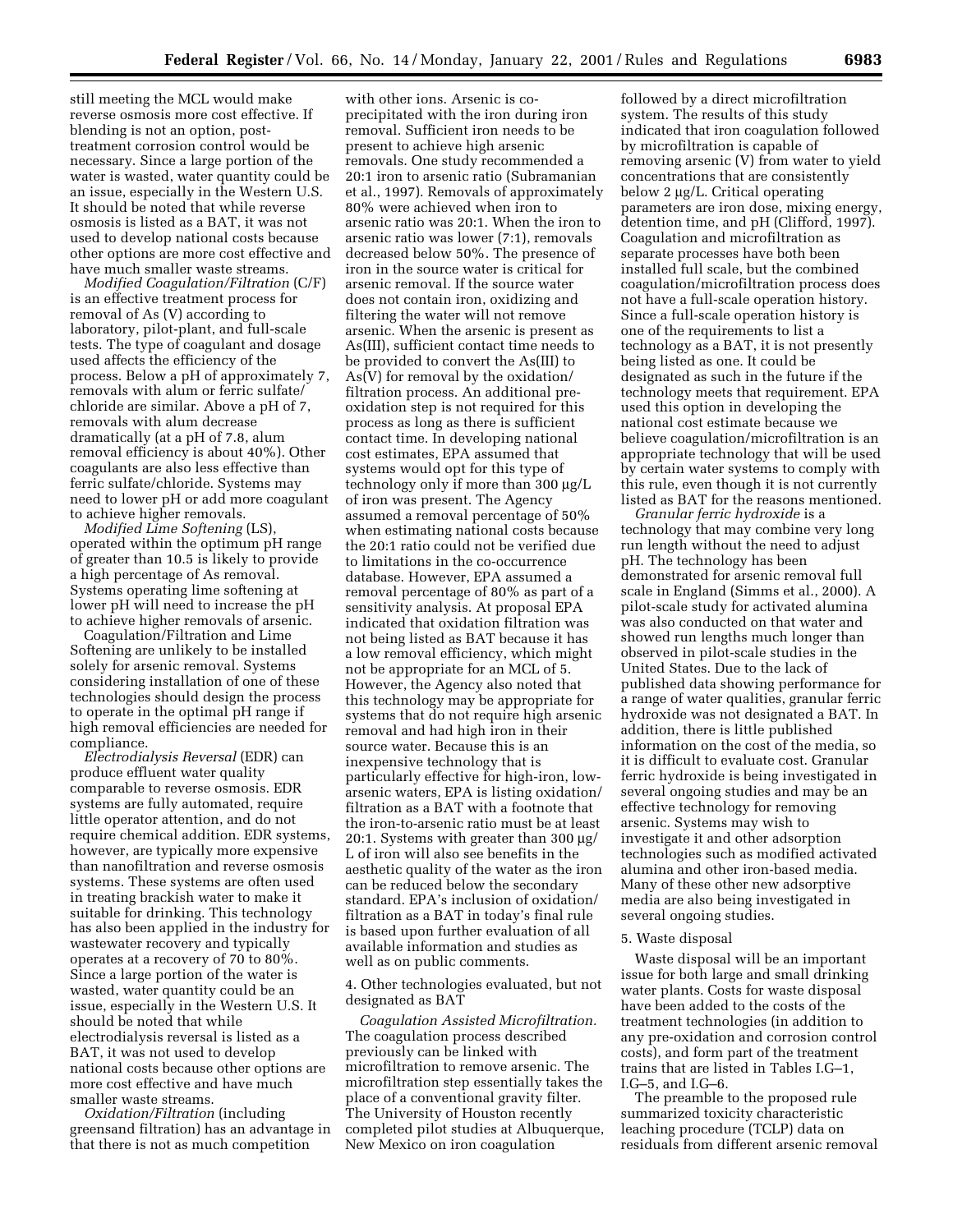technologies. The arsenic concentrations in TCLP extracts from alum coagulation, activated alumina, lime softening, iron/manganese removal, and coagulation-microfiltration residuals were below 0.05 mg/L, which is two orders of magnitude lower than the current TC regulatory level. The TCLP data for iron coagulation were mixed—the residuals from an arsenic removal plant were below 0.05 mg/L, but the residuals from another iron coagulation plant were above 1 mg/L. However, this is still below the TC regulatory level of 5 mg/L. Based on these data, EPA does not believe that drinking water treatment plant residuals would be classified as hazardous waste. The TCLP data also indicate that most residuals could meet a much lower TC regulatory level. Options where the brine stream could be hazardous were eliminated from the final decision tree. For the purposes of the national cost estimate, it was assumed that solid residuals would be disposed of at nonhazardous landfills.

#### *G. Treatment Trains Considered For Small Systems*

1. Can my water system use point-of-use (POU), point-of-entry (POE), or bottled water to comply with this regulation?

Section  $1412(b)(4)(E)(ii)$  of SDWA, as amended in 1996, requires EPA to issue a list of technologies that achieve compliance with MCLs established under the Act that are affordable and applicable to typical small drinking water systems. These small public water systems categories are: (1) population of more than 25 but less than or equal to 500; (2) population of more than 500, but less than or equal to 3,300; and (3) population of more than 3,300, but less than or equal to 10,000. Owners and operators may choose any technology or technique that best suits their conditions, as long as the MCL is met.

The technologies examined for BAT determinations were also evaluated as small system compliance technologies. Several other alternatives that are solely small system options were also evaluated as compliance technologies. Central treatment is not the only option available to small systems. One of the provisions included in the SDWA Amendments of 1996 allows the use of POU and POE devices as compliance technologies for small systems. SDWA stipulates that POU/POE treatment systems:

shall be owned, controlled and maintained by the public water system or by a person under contract with the public water system to ensure proper operation and maintenance and compliance with the MCL or treatment

technique and equipped with mechanical warnings to ensure that customers are automatically notified of operational problems (§ 1412(b)(4)(E)).

Whole-house, or POE treatment, is necessary when exposure to the contaminant by modes other than consumption is a concern; this is not the case with arsenic. Single faucet, or POU treatment, is preferred when treated water is needed only for drinking and cooking purposes. POU devices are especially applicable for systems that have a large flow and only a minor part of that flow directed for potable use such as at many NTNCWSs. POE/POU options include reverse osmosis, activated alumina, and ion exchange processes. POU systems are easily installed and can be easily operated and maintained. In addition, these systems generally offer lower capital costs and may reduce engineering, legal, and other fees associated with centralized treatment options. However, there will be higher administrative costs associated with POU and POE options. For POU options, the trade-off is lower treatment cost since only 1% of the water is treated, but higher administrative and monitoring costs occur. Centrally managed POU options, even with the higher monitoring and administrative costs, are less expensive than central treatment for populations up to 150 to 250 people depending upon the technology and number of households.

Using POU/POE devices introduces some new issues. Adopting a POU/POE treatment system in a small community requires more record-keeping to monitor individual devices than does central treatment. POU/POE systems may require special regulations regarding customer responsibilities as well as water utility responsibilities. The water system or person under contract to the system is responsible for maintaining the devices in customers' homes. This responsibility cannot be delegated to the customer. Use of POU/POE systems does not reduce the need for a wellmaintained water distribution system. Increased monitoring may be necessary to ensure that the treatment units are operating properly. Monitoring POU/ POE systems is also more complex because compliance samples need to be taken after each POU or POE unit rather than at the entry point to the distribution system to be reflective of treatment.

EPA examined three technologies as POU and POE devices for the proposed rule. EPA assumed that systems would more likely choose to use POU activated alumina (AA) or reverse osmosis (RO), and POE AA in the proposed rule. POU

and POE ion exchange (IX) and POE RO were considered, but not included as compliance technologies in the proposed rule. Activated alumina and ion exchange units face a breakthrough issue. If the activated alumina is not replaced on time, there is a potential for significantly reduced arsenic removal. However, if the anion exchange resin is not replaced or regenerated on time, the previously removed arsenic can be driven off the resin by sulfate. Tap water arsenic concentrations can be higher than the source water. This is called chromatographic peaking. Due to the potential for chromatographic peaking and run lengths that would typically be less than six months, anion exchange was not listed as a compliance technology in the proposed rule. POE ion exchange also may present problems with total dissolved solids since the resin would need to be regenerated. Since all sites within the system would need treatment, the total dissolved solids increase from a centrally managed POE ion exchange system would be similar to that from a central treatment ion exchange system. EPA did not list POE RO units as compliance technologies because it could create corrosion control problems. In addition, water recovery would be no higher than central treatment, so water quantity issues associated with central treatment reverse osmosis would be applicable to POE RO.

The proposed rule included POE AA as a small system compliance technology. Arsenic removal by AA is very sensitive to the pH. The finished water pH will typically be higher than the optimal pH of 6 to meet the corrosion control requirements of the lead and copper rule. A finished water pH for many systems would be in the range of pH 7 to pH 8. Using data on activated alumina run length and pH, it was determined that viable run lengths were likely only when the finished water pH was at or below pH 7.5 (Kempic, 2000). Even in this pH range, the media may need to be replaced more frequently than once a year, which would make the option very expensive especially compared to the POU AA option. The run length data used for this analysis were from a site with very little competing ions (Simms and Azizian, 1997). Studies at other sites with higher levels of competing ions have much lower run lengths (Clifford et al., 1998). Based on the limited finished water pH range where POE AA might be effective and the fact that the POU media needs replacing much less frequently due to lower water demand, POE AA has not been listed as a compliance technology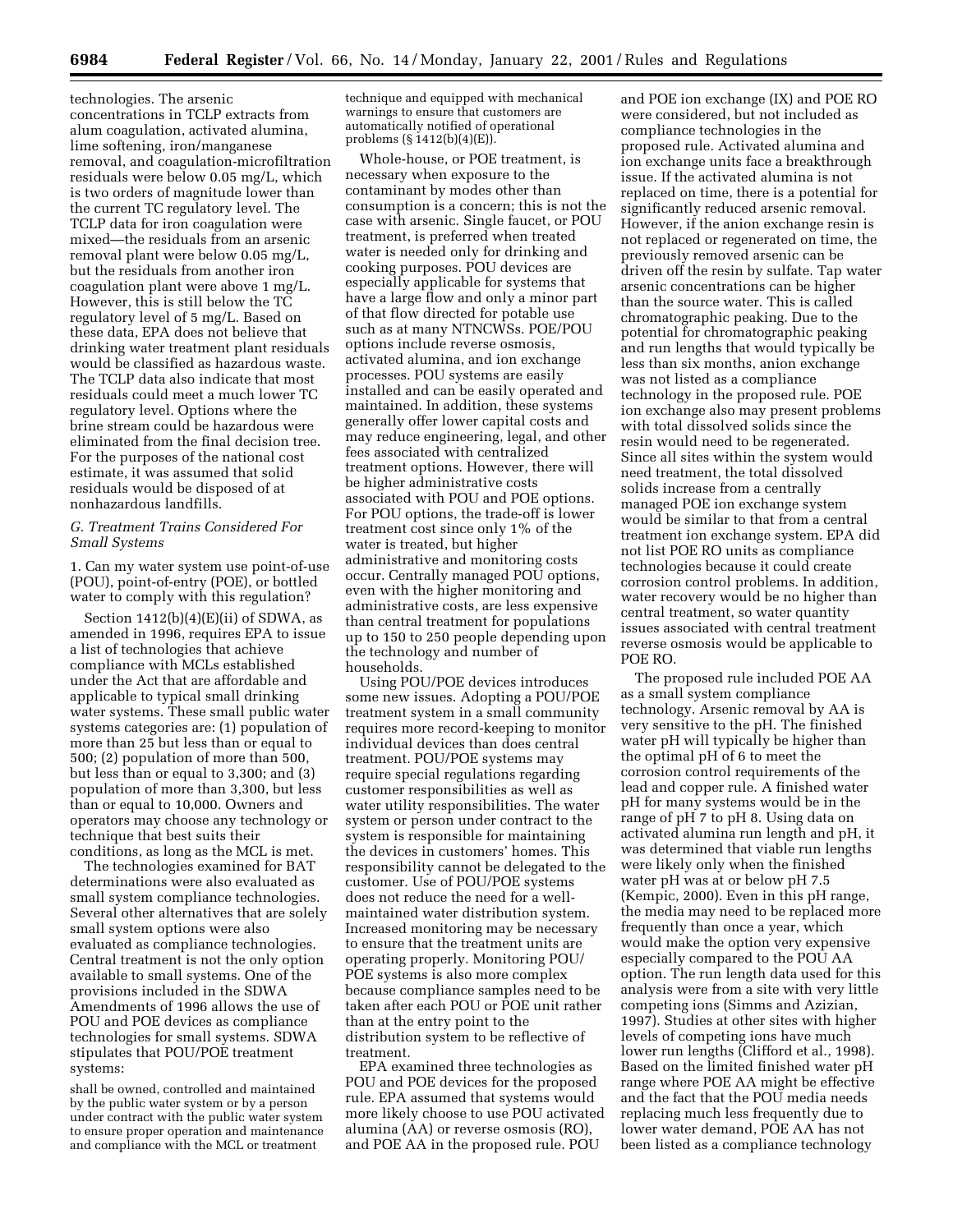in the final rule. POE devices utilizing media that are less sensitive to pH adjustment may be listed as compliance technologies in the future once data on their performance are generated.

The effect of pH was also examined on POU AA. Under the POU AA option, the volume of water requiring treatment is much smaller. The unit will be installed at the kitchen tap and only the water being used for cooking and consumption is being treated for arsenic removal. Since the ratio of the daily volume of water being treated to the size of the unit is much smaller, POU units can be operated for longer periods of time before the media needs to be replaced. The replacement frequency assumed for the costs is every six months. Viable run lengths for the POU option were greater than one year up to pH 8 (Kempic, 2000). This analysis assumed a large daily usage volume of 24 liters per day. The average consumption per person per day is just over 1 liter. Even if competing ions reduced the run length significantly, systems with tap water at or below pH 8 should meet the MCL of 10 µg/L using a six-month replacement frequency for

the media. POU AA is a compliance technology when the tap water pH is at or below pH 8.

POU RO was listed as a compliance technology in the proposed rule and it is being listed as a compliance technology in the final rule as well. Several comments indicated that water rejection would be an issue with POU devices. Since only about 1% of the total water used in the household is being treated, POU RO is unlikely to create water quantity problems. If the water rejection rate was 10:1, this would only increase the total household water demand by about 10 percent. Where availability of additional water is limited, systems may want to consider other alternatives to meet the MCL.

In order to be consistent with 1996 SDWA Amendments, EPA issued a **Federal Register** notice on June 11, 1998 (EPA, 1998f) that deleted the prohibition on the use of POU devices as compliance technologies. This prohibition was in 40 CFR 141.101. This section now states that public water systems shall not use bottled water to achieve compliance with an MCL. Bottled water may be used on a temporary basis to avoid unreasonable

risk to health. Therefore, bottled water cannot be used as a compliance technology for the arsenic rule.

Likely treatment trains are shown in Table I.G–1. These trains represent a wide variety of solutions, including BATs, that small systems may consider when complying with the proposed arsenic MCL. Not all solutions may be viable for a given system. For example, only those systems with coagulation/ filtration in place will be able to modify their existing treatment system. The treatment trains include BATs, waste disposal, and when necessary, preoxidation and corrosion control. While systems could install lime softening at pH > 10.5 or optimized coagulation/ filtration solely for arsenic removal, EPA does not view this as a likely option. Reverse osmosis and electrodialysis reversal are also not included in this table because other options are more cost effective for arsenic removal and do not reject a large volume of water like these two technologies. RO and EDR may be costeffective options if removal of other contaminants is needed and water quantity is not a concern.

TABLE I.G–1.— TREATMENT TECHNOLOGY TRAINS FOR CONSIDERATION BY SMALL SYSTEMS IN COMPLYING WITH FINAL RULE INCLUDING BATS

| Train # | Treatment Technology Trains for Consideration by Small Systems                                                                                                                                                 |
|---------|----------------------------------------------------------------------------------------------------------------------------------------------------------------------------------------------------------------|
| 1       | Add pre-oxidation [if not in-place] and modify in-place Lime Softening ( $pH > 10.5$ ) and modify corrosion control.                                                                                           |
| 2       | Add pre-oxidation [if not in-place] and modify in-place Coagulation/Filtration and modify corrosion control.                                                                                                   |
| 3       | Add pre-oxidation [if not in-place] and add Anion Exchange and add POTW waste disposal. Sulfate level ≤ 20 mg/L.                                                                                               |
| 4       | Add pre-oxidation [if not in-place] and add Anion Exchange and add POTW waste disposal. Sulfate level: 20 mg/L < sulfate $\leq$<br>50 mg/L.                                                                    |
| 5       | Add pre-oxidation [if not in-place] and add Coagulation Assisted Microfiltration with corrosion control and add mechanical<br>dewatering/non-hazardous landfill waste disposal.                                |
| 6       | Add pre-oxidation [if not in-place] and add Coagulation Assisted Microfiltration with corrosion control and add non-mechanical<br>dewatering/non-hazardous landfill waste disposal.                            |
| 7       | Add Oxidation/Filtration (Greensand) (20:1 iron: arsenic) and add POTW for backwash stream.                                                                                                                    |
| 8       | Add pre-oxidation [if not in-place] and add Activated Alumina and add non-hazardous landfill (for spent media) waste dis-<br>posal. $pH 7 \leq pH < pH 8$ .                                                    |
| 9       | Add pre-oxidation [if not in-place] and add Activated Alumina and add non-hazardous landfill (for spent media) waste dis-<br>posal. pH $8 \leq pH \leq pH 8.3$ .                                               |
| 10      | Add pre-oxidation [if not in-place] and add Activated Alumina with pH adjustment (to pH 6) and corrosion control and add<br>non-hazardous landfill (for spent media) waste disposal. Run length $= 23,100$ BV. |
| 11      | Add pre-oxidation [if not in-place] and add Activated Alumina with pH adjustment (to pH 6) and corrosion control and add<br>non-hazardous landfill (for spent media) waste disposal. Run length = 15,400 BV.   |
| $12$    | Add pre-oxidation [if not in-place] and add POU Reverse Osmosis.                                                                                                                                               |
|         | 13    Add pre-oxidation [if not in-place] and add POU Activated Alumina. (Finished water pH ≤ pH 8.0)                                                                                                          |

Pre-oxidation costs are given as a separate component because they will be incurred only by some systems. In estimating national costs, it was assumed that only systems without preoxidation in place would need to add the necessary equipment. It is expected that no surface water systems will need to install pre-oxidation for arsenic removal and that fewer than 50% of the ground water systems may need to

install pre-oxidation for arsenic removal. Ground water systems without pre-oxidation should ascertain if preoxidation is necessary by determining if the arsenic is present as As (III) or As (V). Ground water systems with predominantly As (V) will probably not need pre-oxidation to meet the MCL.

2. What are the affordable treatment technologies for small systems?

The 13 treatment trains listed in Table I.G–1 were compared against the national-level affordability criteria to determine the affordable treatment trains. The Agency's national-level affordability criteria were published in the August 6, 1998 **Federal Register** (EPA, 1998h). In this notice, EPA discussed the procedure for affordable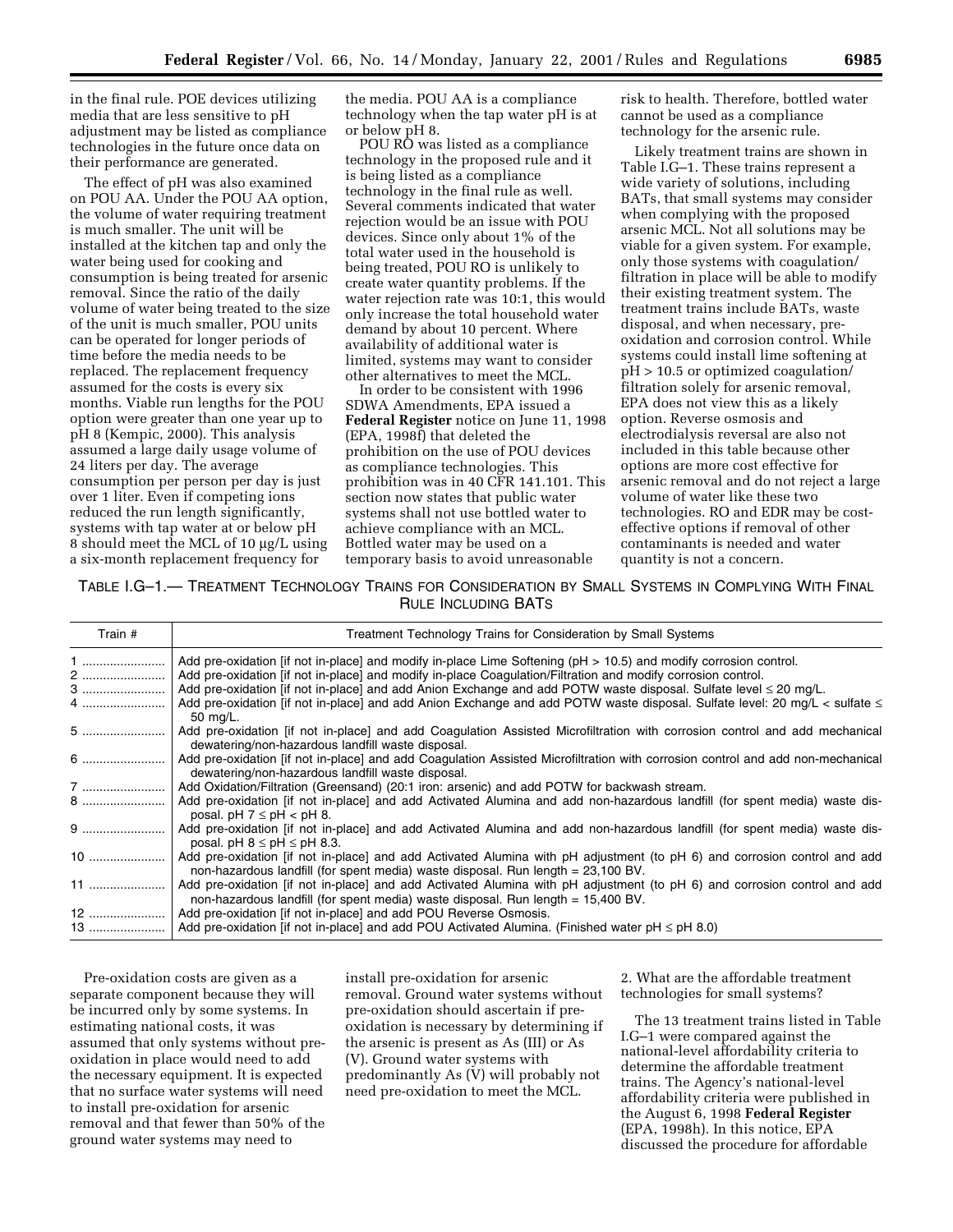treatment technology determinations for the contaminants regulated before 1996.

The preamble to the proposed arsenic rule described the derivation of the national-level affordability criteria (65 FR 38888 at 38926; EPA, 2000i). A very brief summary follows: First an ''affordability threshold'' (*i.e.*, the total annual household water bill that would be considered affordable) was calculated. The total annual water bill includes costs associated with water treatment, water distribution, and operation of the water system. In developing the threshold of 2.5% median household income, EPA considered the percentage of median household income spent by an average household on comparable goods and

services and on cost comparisons with other risk reduction activities for drinking water such as households purchasing bottled water or a home treatment device. The complete rationale for EPA's selection of 2.5% as the affordability threshold is described in ''Variance Technology Findings for Contaminants Regulated Before 1996'' (EPA, 1998l).

The Variance Technology Findings document also describes the derivation of the baselines for median household income, annual water bills, and annual household consumption. Data from the Community Water System Survey (CWSS) were used to derive the annual water bills and annual water consumption values for each of the

three small system size categories. The Community Water System Survey data on zip codes were used with the 1990 Census data on median household income to develop the median household income values for each of the three small-system size categories. The median household-income values used for the affordable technology determinations are not based on the national median income. The value for each size category is a national median income for communities served by small water systems within that range. Table I.G–2 presents the baseline values for each of the three small-system size categories. Annual water bills and median household income are based on 1995 estimates.

| System size category<br>(population served) | Annual household con-<br>sumption<br>$(1000 \text{ gallons/yr})$ | Annual water bills<br>(\$/yr) | Median household in-<br>come<br>(\$) |  |
|---------------------------------------------|------------------------------------------------------------------|-------------------------------|--------------------------------------|--|
| 25–500                                      | 72<br>74                                                         | \$21<br>184<br>181            | \$30,785<br>27,058<br>27,641         |  |

For each size category, the threshold value was determined by multiplying the median household income by 2.5%. The annual household water bills were subtracted from this value to obtain the available expenditure margin. Projected treatment costs will be compared against the available expenditure margin to determine if there are affordable compliance technologies for each size category. The available expenditure margin for the three size categories is presented in Table I.G–3.

## TABLE I.G–3.—AVAILABLE EXPENDI-TURE MARGIN FOR AFFORDABLE TECHNOLOGY DETERMINATIONS

| System size cat-       | Available expenditure |  |  |
|------------------------|-----------------------|--|--|
| egory                  | margin                |  |  |
| (population<br>served) | (\$/household/year)   |  |  |
| 25-500                 | 559                   |  |  |
| $ 501 - 3,300$         | 492                   |  |  |
| $3,301 - 10,000$       | 510                   |  |  |

The size categories specified in SDWA for affordable technology determinations are different than the

size categories typically used by EPA in the Economic Analysis. A weighted average procedure was used to derive design and average flows for the 25–500 category using design and average flows from the 25–100 and 101–500 categories. A similar approach was used to derive design and average flows from the 501–1000 and 1001–3300 categories for the 501–3300 category. The Variance Technology Findings document (EPA, 1998l) describes this procedure in more detail. Table I.G–4 lists the design and average flows for the three size categories.

## TABLE I.G–4.— DESIGN AND AVERAGE DAILY FLOWS USED FOR AFFORDABLE TECHNOLOGY DETERMINATIONS

| System size category<br>(population served) | Design flow<br>(mgd) | Average flow<br>$(m\breve{g}d)$ |
|---------------------------------------------|----------------------|---------------------------------|
| $25 - 500$                                  | 0.058                | 0.015                           |
| 501-3.300                                   | 0.50<br>.8           | 0.17<br>0.70                    |

Capital and operating and maintenance costs were derived for each treatment train using the flows listed previously and the cost equations in the Technology and Cost Document. Several conservative assumptions were made to derive the costs. The influent arsenic concentration was assumed to be 50 µg/ L, which was the MCL for arsenic prior to this rule. The treatment target was 8 µg/L, which is 80% of the MCL. Thus, little blending could be performed to

reduce costs. Capital costs were amortized using the 7% interest rate preferred by OMB for benefit-cost analyses of government programs and regulations rather than a 3% interest rate.

The annual system treatment cost in dollars per year was converted into a rate increase using the average daily flow. The annual water consumption values listed in Table I.G–2 were multiplied by 1.15 to account for water lost due to leaks. Since the water lost to leaks is not billed, the water bills for the actual water used were adjusted to cover this lost water by increasing the household consumption. The rate increase in dollars per thousand gallons used was multiplied by the adjusted annual consumption to determine the annual cost increase for the household for each treatment train. Several comments on affordability presented household cost increases that were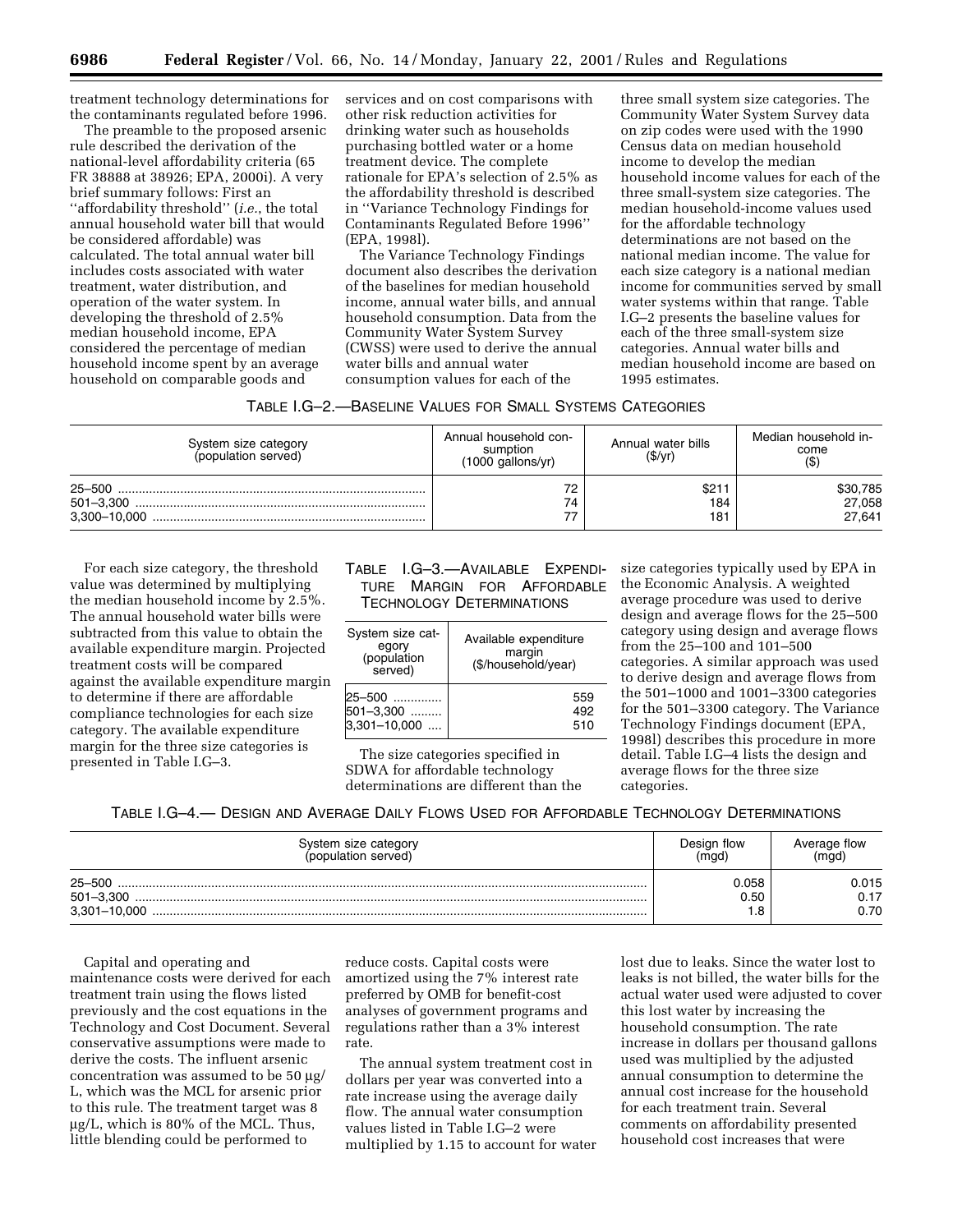derived by dividing the annual system cost by the number of households. That is an inappropriate method because residential customers would not only be paying for the water that they use, but also all the water used by nonresidential customers of the system..

Of the 13 treatment trains in Table I.G–1, the ones identified in Table I.G– 5 are deemed to be affordable for

systems serving 25–500 people as the annual household cost was below the available expenditure margin. The two trains using coagulation-assisted microfiltration are not affordable for this size category. All 13 treatment trains are deemed to be affordable for systems serving 501–3,300 and 3,301–10,000 people and are presented in Table I.G–

6. Centralized compliance treatment technologies include ion exchange, activated alumina, modified coagulation/filtration, modified lime softening, and oxidation/filtration (e.g. greensand filtration) for source waters high in iron. In addition, POU and POE devices are also compliance technology options for the smaller systems.

### TABLE I.G–5.— AFFORDABLE COMPLIANCE TECHNOLOGY TRAINS FOR SMALL SYSTEMS WITH POPULATION 25–500

| Train No. | <b>Treatment Technology Trains</b>                                                                                                                                                                             |
|-----------|----------------------------------------------------------------------------------------------------------------------------------------------------------------------------------------------------------------|
| 1         | Add pre-oxidation [if not in-place] and modify in-place Lime Softening ( $pH > 10.5$ ) and modify corrosion control.                                                                                           |
| 2         | Add pre-oxidation [if not in-place] and modify in-place Coagulation/Filtration and modify corrosion control.                                                                                                   |
| 3         | Add pre-oxidation [if not in-place] and add Anion Exchange and add POTW waste disposal. Sulfate level $\leq$ 20 mg/L.                                                                                          |
| 4         | Add pre-oxidation [if not in-place] and add Anion Exchange and add POTW waste disposal. Sulfate level: 20 mg/L < sulfate $\leq$<br>50 ma/l.                                                                    |
| 7         | Add Oxidation/Filtration (Greensand) (20:1 iron: arsenic) and add POTW for backwash stream.                                                                                                                    |
| 8         | Add pre-oxidation [if not in-place] and add Activated Alumina and add non-hazardous landfill (for spent media) waste dis-<br>posal. $pH 7 \leq pH < pH 8$ .                                                    |
| 9         | Add pre-oxidation [if not in-place] and add Activated Alumina and add non-hazardous landfill (for spent media) waste dis-<br>posal. pH $8 \leq pH \leq pH 8.3$ .                                               |
| $10$      | Add pre-oxidation [if not in-place] and add Activated Alumina with pH adjustment (to pH 6) and corrosion control and add<br>non-hazardous landfill (for spent media) waste disposal. Run length $= 23,100$ BV. |
| 11        | Add pre-oxidation [if not in-place] and add Activated Alumina with pH adjustment (to pH 6) and corrosion control and add<br>non-hazardous landfill (for spent media) waste disposal. Run length $= 15,400$ BV. |
| $12$      | Add pre-oxidation [if not in-place] and add POU Reverse Osmosis.                                                                                                                                               |
| 13        | Add pre-oxidation [if not in-place] and add POU Activated Alumina. (Finished water $pH \leq pH 8.0$ )                                                                                                          |
|           |                                                                                                                                                                                                                |

## TABLE I.G–6.— AFFORDABLE COMPLIANCE TECHNOLOGY TRAINS FOR SMALL SYSTEMS WITH POPULATIONS 501–3,300 AND 3,301 TO 10,000

| Train No. | <b>Treatment Technology Trains</b>                                                                                                                                                                             |
|-----------|----------------------------------------------------------------------------------------------------------------------------------------------------------------------------------------------------------------|
|           | Add pre-oxidation [if not in-place] and modify in-place Lime Softening ( $pH > 10.5$ ) and modify corrosion control.                                                                                           |
| 2         | Add pre-oxidation [if not in-place] and modify in-place Coagulation/Filtration and modify corrosion control.                                                                                                   |
| 3         | Add pre-oxidation [if not in-place] and add Anion Exchange and add POTW waste disposal. Sulfate level $\leq$ 20 mg/L.                                                                                          |
|           | Add pre-oxidation [if not in-place] and add Anion Exchange and add POTW waste disposal. Sulfate level: 20 mg/L < sulfate $\leq$<br>50 mg/l.                                                                    |
| 5         | Add pre-oxidation [if not in-place] and add Coagulation Assisted Microfiltration with corrosion control and add mechanical<br>dewatering/non-hazardous landfill waste disposal.                                |
| 6         | Add pre-oxidation [if not in-place] and add Coagulation Assisted Microfiltration with corrosion control and add non-mechanical<br>dewatering/non-hazardous landfill waste disposal.                            |
| 7         | Add Oxidation/Filtration (Greensand) (20:1 iron: arsenic) and add POTW for backwash stream.                                                                                                                    |
| 8         | Add pre-oxidation [if not in-place] and add Activated Alumina and add non-hazardous landfill (for spent media) waste dis-<br>posal. pH $7 \leq pH < pH$ 8.                                                     |
| 9         | Add pre-oxidation [if not in-place] and add Activated Alumina and add non-hazardous landfill (for spent media) waste dis-<br>posal. pH $8 \le$ pH $\le$ pH 8.3.                                                |
| 10        | Add pre-oxidation [if not in-place] and add Activated Alumina with pH adjustment (to pH 6) and corrosion control and add<br>non-hazardous landfill (for spent media) waste disposal. Run length $= 23,100$ BV. |
| 11        | Add pre-oxidation [if not in-place] and add Activated Alumina with pH adjustment (to pH 6) and corrosion control and add<br>non-hazardous landfill (for spent media) waste disposal. Run length $= 15,400$ BV. |
| 12        | Add pre-oxidation [if not in-place] and add POU Reverse Osmosis.                                                                                                                                               |
| 13 !      | Add pre-oxidation [if not in-place] and add POU Activated Alumina. (Finished water $pH \leq pH 8.0$ )                                                                                                          |

### 3. Can My Water System Get a Small System Variance From an MCL Under Today's Rule?

Section 1415(e)(1) of SDWA allows States to grant variances to small water systems (i.e., systems having 10,000 customers or less) in lieu of complying with an MCL if EPA determines that there are no nationally affordable compliance technologies for that system size/water quality combination. The system must then install an EPA-listed

variance treatment technology (section 1412(b)(15)) that makes progress toward the MCL, if not necessarily reaching it. EPA has determined that affordable technologies exist for all three system size categories and has therefore not identified a variance technology for any system size or source water quality combination. Small system variances are not available for the final arsenic MCL.

### *H. Can My System Get a General Variance or Exemption From the MCL Under Today's Rule?*

General variances may be granted in accordance with section 1415(a)(1)(A) of SDWA and EPA's regulations. General variances are available to public water systems that have installed or agree to install the BAT but, due to source water quality, are or will be unable to comply with the national primary drinking water standard. The general variance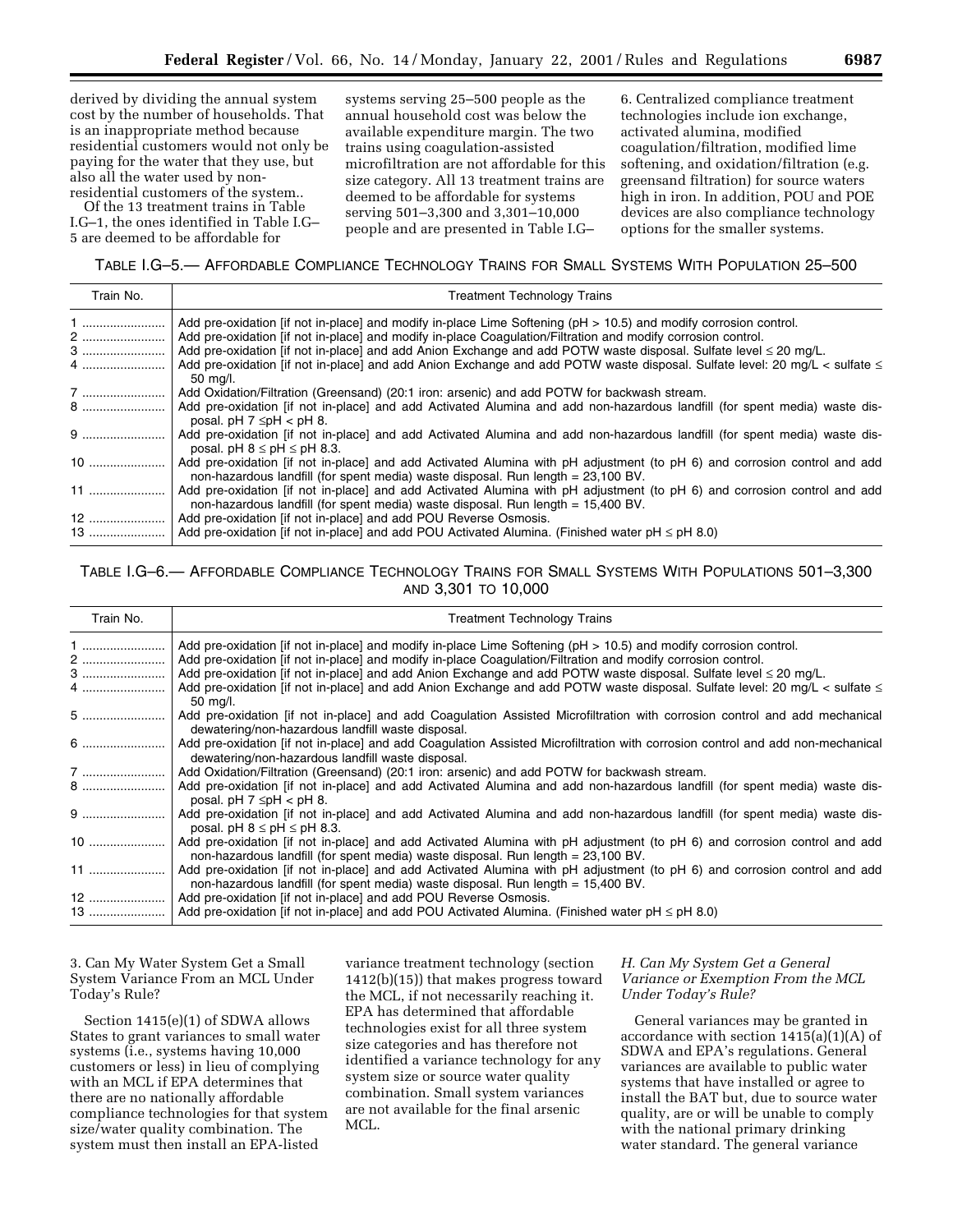provisions of SDWA are narrowly focused on addressing those rare circumstances where some unusual characteristic of the source water available to a system will result in less effective performance of the BAT. Exemptions may be granted in accordance with section 1416(a) of SDWA and EPA's regulations. Exemptions are designed to provide a system facing compelling circumstances, such as economic hardship, additional time to come into compliance.

Under section 1415(a)(1)(A) of the SDWA, a State that has primary enforcement responsibility (primacy), or EPA as the primacy agency, may grant variances from MCLs to those public water systems of any size that cannot comply with the MCLs because of characteristics of the water sources. The primacy agency may grant general variances to a system on condition that the system install the best available technology, treatment techniques, or other means, and provided that alternative sources of water are not reasonably available to the system. At the time this type of variance is granted, the State must prescribe a schedule for compliance with its terms and may require the system to implement additional control measures. Furthermore, before EPA or the State may grant a general variance, it must find that the variance will not result in an unreasonable risk to health (URTH) to the public served by the public water system.

Under section 1413(a)(4), States that choose to issue general variances must do so under conditions, and in a manner, that are no less stringent than section 1415. Of course, a State may adopt standards that are more stringent than the EPA's standards. EPA specifies BATs for general variance purposes. EPA may identify as BAT different treatments under section 1415 for variances other than the BAT under section 1412 for MCLs. The BAT findings for section 1415 may vary depending on a number of factors, including the number of persons served by the public water system, physical conditions related to engineering feasibility, and the costs of compliance with MCLs. In this final rule, EPA is not specifying different BAT for variances under section 1415(a).

Under section 1416(a), EPA or a State may exempt a public water system from any requirements related to an MCL or treatment technique of an NPDWR if it finds that: (1) Due to compelling factors (which may include a variety of ''compelling'' factors, including economic factors such as qualification

of the PWS as serving a disadvantaged community), the PWS is unable to comply with the requirement or implement measure to develop an alternative source of water supply; (2) the exemption will not result in an URTH; (3) the PWS was in operation on the effective date of the NPWDR, or for a system that was not in operation by that date, only if no reasonable alternative source of drinking water is available to the new system; and (4) management or restructuring changes (or both) cannot reasonably result in compliance with the Act or improve the quality of drinking water.

If EPA or the State grants an exemption to a public water system, it must at the same time prescribe a schedule for compliance (including increments of progress or measures to develop an alternative source of water supply) and implementation of appropriate control measures that the State requires the system to meet while the exemption is in effect. Under section 1416(b)(2)(A), the schedule prescribed shall require compliance as expeditiously as practicable (to be determined by the State), but no later than 3 years after the compliance date for the regulations established pursuant to section 1412(b)(10). For public water systems serving 3,300 people or less and needing financial assistance for the necessary improvements, EPA or the State may renew an exemption for one or more additional two-year periods, but not to exceed a total of six years, if the system establishes that it is taking all practicable steps to meet certain requirements specified in the statute. Thus, the maximum possible duration of a small systems exemption is nine years beyond the 5-year compliance schedule specified in today's rule.

A public water system shall not be granted an exemption unless it can establish that either: (1) The system cannot meet the standard without capital improvements that cannot be completed prior to the date established pursuant to section 1412(b)(10); (2) in the case of a system that needs financial assistance for the necessary implementation, the system has entered into an agreement to obtain financial assistance pursuant to section 1452 or any other Federal or State program; or (3) the system has entered into an enforceable agreement to become part of a regional public water system.

EPA believes that exemptions will be an important tool to help States address the number of systems needing financial assistance to achieve compliance with the arsenic rule (and other rules) with the available supply of financial assistance. About 2,300 CWSs and about

1,100 NTNCWSs will need to install treatment to achieve compliance with today's final rule. CWSs and not-forprofit NTNCWSs are eligible for assistance from the Drinking Water State Revolving Fund (DWSRF). Between its inception in Federal Fiscal Year 1997 and June 2000, the DWSRF program has provided assistance to about 1,100 systems. Given the many competing demands being placed on financial assistance programs, the ability to extend the period of time available for a system to receive financial assistance will provide important flexibility for States and systems. Exemptions provide an opportunity to extend the period of time during which a system can achieve compliance, thus providing needy systems with additional time to qualify for financial assistance. Under today's action, all systems have 5 years to achieve compliance. Exemptions for an additional 3 years can be made available to qualified systems. For those qualified systems serving 3,300 persons or less, up to 3 additional 2-year extensions to the exemption are possible, for a total exemption duration of 9 years. When added to the 5 years provided for compliance by the rule, this allows up to 14 years for small systems serving up to 3,300 people to achieve compliance.

EPA will issue guidance in the near future on considerations involved in granting exemptions under the arsenic rule, including making findings of no URTH where exemptions are offered.

*I. What Analytical Methods are Approved for Compliance Monitoring of Arsenic and What are the Performance Testing Criteria for Laboratory Certification?*

#### 1. Approved Analytical Methods

Today's rule lists four analytical technologies that are approved for compliance determinations of arsenic at the MCL of 0.01 mg/L (see Table I.I–1). As noted in the June 22, 2000 proposed rule (65 FR 38888, EPA, 2000i), the methods listed in Table I.I–1 are the same analytical technologies that were approved for arsenic when the MCL was 0.05 mg/L, with the exception of the methods that use Inductively Coupled Plasma Atomic Emission Spectroscopy (ICP–AES) measurement technology. EPA is withdrawing two ICP–AES methods (EPA Method 200.7 and SM 3120B) because their detection limits (0.008 mg/L and 0.050 mg/L respectively) are too high to reliably determine compliance with an MCL of 0.01 mg/L. In the June 2000 proposed rule, EPA noted that the ICP–AES methods were rarely used to obtain laboratory certification when analyzing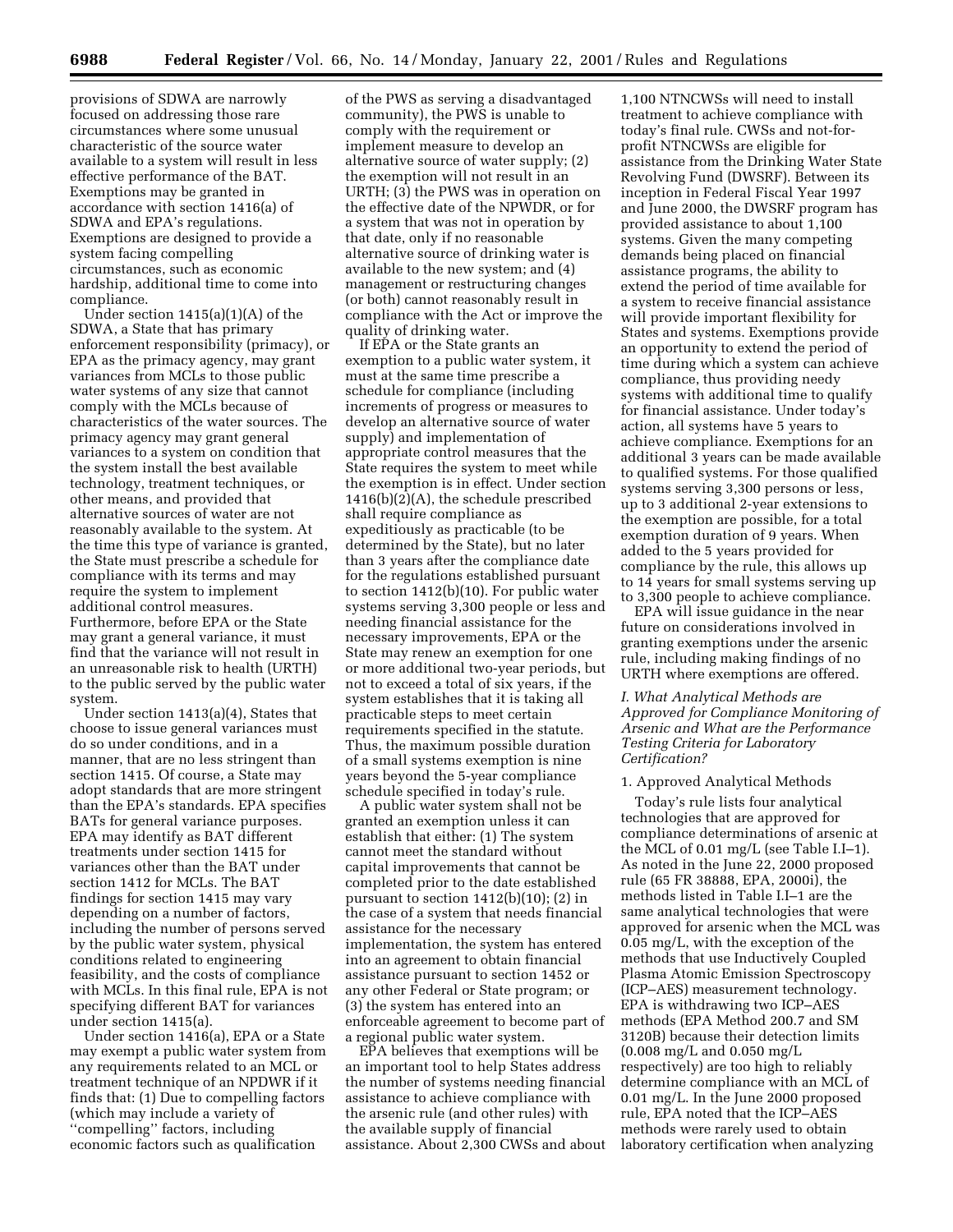low level challenge samples for arsenic. Therefore, we believe withdrawal of the availability of the ICP–AES methods for compliance determinations of arsenic in

drinking water will not affect laboratory capacity. EPA did not receive any adverse comment on the proposal to withdraw approval of these two

methods, and today's final rule amends the CFR to effect this withdrawal.

TABLE I.I–1.—APPROVED ANALYTICAL METHODS (40 CFR 141.23) FOR ARSENIC AT THE MCL OF 0.01 MG/L

| Methodoloav | Reference method                                                                    |  |
|-------------|-------------------------------------------------------------------------------------|--|
|             | 200.8 (EPA)<br>3113B (SM) D-2972-<br>93C (ASTM)<br>3114B (SM) D-2972-<br>93B (ASTM) |  |

2. Performance Testing Criteria for Laboratory Certification

For purposes of drinking water laboratory certification, the Agency specifies pass/fail (acceptance) limits for a successful analysis of the required annual challenge sample, i.e., a performance evaluation (PE) or performance testing (PT) sample. These acceptance limits have been historically derived using one of two different approaches:

(a) Variable acceptance limits uniquely derived for each PE study from a regression analysis of the performance of all laboratories that participate in that PE-study, or

(b) Fixed acceptance limits derived from a regression analysis of the laboratory PE sample analysis results in several PE studies.

Variable acceptance limits are analogous to ''grading on a curve'' which means that the pass/fail limit can vary from PE study to study depending on the quality and experience of the laboratories participating in the study. These limits are specified in the CFR as plus or minus two sigma (2 ) where sigma is the standard deviation of the analytical results reported in the PE study. EPA specifies variable acceptance limits when a method or measurement technology is new enough that an insufficient number of experienced laboratories have participated in the PE studies or when only a few PE studies have been conducted.

EPA prefers the fixed acceptance limits approach because it is the better indicator of laboratory performance averaged over time and several different concentrations of the target analyte. Fixed limits also provide the same pass/ fail benchmark in each PE study. As discussed in the proposed rule, EPA has a large base of PE-study data from which to derive a practical quantitation limit (PQL) and a fixed PE-study acceptance limit for arsenic. Thus, as proposed in the June 2000 rule, today's final rule amends  $\S 141.23(k)(3)(ii)$  to specify an acceptance limit of ±30% in PE (now known as PT) samples spiked with

arsenic at the PQL of 0.003 mg/L or greater. For a brief discussion of the derivation of the PQL for arsenic, see section III.B.1, What is the feasible level?

### *J. How Will I Know if My System Meets the Arsenic Standard?*

This section summarizes changes to the arsenic monitoring and compliance determination requirements. The Agency is also changing the methods used by a system to determine if it is in violation of an MCL for all of the regulated inorganic contaminants (IOCs), synthetic organic contaminants (SOCs), and volatile organic contaminants (VOCs). See section I.J.3. for more information regarding violation determinations.

1. Sampling Points and Grandfathering of Monitoring Data

In today's rule, the Agency is moving the requirements associated with arsenic into § 141.23(c) making it consistent with the requirements for IOCs regulated under the standardized monitoring framework. All CWS and NTNCWSs must monitor for arsenic at each entry point to the distribution system. In some cases, § 142.11(1) allows States to establish regulations that ''vary from comparable regulations set forth in part 141 of this chapter, and demonstrate that any different State regulation is at least as stringent as the comparable regulation contained in part 141." Using this authority, States may allow systems to collect samples at an alternative location (e.g., the first point of drinking water consumption in the distribution system) if the State justifies in its primacy program that the alternative location is equally or more protective. States could implement the change in sampling location once the primacy package is approved.

The MCL compliance elements of the rule become effective in 2006. Some ground water systems will collect samples to comply with the sampling

requirements for all regulated IOCs (including arsenic) in 2005 in accordance with the State monitoring plan. This sampling event will satisfy the monitoring requirements for the 2005–2007 compliance period, but the revised arsenic MCL will not become effective until 2006. Ground water systems may use grandfathered data collected after January 1, 2005 to satisfy the sampling requirements for the 2005– 2007 compliance period. The grandfathered data must report results from analytical methods approved for use by this final rule (e.g., the method detection limit must be substantially less than the revised MCL of 10 µg/L). Data collected using unacceptably high detection levels (e.g. using ICP–AES technology) will not be eligible for grandfathering. If the grandfathered data are used to comply with the 2005–2007 compliance period and the analytical result is greater than 10 µg/L, that system will be in violation of the revised MCL on the effective date of the rule. If systems do not use grandfathered data, then surface water systems must collect a sample by December 31, 2006 and ground water systems must collect a sample by December 31, 2007 to demonstrate compliance with the revised MCL.

2. Compositing of Samples Compositing of samples is allowed under the standardized monitoring framework. The States that allow compositing of samples use the methodology in the Phase II/V regulations as specified in § 141.23(a)(4). In today's rule, CWSs and NTNCWSs will still be allowed to composite samples; however, if arsenic is detected above one-fifth of the revised MCL  $(2 \mu g/L)$ , then a follow-up sample must be taken within 14 days at each sampling point included in the composite as described in § 141.23(a)(4). Compliance determinations must be based on the follow up sample result. Water systems may composite samples (temporally and spatially) until a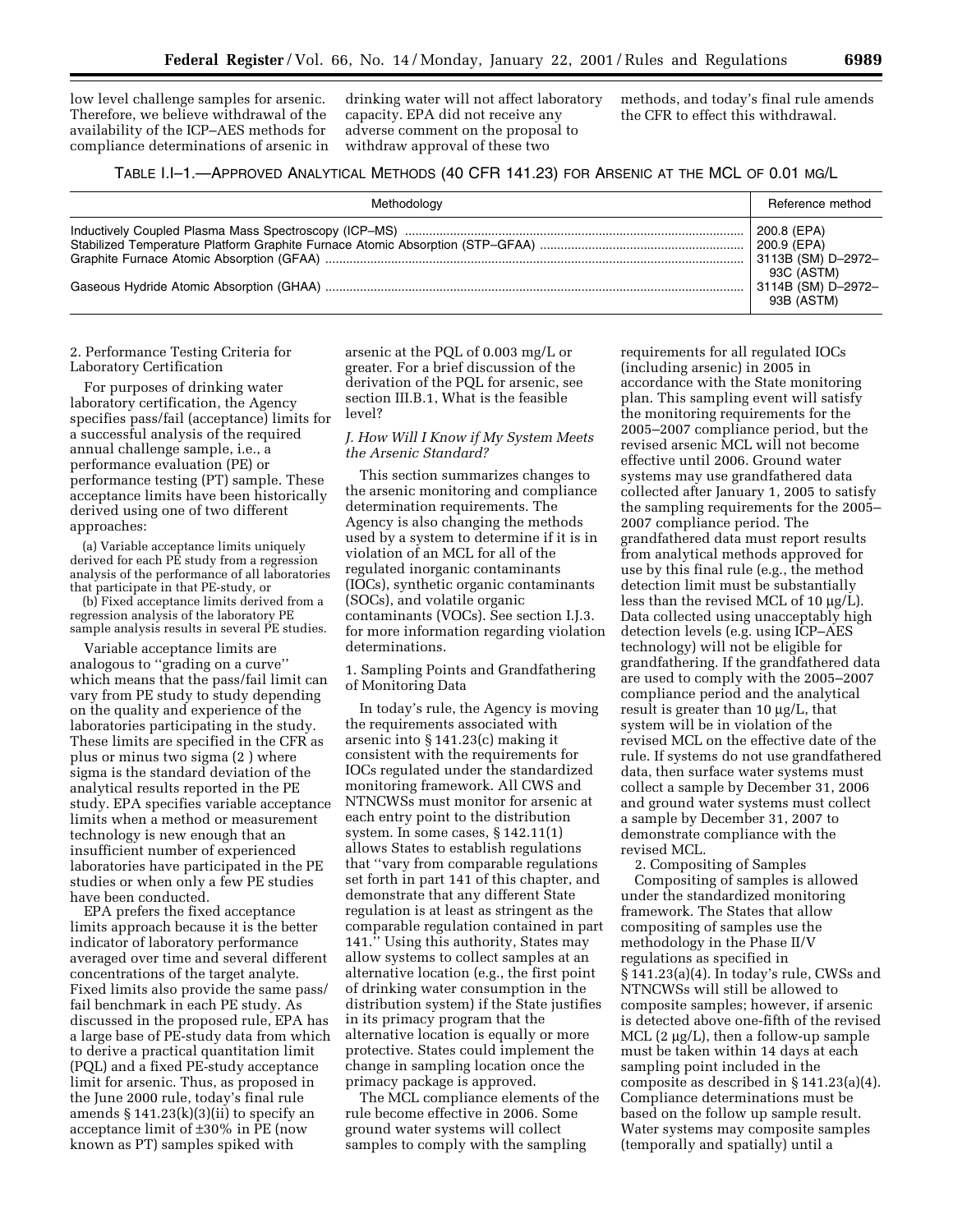contaminant (arsenic or any other contaminant regulated in the Phase II/V regulations) is detected. Once a contaminant has been detected in a composited sample at concentrations greater than one-fifth of the MCL, the system(s) must discontinue the practice of compositing samples for all future monitoring.

### 3. Calculation of Violations

In today's rule, the Agency is clarifying the compliance determination section for the IOCs (including arsenic), the SOCs, and the VOCs in §§ 141.23(i), 141.24(f)(15), and 141.24(h)(11), respectively.

Systems will determine compliance based on the analytical result(s) obtained at each sampling point. If any sampling point is in violation of an MCL, the system is in violation. For systems monitoring more than once per year, compliance with the MCL is determined by a running annual average at each sampling point. Systems monitoring annually or less frequently whose sample result exceeds the MCL for any inorganic contaminant in § 141.23(c), or whose sample results exceeds the trigger level for any organic contaminant listed in § 141.24(f) or § 141.24(h), must revert to quarterly sampling for that contaminant the next quarter. Systems are only required to conduct quarterly monitoring at the entry point to the distribution system at which the sample was collected and for the specific contaminant that triggered the system into the increased monitoring frequency. Systems triggered into increased monitoring will not be considered in violation of the MCL until they have completed one year of quarterly sampling. If any sample result will cause the running annual average to exceed the MCL at any sampling point (i.e., the analytical result is greater than four times the MCL), the system is out of compliance with the MCL immediately. Systems may not monitor more frequently than specified by the State to determine compliance unless they have applied to and obtained approval from the State. If a system does not collect all required samples when compliance is based on a running annual average of quarterly samples, compliance will be based on the running annual average of the samples collected. If a sample result is less than the method detection limit, zero will be used to calculate the annual average. States have the discretion to delete results of obvious sampling or analytic errors.

States still have the flexibility to require confirmation samples for positive or negative results. States may require more than one confirmation sample to determine the average exposure over a 3-month period. Confirmation samples must be averaged with the original analytical result to calculate an average over the 3-month period. The 3-month average must be used as one of the quarterly concentrations for determining the running annual average. The running annual average must be used for compliance determinations.

The rule requires that monitoring be conducted at all entry points to the distribution system. However, the State has discretion to require monitoring and determine compliance based on a caseby-case analysis of individual drinking water systems. The Agency cannot address all of the possible outcomes that may occur at a particular water system; therefore, EPA encourages drinking water systems to inform State regulators of their individual circumstances. Some systems have implemented elaborate plans including targeted, increased monitoring that is more representative of the average annual contaminant concentration to which individuals are being exposed (some States use a timeweighted or flow-weighted averaging approach to determine compliance).

Some States require that systems collect samples from wells that only operate for one month out of the year regardless of whether they are operating during scheduled sampling times. The State may determine compliance based on several factors including, but not limited to, the quantity of water supplied by a source, the duration of service of the source, and contaminant concentration.

#### 4. Monitoring and Compliance Schedule

Systems must begin complying with the clarified monitoring and compliance determination provisions of today's rule effective January 22, 2004 for inorganic, volatile organic, and synthetic organic contaminants. These requirements clarify that for §§ 141.23(i)(2), 141.24(f)(15)(ii), and 141.24(h)(11)(ii) compliance will be determined based on the running annual average of the initial MCL exceedance and any subsequent State-required confirmation samples. In addition, the clarifications address calculation of compliance when a system fails to collect the required number of samples. Compliance (determined by the average concentration) will be based on the total number of samples collected. Some systems have purposely not collected the required number of quarterly samples and only incurred monitoring and reporting violations for the uncollected samples. Any systems that

avoid required sampling will calculate MCL violations by dividing the summed samples by the actual number of samples taken. This clarification did not change §§ 141.23(i)(1) and 141.24(h)(11)(i) which allow systems to use zero for all non-detects when calculating MCL violations. In addition, if any one sample would cause the annual average to be exceeded, the system is out of compliance immediately.

Also in today's rule, the Agency is moving the arsenic monitoring and compliance requirements from §§ 141.23(l) to (q) to the standardized monitoring framework in § 141.23 for other IOCs. States may grant systems nine-year monitoring waivers using the conditions in § 141.23(c) for arsenic. The criteria for developing a State waiver program were published in the Phase II/V rules, and as noted in section IV.B. of this rule, the Agency is not modifying the waiver criteria in today's rulemaking. However, the revised arsenic rule is not effective until January 23, 2006 (see section I.M. for a more detailed discussion regarding the effective date of the rule.). States and utilities supported moving arsenic into the standardized monitoring framework.

To use compliance data after the effective date of the 10 µg/L MCL, systems must use an approved method with a method detection limit substantially less than the revised arsenic MCL of 10 µg/L. This means that after December 31, 2006 and December 31, 2007 all surface water systems and groundwater systems, respectively, may not use analytical methods using the ICP–AES technology, because the detection limits for these methods are 8 µg/L or higher. This restriction means that two ICP–AES methods that were approved when the MCL was 50 µg/L may not be used for compliance determinations at the revised MCL of 10 µg/L. The two methods are EPA Method 200.7 and SM 3120B. Prior to 2005, systems may have compliance samples analyzed with these less sensitive methods. However, EPA advises systems to have compliance samples analyzed and reported at the laboratory minimum detection limit.

If sampling demonstrates that arsenic exceeds the MCL, a CWS will be triggered into quarterly monitoring for that sampling point ''in the next quarter after the violation occurred.'' The State may allow the system to return to the routine monitoring frequency when the State determines that the system is reliably and consistently below the MCL. However, the State cannot make a determination that the system is reliably and consistently below the MCL until a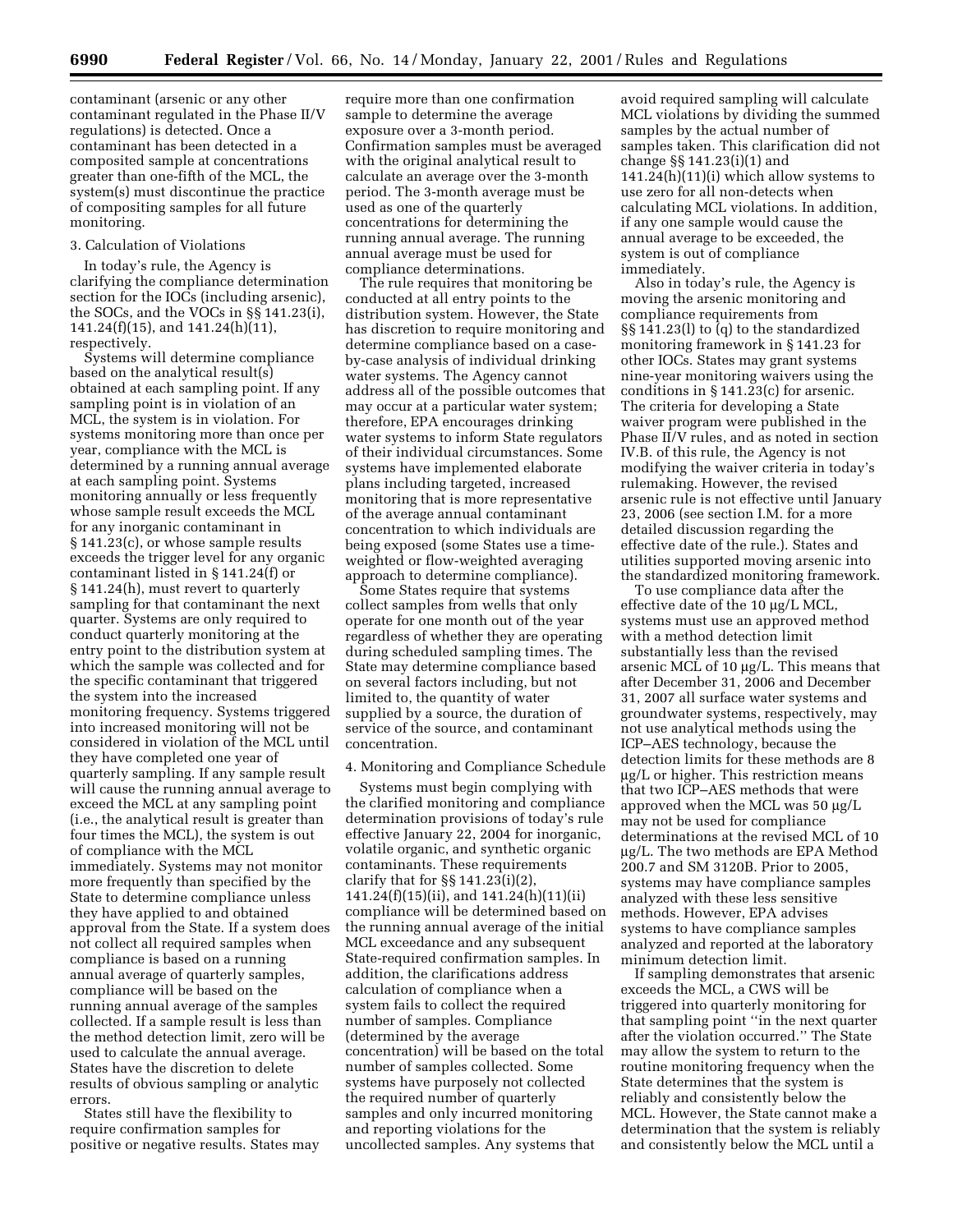minimum of two consecutive ground water, or four consecutive surface water samples, have been collected  $(\S 141.23(c)(8))$ .

The Agency is not promulgating a reduced monitoring approach similar to the revised radionuclides final rule published on December 7, 2000 (65 FR 76708; EPA, 2000p). As noted above, all systems have to collect IOC samples once a year or once every three years, depending on the source water, unless they have a waiver. The Agency believes that very few States issue waivers for IOCs because the analysis is relatively inexpensive and most IOCs are naturally occurring elements that may be found in concentrations above the method detection limit. Therefore, the majority of systems must collect routine samples for the regulated IOCs; and most of the methods used for analysis of these contaminants will measure arsenic as well as antimony, beryllium, cadmium, chromium, copper, and nickel.

#### *K. What do I Need to tell My Customers?*

#### 1. Consumer Confidence Reports

*a. General requirements.* In 1998, EPA promulgated the Consumer Confidence Report Rule (CCR) (codified at 40 CFR part 141, subpart O), a final rule requiring community water systems to issue annual water quality reports to their customers (63 FR 44512; EPA, 1998i). The reports are due each year by July 1, and provide a snapshot of water quality over the preceding calendar year. The reports include information on levels of detected contaminants and if the system has violated an MCL or a treatment technique, must also include information on the potential health effects of contaminants from appendix A to subpart O. When they have such violations, systems must also include in their report an explanation of the violation and remedial measures taken to address it. The arsenic health effects language is currently required when arsenic levels exceed 25 µg/L, one-half the existing MCL of 50 µg/L, required under § 141.154(b).

EPA is today retaining the health effects language for arsenic issued with the final CCR Rule and updating appendix A to subpart O to include the MCL and MCLG as revised in this rule, together with special arsenic-specific reporting requirements.

In addition to the standard reporting of arsenic detects and arsenic MCL violations, EPA is today finalizing a requirement (proposed at § 141.154(b); finalized at § 141.154(f)) that CWSs that detect arsenic between the revised and existing MCL (i.e., above 10 µg/L and up to and including 50 µg/L) prior to the

effective date for compliance with the revised MCL, include the CCR Rule health effects language in their reports. This action is required even though, technically, the systems are not in violation of the regulations. This requirement will be effective for the five years after promulgation, when systems are not yet required to comply with the revised MCL. Then, beginning January 23, 2006, systems out of compliance must report violations of the revised arsenic MCL under § 141.153(d)(6) to the public.

Based on stakeholder and commenter input, the Agency decided in the final CCR Rule that it would use authority granted in SDWA section  $1414(c)(4)(B)(vi)$  to require inclusion of health effects language for arsenic exceedances before the compliance date. That section allows the Administrator to require inclusion of health effects language for ''not more than three regulated contaminants'' other than those found to violate an MCL. The Agency used this authority for total trihalomethanes in the Stage 1 Disinfectants and Disinfection Byproducts Rule (63 FR 69390). The Agency is now using this same authority for arsenic, because it believes that it is important to provide customers with the most current understanding of the risk presented by this contaminant as soon as possible after establishing a new standard. This provision provides systems the flexibility to put this health effects information into context and to explain to customers that the system is complying with existing standards.

EPA modified the language it proposed on June 22, 2000 to reflect the MCL promulgated today and to clarify what language a system must include in its report. Systems subject to § 141.154(f) must begin including the arsenic health effects language in the report due by July 1, 2002.

*b. Special informational statement.* In addition, in the CCR Rule, the Agency decided to require that CCRs include additional information about certain contaminants, one of which was arsenic. As explained in the preamble to the CCR Rule (63 FR 44512 at 44514; EPA, 1998i), because of commenters' concerns about the adequacy of the current MCL, EPA decided that systems that detect arsenic between 25 µg/L and the current MCL must include some information regarding the arsenic standard (§ 141.154(b)). This informational statement is different from the health effects language required for an MCL violation. EPA noted in the CCR rule and in the arsenic proposal that the informational

statement requirement would be deleted upon promulgation of a revised MCL.

In view of the fact that EPA is today finalizing an MCL somewhat higher than the technologically feasible MCL, and that some commenters expressed concern about the risk that a higherthan-feasible MCL might present to certain consumers, EPA is today retaining and revising an existing § 141.154(b) requirement that systems which find arsenic below the MCL must provide additional information to their customers. EPA believes that consumers should be aware of the uncertainties surrounding the risks presented even by very low levels of arsenic. While EPA addressed many of the sources of uncertainty in its risk analysis of arsenic in support of the final rule, several sources of uncertainty remain. Chief among these is the mode of action (i.e., the shape of the dose-response curve). EPA continues to research the effects of arsenic (according to an arsenic research plan required by the 1996 SDWA Amendments and submitted to Congress) and should have a better understanding of these effects as the relevant research is completed. EPA believes that this uncertainty adequately justifies retaining the existing requirement to provide consumers with information about low levels of arsenic.

The existing § 141.154(b) requirement is today updated in two ways. First, the arsenic level that triggers the additional information is reset from 25 µg/L (half the existing MCL) to 5 µg/L (half the revised MCL). In the preamble to the CCR Rule, we explained that ''[many] commenters agreed that half the MCL would be an appropriate threshold for requiring additional risk-related information.'' EPA continues to believe that half the MCL is an appropriate trigger for special information about certain contaminants. Beginning with the report due by July 1, 2002, CWSs that find arsenic above 5 µg/L and up to and including 10 µg/L must include § 141.154(b) special health information about arsenic in their consumer confidence reports.

Second, the suggested text of the special information is updated. Rather than stating that ''EPA is reviewing the drinking water standard for arsenic . . .,'' the statement announces clearly

that the consumer's water meets EPA's new standard while also noting the costbenefit trade-off involved in setting that standard. The suggested text further notes that there are uncertainties (described in section III.F of this notice) surrounding the risks of low levels of arsenic. Systems retain the flexibility, as defined in the existing requirement, to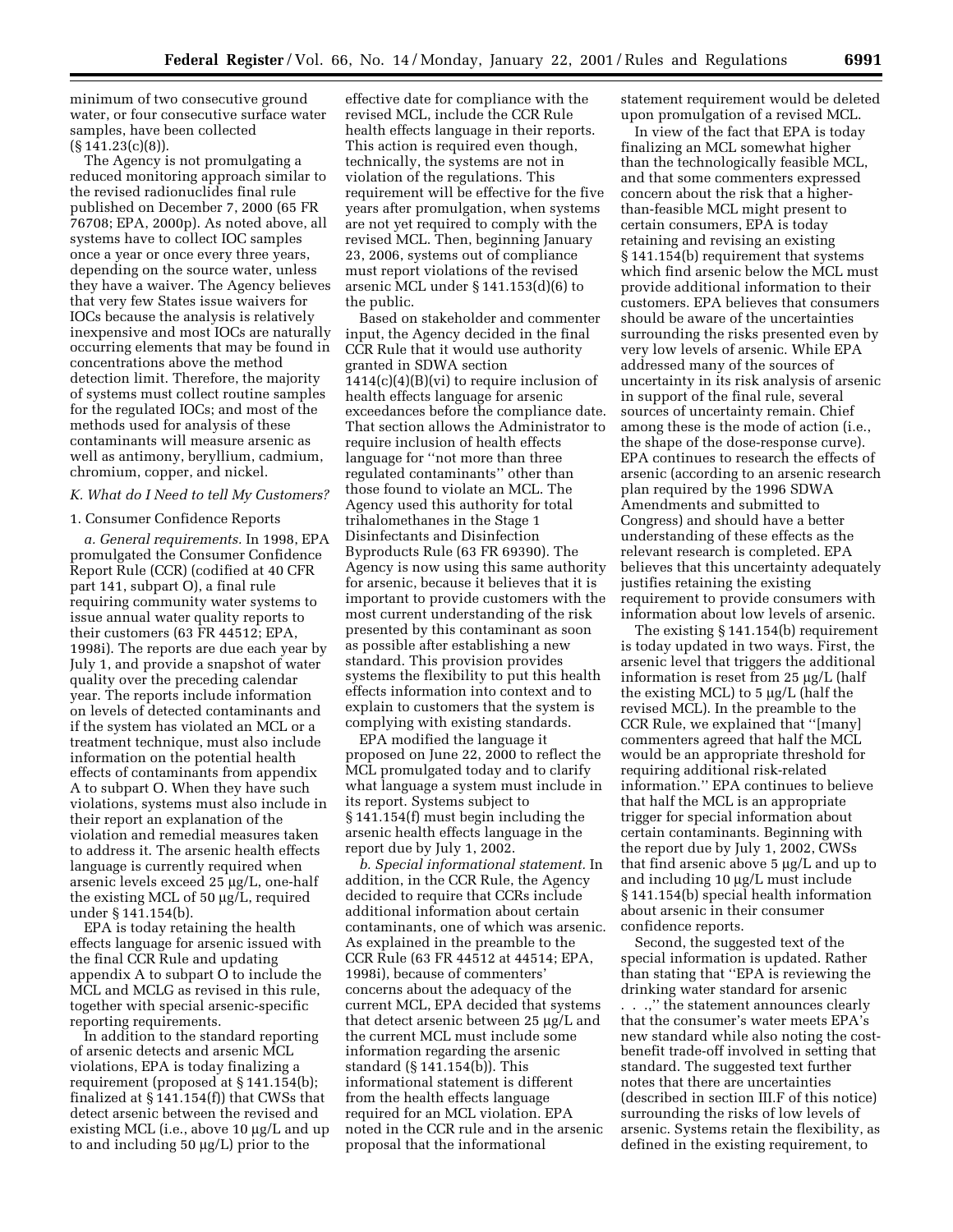adjust this language in consultation with the Primacy Agency.

#### 2. Public Notification

On May 4, 2000, EPA issued the final Public Notification Rule (PNR) to revise the minimum requirements that public water systems must meet for public notification of violations of EPA's drinking water standards (65 FR 25982; EPA, 2000e). Water systems must begin to comply with the revised PNR regulations on October 31, 2000 (if they are in jurisdictions where the program is directly implemented by EPA) or on the date a primacy State adopts the new requirements (not to exceed May 6, 2002). EPA's drinking water regulation on arsenic affects public notification requirements and amends the PNR as part of its rulemaking.

Today's final rule will require CWSs and NTNCWSs to provide a Tier 2 public notice for arsenic MCL violations and to provide a Tier 3 public notice for violations of the monitoring and testing procedure requirements. The new arsenic MCL will become effective January 23, 2006. CWSs and NTNCWSs must provide public notification to consumers for any violations after the effective date of the revised arsenic MCL. The PNR requires owners and operators of public water systems to give notice to persons they serve for all violations when they are operating under a variance or exemption (or violate conditions of the variance or exemption).

#### *L. What Financial Assistance is Available for Complying With This Rule?*

There are two major sources of Federal financial assistance available for water systems: the Drinking Water State Revolving Fund (DWSRF) and the Water and Waste Disposal Loan and Grant Program of the Rural Utilities Service (RUS) of the U. S. Department of Agriculture.

The 1996 SDWA Amendments authorized (*i.e.*, approved spending) \$9.6 billion for the DWSRF program. To date, Congress has appropriated (*i.e.*, provided) \$4.2 billion, which includes \$825 million for the program in Fiscal Year 2001. By the end of September 2000, States had been awarded \$3.2 billion in capitalization grants and, from that, had provided more than \$2.8 billion in assistance to eligible drinking water systems. The Federal capitalization grant, together with State matching funds, is currently making available about \$1 billion per year. States have considerable discretion in designing their DWSRF program, and have the option of offering special

assistance to systems that the State considers to be disadvantaged. Special assistance may include principal forgiveness, a negative interest rate, an interest rate lower than that charged to non-disadvantaged systems, and extended repayment periods of up to 30 years. Federal law allows DWSRF assistance to be provided to water systems of both public ownership and private ownership, although some States are unable or choose not to provide assistance to privately owned systems.

EPA recognizes that public water systems and States face a significant challenge in implementing new requirements that are needed to ensure the continued provision of safe drinking water. While the DWSRF program is proving to be a significant source of funding, it cannot be viewed as the only source of funding. It will take a concerted effort on the part of Federal, State and local governments, private business, and utilities to address the significant infrastructure needs identified by public water systems. In order to ensure that the DWSRF program is used to focus attention on the highest priority needs, all States must give priority to those drinking water infrastructure improvement projects that will have the greatest public health benefit or ensure compliance with SDWA. State DWSRF programs are currently making loans available to the highest ranked projects on their lists and are also using a portion of the grants to support other important drinking water program activities.

The RUS program is focused on providing a safe, reliable water supply and wastewater treatment to residents of rural America. The program offers a combination of low interest loans and grants to systems serving rural areas and cities and towns of up to 10,000 persons and which are publicly owned (including Native American systems) or operated as not-for-profit corporations. In recent years the RUS program has typically offered assistance totaling about \$1.3 billion per year, about 60% of which is directed to drinking water projects. Thus, about \$780 million per year is available for rural drinking water systems from this program. Together with the approximately \$1 billion per year being made available through the DWSRF, this results in a total of about \$1.78 billion per year of Federal financial assistance available for drinking water.

Other Federal financial assistance programs exist that may help systems with SDWA compliance related expenditures. However, these other programs are not generally as large or

focused on drinking water as are the DWSRF and RUS programs. EPA's Environmental Financial Advisory Board has developed a ''Guidebook of Financial Tools'' (EPA, 1999c), which offers a comprehensive summary of public and private programs and mechanisms for paying for drinking water and other environmental systems. The handbook is available through EPA's web site at: *http://www.epa.gov/ efinpage/guidbk98/index.htm*.

The Federal financial assistance programs described previously clearly face numerous, competing demands on their resources. EPA's 1995 Drinking Water Infrastructure Needs Survey (EPA, 1997a) identified a total 20-year need for all systems of \$138.4 billion. The single largest category of need (accounting for over half of the total need) is installation and rehabilitation of transmission and distribution systems. Treatment needs constitute the second largest category of need, accounting for over  $\frac{1}{4}$  of total needs. Storage and source rehabilitation and development constitute the remaining major categories of needs. Thus, systems seeking financial assistance for installation of arsenic treatment are competing for resources with systems seeking assistance for compliance with other rules and with systems seeking resources for basic infrastructure repair and replacement. In seeking to meet these numerous and competing needs, the Agency recognizes the importance of priority setting for financial assistance programs. Systems having the financial capability to secure funding through the capital markets should do so, leaving the Federal financial assistance programs to assist the truly needy systems. Since the demand for assistance will likely outstrip the supply of assistance, States may wish to consider exemptions, which will provide additional time for systems to secure financial assistance.

## *M. What is the Effective Date and Compliance Date for the Rule?*

In the proposed rule, EPA made a finding that all small systems (*i.e.*, systems serving 10,000 people or less) would be granted a 2-year capital improvement extension which extends the MCL effective date for purposes of compliance with the new MCL to January 23, 2006. EPA proposed the 2 year capital improvement extension for small systems because of the time required for systems to plan, finance, design and construct new treatment systems.

Large systems were not provided this additional time because of the greater resources these systems have to perform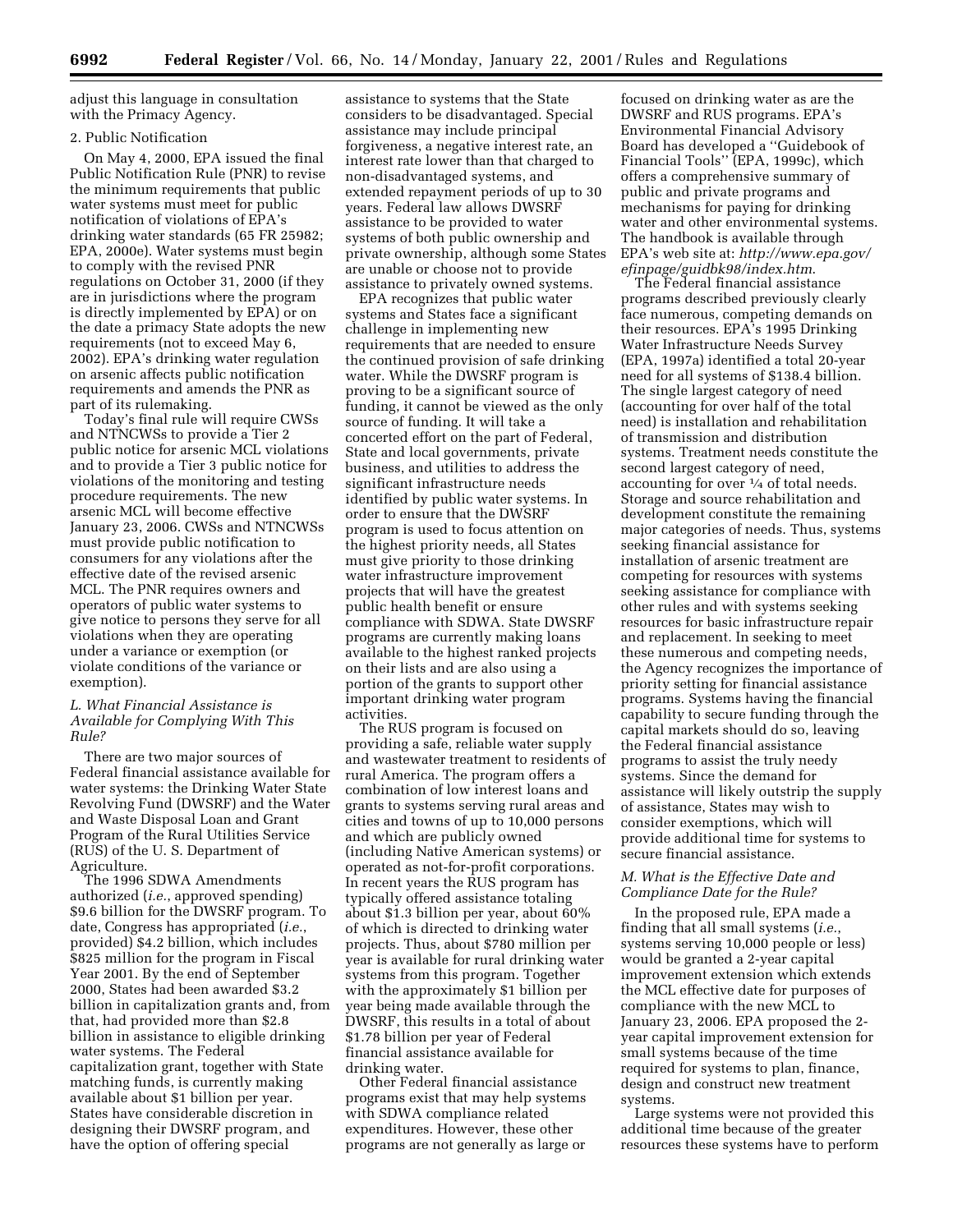capital improvements in a timely manner. However, upon consideration of information submitted by commenters, EPA has determined that large systems will also require an additional 2 years to complete the capital improvements necessary to comply with the arsenic MCL. While large systems (*i.e.*, systems serving more than 10,000 people) do have greater resources to implement capital improvements, (*e.g.*, engineering and construction management staff to manage the projects), these systems generally also have more entry points to the distribution system that will require treatment.

A number of treatment technologies are listed as BAT for the proposed rule: ion exchange, activated alumina, reverse osmosis, modified coagulation/ filtration, modified lime softening and electrodialysis reversal. There are also several emerging technologies for arsenic removal, such as nanofiltration and granular ferric hydroxide. To ensure cost effective compliance with the arsenic MCL, systems will need to evaluate their treatment technology options as a first step. This planning step may include pilot studies with potential treatment systems, or it may be limited to an evaluation of the raw water characteristics. Systems choosing to conduct pilot testing may take a year or more to contract with vendors and to perform pilot testing.

Once the planning step is completed systems must design and construct the treatment systems. Design and permitting of the treatment systems can take an additional year, and construction of the treatment system can take another year. Because systems will also need time to: obtain funding, obtain local government approval of the project, or acquire the land necessary to construct these technologies, it is likely that most large systems will need additional time beyond the three-year effective date for compliance with the new MCL that EPA proposed.

Based upon these considerations, EPA determined, in accordance with section 1412(b)(10) of SDWA, that the compliance date for the new arsenic MCL, regardless of system size, will be 5 years from the date of promulgation of the standard. See section I.H. for more information regarding variance and exemptions.

### *N. How Were Stakeholders Involved in the Development of This Rule?*

EPA met extensively with a broad range of groups during the development of the arsenic proposal, both at EPAsponsored meetings and at other organizations' meetings. The **Federal**

**Register** published notices about EPA's arsenic meetings, and we made conference call lines available for those who chose not to attend in person. In addition, EPA notified people about regulatory actions via the three **Federal Register** notices (proposal, notice of data availability, and correction notice), by mail and e-mail. Over 600 people asked to be on the mailing list during the regulatory development period.

EPA held arsenic stakeholders meetings September 11–12, 1997 in Washington, DC; February 25, 1998 in San Antonio, Texas; May 5, 1998 in Monterey, California; June 2–3, 1999 in Washington, DC; and August 9, 2000 in Reno, Nevada. For each of these meetings we invited representatives of States, tribal groups, associations, utilities and environmental groups. The docket for the proposed rule (W–99–16) contains the meeting discussion papers, agendas, participants lists, presentation materials, and executive meeting summaries. All the meeting materials, except the presentations and attendance list, are also available on EPA's arsenic in drinking water web page, *www.epa.gov/safewater/arsenic.html.*

EPA also presented sessions on drinking water regulations (including arsenic) at the National Indian Health Board Annual Conference in Anchorage, Alaska in September 1998. The Intertribal Council of Arizona hosted a consultation for EPA with Tribes February 24–25, 1999 in Las Vegas, NV at which an overview of the proposed arsenic regulation was presented. EPA also conducted a series of workshops at the Annual Conference of the National Tribal Environmental Council May 18– 20, 1999 in Eureka, California. The Council distributed materials and gathered comments on EPA's drinking water regulations from all recognized Tribal governments.

In addition to the general stakeholder meetings, EPA also had targeted meetings with States' representatives. In May 1999, State regulatory representatives from California, Nevada, Michigan, Illinois, Texas, Indiana, New Mexico, and Louisiana joined EPA in a discussion on the development of the cost of compliance decision tree. In August 1999, State regulatory representatives from Illinois, Indiana, New Mexico, and Texas joined EPA workgroup members in a discussion of the NRC study use, review of the occurrence work, treatment technology update, and regulatory changes. The interaction from these meetings with State colleagues improved the regulatory language and the preamble.

In May 2000, EPA presented a summary of the rule to the National Governors' Association. In May 2000, EPA held a dialogue in Washington, DC with State officials and the associations that represent elected officials. Presentations on arsenic and other drinking water rules under development were given to representatives of the National Association of Towns and Townships, National Governors' Association, National Association of Counties, National League of Cities, Association of State Drinking Water Administrators, Environmental Council of the States, Florida Department of Environmental Protection, Drinking Water Section, Association of State and Territorial Health Officials, and the International City/County Management. The purpose of the dialogue was to consult on the expected compliance and implementation costs of these rules for State, county, and local governments and gain a better understanding of the views of representatives of State, county, and local governments and their elected officials. The meeting materials are in the docket for the proposed rule.

In addition to the various special meetings and discussions mentioned previously, EPA representatives delivered arsenic regulatory development presentations at a variety of meetings held by other organizations. These included the American Water Works Association (AWWA) Inorganic Contaminants Meetings in February, 1998 in San Antonio, TX and in February, 2000 in Albuquerque, NM; meetings of the Association of State Drinking Water Administrators (ASDWA) in February and October 1998, March and October 1999, and in October 2000; meetings of the Association of Metropolitan Water Agencies (AMWA) in January and March 1998; and a meeting of the Association of California Water Agencies in March 1998. EPA also gave several technical presentations and regulatory updates at the AWWA annual meetings as well as at the AWWA Water Quality and Technology Conferences in 1998, 1999, and 2000. EPA participated in the Society of Toxicology arsenic workshop in Philadelphia, PA in March 2000. Finally, EPA co-sponsored and participated in the four International Conferences on Arsenic Exposure and Health Effects in July 1993, June 1995, July 1998, and June 2000.

After the proposal was published in the **Federal Register**, EPA notified all persons on its electronic mailing list for the arsenic rule of its availability and sent information. The Regulatory Impact Analysis went on the arsenic web page a week after the proposal publication. Similarly, EPA also notified the individuals and organizations on this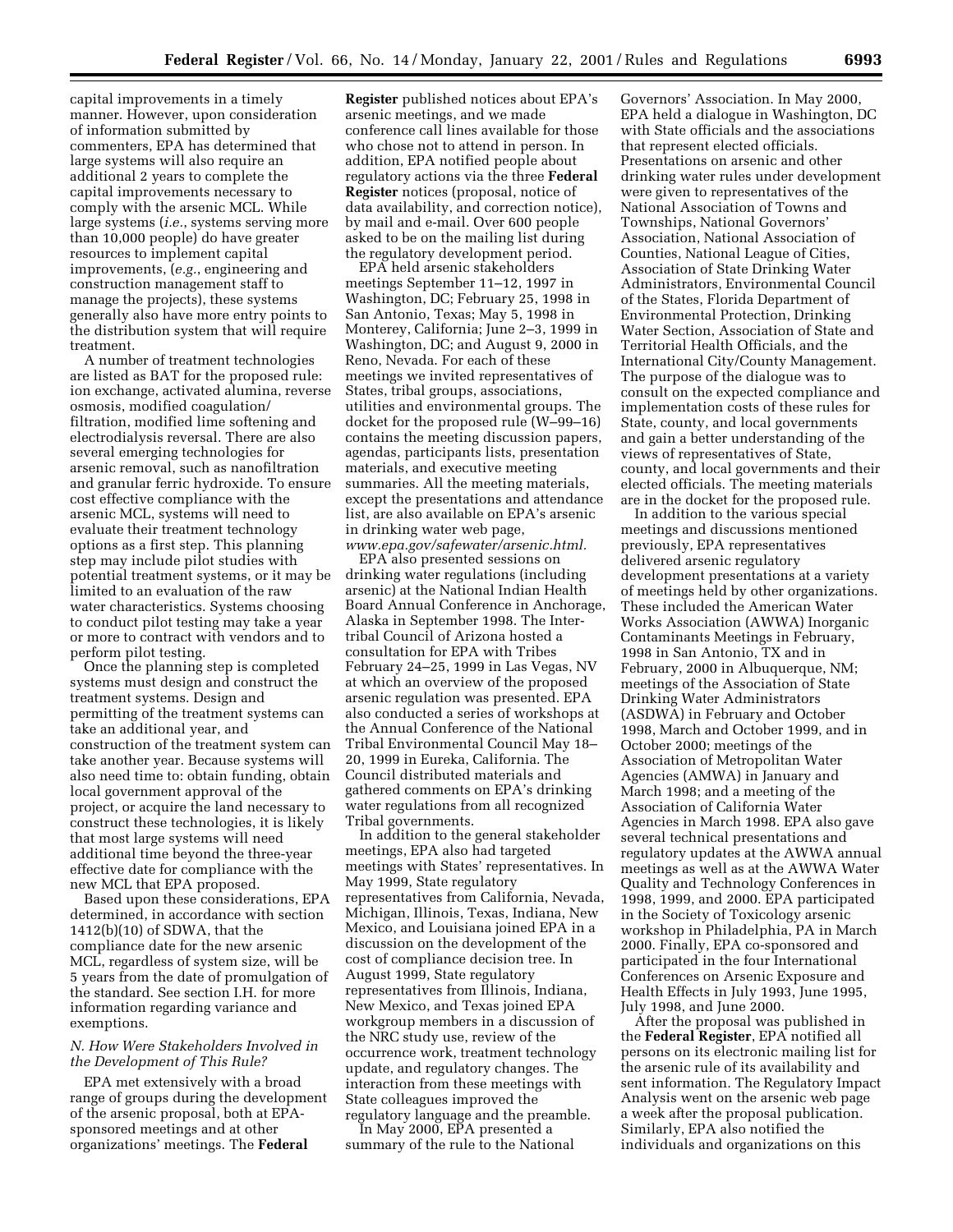mailing list about the NODA and the correction notice.

#### **II. Statutory Authority**

Section 1401 of SDWA requires a ''primary drinking water regulation'' to specify a MCL if it is economically and technically feasible to measure the contaminant and to include testing procedures to insure compliance with the MCL and proper operation and maintenance. An NPDWR that establishes an MCL also lists the technologies that are feasible to meet the MCL, but systems are not required to use the listed technologies (section 1412(b)(3)(E)(i)). As a result of the 1996 amendments to SDWA, when issuing a NPDWR, EPA must also list affordable technologies that achieve compliance with the MCL or treatment technique for three categories of small systems: those serving 10,000 to 3301 persons, 3300 to 501 persons, and 500 to 25 persons. EPA can list modular (packaged) and POE and POU treatment units for the three small system sizes, as long as the units are maintained by the public water system or its contractors. Home units must contain mechanical warnings to notify customers of problems (section 1412(b)(4)(E)(ii)).

In section  $1412(b)(12)(A)$  of SDWA, as amended August 6, 1996, Congress directed EPA to propose a national primary drinking water regulation for arsenic by January 1, 2000 and issue the final regulation by January 1, 2001. At the same time, Congress directed EPA to develop a research plan by February 2, 1997 to reduce the uncertainty in assessing health risks from low levels of arsenic and conduct the research in consultation with the NAS, other Federal agencies, and interested public and private entities. The amendments allowed EPA to enter into cooperative agreements for research. On October 27, 2000, Public Law 106–377, the bill which included Fiscal Year 2001 appropriations for EPA, amended the statutory deadline to direct EPA to promulgate a final arsenic standard by no later than June 22, 2001.

Section 1412(a)(3) requires EPA to propose an MCLG simultaneously with the NPDWR. The MCLG is defined in section 1412(b)(4)(A) as ''the level at which no known or anticipated adverse effects on the health of persons occur and which allows an adequate margin of safety." Section 1412(b)(4)(B) specifies that each NPDWR will specify an MCL as close to the MCLG as is feasible, with two exceptions added in the 1996 amendments. First, the Administrator may establish an MCL at a level other than the feasible level if the treatment to meet the feasible MCL would increase the risk from other contaminants or the technology would interfere with the treatment of other contaminants (section 1412(b)(5)). Second, if benefits at the feasible level would not justify the costs, EPA may propose and promulgate an MCL ''that maximizes health risk reduction benefits at a cost that is justified by the benefits'' (section 1412(b)(6)).

When proposing an MCL, EPA must publish, and seek public comment on, the health risk reduction and cost analyses (HRRCA) of each alternative maximum contaminant level considered (section  $1412(b)(3)(C)(i)$ ). This includes the quantifiable and nonquantifiable benefits from reductions in health risk, including those from removing cooccurring contaminants (not counting benefits resulting from compliance with other proposed or final regulations), costs of compliance (not counting costs resulting from other regulations), any increased health risks (including those from co-occurring contaminants) that may result from compliance, incremental costs and benefits of each alternative MCL considered, and the effects on sensitive subpopulations (e.g., infants, children, pregnant women, elderly, seriously ill, or other groups at greater risk). EPA must analyze the quality and extent of the information, the uncertainties in the analysis, and the degree and nature of the risk. As required by the statute, EPA issued a HRRCA for arsenic (EPA, 2000i) as section XIII of the June 22, 2000 arsenic proposal (65 FR 38888 at 38957).

The 1996 amendments also require EPA to base its action on the best available, peer-reviewed science and supporting studies and to present health effects information to the public in an understandable fashion. To meet this obligation, EPA must specify, among other things,

peer-reviewed studies known to the Administrator that support, are directly relevant to, or fail to support any estimate of public health effects and the methodology used to reconcile inconsistencies in the scientific data (section1412(b)(3)(B)(v)).

Section 1413(a)(1) allows EPA to grant States primary enforcement responsibility (primacy) for NPDWRs when EPA has determined that the State has adopted regulations that are no less stringent than EPA's. States must adopt comparable regulations within two years of EPA's promulgation of the final rule, unless a two-year extension is granted. State primacy also requires, among other things, adequate enforcement (including monitoring and inspections) and reporting. EPA must approve or deny State applications

within 90 days of submission (section 1413(b)(2)). In some cases, a State submitting revisions to adopt an NPDWR has primacy enforcement authority for the new regulation while EPA action on the revision is pending (section 1413(c)). Section 1451(a) allows EPA to grant primacy enforcement responsibility to Federally recognized Indian Tribes, providing grant and contract assistance, using the procedures applied to States.

#### **III. Rationales for Regulatory Decisions**

#### *A. What Is the MCLG?*

The proposed rule suggested that an MCLG of zero be established for arsenic in view of the fact that we are currently unable to specify a safe threshold level due to uncertainty about the mode of action for arsenic. Today's rule establishes a final MCLG for arsenic of zero. After full consideration of public comments, EPA continues to believe that the most scientifically valid approach, given the lack of critical data, is to use the linear approach to assessing the mode of action. This approach results in an MCLG of zero. In the proposal and the NODA, EPA noted that the available data point to several potential carcinogenic modes of action for arsenic (EPA also requested additional data on the mode of action). However, which mode(s) of action is operative is unknown. For this reason, while the Agency recognizes that the dose-response relationship may be sublinear, the data do not provide any basis upon which EPA could reasonably construct this relationship. Thus, EPA has no basis upon which to depart from its assumption of linearity. The NRC report noted that available data that could help determine the shape of the dose-response curve are inconclusive and do not meet EPA's stated criteria for departure from the default assumption of linearity (NRC, 1999). See section III.D.1 for a thorough discussion of the dose-response assessment.

Because the postulated mode of action for arsenic cannot specifically be described and the key events are unknown, the Agency lacks sufficient available, peer-reviewed information to estimate quantitatively a non-linear mode of action. The Agency has thus decided not to depart from the assumption of linearity in selecting an MCLG of zero.

#### *B. What Is the Feasible Level?*

#### 1. Analytical Measurement Feasibility

In the development of a drinking water regulation, EPA derives a practical quantitation limit (PQL) to estimate or evaluate the minimum,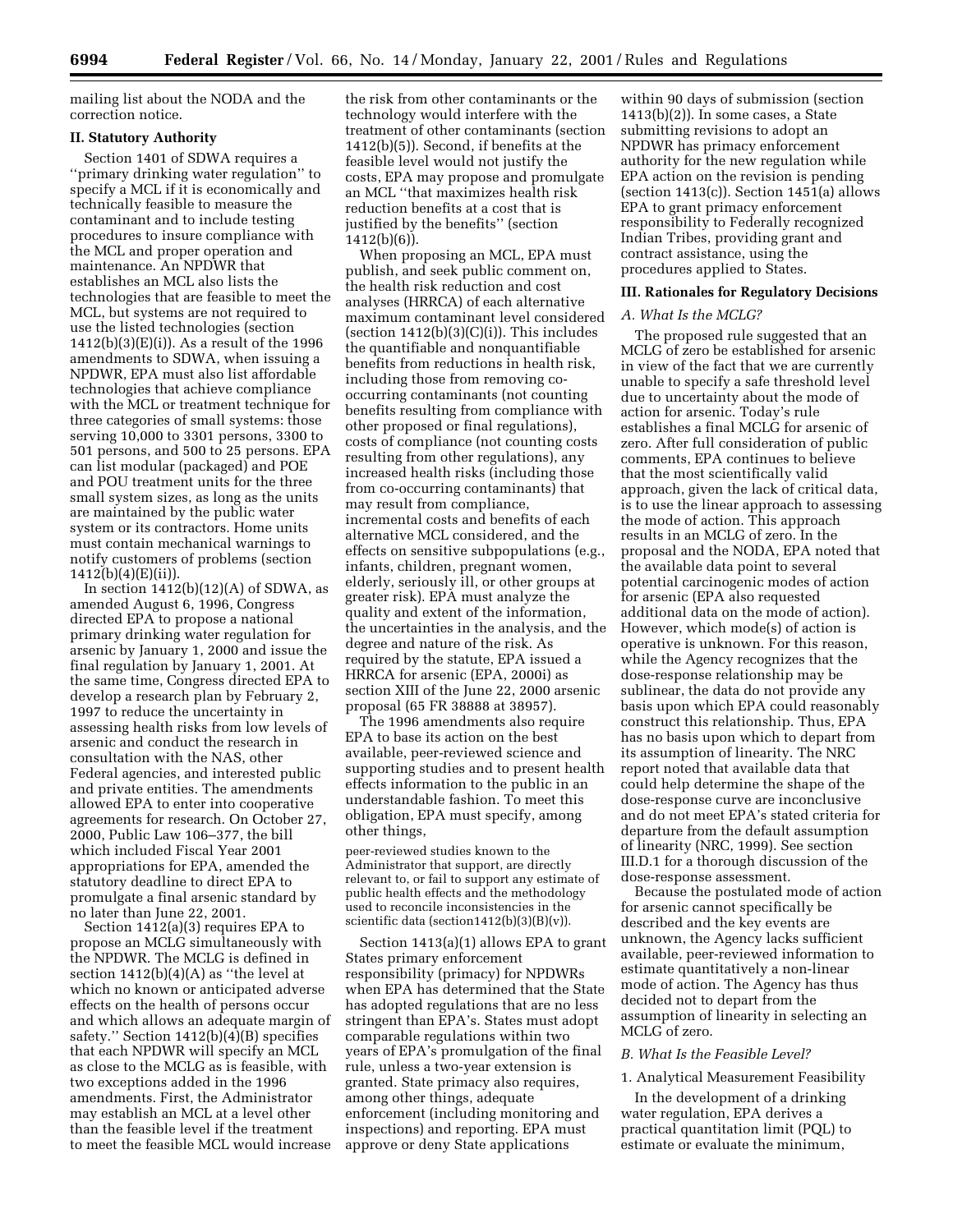reliable quantitation level (concentration) that most laboratories can be expected to meet during day-today operations. The PQL accounts for the limits of current measurement technologies and the laboratories that use the methods written around these analytical technologies. The PQL was defined in a November 13, 1985 rule (50 FR 46906, EPA, 1985b) as ''the lowest concentration of an analyte that can be reliably measured within specified limits of precision and accuracy during routine laboratory operating conditions.'' A PQL is determined either through use of interlaboratory studies or, in absence of sufficient studies, through the use of a multiplier of 5 to 10 times the method detection limit (MDL). Interlaboratory data are obtained from water supply (WS) studies that are conducted by EPA to certify drinking water laboratories. The WS studies require a candidate laboratory to measure the concentration of the target analyte within specified limits (e.g., ±30%) of the amount spiked into a PE (now called PT) challenge sample. Using graphical or linear regression analysis of the WS data, the Agency sets a PQL at a concentration where at least 75% of experienced laboratories (generally EPA and State laboratories) could perform within this acceptable limit for accuracy, e.g., ±30%.

As discussed in the June 22, 2000 proposed rule for arsenic, the Agency determined that the PQL (i.e., the feasible level of measurement) for arsenic in drinking water is 0.003 mg/ L with an acceptance limit of ±30%. The derivation of the PQL for arsenic is consistent with the process used to determine PQLs for other metal contaminants regulated under SDWA and takes into consideration the recommendations from EPA's SAB (EPA, 1995). Using acceptance limits of ±30% and linear regression analysis of six recent WS studies, EPA derived a PQL of 0.00258 mg/L for arsenic, which was rounded to 0.003 mg/L at the  $\pm 30\%$ . While the PQL represents a relatively stringent target for laboratory performance, based on the WS data used to derive the PQL for arsenic, the Agency believes most laboratories (using appropriate quality assurance and quality control procedures) can achieve this level on a routine basis.

#### 2. Treatment Feasibility

EPA has determined that  $3 \mu g/L$  is technologically feasible for large systems based on peer-reviewed treatment information. EPA has listed seven BATs for arsenic in the final rule. They are: ion exchange when sulfate ≤50 mg/L, activated alumina, reverse osmosis, modified coagulation/ filtration, modified lime softening at pH >10.5, electrodialysis reversal, and oxidation/filtration when the iron to arsenic ratio is at least 20:1. Bench, pilot and full-scale data were examined to determine the capabilities of the treatment processes. The treatment performance data are summarized in ''Technologies and Costs for the Removal of Arsenic from Drinking Water'' (EPA, 2000t).

## *C. How Did EPA Revise its National Occurrence Estimates?*

1. Summary of Occurrence Data and Methodology

Our data and methodology for estimating arsenic occurrence are substantially the same as in the proposed rule (65 FR 38888 at 38903; EPA, 2000i). The data and methodology are described in detail in (EPA, 2000r). Following is a summary of our method. All of the elements of this summary are the same as in the proposed rule, except where noted.

Our occurrence database consists of arsenic compliance monitoring samples of finished drinking water, submitted voluntarily by drinking water agencies in 25 States. The 25 States are distributed throughout the U.S., with at least one located in each of the seven geographic regions that we used in our analysis (65 FR 38888 at 38906; EPA, 2000i; EPA, 2000r). In some States we used data only from a subset of years in which detection limits were lowest. For each PWS in our database, we estimated the mean arsenic concentration over time in finished water, by first ''filling in'' non-detected concentrations, using one of two statistical methods (EPA, 2000r), then averaging the detected and filled-in observations from that system. Next, we collected the system mean estimates into State distributions, then merged the State distributions into regional and then national distributions. In combining the regional distributions into a national distribution, we weighted each region by the total number of systems in the region, not just the number of systems in the States in our database. This procedure has the same effect as assigning the regional distributions to the 25 States for which we have no observations in our database.

In addition to the distributions of system means, we estimated nationwide intra-system coefficients of variation (ISCV). For a given water system, the ISCV quantifies the variation of mean

arsenic levels at the system's entry points to the distribution system (i.e., sampling points of individual wells and treatment points) around the overall system mean. We estimated a separate ISCV for each ground water (gw) CWS, surface water (sw) CWS, and, unlike in the proposed rule, ground water NTNCWS. Each of these ISCVs is assumed to be constant throughout the U.S.

#### 2. Corrections and Additions to the Data

Some public commenters asked whether our data might have errors in the classification of water samples as treated or untreated. If that were the case, then including untreated samples in our database could cause us to overestimate occurrence in finished water. In order to determine whether and to what extent these problems exist, we solicited additional data sets from drinking water agencies in six States (Alabama, California, Illinois, New Mexico, North Carolina, and Texas) from whom we already had data in our draft data set. All six States responded to our request by submitting additional data, including additional identifiers of untreated observations, as well as some new observations not contained in our draft data base. In California, once the newly identified untreated observations were removed from the data set, the number of surface water observations decreased from 2,488 in the draft data set to 1,280 in the final data set. For ground water, on the other hand, the number of samples in California increased from 5,622 to 9,494. The increase resulted in part from the additional data, and in part because we changed our methodology, as we describe below, to include samples from both treated and untreated ground water in our ground water estimates. Changes in the other five States were of smaller size.

We also updated our data set from Utah. The latest data from Utah include more observations and covers the years 1980 to 1999. The total number of observations from Utah in our data set increased from 2,447 to 4,684.

Table III.C–1 compares the number of observations, systems, and States in our database, by system type and source water type, in the proposed and final rules. Note that our complete database is larger than shown in Table III.C–1, but in some States we excluded data from some years in which analytical detection limits were highest. Table III.C–1 counts only the data from the years that we used to estimate occurrence.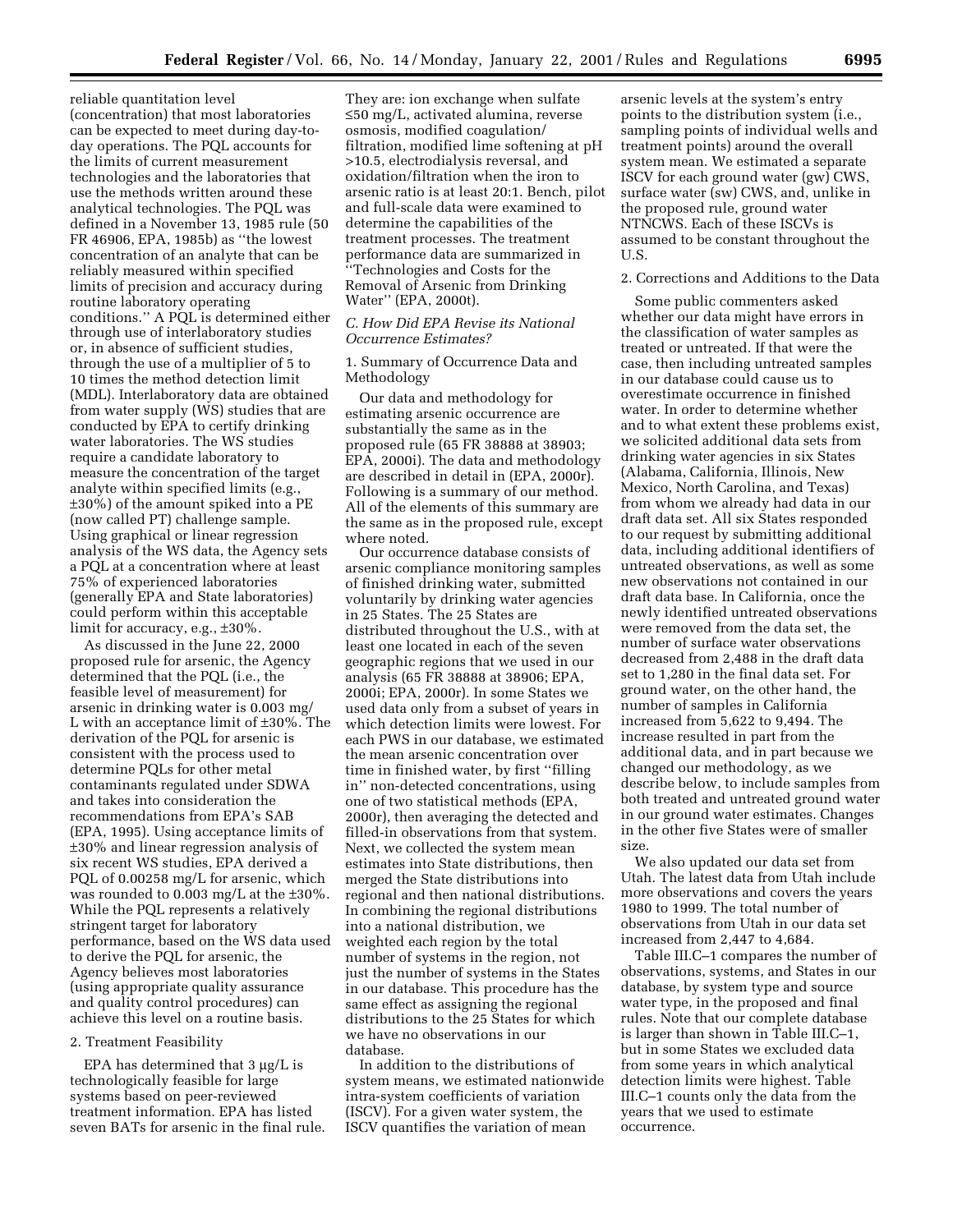|                  | Source water                              | Proposed rule                                   |                                                |                                  | Final rule                                    |                                              |                               |
|------------------|-------------------------------------------|-------------------------------------------------|------------------------------------------------|----------------------------------|-----------------------------------------------|----------------------------------------------|-------------------------------|
| System type      |                                           | # of<br>observations                            | # <sub>of</sub><br>systems                     | # of<br><b>States</b>            | # of<br>observations                          | # of<br>systems                              | # of<br><b>States</b>         |
| NTNCWS<br>NTNCWS | GW<br><b>SW</b><br>GW<br><b>SW</b><br>All | 44,502<br>15,892<br>* 6,420<br>$*420$<br>67,234 | 15,640<br>2,360<br>* 4,662<br>$*150$<br>22.812 | 25<br>25<br>$*18$<br>$*14$<br>25 | 53,307<br>16.212<br>7,045<br>$*409$<br>76.973 | 15,931<br>2,228<br>4,382<br>$*118$<br>22,659 | 25<br>25<br>17<br>$*15$<br>25 |

TABLE III.C–1.—SUMMARY OF OCCURRENCE DATABASES FOR THE PROPOSED AND FINAL RULES

\* Data not used in estimating occurrence.

We also updated our baseline inventory of the public water systems in the U.S. and the populations they serve, by type of system, type of source water, and State. We use this inventory to estimate the numbers of systems and people affected by different MCL options, by multiplying the number of people or systems in a given category by the estimated fraction of systems in that category with mean arsenic greater than the levels of interest. In the proposed rule, the occurrence and regulatory impact analyses used different sets of baseline estimates: occurrence took baseline estimates from EPA's 4th quarter 1997 Safe Drinking Water

Information System (SDWIS) database, while the proposal's regulatory impact analysis (RIA) used 4th quarter 1998 SDWIS. The result, as some public commenters pointed out, was that the proposed rule contained two inconsistent sets of estimates of the numbers of people and systems affected by different MCL options (65 FR 38888; EPA, 2000i, Table V–3; EPA, 2000h, Exhibit 4–11). The two estimates of total numbers of systems affected at various MCLs differed by up to 27%. We corrected this inconsistency by adopting, with one modification, the baseline inventory in EPA's Drinking Water Baseline Handbook (EPA, 2000b)

throughout this preamble and all supporting documents for the final rule. The inventory in the Baseline Handbook is taken from EPA's 4th quarter 1998 SDWIS database, or the same that was used in the proposed RIA. The only modification we made to the inventory was in Alaska where the Baseline Handbook lists zero NTNCWS and zero population served by NTNCWS. Following public comment from the Alaska Department of Environmental Conservation, we corrected the inventory of NTNCWS in Alaska. The Baseline Handbook and corrected Alaska inventories are shown in Table III.C–2.

| TABLE III.C-2.—ALASKA PWS INVENTORIES: BASELINE HANDBOOK AND CORRECTED |  |
|------------------------------------------------------------------------|--|
|------------------------------------------------------------------------|--|

|                             |           | Baseline handbook |                      | Corrected      |                      |  |
|-----------------------------|-----------|-------------------|----------------------|----------------|----------------------|--|
| System type<br>Source water |           | No. of systems    | Population<br>served | No. of systems | Population<br>served |  |
| $CWS$                       | GW        | 508               | 227,874              | 344            | 175,367              |  |
|                             | <b>SW</b> | 160               | 317.155              | 121            | 260,792              |  |
|                             | GW        |                   |                      | 161            | 51,909               |  |
|                             | <b>SW</b> |                   |                      | 35             | 56,013               |  |
| All.                        |           | 668               | 545.029              | 661            | 544,081              |  |

The revised estimates of numbers of systems affected at different arsenic concentrations are shown in Table III.C– 6. Since the proposed and final Economic Analysis use the same set of baseline estimates (except for the small correction in Alaska), changes in Table III.C–6 compared to the proposed RIA (EPA, 2000h, Exhibit 4–11) are due to changes in the occurrence estimates in Table III.C–3, which follows. Changes in Table III.C–6 compared to the proposed occurrence analysis (65 FR 38888; EPA, 2000i, Table V–3) are due to changes in occurrence estimates and also correction of the baseline.

#### 3. Changes to the Methodology

In September 1999, EPA sponsored a peer review of our occurrence data and methodology by three independent experts in geochemistry and statistics. In response to that review and public

comments, we have made minor revisions to our methodology for estimating occurrence in two ways since the proposed rule.

First, we now estimate the occurrence distribution for ground water NTNCWSs separately from CWSs. In the proposed rule, we used the CWSs distribution as a surrogate for NTNCWSs, for both ground and surface water systems. We now estimate occurrence in ground water NTNCWSs separately, using the same method as for CWSs, as described previously. For ground water NTNCWSs we have data from 17 States, compared to 25 States for CWSs, so there are on average fewer States with data in each region. Moreover we have no data about NTNCWSs from any States in the Southeast region (Alabama, Florida, Georgia, Mississippi, and Tennessee). We therefore used the occurrence distribution for ground water CWSs as

a surrogate for ground water NTNCWSs in the Southeast. The revised occurrence estimates for ground water NTNCWSs are shown in Table III.C–3.

We still do not estimate a separate occurrence distribution for surface water NTNCWSs. For surface water NTNCWSs, we did not believe that the 118 systems for which data were provided for NTNCWSs formed as strong a basis for estimating occurrence as the much larger CWS surface water data base, especially in the concentration range of interest. In addition, there is less reason to believe that surface water NTNCWSs will differ from surface water CWSs. We thus believe the surface water CWS estimates provide the soundest basis for estimating impacts given the types of data available.

Second, we have improved our method for estimating intra-system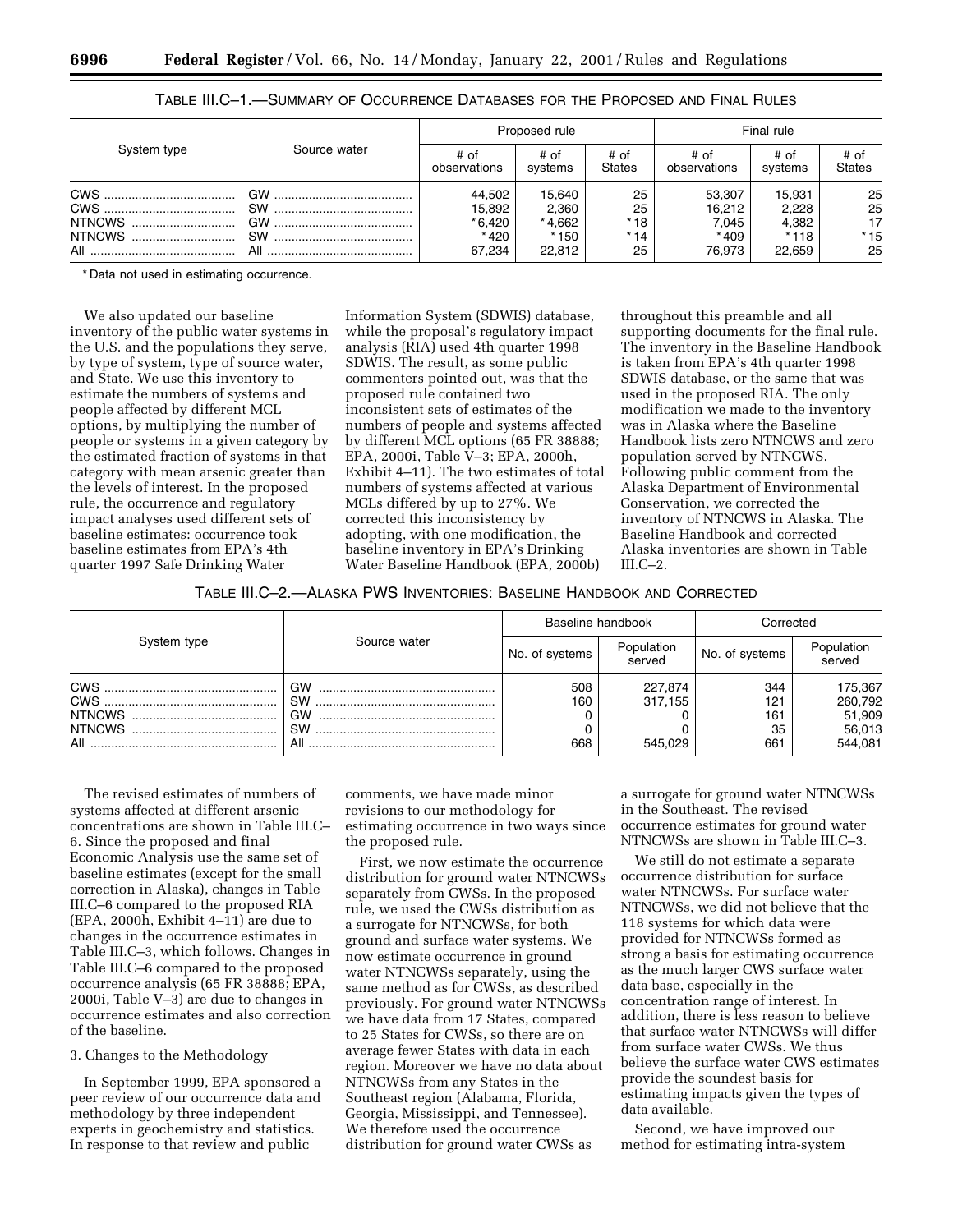variability. In the proposed rule, we estimated the ISCV by measuring the total amount of variability of arsenic concentrations around the system mean within each system. The problem with that approach is that it fails to distinguish between-source variability (variability of sampling-point means around the system mean) from withinsource variability (variability of observations at each sampling point around the sampling-point mean). Within-source variability includes variations in concentrations through time at a source, and analytical variability caused by imprecision of the analytical methods used to measure arsenic in water samples. The ISCV is intended to describe only betweensource variability within a system. Following the recommendations of the peer review, we corrected our model of intra-system variation to include separate terms for between-source and within-source variability. As a result, our estimates of the ISCVs decreased,

since we separate out the within-source variability. The revised ISCV estimates are shown in Table III.C–7.

A third change to our methodology is that, for ground water systems, we now include observations on both treated and untreated ground water in our analysis. With the exception of iron removal technologies, most treatment in ground water systems has little effect on arsenic, so one might expect arsenic concentrations to be similar in treated and untreated samples. This turns out to be the case in our data: estimates that included untreated samples were either slightly higher or lower than estimates with only treated samples. We therefore decided to include both treated and untreated samples in our ground water occurrence estimates. For surface water estimates, we still use only samples from treated water.

#### 4. Revised Occurrence Results

Table III.C–3 shows our revised estimates of the national distribution of arsenic occurrence, by system type and source water type. The distributions are stated in terms of ''exceedance probabilities,'' that is, the fraction of systems with mean arsenic equal to or greater than the given concentration, in finished water. The ''weighted point estimate'' is the combination of State distributions into a national distribution, as described previously. We consider the weighted point estimate to be our best estimate. The ''lognormal fit'' is the result of fitting a lognormal distribution to the weighted point estimates. The lognormal fit is an approximation to the weighted point estimate, which we use in our cost and benefit analyses (sections III.E and III.F). The lognormal approximation simplifies the simulation studies that we use to derive costs and benefits, by allowing each distribution to be summarized in terms of only two parameters. Table III.C–4 lists the parameters of the fitted lognormal distributions.

## TABLE III.C–3.—NATIONAL OCCURRENCE EXCEEDANCE PROBABILITY ESTIMATES

| Percent of systems with mean finished arsenic exceeding concentrations ( $\mu$ g/L) of: |                              |                          |                              |                               |
|-----------------------------------------------------------------------------------------|------------------------------|--------------------------|------------------------------|-------------------------------|
| 3                                                                                       | 5                            | 10                       | 20                           | 50                            |
| <b>Ground Water CWS</b>                                                                 |                              |                          |                              |                               |
| 19.9<br>[19.3, 21.9]<br>19.7                                                            | 12.1<br>[11.7, 13.0]<br>12.0 | 5.3<br>[5.2, 5.9]<br>5.3 | 2.0<br>[1.9, 2.3]<br>2.0     | 0.43<br>[0.38, 0.52]<br>0.43  |
| <b>Surface Water CWS</b>                                                                |                              |                          |                              |                               |
| 5.6<br>[4.8, 20.6]<br>5.6                                                               | 3.0<br>[1.8, 9.7]<br>3.0     | 0.80<br>[0.52, 1.6]      | 0.32<br>[0.13, 0.82]<br>0.37 | 0.10<br>[0.02, 0.59]<br>0.067 |
| <b>Ground Water NTNCWS</b>                                                              |                              |                          |                              |                               |
| 24.2<br>23.4                                                                            | 15.6<br>14.2                 | 5.3<br>6.1               | 2.1<br>2.2                   | 0.47<br>0.42                  |

1Brackets indicate confidence intervals which were computed for the proposed rule and have not been updated. No confidence intervals were computed for NTNCWS.

### TABLE III.C–4.—PARAMETERS OF LOGNORMAL DISTRIBUTIONS FITTED TO NATIONAL OCCURRENCE DISTRIBUTIONS

| System type                 | Source water   | Log-mean'                  | $L$ og-SD <sup>2</sup> |
|-----------------------------|----------------|----------------------------|------------------------|
| CWS<br>CWS<br><b>NTNCWS</b> | GW<br>SW<br>G٧ | 0.25<br>.68<br>$-$<br>0.03 | .58<br>.74<br>.47      |

<sup>1</sup> Log-mean = mean of natural logarithm of arsenic concentrations (µg/L). <sup>2</sup> Log-SD = standard deviation of natural logarithm of arsenic concentrations (µg/L).

Table III.C–3 lists separate distribution estimates for ground and surface water CWS and for ground water NTNCWSs. As we said previously, we believe surface water CWSs provide a more sound basis for estimation.

For CWSs, the estimates in Table III.C–3 have changed only slightly since the proposed rule. For ground water CWSs, the largest change is an increase at 10 µg/L from 5.3% exceedance to 5.4%. For surface water CWSs, the largest change is a decrease at 3 µg/L

from 6.0% in the proposed rule to 5.6% in Table III.C–3. This decrease is as expected, since, as we explained previously, our revised database excludes some observations on untreated water that were included in the draft database. Our surface water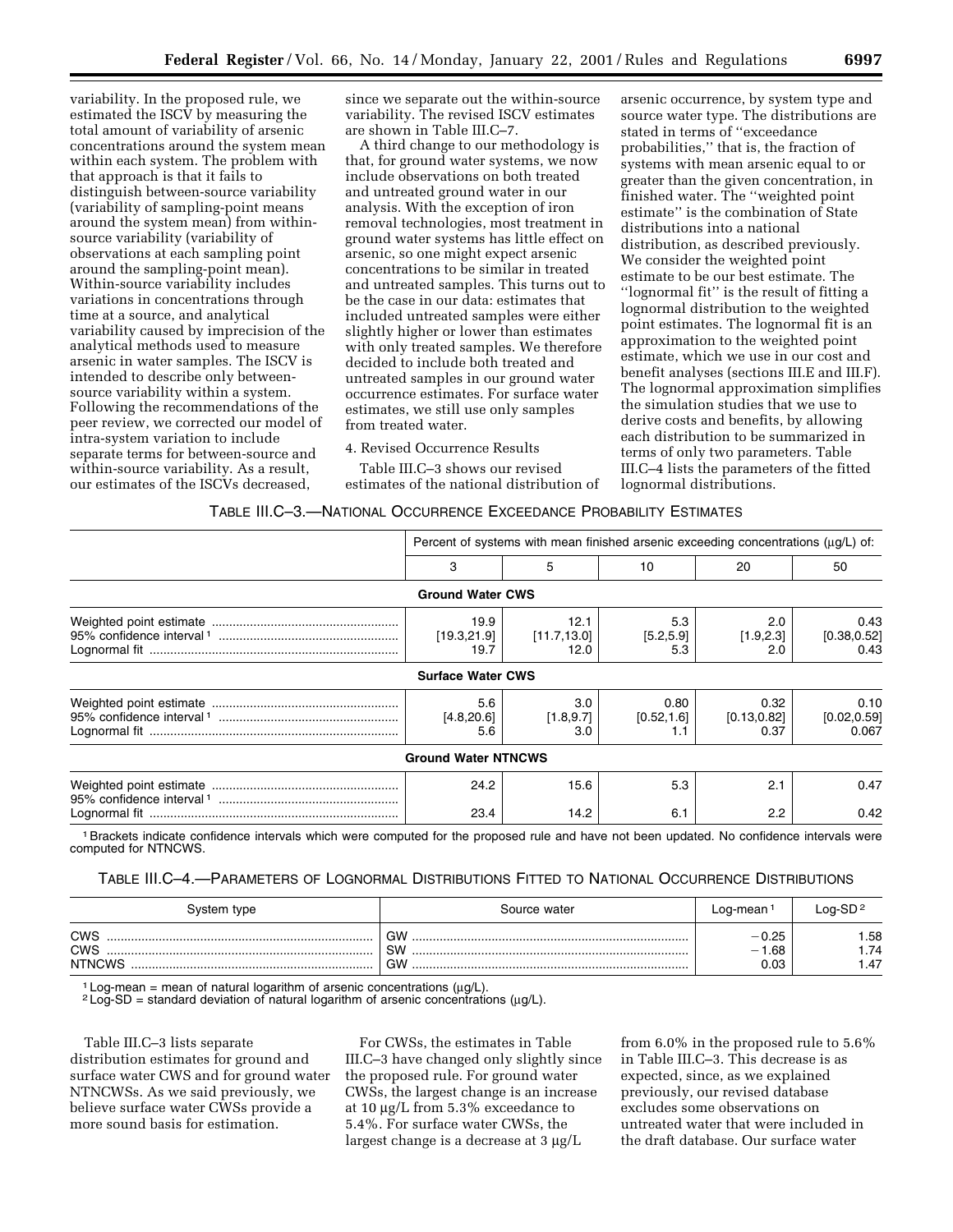occurrence estimates did increase slightly at 5 µg/L, however, as Table III.C–8 shows.

For ground water NTNCWSs, our estimated exceedance probabilities increased from 19.9% to 24.2% at 3  $\mu$ g/ L, and from 12.1% to 15.6% at 5 µg/L. The estimates at higher concentrations changed by at most 0.1% point. The estimates changed because we now estimate a separate distribution for ground water NTNCWSs, as we described previously.

The confidence intervals listed in Table III.C–3 were computed for the proposed rule, using a computationally intensive resampling procedure, as described in (EPA, 2000r). Since our data set and point estimates have changed only minimally for the final

rule, we did not recompute the confidence intervals.

Table III.C–5 shows occurrence distributions in seven geographic regions presented in the proposal and developed by Frey and Edwards (1997). (The States and names of these geographic regions in Table III.C–5 are based directly on the authors' designations.) As in the proposed rule, we find concentrations to be generally highest in the West, and generally lowest in the Southeast and Mid-Atlantic. In regions where analytical reporting limits in our database were mostly higher than 3 µg/L or 5 µg/L, we did not attempt to estimate occurrence at the lowest concentrations. These cases are indicated by dashes in Table

III.C–5. In some regions, we were able to estimate occurrence in fewer States at the lowest concentrations, and this sometimes led to inconsistencies in our estimates. For example, for New England surface water CWSs, we estimated occurrence at 3 µg/L using only Maine, and at 5 µg/L using Maine, New Hampshire, and New Jersey. The introduction of more States at higher concentrations led to inconsistent estimates of 6.2% and 11.7% of New England surface water CWSs with arsenic exceeding 3 µg/L and 5 µg/L, respectively. We did not try to resolve these inconsistencies at the regional level, but note that the national occurrence distributions, listed in Table III.C–3, are consistent.

### TABLE III.C–5.—REGIONAL OCCURRENCE EXCEEDANCE PROBABILITY ESTIMATES

|                                             | Percent of systems with mean finished arsenic exceeding con-<br>centrations $(\mu g/L)$ of: |        |      |     |
|---------------------------------------------|---------------------------------------------------------------------------------------------|--------|------|-----|
|                                             | з                                                                                           | 5      | 10   | 20  |
| <b>Ground Water CWS</b>                     |                                                                                             |        |      |     |
|                                             | (2)                                                                                         | $*0.4$ | 0.7  | 0.0 |
|                                             | 21.2                                                                                        | 13.8   | 6.2  | 2.4 |
|                                             | 21.7                                                                                        | 20.8   | 7.0  | 2.9 |
|                                             | 21.3                                                                                        | 13.1   | 6.0  | 2.4 |
|                                             | 18.6                                                                                        | 9.7    | 3.6  | 1.1 |
|                                             | 0.9                                                                                         | 0.4    | 0.1  | 0.0 |
|                                             | 31.5                                                                                        | 25.2   | 12.5 | 5.0 |
| <b>Surface Water CWS</b>                    |                                                                                             |        |      |     |
|                                             | (2)                                                                                         | 0.1    | 0.0  | 0.0 |
| Midwest …………………………………………………………………………………………… | 3.0                                                                                         | 1.6    | 0.7  | 0.3 |
|                                             | 16.2                                                                                        | 11.7   | 1.0  | 0.4 |
|                                             | 9.1                                                                                         | 3.2    | 0.6  | 0.1 |
|                                             | 3.8                                                                                         | 0.9    | 0.2  | 0.1 |
|                                             | 0.2                                                                                         | 0.1    | 0.0  | 0.0 |
|                                             | 12.7                                                                                        | 8.2    | 3.4  | 1.4 |
| <b>Ground Water NTNCWS</b>                  |                                                                                             |        |      |     |
|                                             | (2)                                                                                         | (2)    | 1.4  | 0.5 |
|                                             | 26.2                                                                                        | 17.1   | 8.2  | 3.3 |
|                                             | (2)                                                                                         | (2)    | 2.1  | 0.6 |
|                                             | 29.8                                                                                        | 22.8   | 15.0 | 9.3 |
|                                             | 24.0                                                                                        | 14.4   | 5.9  | 1.9 |
|                                             | 0.9                                                                                         | 0.4    | 0.1  | 0.0 |
|                                             | 34.3                                                                                        | 21.9   | 10.5 | 4.2 |

1Estimate is inconsistent with estimate at the next higher concentration. See text for explanation.

2 Means not enough data to form an estimate. See text for explanation.

Table III.C–6 shows our estimates of the numbers of systems with mean finished arsenic concentrations in various ranges, by system type and size. As in the proposed rule, we find no evidence of any consistent difference in mean arsenic among systems of different sizes. We conclude that the occurrence

distributions shown in Table III.C–3 apply to all categories of system size. In Table III.C–6, therefore, the estimated numbers of systems are computed by multiplying the baseline inventory of all systems of the given size and type, by the corresponding probability of falling within the given range, computed from

Table III.C–3 and shown in the ''% of systems'' rows. The estimates for surface water NTNCWSs were computed by applying the occurrence distribution for surface water CWSs to the baseline inventory of surface water NTNCWSs.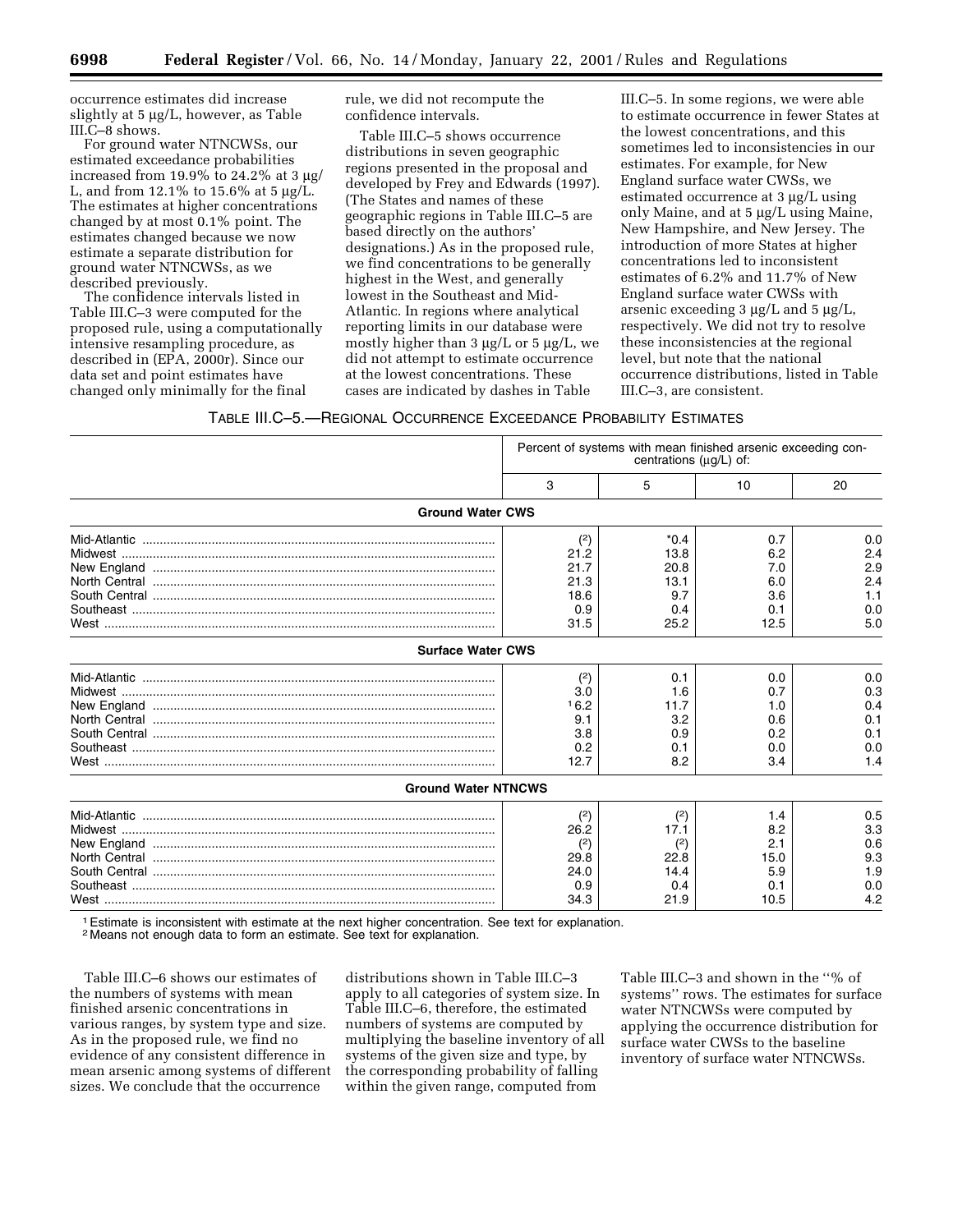## TABLE III.C–6.—STATISTICAL ESTIMATES OF NUMBERS OF SYSTEMS WITH AVERAGE FINISHED ARSENIC CONCENTRATIONS IN VARIOUS RANGES

| System size (population served) | Number of systems with mean arsenic concentration (µg/L) in the<br>range of: |                                                  |                                              |                                                     |
|---------------------------------|------------------------------------------------------------------------------|--------------------------------------------------|----------------------------------------------|-----------------------------------------------------|
|                                 | $>3$ to 5                                                                    | $>5$ to 10                                       | >10 to 20                                    | >20                                                 |
| <b>Ground Water CWS</b>         |                                                                              |                                                  |                                              |                                                     |
|                                 | 2,272<br>811<br>192<br>95<br>15<br>3,384<br>7.8%                             | 1.980<br>706<br>167<br>83<br>13<br>2,949<br>6.8% | 961<br>343<br>81<br>40<br>6<br>1,432<br>3.3% | 584<br>208<br>49<br>24<br>4<br>870<br>2.0%          |
| <b>Surface Water CWS</b>        |                                                                              |                                                  |                                              |                                                     |
|                                 | 76<br>92<br>47<br>41<br>15<br>270<br>2.5%                                    | 68<br>81<br>41<br>36<br>13<br>239<br>2.2%        | 14<br>17<br>9<br>8<br>3<br>51<br>0.5%        | 10<br>12<br>6<br>5<br>34<br>0.3%                    |
| <b>Ground Water NTNCWS</b>      |                                                                              |                                                  |                                              |                                                     |
|                                 | 1,440<br>230<br>5<br>0<br>1,677<br>8.6%                                      | 1,713<br>274<br>6<br>1,995<br>10.3%              | 545<br>87<br>2<br>0<br>0<br>635<br>3.3%      | 348<br>56<br>1<br>0<br>$\Omega$<br>405<br>2.1%      |
| <b>Surface Water NTNCWS</b>     |                                                                              |                                                  |                                              |                                                     |
|                                 | 14<br>5<br>1<br>0<br>0<br>20<br>2.5%                                         | 13<br>4<br>O<br>17<br>2.2%                       | 3<br>0<br>0<br>0<br>0.5%                     | $\overline{2}$<br>0<br>$\Omega$<br>$\Omega$<br>0.3% |

Numbers do not add up to totals in some cases due to rounding.

Our proposed and final estimates of intra-system coefficients of variation are shown in Table III.C–7. The revised estimates are lower, since, as we

described previously, we now better separate out within-source (time and analytical) variability from the variability of source means within a

system. The ISCV estimate for ground water NTNCWSs also has changed because we now estimate it separately from that of ground water CWSs.

## TABLE III.C–7.—ESTIMATED INTRA-SYSTEM COEFFICIENTS OF VARIATION (ISCV)

|                             |                       | Proposed rule        | Final rule           |                                             |  |
|-----------------------------|-----------------------|----------------------|----------------------|---------------------------------------------|--|
| System type                 | Source water          | ISCV (percent)       | ISCV (percent)       | 95% confidence<br>interval                  |  |
| CWS<br>CWS<br><b>NTNCWS</b> | GW<br><b>SW</b><br>GW | 62.9<br>68.4<br>62.9 | 37.1<br>52.6<br>25.2 | [33.1, 40.8]<br>[31.4, 69.6]<br>[9.6, 34.7] |  |

Table III.C–8 compares our proposed and final national occurrence estimates to estimates from three other studies: the National Arsenic Occurrence Survey (NAOS) (Frey and Edwards, 1997), National Inorganics and Radionuclides Survey (NIRS) (Wade Miller Associates,

1992), and U.S. Geological Survey (USGS) (USGS, 2000). All of the studies in Table III.C–8 evaluated drinking water except for USGS, which evaluated ambient ground water, some of which came from non-drinking water sources. Wade Miller used surface water

estimates from the 1978 Community Water System Survey, which we consider now to be out of date, so those estimates are not shown. Note that Frey and Edwards (1997) found significantly different occurrence distributions for small and large systems, so the NAOS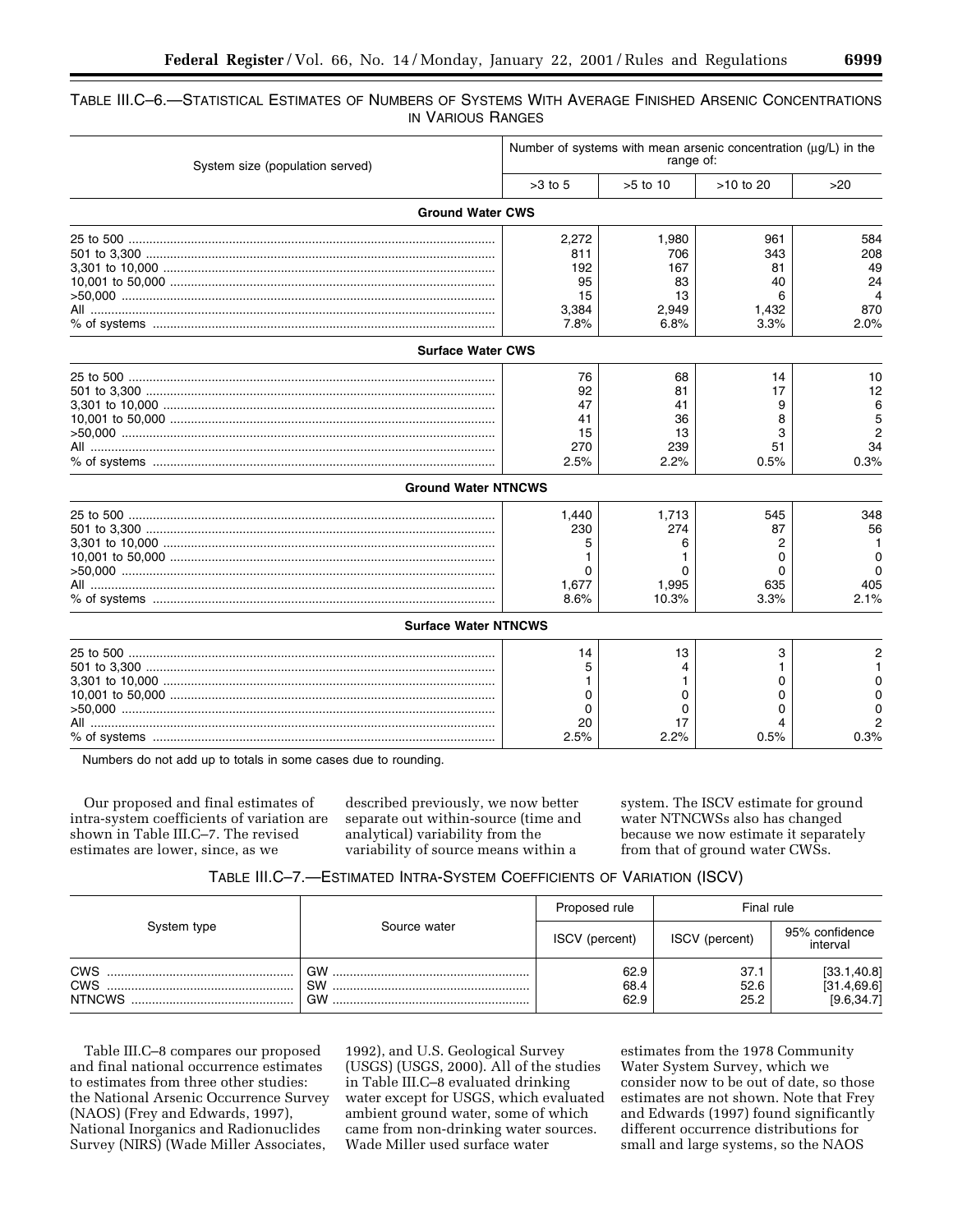estimates are reported separately for small and large systems. The NAOS included samples from all 50 States, but it was a much smaller study (468

samples, compared to about 77,000 in our database), and it analyzed unfinished water samples. Frey and Edwards (1997) applied estimated

efficiencies for the treatments known to be in place at the sampling locations, to predict the concentrations in finished water.

| TABLE III.C-8.-COMPARISON OF NATIONAL ARSENIC OCCURRENCE ESTIMATES |  |
|--------------------------------------------------------------------|--|
|--------------------------------------------------------------------|--|

| Study                                                         | Type of water                                      | System types                                      | Population served | % of systems with mean arsenic ex-<br>ceeding concentrations (ug/L) of: |                                           |                                             |                                        |                                                    |
|---------------------------------------------------------------|----------------------------------------------------|---------------------------------------------------|-------------------|-------------------------------------------------------------------------|-------------------------------------------|---------------------------------------------|----------------------------------------|----------------------------------------------------|
|                                                               |                                                    |                                                   |                   | 2                                                                       | 3                                         | 5                                           | 10                                     | 20                                                 |
|                                                               |                                                    | <b>Ground Water Systems</b>                       |                   |                                                                         |                                           |                                             |                                        |                                                    |
| EPA-proposed<br>EPA-final<br>NAOS-small<br>NAOS-large<br>NIRS | raw + finished $\ldots$<br>raw + finished $\ldots$ | CWS<br>CWS<br>PWS<br><b>Surface Water Systems</b> | . ≤10.000         | 27.2<br>27.3<br>23.5<br>28.8<br>17.4<br>25.0                            | 19.9<br>19.9<br>NR.<br>NR.<br>11.9<br>NR. | 12.1<br>12.1<br>12.7<br>15.4<br>6.9<br>13.6 | 5.4<br>5.3<br>5.1<br>6.7<br>2.9<br>7.6 | 2.1<br>2.0<br><b>NR</b><br><b>NR</b><br>1.1<br>3.1 |
| EPA-proposed<br><b>EPA-final</b><br>NAOS-small<br>NAOS-large  | finished<br>finished<br>$finished1$                | CWS<br>CWS<br>PWS                                 |                   | 9.9<br>9.8<br>6.2<br>7.5                                                | 6.0<br>5.6<br>NR.<br><b>NR</b>            | 2.9<br>3.0<br>1.8<br>1.3                    | 0.8<br>0.8<br>0.0<br>0.6               | 0.3<br>0.3<br><b>NR</b><br><b>NR</b>               |

 $NR = not reported$ .

<sup>1</sup> Predicted from raw water, using estimated efficiency of treatment in place.

Table III.C–8 shows that our proposed and final occurrence estimates are only slightly different, with the possible exception of surface water occurrence estimates at 3 µg/L, where our estimate decreased from 6.0% to 5.6% exceedance for the final rule. The difference is explained by the identification and exclusion of samples of untreated water from our database for the final rule, as we described previously. For ground water, our estimates fall within the range reported in the other three studies. For surface water, our estimates are somewhat higher than those of the NAOS.

#### *D. How Did EPA Revise its Risk Analysis?*

#### 1. Health Risk Analysis

*a. Toxic forms of arsenic.* Humans are exposed to many forms of arsenic that have different toxicities. For example, the metallic form of arsenic (0 valence) is not absorbed from the stomach and intestines and does not exert adverse effects. On the other hand, a volatile compound such as arsine (AsH3) is toxic, but is not present in water or food. Moreover, the primary organic forms (arsenobetaine and arsenocholine) found in fish and shellfish seem to have little or no toxicity (Sabbioni *et al.,* 1991). Arsenobetaine quickly passes out of the body in urine without being metabolized to other compounds (Vahter, 1994). Little is known about the various arsenic species in vegetables, grains, and oils (NRC, 1999). Arsenite (+3) and arsenate (+5) are the most

prevalent toxic forms of inorganic arsenic found in drinking water. In general, the inorganic forms of arsenic have been considered to be more toxic than the organic forms. In toxicity tests, the inorganic forms were reported to be more toxic than the organic forms (NAS, 1977) and the trivalent form was more toxic than the pentavalent one (Szinicz and Forth, 1988).

In animals and humans, inorganic pentavalent arsenic is converted to trivalent arsenic that is methylated (*i.e.,* chemically bonded to a methyl group, which is a carbon atom linked to three hydrogen atoms) to monomethyl arsenic (MMA) and dimethyl arsinic acid (DMA), which are organic arsenicals. The primary route of excretion for these four forms of arsenic is in the urine. The organic arsenicals MMA and DMA were once thought to be much less toxic than inorganic arsenicals. Many studies reported organic arsenicals to be less reactive in tissues, to kill less cells, and to be more easily excreted in urine (NRC, 1999). However, recent work has shown that the assumption that organic forms that arise during the metabolism of inorganic arsenic are less toxic than inorganic forms may not be correct (Aposhian *et al.,* 2000; Petrick *et al.,* 2000). One reason for this was that earlier toxicity tests were conducted using pentavalent MMA and DMA because it was believed that trivalent MMA(III) and DMA(III) were too transient to be found in urine. Recently, MMA(III) was isolated in human urine (Aposhian *et al.,* 2000). Tests have demonstrated that MMA(III) is more

toxic to hepatocytes (*i.e.,* liver cells) that inorganic trivalent arsenic (Petrick *et al.,* 2000; Styblo *et al.,* 2000). These reports indicate that the metabolism of inorganic arsenic is not necessarily a detoxification process. As yet, it is not known which form of arsenic participates in the key events within cells that disrupt cell growth control and initiate or influence tumor formation. The SAB noted that ''[i]t is not possible to consider contributions of different forms of arsenic to the overall response based on the data that are available today'' (EPA, 2000q).

*b. Effects of acute toxicity.* Inorganic arsenic can exert toxic effects after acute (short-term) or chronic (long-term) exposure. From human acute poisoning incidents, the LD<sub>50</sub> of arsenic has been estimated to range from 1 to 4 mg arsenic per kilogram (kg) of body weight (Vallee *et al.,* 1960, Winship, 1984). This dose would correspond to a lethal dose range of 70 to 280 mg for 50% of adults weighing 70 kg. At nonlethal, but high acute doses, inorganic arsenic can cause gastroenterological effects, shock, neuritis (continuous pain) and vascular effects in humans (Buchanan, 1962). Such incidents usually occur after accidental exposures. However, sometimes high dose acute exposures may be self-administered. For example, inorganic arsenic is a component of some herbal medicines and adverse effects have been reported after use. In one report of 74 cases (Tay and Seah, 1975), the primary signs were skin lesions (92%), neurological (*i.e.,* nerve) involvement (51%), and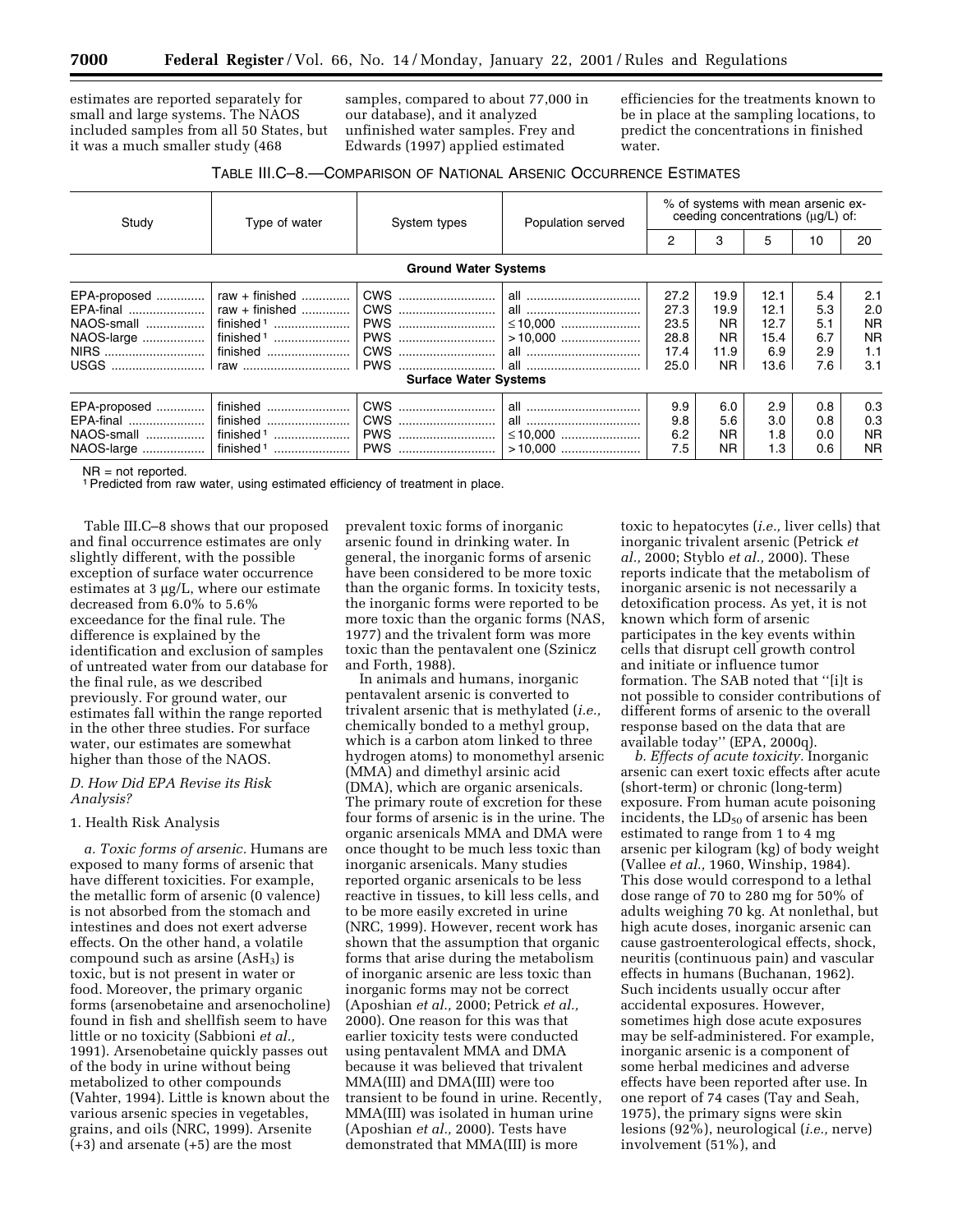gastroenterological, hematological (*i.e.,* blood) and renal (*i.e.,* kidney) effects (19 to 23%). Although acute or short-term exposures to high doses of inorganic arsenic can cause adverse effects, such exposures do not occur from U.S. public water supplies in compliance with the current MCL of 50 µg/L. EPA's drinking water regulation addresses the longterm, chronic effects of exposure to low concentrations of inorganic arsenic in drinking water.

*c. Non-cancer effects associated with arsenic.* A large number of adverse noncarcinogenic effects has been reported in humans after exposure to drinking water highly contaminated with inorganic arsenic. The earliest and most prominent changes are in the skin, *e.g.,* hyperpigmentation and keratoses (calus-like growths). Other effects that have been reported include alterations in gastrointestinal, cardiovascular, hematological (*e.g.,* anemia), pulmonary, neurological, immunological and reproductive/ developmental function (ATSDR, 1998).

The most common symptoms of inorganic arsenic exposure appear on the skin and occur after 5–15 years of exposure equivalent to 700 µg/day for a 70 kg adult, or within 6 months to 3 years at exposures equivalent to 2,800 µg/day for a 70 kg adult (NRC, 1999, pg. 131). They include alterations in pigmentation and the development of keratoses that are localized primarily on the palms of the hands, the soles of the feet, and the torso. The presence of hyperpigmentation and keratoses on parts of the body not exposed to the sun is characteristic of arsenic exposure (Yeh, 1973; Tseng, 1977). The same alterations have been reported in patients treated with Fowler's solution (1% potassium arsenite; Cuzick *et al.,* 1982), used for asthma, psoriasis, rheumatic fever, leukemia, fever, pain, and as a tonic (WHO, 1981; NRC, 1999).

Chronic exposure to inorganic arsenic is often associated with alterations in gastrointestinal(GI) function. For example, noncirrhotic hypertension is a relatively specific, but not commonly found manifestation in inorganic arsenic-exposed individuals and may not become a clinical observation until the patient demonstrates GI bleeding (Morris *et al.,* 1974; Nevens *et al.,* 1990). Physical examination may reveal spleen and liver enlargement, and histopathological examination of tissue specimens may demonstrate periportal fibrosis (Morris *et al.,* 1974; Nevens *et al.,* 1990; Guha Mazumder *et al.,* 1997). There have been a few reports of cirrhosis after inorganic arsenic exposure, but the authors of these

studies did not determine the subjects' alcohol consumption (NRC, 1999).

Development of peripheral vascular disease (hardening of the arteries to the arms and legs, that can cause pain, numbness, tingling, infection, gangrene, and clots) after inorganic arsenic exposure has also been reported. In Taiwan, blackfoot disease (BFD), a severe peripheral vascular insufficiency which may result in gangrene of the feet and other extremities) has been the most severe manifestation of this effect. Tseng (1977) reported over 1,000 cases of BFD in the arsenic study areas of Taiwan. Less severe cases of peripheral vascular disease have been described in Chile (Zaldivar *et al.,* 1974) and Mexico (Cebrian, 1987). In a Utah study, increased standardized mortality ratios (SMRs) for hypertensive heart disease were noted in both males and females after exposure to inorganic arseniccontaminated drinking water (Lewis *et al.,* 1999). These reports link exposure to inorganic arsenic effects on the cardiovascular system. Although deaths due to hypertensive heart disease were roughly twice as high as expected in both sexes, increases in death did not relate to increases in dose, calculated as the years of exposure times the median arsenic concentration. The Utah data indicate that heart disease should be considered in the evaluation of potential benefits of U.S. regulation. Vascular effects have also been reported as an effect of arsenic exposure in another study in the U.S. (Engel *et al.,* 1994), in Taiwan (Wu *et al.,* 1989) and in Chile (Borgono *et al.,* 1977). The overall evidence indicating an association of various vascular diseases with arsenic exposure supports consideration of this endpoint in evaluation of potential noncancer health benefits of arsenic exposure reduction.

Studies in Taiwan (Lai *et al.,* 1994) and Bangladesh (Rahman *et al.,* 1998) found an increased risk of diabetes among people consuming arseniccontaminated water. Two Swedish studies found an increased risk of mortality from diabetes among those occupationally exposed to arsenic (Rahman and Axelson, 1995; Rahman *et al.,* 1998).

Although peripheral neuropathy (numbness, muscle weakness, tremors; ATSDR, 1998) may be present after exposure to short-term, high doses of inorganic arsenic (Buchanan, 1962; Tay and Seah, 1975), there are no studies that definitely document this effect after exposure to levels of less than <50 µg/ L of inorganic arsenic in drinking water. Hindmarsh et al. (1977) and Southwick et al. (1983) have reported limited evidence of peripheral neuropathy in

Canada and the U.S., respectively, but it was not reported in studies from Taiwan, Argentina or Chile (Hotta, 1989, as cited by NRC 1999).

There have been a few, scattered reports in the literature that inorganic arsenic can affect reproduction and development in humans (Borzysonyi *et al.*, 1992; Desi *et al.*, 1992; Tabacova *et al.*, 1994; Hopenhayn-Rich *et al.*, 2000). After reviewing the available literature on arsenic and reproductive effects, the NRC (1999) wrote that ''nothing conclusive can be stated from these studies.'' Regarding the Hopenhayn-Rich study, the majority of the SAB panel (EPA, 2000q) concluded that while:

it is generally reasonable to consider that children are generally at greater risk for a toxic response to any agent in water because of their greater drinking water consumption (on a unit-body weight basis), [the SAB does not] believe that this study demonstrates such a heightened sensitivity or susceptibility to arsenic.

## The EPA agrees with this conclusion.

*d. Cancers associated with arsenic.* Inorganic arsenic is a multi-site human carcinogen by the drinking water route. Asian, Mexican and South American populations with exposures to arsenic in drinking water generally at or above hundreds of micrograms per liter are reported to have increased risks of skin, bladder, and lung cancer. The current evidence also suggests that the risks of liver and kidney cancer may be increased following exposures to inorganic forms of arsenic. The weight of evidence for ingested arsenic as a causal factor of carcinogenicity is much greater now than a decade ago, and the types of cancer occurring as a result of ingesting inorganic arsenic have even greater health implications for U.S. and other populations than the occurrence of skin cancer alone. (Until the late 1980s skin cancer had been the cancer classically associated with arsenic in drinking water.) Epidemiologic studies (human studies) provide direct data on arsenic risks from drinking water at exposure levels much closer to those of regulatory concern than environmental risk assessments based on animal toxicity studies.

*Skin Cancer.* Early reports linking inorganic arsenic contamination of drinking water to skin cancer came from Argentina (Neubauer, 1947, reviewing studies published as early as 1925) and Poland (Tseng *et al.*, 1968). However, the first studies that observed dosedependent effects of arsenic associated with skin cancer came from Taiwan (Tseng *et al.*, 1968; Tseng, 1977). These studies focused EPA's attention on the health effects of ingested arsenic.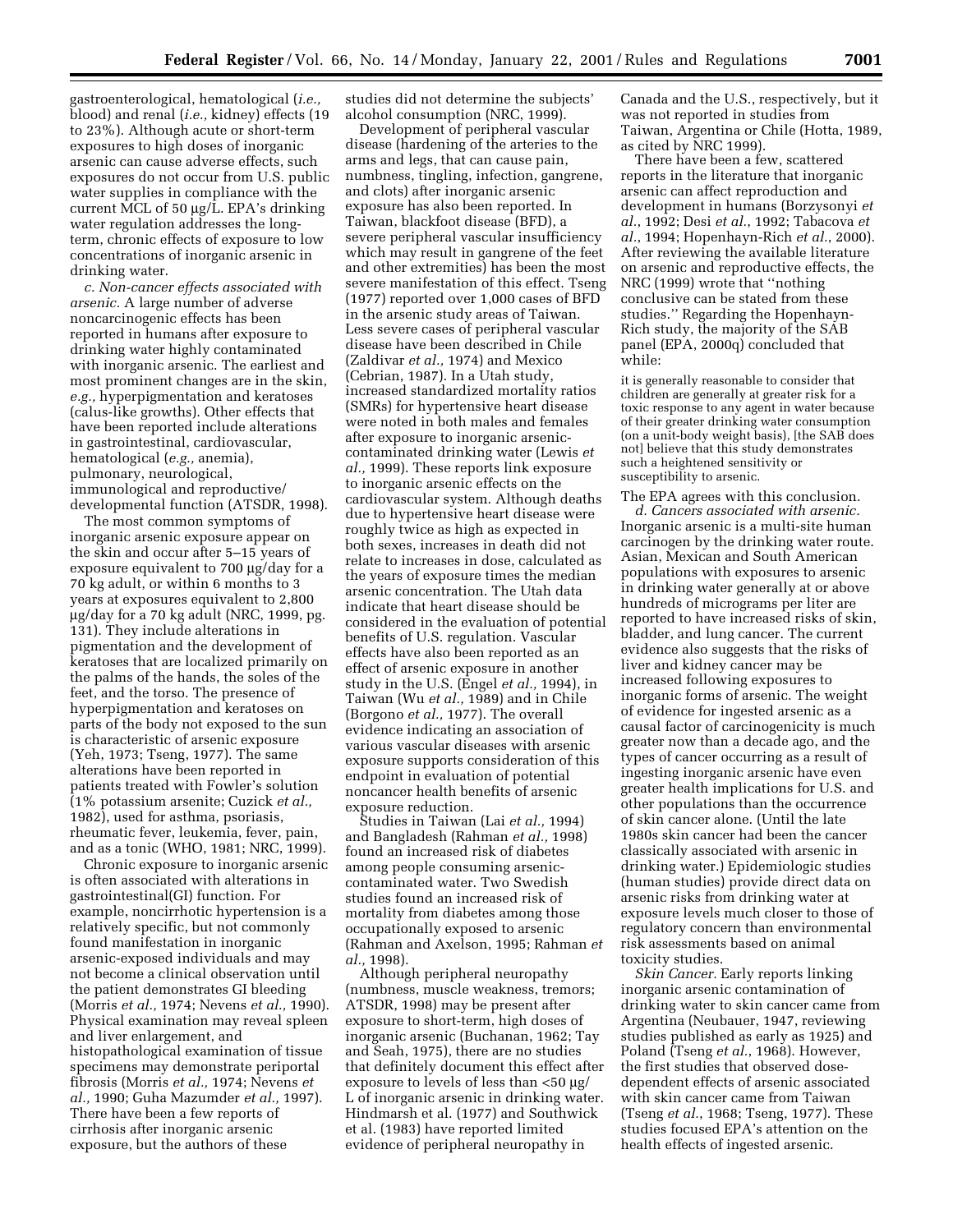Physicians administered physical examinations to the study group of over 40,000 residents from 37 villages, as well as to a reference group of 7500 residents reported to be exposed to a median level of 0 to 0.017 mg/L arsenic (reference group). The study population was divided into three groups based on exposure to inorganic arsenic (0 to 0.29, 0.30 to 0.59 and  $\geq$ 0.60 mg of inorganic arsenic per liter (mg/L) measured at the village level. A dose- and age-related increase of arsenic-induced skin cancer among the villagers was noted. No skin cancers were observed in the low arsenic reference areas. In both the EPA 1988 report on skin cancer and the 1999 NRC report, it was noted that grouping individuals into broad exposure groups (rather than grouping into village exposures) limited the usefulness of these studies for quantitative doseresponse estimation. However, these Tseng reports and other corroborating studies such as those by Albores *et al.* (1979) and Cebrian *et al.* (1983) on drinking water exposure and exposures to inorganic arsenic in medicines (Cuzick *et al.*, 1982) and in pesticides (Roth, 1956) led the EPA, using skin cancer as the endpoint, to classify inorganic arsenic as a human carcinogen (Group A) by the oral route (EPA, 1984).

*Internal cancers.* Exposure to inorganic arsenic in drinking water has also been associated with the development of internal cancers. Chen *et al.* (1985) used SMRs to evaluate the association between ingested arsenic and cancer risk in Taiwan. (SMRs, ratios of observed to expected deaths from specific causes, are standardized to adjust for differences in the age distributions of the exposed and reference populations). The authors found statistically significant increased risks of mortality for bladder, kidney, lung, liver and colon cancers. A subsequent mortality study in the same area of Taiwan found significant doseresponse relationships for deaths from bladder, kidney, skin, and lung cancers in both sexes and from liver and prostrate cancer for males. They also found increases in peripheral and cardiovascular diseases but not in cerebrovascular accidents (Wu *et al.*, 1989). There are several corroborating reports of the increased risk of cancers of internal organs from ingested arsenic including two from South American countries. In Argentina, significantly increased risks of death from bladder, lung and kidney cancer were reported (Hopenhayn-Rich *et al.*, 1996; 1998). In a population of approximately 400,000 in northern Chile, Smith *et al.* (1998)

found significantly increased risks of bladder and lung cancer mortality.

There have only been a few studies of inorganic arsenic exposure via drinking water in the U.S., and most have not considered cancer as an endpoint. The best U.S. study currently available is that of Lewis *et al.* (1999) who conducted a mortality study of a population in Utah whose drinking water contained relatively low concentrations of arsenic. EPA scientists conducted an epidemiological study of 4,058 Mormons exposed to arsenic in drinking water in seven communities in Millard County, Utah (Lewis *et al.*, 1999). The 151 samples from their public and private drinking water sources had arsenic concentrations ranging from 4 to 620 µg/L with seven median (mid-point in range) community exposure concentrations of 14 to 166 µg/L. Observed causes of death in the study group (numbering 2,203) were compared to those expected from the same causes based upon death rates for the general white male and female population of Utah. While the study population males had a significantly higher risk of prostate cancer mortality, females had no significant excess risk of cancer mortality at any site. Millard County subjects had higher mortality from kidney cancer, but this was not statistically significant. Both males and females in the study group had less risk of bladder, digestive system and lung cancer mortality than the general Utah population. The Mormon females had lower death rates from breast and female genital cancers than the State rate. These decreased death rates were not statistically significant.

Tsai *et al.* (1999) estimated SMRs for 23 cancer and non-cancer causes of death in women and 27 causes of death in men in an area of Taiwan with elevated arsenic exposures. The SMRs in this study are an expression of the ratio between deaths that were observed in an area with elevated arsenic levels and those that were expected to occur, compared to both the mortality of populations in nearby areas without elevated arsenic levels and to the national population. Drinking water  $(250-1, 140 \mu g/L)$  and soil  $(5.3-11.2$ mg/kg) in the Tsai *et al.* (1999) population study had high arsenic content. However, the study gives an indication of the types of health effects that may be associated with arsenic exposure via drinking water. The study reports a high mortality rate (SMR > 3) for both sexes from bladder, kidney, skin, lung, and nasal cavity cancers and for vascular disease. Females also had high mortalities for laryngeal cancer.

The SMRs calculated by Tsai *et al.* (1999) used the single cause of death noted on the death certificates. Many chronic diseases, including some cancers, are not generally fatal. Consequently, the impact indicated by the SMR in this study may underestimate the total impact of these diseases. The causes of death reported in this study are consistent with what is known about the adverse effects of arsenic. Tsai *et al.* (1999) identified ''bronchitis, liver cirrhosis, nephropathy, intestinal cancer, rectal cancer, laryngeal cancer, and cerebrovascular disease'' as possibly ''related to chronic arsenic exposure via drinking water,'' which had not been reported before. In addition, people in the study area were observed to have nasal cavity and larynx cancers not caused by occupational exposure to inhaled arsenic.

A small cohort study in Japan of persons exposed to arsenic in drinking water provides evidence of the association of cancer and arsenic among persons exposed for 5 years to 1000 µg/L or more and followed for 33 years after cessation of exposure. The strongest association was for lung and bladder cancer, similar to results in studies in Taiwan and South America (Tsuda *et al.*, 1995).

Kurttio et al. (1999) conducted a casecohort design study of 61 bladder and 49 kidney cancer cases and 275 controls to evaluate the risk of these diseases with respect to arsenic drinking water concentrations. In this study the median exposure was  $0.1 \mu g/L$ , the maximum reported was 64 µg/L, and 1% of the exposure was greater than 10 µg/L. The authors reported that very low concentrations of arsenic in drinking water were significantly associated with bladder cancer when exposure occurred two to nine years prior to diagnosis. Arsenic exposure occurring greater than 10 years prior to diagnosis was not associated with bladder cancer risk. This raises a question about the significance of the finding about exposures two to nine years since one would expect earlier exposure to have had an effect given the Tsuda *et al.* (1995) study summarized previously.

The two internal cancers consistently seen and best characterized in epidemiologic studies are those of lung and bladder. EPA considers the studies summarized before as confirmation of its long-standing view that arsenic is a known human carcinogen. This rule relies on assessment of lung and bladder cancers for its quantitative risk estimates in support of the MCL. EPA recognizes that other internal cancers as well as skin cancer are important.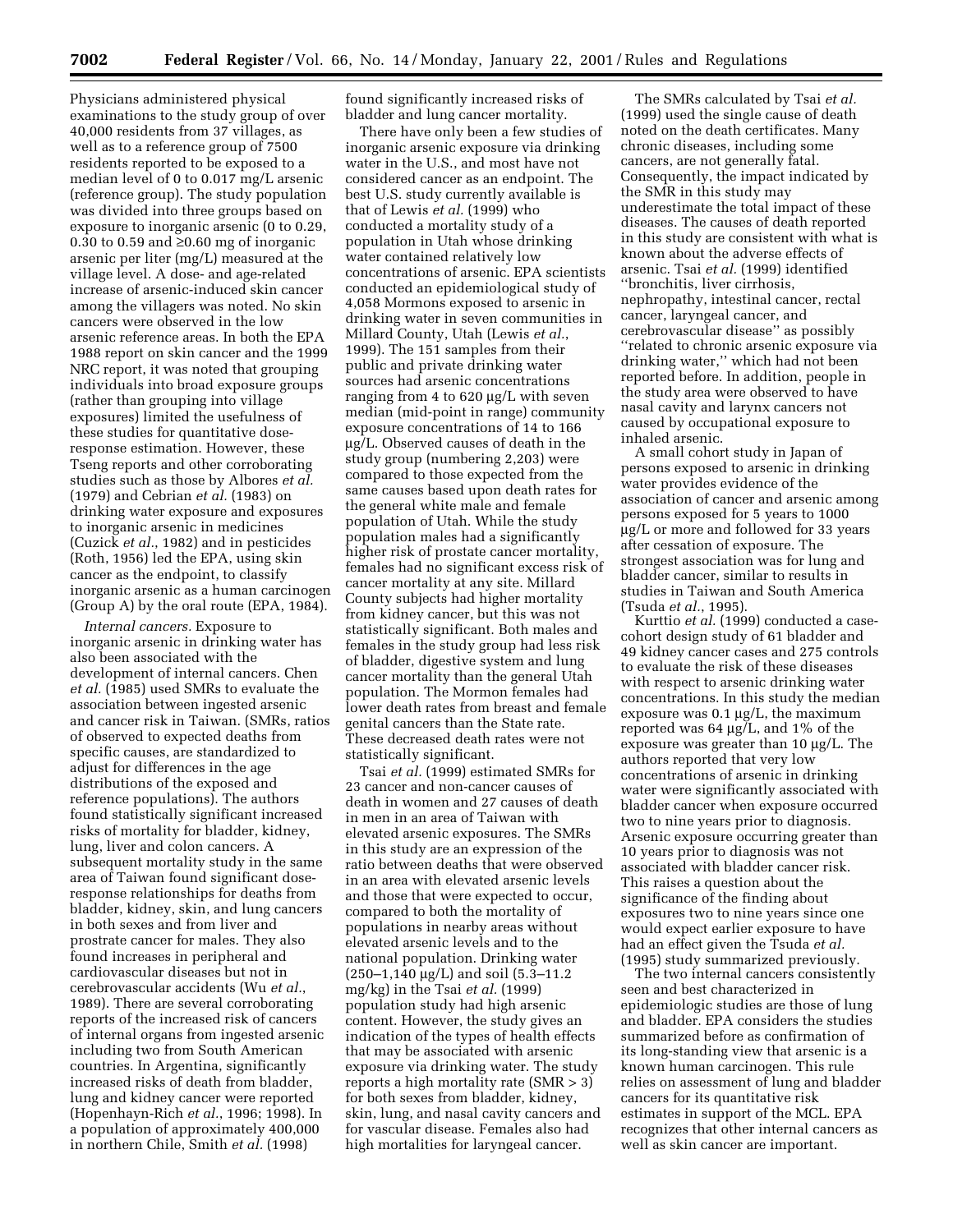Nonetheless, some issues with other cancer endpoints led to their being considered qualitatively rather than quantitatively. EPA has considered skin and liver cancer qualitatively for the following reasons: (1) The skin cancer endpoint is difficult to analyze because, in the U.S., it is considered curable; and (2) the liver cancer endpoint is likely to have been influenced in Taiwan by the prevalence there of viral hepatitis which is a factor in liver cancer.

*How does arsenic cause cancer?* EPA sponsored an ''Expert Panel on Arsenic Carcinogenicity: Review and Workshop'' in May 1997 (EPA, 1997e). The panel evaluated existing data to comment on arsenic's carcinogenic mode of action and the effect on doseresponse extrapolations. The panel noted that arsenic compounds have not formed deoxyribonucleic acid (DNA) adducts (*i.e.*, bound to DNA) nor caused point mutations. Thus, indications are that the mode of action does not involve direct reaction with DNA. Trivalent inorganic forms inhibit enzymes, but arsenite and arsenate do not affect DNA replication. The panel discussed several modes of action, concluding that arsenic indirectly affects DNA, inducing chromosomal changes. The panel thought that arsenic-induced chromosomal abnormalities could possibly come from errors in DNA repair and replication that affect gene expression; that arsenic may increase DNA hypermethylation and oxidative stress; that arsenic may affect cell proliferation (cell death appears to be nonlinear); and that arsenic may act as a co-carcinogen. Arsenite causes cell transformation but not mutation of cells in culture. It also induces gene amplification (multiple copies of DNA sequences) in a way that suggests interference with DNA repair or cell control instead of direct DNA damage.

In terms of implications for the risk assessment, the panel noted that risk per unit dose estimates from human studies can be biased either way (*i.e.*, reduced animal fats in the diet would underestimate risk). For the Taiwanese study, the "\* \* \* biases associated with the use of average doses and with the attribution of all increased risk to arsenic would both lead to an overestimation of risk (EPA, 1997e, page 31).'' While health effects are most likely observed in people getting high doses, the effects are assigned to the average dose of the exposure group. Thus, risk per unit dose estimated from the average doses would lead to an overestimation of risk (EPA, 1997e, page 31). On the other hand, basing risk estimates on one or two tumor sites may underestimate risk as compared to

summing risks for all related health endpoints.

There is much research underway about the mode of action for arsenic. In order to understand the shape of the dose-response relationship in the range of exposure typical of the U.S., that is significantly below the range of observation of epidemiologic studies, one needs to identify which one or more of the possible modes of action is operative. If this can be elucidated, it will become possible to study and quantify the key events within cells that influence cell growth control and how they may quantitatively relate to eventual tumor incidence. Until then the shape of the dose-response relationship and whether there is any threshold cannot be known.

*f. What is the quantitative relationship between exposure and cancer effects that may be projected for exposures in the U.S.?* The Agency chose to make its quantitative estimates of risk based on the Chen *et al.* (1988; 1992) and Wu *et al.* (1989) Taiwan studies. This choice was endorsed by the NRC and EPA's SAB (EPA, 2000q; NRC, 1999). The database from Taiwan has the following advantages: mortality data were drawn from a cancer registry; arsenic well water concentrations were measured for each of the 42 villages; there was a large, relatively stable study population that had life-time exposures to arsenic; there are limited measured data for the food intake of arsenic in this population; age- and dose-dependent responses with respect to arsenic in the drinking water were demonstrated; the collection of pathology data was unusually thorough; and the populations were quite homogeneous in terms of lifestyle.

EPA recognizes that there are problems with the Taiwan study that introduce uncertainties to the risk analysis such as: the use of median exposure data at the village level; the low income and relatively poor diet of the Taiwanese study population (high levels of carbohydrates, low levels of protein, selenium and other essential nutrients); and high exposure to arsenic via food and cooking water. These are discussed more thoroughly in the following paragraphs. The available studies from Taiwan are ecological studies and have exposure uncertainties that are recognized. Ecological studies are problematic as bases for quantitative risk assessment. Errors in assigning persons to exposures are difficult to avoid. Moreover, all confounding factors that may have contributed to risk may not be adequately accounted for. These uncertainties have to be remembered since they lead to uncertainty in the

quantitative dose-response relationship estimated in the observed range of data and in any extrapolation to estimate the potential risk at exposures significantly below the observed range. There is not a way to take all confounding factors into account quantitatively. (see section III.F.)

Notwithstanding these concerns, the Taiwan epidemiological studies provide the basis for assessing potential risk from lower concentrations of inorganic arsenic in drinking water, without having to adjust for cross-species toxicity interpretation. Ordinarily, the characteristics of human carcinogens can be explored and experimentally defined in test animals. Dose-response can be measured, and animal studies may identify internal transport, metabolism, elimination, and subcellular events that explain the carcinogenic process. Arsenic presents unique problems for quantitative risk assessment because there is no test animal species in which to study its carcinogenicity. While such studies have been undertaken, it appears that test animals do not respond to inorganic arsenic exposure in a way that makes them useful as a model for human cancer assessment. Their metabolism of inorganic arsenic is also quantitatively different than humans.

There are issues with the extrapolation of the dose-response from the observed range of exposure in Taiwan to estimate Taiwan cancer risk below the observed data range and application of the same risk estimate to U.S. populations. The following issues have been addressed:

• The Taiwan population ingested more arsenic in food and via cooking with contaminated water than is typical for the U.S. population. This is because the staples of the Taiwan diet were rice and sweet potatoes. Rice and sweet potatoes are high in arsenic and both staples absorb water upon cooking. EPA did a sensitivity analysis of the effect of exposure to arsenic through water used in preparing food in Taiwan. EPA also analyzed the effect of exposure to arsenic through food.

• The Taiwan data on exposure were uncertain because the association of individuals with contaminated wells was made by grouping persons in a village and assuming they had a lifetime of exposure to the median of the concentration of arsenic measured in the wells serving that village. Wells within each village had varying arsenic levels so that people using certain wells had much higher exposures than others in the same village. Not all wells serving all villages were measured. However, all villagers were assigned a single median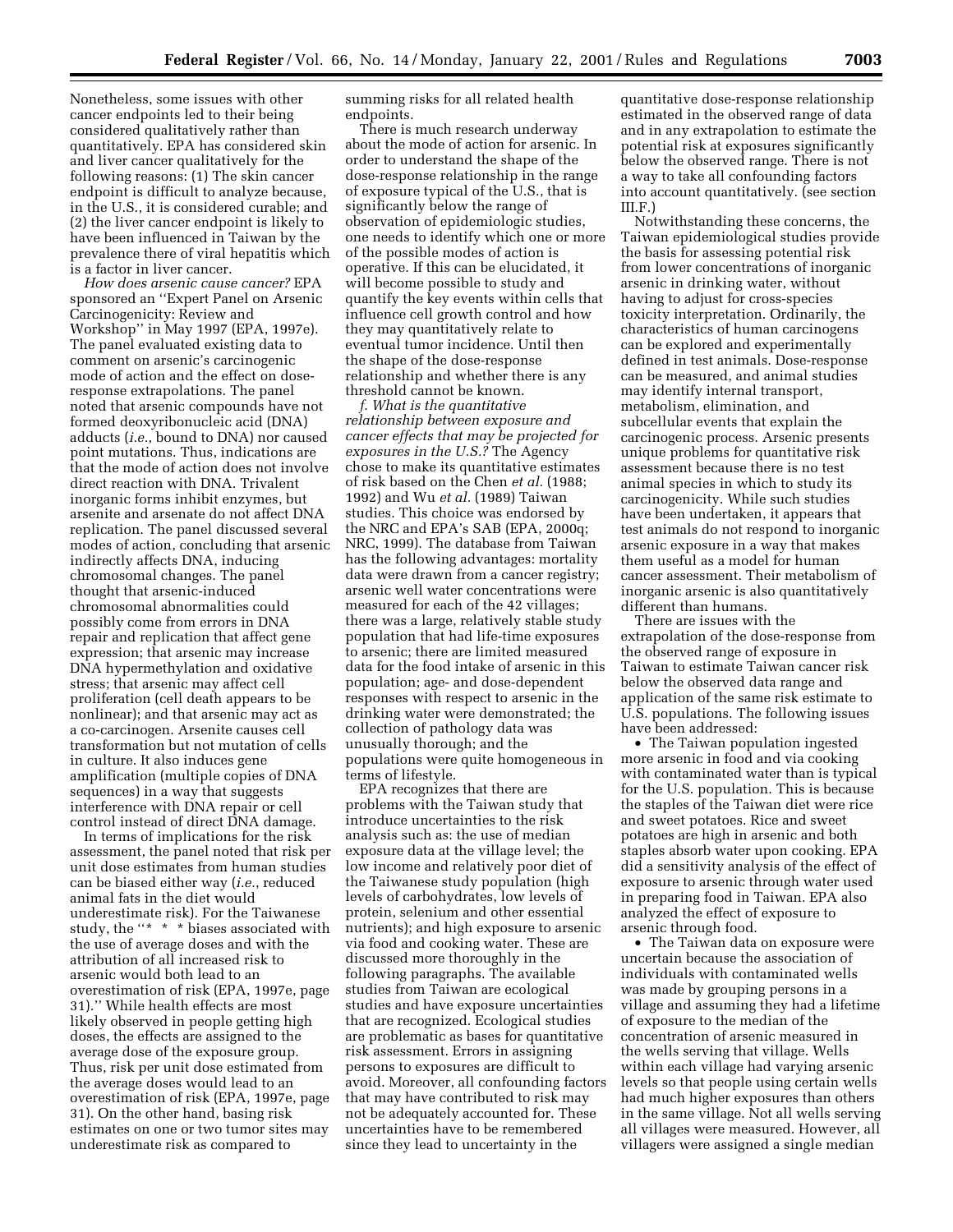concentration for exposure. In addition, moves made from village to village were not accounted for. When villages with only one arsenic measurement were removed from the data set (on the theory that the exposure data were too uncertain), or when village means instead of medians were used for the exposure estimates, there was no statistically significant change in the estimated point of departure, using Model 1 of Morales et al. (2000).

• The Taiwan population was a rural population that was not well nourished, having deficits of selenium, possibly methionine or choline (methyl donors), zinc and other essential nutrients. This malnourishment is not typical of the U.S. population, although some U.S. populations may have one or another of the same deficits. The Taiwanese population may also have some genetic differences from the general U.S. population. These issues cannot be quantitatively accounted for. However, deficits in selenium in the diet, in particular, are a known risk factor for cancer and indicate possible overestimation of risk when the Taiwan data are applied. EPA has qualitatively taken this into account. (See section III.F.)

• The Utah study (Lewis et al., 1999) did not find any excess bladder or lung cancer risk after exposure to arsenic at concentrations of 14 to 166 µg/L. An important feature of the study is that it estimated excess risk by comparing cancer rates among the study population, in Millard County, Utah to background rates in all of Utah. But the cancer rates observed among the study population, even those who consumed the highest levels of arsenic, were lower, in many cases significantly lower, than in all of Utah. This is evidence that there are important differences between the study and comparison populations besides their consumption of arsenic. One such difference is that Millard County is mostly rural, while Utah as a whole contains some large urban populations. Another difference is that the subjects of the Utah study were all members of the Church of Jesus Christ of Latter Day Saints, who for religious reasons have relatively low rates of tobacco and alcohol use. For these reasons, the Agency believes that the comparison of the study population to all of Utah is not appropriate for estimating excess risks. An alternative method of analysis is to compare cancer rates only among people within the study population who had high and low exposures. The Agency performed such an analysis on the Utah data, using the statistical technique of Cox proportional hazard regression (US EPA, 2000x; Cox

and Oakes, 1984). The results showed no detectable increased risk of lung or bladder cancers due to arsenic, even among subjects exposed to more than 100 µg/L on average. On the other hand, the excess risk could also not be distinguished statistically from the levels predicted by model 1 of Morales et al. (2000). What these results show is that the Utah study is not powerful enough to estimate excess risks with enough precision to be useful for the Agency's arsenic risk analysis. Furthermore, the SAB noted that ''(a)lthough the data provided in published results of the Lewis, et al., 1999 study imply that there was no excess bladder or lung cancer in this population, the data are not in a form that allows dose-response to be assessed dependably'' (EPA, 2000q). The indications of Lewis et al. study have been taken into account in the judgments of the impact of scientific uncertainties on the final MCL.

*g. Is it appropriate to assume linearity for the dose-response assessment for arsenic at low doses given that arsenic is not directly reactive with DNA?* Independent scientific panels (EPA, 2000q; NRC, 1999; EPA, 1997e; EPA, 1988) who have considered the Taiwan study have raised the caution that using the Taiwan study to estimate U.S. risk at lower levels may result in an overly conservative estimation of U.S. risk. The independent panels have each said that below the observed range of the high level of contamination in Taiwan the shape of the dose-response relationship may prove to be sublinear when there is adequate data to characterize the mode of action. If so, an assumption that the effects seen per dose increment remain the same from high to low levels of dose may overstate the U.S. risk. In evaluating the benefits of alternative MCLs, EPA weighed both the qualitative and quantitative uncertainties about risk magnitude (see section III.F.)

The use of a linear procedure to extrapolate from a higher, observed data range to a lower range beyond observation is a science policy approach that has been in use by Federal agencies for four decades. Its basis is both science and policy. The policy objectives are to avoid underestimating risk in order to protect public health and be consistent and clear across risk assessments. The science components include its applicability to generally available data sets (animal tests and human studies) and its basis in the fact that cancer is a consequence of genetic changes coupled with the assumption that direct reaction with DNA is a basic mode of action for chemicals causing important genetic changes (Cogliano et al., eds., 1999).

The linear approach is intended to identify a level of risk that is an upper limit on what the risk might be. There are two biological situations in which the linear approach can be a particularly uncertain estimate of risk. One is when the metabolism and toxicokinetics of the agent being assessed cause a nonlinear relationship between the dose of the active form and the dose of the applied form of the agent. If this is not quantitatively dealt with in the dose part of the dose-response estimation, the linear extrapolation will have added uncertainties. In the case of arsenic, it is known that metabolism and toxicokinetics are complex, but the active form(s) is not known. The resulting complexities of estimating dose cannot, therefore, be accounted for in dose-response modeling.

The other situation is when the mode of action of the agent is indirect; that is, when there is not a one-to-one reaction between the active form of the agent and DNA, but, instead, the active form affects other cell components or processes that, in turn, causes genetic change. In such cases, the rates of these secondary processes are limiting, not the dose of the active form. With few exceptions, the rates of these secondary processes are thought not to be a linear function of applied dose. In the case of arsenic, it is known that arsenic does cause genetic changes in short-term tests, but these are indirect genetic changes (not one-to-one reactions between arsenic and DNA).

If there are both complex toxicokinetics and secondary effects, the upper-limit risk estimate from the linear approach provides may be overly conservative. However, there simply are not sufficient data to quantify the effect of these two features of arsenic on risk. While some commenters assert that the Agency can simply use models that have sublinear structures to address the issue of secondary nature of effects, the Agency does not agree. There are no data on the effects of arsenic that may be precursors to cancer. Without such biological data, the exercise of blindly applying models has no anchor, in EPA's judgment. Such modeled extrapolations could take numerous shapes and there is no way to decide how shallow or steep the curve would be or where on the dose gradient the zero risk level might be, given the hundreds of possibilities. There are also certain modes of action that do not involve DNA reactivity, but are thought to be linear in dose response, such as effects on growth-control signals within cells. Since we do not know what the mode of action of arsenic is, we cannot in fact rule out linearity. Therefore, in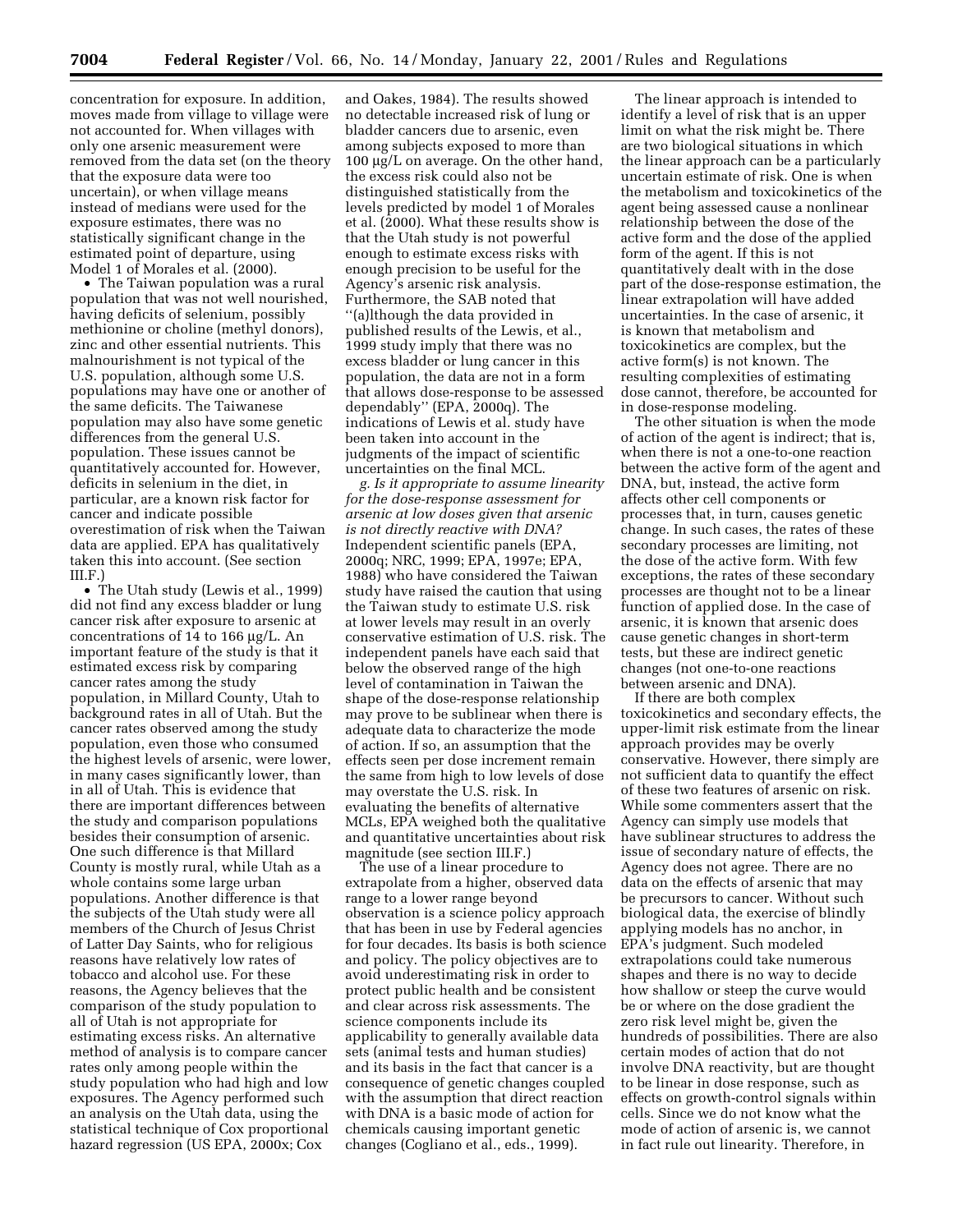accordance with the 1986 cancer guidelines, and subsequent guidance discussed later, the Agency cannot reasonably use anything other than a linear mode of action to estimate the upper bound of risk associated with arsenic exposure. Nevertheless, the uncertainties about both of these facets (the toxicokinetics and secondary effects) of risk estimation have been taken into account qualitatively in the Agency's final decision as a perspective on the linear dose-response estimation (see section III.F.).

The Agency considered mode-ofaction information as a basis for departing from the assumption of linearity and in the process, developed a framework for judging the adequacy of mode of action data (EPA, 1996a). This framework has been reviewed and supported by the SAB (EPA, 1997f; EPA, 1999g). The framework was applied to the assessment of chloroform (EPA, 2000d).

In order to decide whether a particular mode of action is operative for an agent, the database on mode of action must be rich and able to both describe the sequence of key events in the putative mode of action and demonstrate it experimentally. The elements of the framework analysis include:

• Summary description of postulated mode of action (the postulated sequence of cellular/physiological events leading to cancer must be described.)

• Identification of key events (the specific events that are key to carcinogenesis must described in order to be experimentally examined.)

• Strength, consistency, specificity of association (the experimental observation of the key events and their relationship to tumor development must be described.)

• Dose-response relationship (the dose-response relationship between the key events and tumor incidence must be described and evaluated.)

• Temporal relationship (the key events must be shown to precede tumor development.)

• Biological plausibility and coherence (the postulated mode of action and the data must be in accord with general, accepted scientific evidence about the causes of cancer.)

• Other modes of action (alternative modes of action that are suggested must be examined and their contribution, if any, described.)

• Conclusion (an overall conclusion is made as to whether the postulated mode of action is accurate given the results of evaluation of the evidence under the previous elements.)

• Human relevance, including subpopulations (if the evidence of mode of action of carcinogenicity is from animal studies, its human relevance is examined.)

In the case of chloroform, there was sufficient information to describe key events and undertake mode of action analysis. In the case of arsenic, the postulated mode of action cannot be specifically described, the key events are unknown, and no analysis of the remaining elements of the mode of action framework can be made. Several possible influences of arsenic on the carcinogenic process have been postulated, but there are insufficient experimental data either to show that any one of the possible modes is the influence actually at work or to test the dimensions of its influence as the framework requires.

For chloroform there are extensive data on metabolism that identify the likely active metabolite. The key events—cell toxicity followed by sustained cell proliferation and eventually tumor effects—have been extensively studied in many experiments. The key events have been empirically demonstrated to precede and consistently be associated with tumor effects. In sum, a very large number of studies have satisfied the requirements of the framework analysis. By contrast, the arsenic database fails to even be able to satisfy the first element of the framework; the key events are unknown. While there are a number of possible modes of action implied by existing data, none of them has been sufficiently studied to be analyzed under the Agency's framework. For this reason the comparison of the ''best available, peer reviewed data'' for arsenic and chloroform shows quite different results. There are not sufficient data on arsenic to describe a mode of action as there were for chloroform. This was also the conclusion of the SAB review of arsenic (EPA, 2000q).

Overall, the NRC and SAB reports agreed that the best available science provides no alternative to use of a linear dose-response process for arsenic because a specific mode (or modes) of action has not been identified. Unlike chloroform, the Agency lacks sufficient available, peer-reviewed information on arsenic to estimate quantitatively a nonlinear mode of action. The Agency thus has decided not to depart from the assumption of linearity in selecting an MCLG of zero.

2. Risk factors/bases for upper- and lower-bound analyses

EPA calculated upper- and lowerbound risk estimates for the U.S.

population exposed to arsenic concentrations. The approach for this analysis included five components. First, we developed relative exposure factor distributions, which incorporate data from the recent EPA water consumption study with age, sex, and weight data. Second, the Agency calculated the arsenic occurrence distributions for the population exposed to arsenic levels above 3 µg/L. Third, we chose risk distributions for bladder and lung cancer for the analysis from Morales et al. (2000). Fourth, EPA developed estimates of the projected bladder and lung cancer risks faced by exposed populations using Monte-Carlo simulations, bringing together the relative exposure factor, occurrence, and risk distributions. These simulations resulted in upper bound estimates of the risks faced by U.S. populations exposed to arsenic concentrations at or above 3 µg/L in their drinking water. Finally, EPA made adjustments to the lowerbound risk estimates to reflect exposure to arsenic in cooking water and in food in Taiwan. A more detailed description of the risk methodology is provided in Appendix B of the Economic Analysis (EPA, 2000o).

*a. Water consumption.* EPA recently updated its estimates of per capita daily average water consumption (EPA, 2000c). The estimates used data from the combined 1994, 1995, and 1996 Continuing Survey of Food Intakes by Individuals (CSFII), conducted by the U.S. Department of Agriculture (USDA). The CSFII is a complex, multi-stage area probability sample of the entire U.S. and is conducted to survey the food and beverage intake of the U.S. Per capita water consumption estimates are reported by source. Sources include community tap water, bottled water, and water from other sources, including water from household wells and rain cisterns, and household and public springs. For each source, the mean and percentiles of the distribution of average daily per capita consumption are reported. The estimates are based on an average of 2 days of reported consumption by survey respondents. The estimated mean daily average per capita consumption of ''community tap water'' by individuals in the U.S. population is 1 liter/person/day. For ''total water'', which includes bottled water, the estimated mean daily average per capita consumption is 1.2 liters per/ person/day. These estimates of water consumption are based on a sample of 15,303 individuals in the 50 States and the District of Columbia. The sample was selected to represent the entire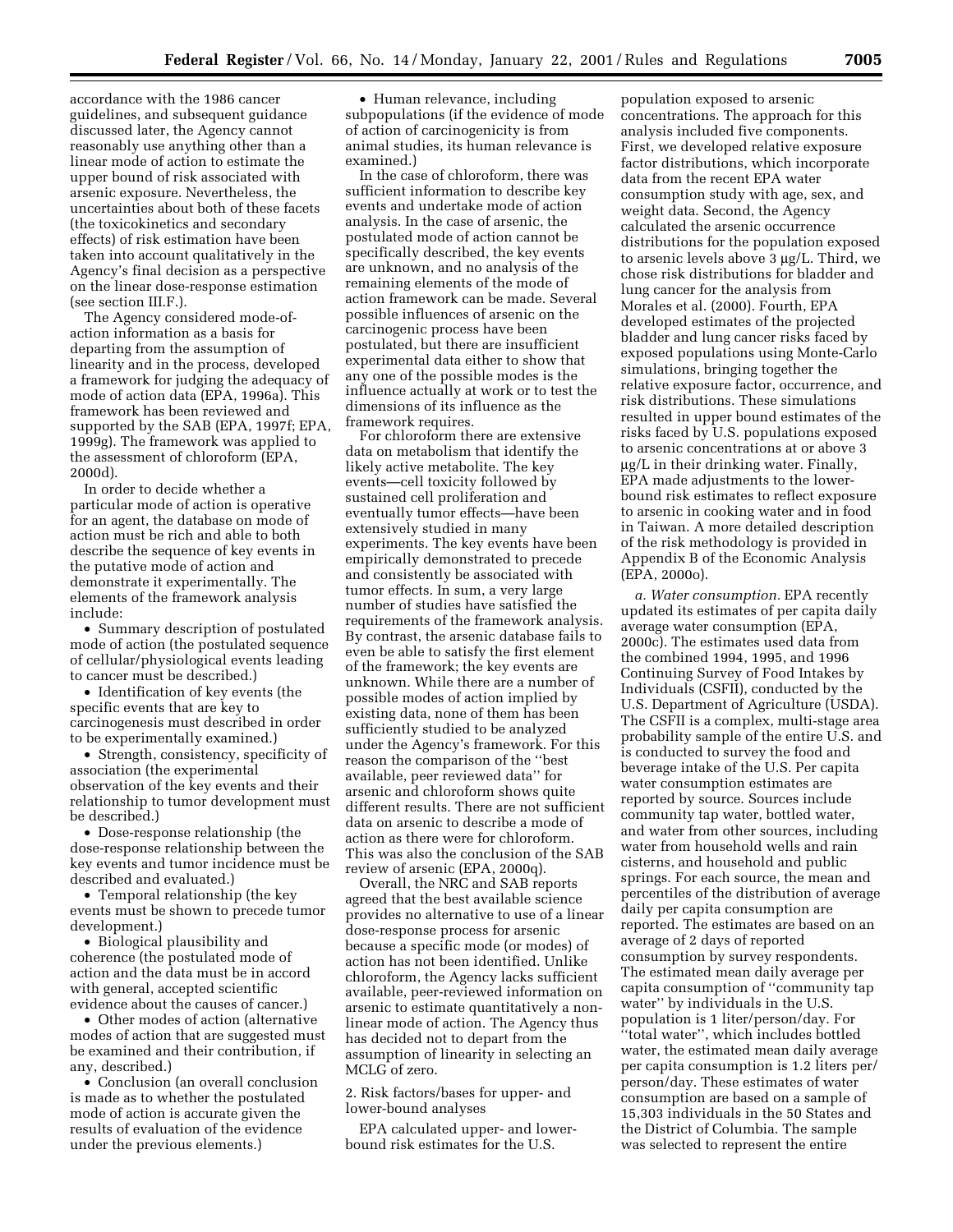population of the U.S. based on 1990 census data.

The estimated 90th percentile of the empirical distribution of daily average per capita consumption of community tap water for the U.S. population is 2.1 liters/person/day; the corresponding number for the 90th percentile of daily average per capita consumption of total water is 2.3 liters/person/day. In other words, current consumption data indicate that 90% of the U.S. population consumes approximately 2 liters/ person/day, or less.

Water consumption estimates for selected subpopulations in the U.S. are described in the CSFII, including per capita water consumption by source for gender, region, age categories, economic status, race, and residential status and separately for pregnant women, lactating women, and women in childbearing years. The water consumption estimates by age and sex were used in the computation of the relative exposure factors discussed later.

*b. Relative Exposure Factors.* Lifetime male and female relative exposure factors (REFs) for each of the broad age categories used in the water consumption study were calculated, where the life-long REFs indicate the sensitivity of exposure to an individual relative to the sensitivity of exposure of an ''average'' person weighing 70 kilograms and consuming 2 liters of water per day, a ''high end'' water

consumption estimate according to the EPA water consumption study referred to previously (EPA, 2000c). In these calculations, EPA combined the water consumption data with data on population weight from the 1994 Statistical Abstract of the U.S. Distributions for both community tap water and total water consumption were used because the community tap water estimates may underestimate actual tap water consumption. The weight data included a mean and a distribution of weight for male and females on a yearto-year basis. The means and standard deviations of the life-long REFs derived from this analysis are shown in Table III.D–1.

|      | Community water consumption data                         | Total water consumption data |
|------|----------------------------------------------------------|------------------------------|
| Male | ………………!Mean = 0.60 …………………………………………………………………!Mean = 0.73 |                              |

*c. Arsenic occurrence.* EPA recently updated its estimates of arsenic occurrence, and calculated separate occurrence distributions for arsenic found in ground water and surface water systems. These occurrence distributions were calculated for systems with arsenic concentrations of 3 µg/L or above. Arsenic occurrence estimates are described in more detail in section III.C.

*d. Risk distributions.* In its 1999 report, ''Arsenic in Drinking Water,'' the NRC analyzed bladder cancer risks using data from Taiwan. In addition, NRC examined evidence from human epidemiological studies in Chile and Argentina, and concluded that risks of bladder and lung cancer had comparable risks to those ''in Taiwan at comparable levels of exposure'' (NRC, 1999). The NRC also examined the implications of applying different statistical analyses to the newly available Taiwanese data for the purpose of characterizing bladder cancer risk. While the NRC's work did not constitute a formal risk analysis, they did examine many statistical issues (*e.g.,* measurement errors, age-specific probabilities, body weight, water consumption rate, comparison populations, mortality rates, choice of model) and provided a starting point for additional EPA analyses. The report noted that ''poor nutrition, low selenium concentrations in Taiwan, genetic and cultural characteristics, and arsenic intake from food'' were not

accounted for in their analysis (NRC, 1999, pg. 295). In the June 22, 2000 proposed rule, EPA calculated bladder cancer risks and benefits using the bladder cancer risk analysis from the NRC report (NRC, 1999). We also estimated lung cancer benefits in a ''What If'' analysis based on the statement in the 1999 NRC report that ''some studies have shown that excess lung cancer deaths attributed to arsenic are 2–5 fold greater than the excess bladder cancer deaths'' (NRC, 1999).

In July, 2000, a peer reviewed article by Morales *et al.* (2000) was published, which presented additional analyses of bladder cancer risks as well as estimates of lung and liver cancer risks for the same Taiwanese population analyzed in the NRC report. EPA summarized and analyzed the new information from the Morales *et al.* (2000) article in a NODA published on October 20, 2000 (65 FR 63027; EPA, 2000m). Although the data used were the same as used by the NRC to analyze bladder cancer risk in their 1999 publication, Morales *et al.* (2000) considered more dose-response models and evaluated how well they fit the Taiwanese data for both bladder cancer risk and lung cancer risk. Ten risk models were presented in Morales *et al.* (2000) used with and without one of two comparison populations. After consultation with the primary authors (Morales and Ryan), EPA chose Model 1 with no comparison population for further analysis.

EPA believes that the models in Morales *et al.* (2000) without a comparison population are more reliable than those with a comparison population. Models with no comparison population estimate the arsenic doseresponse curve only from the study population. Models with a comparison population include mortality data from a similar population (in this case either all of Taiwan or part of southwestern Taiwan) with low arsenic exposure. Most of the models with comparison populations resulted in dose-response curves that were supralinear (higher than a linear dose response) at low doses. The curves were ''forced down'' near zero dose because the comparison population consists of a large number of people with low risk and low exposure. EPA believes, based on discussions with the authors of Morales *et al.* (2000), that models with a comparison population are less reliable, for two reasons. First, there is no basis in data on arsenic's carcinogenic mode of action to support a supralinear curve as being biologically plausible. To the contrary, the conclusion of the NRC panel (NRC, 1999) was that the mode of action data led one to expect dose responses that would be either linear or less than linear at low dose. However, the NRC indicated that available data are inconclusive and '' \* \* \* do not meet EPA's 1996 stated criteria for departure from the default assumption of linearity.'' (NRC, 1999)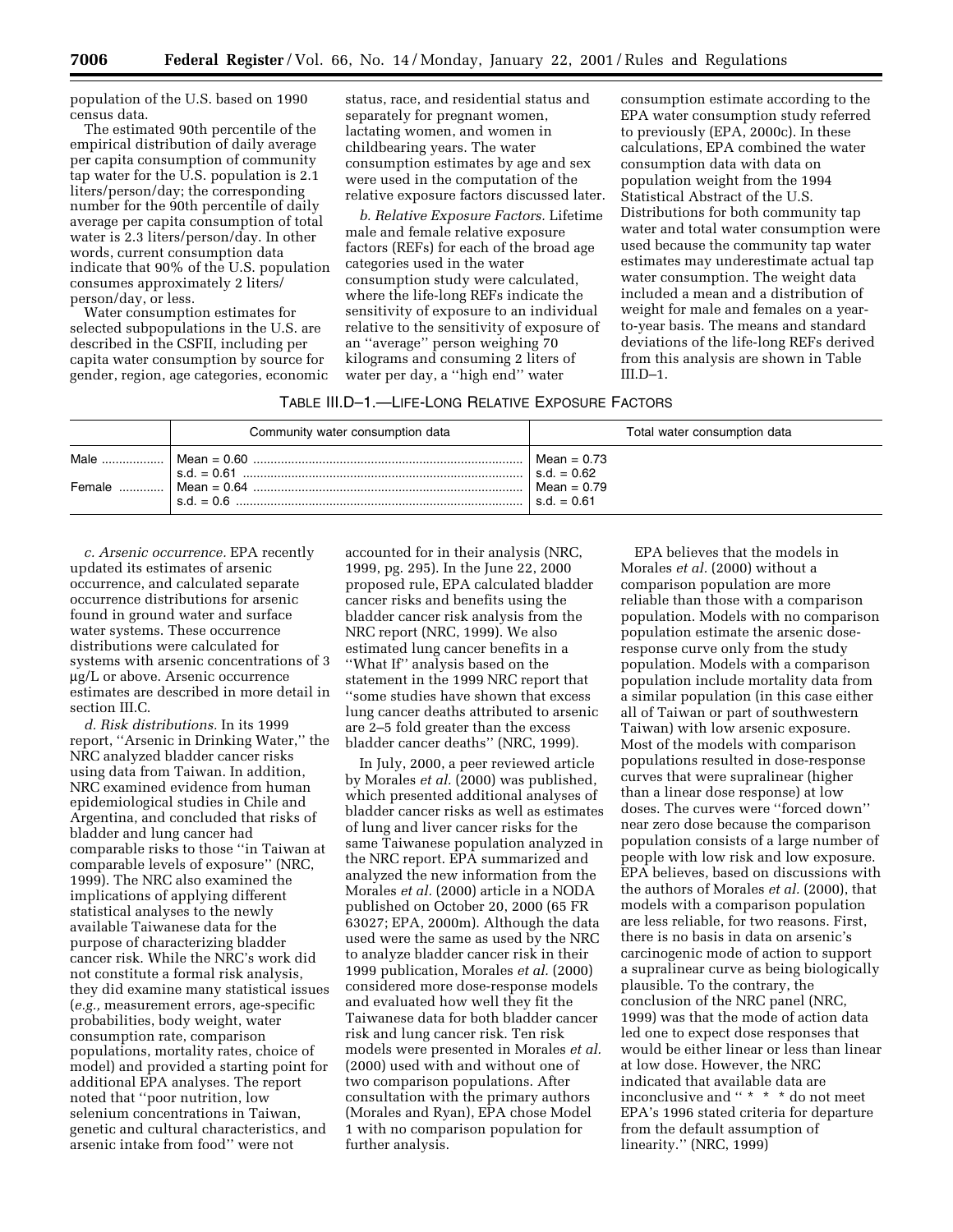Second, models that include comparison populations assume that the study and comparison populations are the same in all important respects except for arsenic exposure. Yet Morales *et al.* (2000) agree that ''[t]here is reason to believe that the urban Taiwanese population is not a comparable population for the poor rural population used in this study.'' Moreover, because of the large amount of data in the comparison populations, the model results are sensitive to assumptions about this group. Evidence that supports these arguments are that the risks in the comparison groups are substantially lower than in similarly exposed members of the study group and the shape of the estimated dose-response changes sharply as a result. For these reasons, EPA believes that the models without comparison populations are more reliable than those with them. Of the models that did not include a comparison population, EPA believes that Model 1 best fits the data, based on the Akaike Information Criterion (AIC), a standard criterion of model fit, applied to Poisson models. In Model 1, the relative risk of mortality at any time is assumed to increase exponentially with a linear function of dose and a quadratic function of age.

Morales *et al.* (2000) reported that two other models without comparison populations also fit the Taiwan data well: Model 2, another Poisson model with a nonparametric instead of quadratic age effect, and a multi-stage Weibull (MSW) model. Under Model 2, the points of departure for male and female bladder and lung cancer are from 1% to 11% lower than under Model 1, but within the 95% confidence bounds from Model 1. Model 2 therefore implies essentially the same bladder and lung cancer risks as Model 1. Under the MSW model, compared to Model 1, points of departure are 45% to 60% higher for bladder cancer and for female lung cancer, and 38% lower for male lung cancer. EPA did not consider the MSW model for further analysis, because this model is more sensitive to the omission of individual villages (Morales *et al.*, 2000) and to the grouping of responses by village (NRC, 1999), as occurs in the Taiwanese data. However, if the MSW model were correct, it would imply a 14% lower combined risk of lung and bladder cancers than Model 1, among males and females combined.

Considering all of these results, the Agency decided that the more exhaustive statistical analysis of the data provided by Morales *et al.* (2000), as analyzed by EPA, would be the basis for the new risk calculations for the

final rule (with further consideration of additional risk analyses) and other pertinent information. The Agency views the results of the alternative models described above as an additional uncertainty which was considered in the decision concerning the selection of the final MCL (see section III.F. of today's preamble).

*e. Estimated risk reductions.* Estimated risk reductions for bladder and lung cancer at various MCL levels were developed using Monte-Carlo simulations. Monte-Carlo analysis is a technique for analyzing problems where there are a large number of combinations of input values which makes it impossible to calculate every possible result. A random number generator is used to select input values from pre-defined distributions. For each set of random numbers, a single scenario's result is calculated. As the simulation runs, the model is recalculated for each new scenario that continues until a stopping criteria is reached. These simulations combined the distributions of relative exposure factors (REFs), occurrence at or above 3 µg/L, and risks of bladder and lung cancer taken from the Morales *et al.* (2000) article. The simulations resulted in upper-bound estimates of the actual risks faced by populations exposed to arsenic concentrations at or above 3 µg/ L in their drinking water.

*f. Lower-bound analyses.* Two adjustments were made to the risk distributions resulting from the simulations described previously, reflecting uncertainty about the actual arsenic exposure in the Taiwan study area. First, the Agency made an adjustment to the lower bound risk estimates to take into consideration the effect of exposure to arsenic through water used in preparing food in Taiwan. The Taiwanese staple foods were dried sweet potatoes and rice (Wu *et al.*, 1989). Both the 1988 EPA ''Special Report on Ingested Inorganic Arsenic'' report (EPA,1988) and the 1999 NRC report assumed that an average Taiwanese male weighed 55 kg and drank 3.5 liters of water daily, and that an average Taiwanese female weighed 50 kg and drank 2 liters of water daily. Using these assumptions, along with an assumption that Taiwanese men and women ate one cup of dry rice and two pounds of sweet potatoes a day, the Agency re-estimated risks for bladder and lung cancer, using one additional liter water consumption for food preparation (*i.e.*, the water absorbed by hydration during cooking). This adjustment was discussed and used in the October 20, 2000 NODA (65 FR 63027; EPA, 2000m).

Second, an adjustment was made to the lower-bound risk estimates to take into consideration the relatively high arsenic concentration in the food consumed in Taiwan as compared to the U.S. The food consumed daily in Taiwan contains about 50 µg of arsenic, versus about 10 µg in the U.S. (NRC, 1999, pp. 50–51). Thus the total consumption of inorganic arsenic (from food preparation and drinking water) is considered, per kilogram of body weight, in the process of these adjustments. To carry them out, the relative contribution of arsenic in the drinking water that was consumed as drinking water, on a µg arsenic per kilogram body weight per day (µg/kg/ day) basis, was compared to the total amount of arsenic consumed in drinking water, drinking water used for cooking, and in food, on a µg/kg/day basis.

Other factors contributing to lower bound uncertainty include the possibility of a sub-linear dose-response curve below the point of departure. The NRC noted ''Of the several modes of action that are considered most plausible, a sub-linear dose response curve in the low-dose range is predicted, although linearity cannot be ruled out.'' (NRC, 1999). The recent Utah study (Lewis *et al.*, 1999), described in section V.G.1(b), provides some evidence that the shape of the dose-response curve may well be sublinear at low doses. Because sufficient mode of action data were not available, an adjustment was not made to the risk estimates to reflect the possibility of a sub-linear dose-response curve. Additional factors contributing to uncertainty include the use of village well data rather than individual exposure data, deficiencies in the Taiwanese diet relative to the U.S. diet (selenium, choline, etc.), and the baseline health status in the Taiwanese study area relative to U.S. populations. The Agency did not make adjustments to the risk estimates to reflect these uncertainties because applicable peerreviewed, quantitative studies on which to base such adjustments were not available.

Estimated risk levels for bladder and lung cancer combined at various MCL levels are shown in Tables III.D–2(a-c). The risk estimates without adjustments for exposure uncertainty through cooking water and food are shown Table III.D–2 (a). These estimates incorporate occurrence data, water consumption data, and male and female risk estimates. Lower bounds show estimates using community water consumption data; upper bounds show estimates using total water consumption data. Table III.D–2 (b) shows estimated risk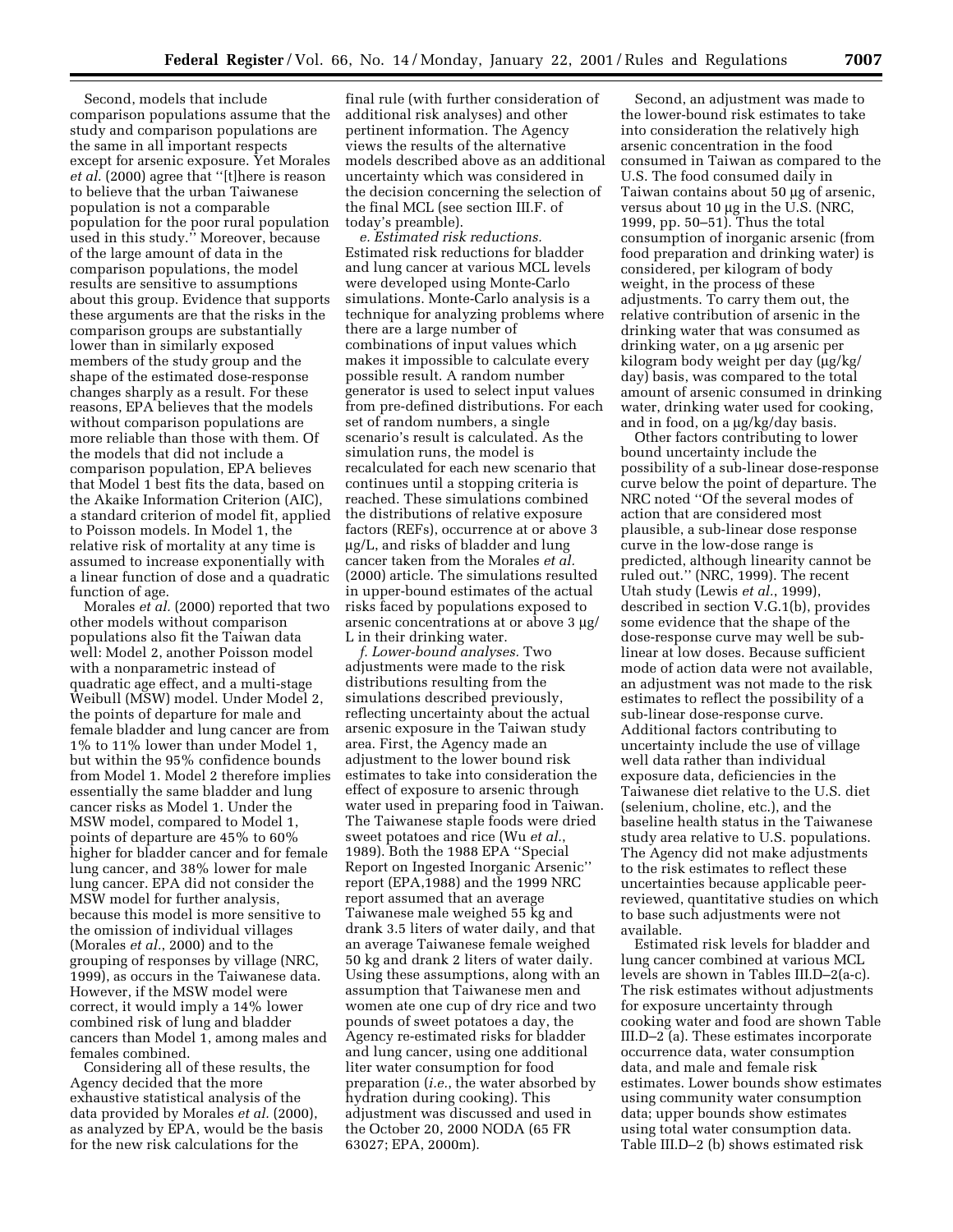levels for bladder and lung cancer combined at various MCL levels with adjustments for exposure uncertainty through cooking water and food. These estimates incorporate occurrence data, water consumption data, and male risk estimates, with lower bounds reflecting community water consumption data and upper bounds reflecting total water consumption data. There are no adjustments for other factors which contribute to uncertainty, such as the use of village well data as opposed to individual exposure data. Tablet III.D–2 (c) is a combination of Table III.D–2(a) and Table III.D–2 (b), with the lower bounds taken from Table III.D–3 (b), and the upper bounds taken from Table

III.D–2 (a). Thus Table III.D–2(c) reflects the range of estimates before and after the exposure uncertainty adjustments for cooking water and for food, along with the incorporation of water consumption data, occurrence data, and cancer risk estimates. These estimates were used to estimate the range of potential cases avoided at the various MCL levels.

The lower-bound risk estimates in Tables III.D–2(a-c) reflect the following:

- —The community (tap) water
- consumption from the EPA water consumption study (EPA, 2000c)
- —The occurrence distributions of arsenic in U.S. ground and surface water systems
- —Male risk estimates from Morales *et al.* (2000)
- —Arsenic exposure from cooking water in Taiwan
- —Arsenic exposure from food in Taiwan

### The upper-bound risk estimates in Tables III.D-2(a-c) reflect the following:

- —The total water consumption estimates from the EPA water consumption study (EPA, 2000c)
- —The occurrence distributions of arsenic in U.S. ground and surface water systems
- —Male and female risk estimates from Morales *et al.* (2000)

### TABLE III.D–2(a).—CANCER RISKS FOR U.S. POPULATIONS EXPOSED AT OR ABOVE MCL OPTIONS, AFTER TREATMENT 1,2

[without adjustment for arsenic in food and cooking water]

| MCL                | Mean exposed                                                                                                                     | 90th percentile exposed                                                                                                     |
|--------------------|----------------------------------------------------------------------------------------------------------------------------------|-----------------------------------------------------------------------------------------------------------------------------|
| (ug/L)             | population risk                                                                                                                  | population risk                                                                                                             |
| ◠<br>5<br>10<br>20 | $0.93$ –1.25 $\times$ 10 $^{-4}$<br>$1.63 - 2.02 \times 10^{-4}$<br>$2.41 - 2.99 \times 10^{-4}$<br>$3.07 - 3.85 \times 10^{-4}$ | $1.95 - 2.42 \times 10^{-4}$<br>$3.47 - 3.9 \times 10^{-4}$<br>$5.23 - 6.09 \times 10^{-4}$<br>$6.58 - 8.37 \times 10^{-4}$ |

1Actual risks could be lower, given the various uncertainties discussed, or higher, as these estimates assume that the probability of illness from arsenic exposure in the U.S. is equal to the probability of death from arsenic exposure among the arsenic study group.<br><sup>2</sup>The estimated risks are male and female risks combined.

## TABLE III.D–2(B).—CANCER RISKS FOR U.S. POPULATIONS EXPOSED AT OR ABOVE MCL OPTIONS, AFTER TREATMENT 1, 2

[without adjustment for arsenic in food and cooking water]

| MCL         | Mean exposed                                                                                                                | 90th percentile exposed                                                                                                      |
|-------------|-----------------------------------------------------------------------------------------------------------------------------|------------------------------------------------------------------------------------------------------------------------------|
| $(\mu q/L)$ | population risk                                                                                                             | population risk                                                                                                              |
| 20          | $0.11 - 0.13 \times 10^{-4}$<br>$0.27 - 0.32 \times 10^{-4}$<br>$0.63 - 0.76 \times 10^{-4}$<br>$1.1 - 1.35 \times 10^{-4}$ | $0.22 - 0.26 \times 10^{-4}$<br>$0.55 - 0.62 \times 10^{-4}$<br>$1.32 - 1.54 \times 10^{-4}$<br>$2.47 - 2.89 \times 10^{-4}$ |

1Actual risks could be lower, given the various uncertainties discussed, or higher, as these estimates assume that the probability of illness from arsenic exposure in the U.S. is equal to the probability of death from arsenic exposure among the arsenic study group.<br><sup>2</sup>The estimated risks are for males.

TABLE III.D–2(c).—CANCER RISKS FOR U.S. POPULATIONS EXPOSED AT OR ABOVE MCL OPTIONS, AFTER TREATMENT 1,2 [lower bound with food and cooking water adjustment, upper bound withough food and cooking water adjustment]

| MCL                | Mean exposed                                                                                                                             | 90th percentile exposed                                                                                                              |
|--------------------|------------------------------------------------------------------------------------------------------------------------------------------|--------------------------------------------------------------------------------------------------------------------------------------|
| (µg/L)             | population risk                                                                                                                          | population risk                                                                                                                      |
| ີ<br>5<br>10<br>20 | $0.11$ –1.25 $\times$ 10 $^{-4}$<br>$0.27 - 2.02 \times 10^{-4}$<br>$0.63 - 2.99 \times 10^{-4}$<br>1.1 - 3.85 $\times$ 10 <sup>-4</sup> | 0.22 – 2.42 $\times$ 10 <sup>-4</sup><br>$0.55 - 3.9 \times 10^{-4}$<br>$1.32 - 6.09 \times 10^{-4}$<br>$2.47 - 8.37 \times 10^{-4}$ |

1Actual risks could be lower, given the various uncertainties discussed, or higher, as these estimates assume that the probability of illness from arsenic exposure in the U.S. is equal to the probability of death from arsenic exposure among the arsenic study group.

*g. Cases avoided.* The lower and upper bound risk estimates from Table III.D–2(c) were applied to the exposed population to generate cases avoided for CWSs serving less than a million customers. Because the actual arsenic occurrence was known for the very large systems (those serving over a million customers), their system-specific arsenic occurrence distributions could be directly computed. The system-specific arsenic distributions allowed direct calculation of avoided cancer cases. The process, described in detail in the

Economic Analysis (EPA, 2000o), utilizes the same risk estimates from Morales et al. (2000) that were used in deriving the number of cases avoided in smaller CWSs. Cases avoided for NTNCWSs were also computed separately, utilizing factors developed to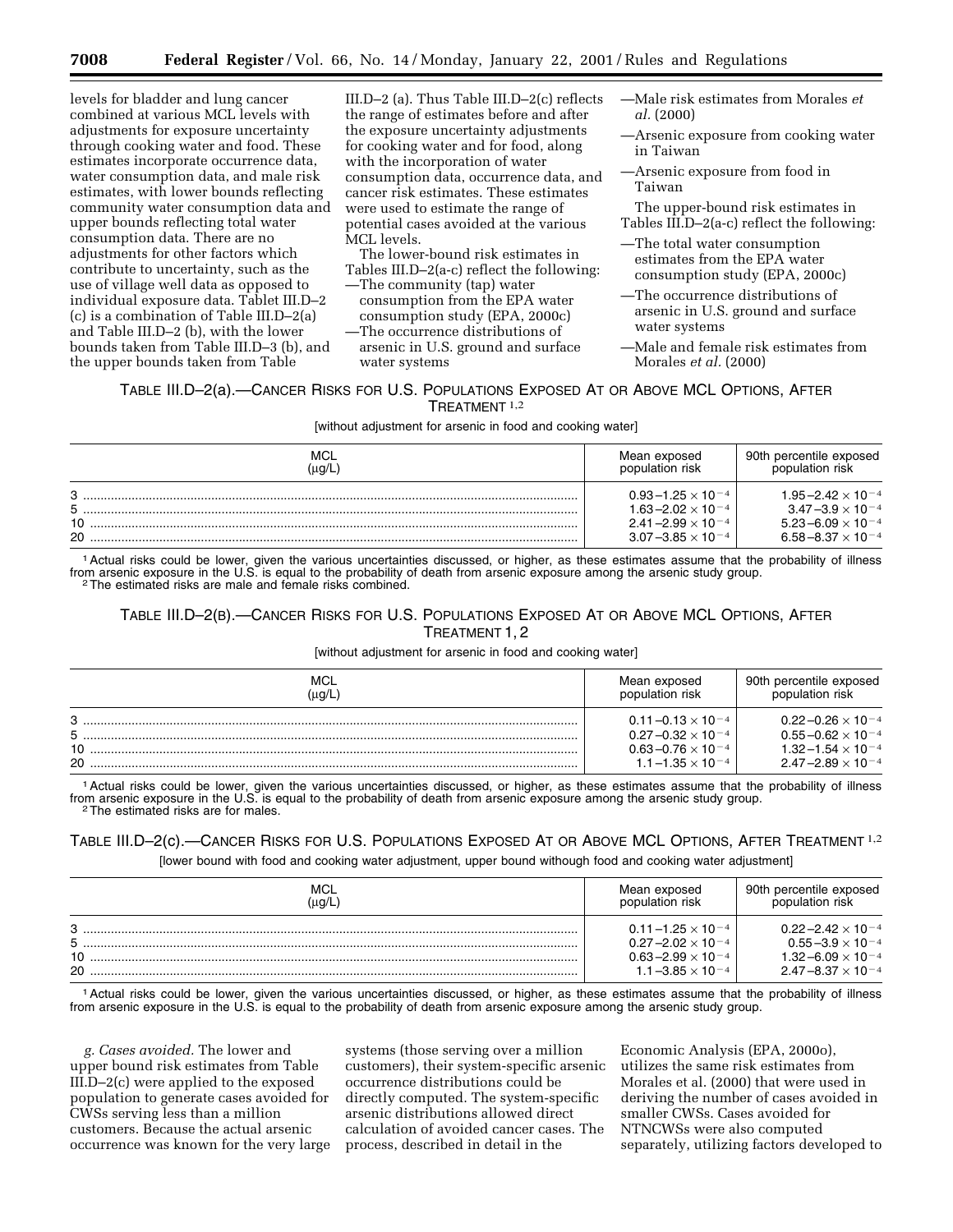account for the intermittent nature of the exposure. These factors are described in the Economic Analysis.

An upper-bound adjustment was made to the number of bladder cancer cases avoided to reflect a possible lower mortality rate in Taiwan than was assumed in the risk assessment process described earlier. We also made this adjustment in the June 22, 2000 proposal. In the Taiwan study area, information on arsenic-related bladder and lung cancer deaths was reported. In order to use these data to determine the probability of contracting bladder and lung cancer as a result of exposure to arsenic, a probability of mortality, given the onset of arsenic-induced bladder and lung cancer among the Taiwanese study population, must be assumed. The study area in Taiwan is a section where arsenic concentrations in the water are very high by comparison to those in the U.S., and an area of low incomes and poor diets, where the availability and quality of medical care is not of high quality, by U.S. standards. In its estimate of bladder cancer risk, the Agency assumed that within the Taiwanese study area, the probability of contracting bladder cancer was relatively close to the probability of dying from bladder cancer (i.e., that the bladder cancer incidence rate was equal to the bladder cancer mortality rate).

We do not have data on the rates of survival for bladder cancer in the Taiwanese villages in the study at the time of data collection. We do know that the relative survival rates for bladder

cancer in developing countries overall ranged from 23.5% to 66.1% in 1982– 1992 (WHO, 1998). We also have some information on annual bladder cancer mortality and incidence for the general population of Taiwan in 1996. The ageadjusted annual incidence rates of bladder cancer for males and females, respectively, were 7.36 and 3.09 per 100,000, with corresponding annual mortality rates of 3.21 and 1.44 per 100,000 (correspondence from Chen to Herman Gibb, January 3, 2000). Assuming that the proportion of males and females in the population is equal, these numbers imply that the mortality rate for bladder cancer in the general population of Taiwan, at present, is 45%. Since survival rates have most likely improved over the years since the original Taiwanese study, this number represents a lower bound on the survival rate for the original area under study (*i.e.*, one would not expect a higher rate of survival in that area at that time). This has implications for the bladder cancer risk estimates from the Taiwan data. If there were any persons with bladder cancer who recovered and died from some other cause, then our estimate underestimated risk; that is, there were more cancer cases than cancer deaths. Based on the previous discussion, we think bladder cancer incidence could be no more than twofold bladder cancer mortality; and that an 80% mortality rate would be plausible. Thus, we have adjusted the upper bound of cases avoided, which is

used in the benefits analysis, to reflect a possible mortality rate for bladder cancer of 80 percent. Because lung cancer mortality rates are quite high, about 88% in the U.S. (EPA, 1998n), the assumption was made that all lung cancers in the Taiwan study area resulted in fatalities.

The total number of bladder and lung cases avoided at each MCL is shown in Table III.D–3. These cases avoided include CWSs and NTNCWSs cases. The number of bladder and lung cancer cases avoided ranges from 57.2 to 138.3 at an MCL of 3 µg/L, 51.1 to 100.2 at an MCL of 5  $\mu$ g/L, 37.4 to 55.7 at an MCL of 10 µg/L, and 19.0 to 19.8 at an MCL of 20 µg/L. The cases avoided were divided into premature fatality and morbidity (*i.e.,* illness) cases based on U.S. mortality rates. In the U.S. approximately one out of four individuals who is diagnosed with bladder cancer actually dies from bladder cancer. The mortality rate for the U.S. is taken from a cost of illness study recently completed by EPA (EPA, 1999j). For those diagnosed with bladder cancer at the average age of diagnosis (70 years), the probability for dying of that disease during each year post-diagnosis was summed over a 20-year period to obtain the value of 26 percent. Mortality rates for U.S. bladder cancer patients have decreased overall by 24% from 1973 to 1996. For lung cancer, mortality rates are much higher. The comparable mortality rate for lung cancer in the U.S. is 88% (EPA, 1998n).

TABLE III.D–3.—ANNUAL TOTAL (BLADDER AND LUNG) CANCER CASES AVOIDED FROM REDUCING ARSENIC IN CWSS AND NTNCWS

| Arsenic level $(\mu g/L)$ | Reduced<br>mortality<br>cases  | Reduced<br>morbidity<br>cases <sup>1</sup> | <b>Total cancer</b><br>cases<br>avoided |
|---------------------------|--------------------------------|--------------------------------------------|-----------------------------------------|
| 3<br>5                    | $32.6 - 74.1$<br>$29.1 - 53.7$ | 24.6–64.2<br>$22.0 - 46.5$                 | 57.2-138.3<br>51.1-100.2                |
| 10 <sup>°</sup><br>20     | $21.3 - 29.8$<br>$10.2 - 11.3$ | 16.1–25.9<br>$8.5 - 8.8$                   | $37.4 - 55.7$<br>$19.0 - 19.8$          |

<sup>1</sup> Based on U.S. mortality rates given in the text.

#### 3. Sensitive Subpopulations

The 1996 SDWA amendments include specific provisions in section  $1412(b)(3)(C)(i)(V)$  that require EPA to assess the effects of a contaminant not just on the general population but on groups within the general population such as infants, children, pregnant women, the elderly, individuals with a history of serious illness, or other subpopulations are identified as likely to be at greater risk of adverse health effects due to exposure to contaminants in drinking water than the general

population. The NRC subcommittee noted that there is a marked variation in susceptibility to arsenic-induced toxic effects that may be influenced by factors such as genetic polymorphisms (especially in metabolism), life stage at which exposures occur, sex, nutritional status, and concurrent exposures to other agents or environmental factors. The NRC report concluded that there is insufficient scientific information to permit separate cancer risk estimates for potential subpopulations such as pregnant women, lactating women, and

children and that factors that influence sensitivity to or expression of arsenicassociated cancer and noncancer effects need to be better characterized. EPA agrees with the NRC that there is not enough information to make risk conclusions on any specific subpopulations.

#### 4. Risk Window

EPA has historically considered  $10^{-4}$ to  $10<sup>-6</sup>$  as a target risk range protective of public health in its drinking water program. However, the risk-range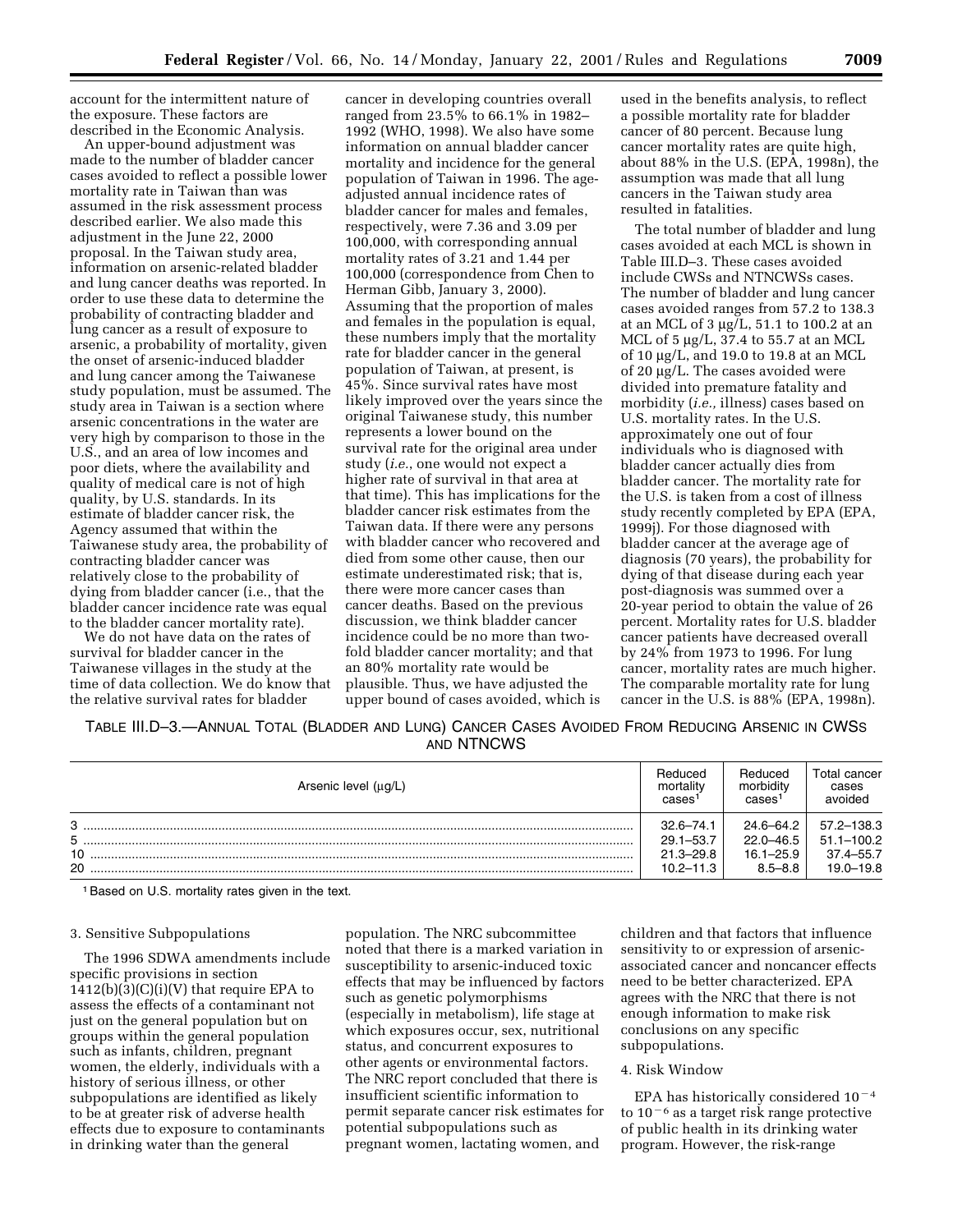represents a policy goal for EPA, and is not a statutory factor in setting an MCL. Note that the procedure EPA uses to estimate such risks provides an upperbound estimate. In the case of arsenic, EPA performed a benefit-cost analysis as required by the statute. This analysis is discussed in more detail in section III.F.

## *E. What Are the Costs and Benefits at 3, 5, 10, and 20* µ*g/L?*

In accordance with section 1412 (b)(3)(C) of SDWA, EPA must analyze the costs and benefits of a proposed NPDWR. To comply with this provision, EPA included the complete analysis in the proposed rule. Also, in accordance with Executive Order 12866, Regulatory Planning and Review, EPA must estimate the costs and benefits of the arsenic rule in an Economic Analysis in conjunction with publishing the final rule. EPA has prepared an Economic Analysis to comply with the requirements of this Order. This section provides a summary of the information from the Arsenic Economic Analysis (EPA, 2000o).

## 1. Summary of Cost Analysis

National cost estimates of compliance with the arsenic rule were derived from

estimates of utility treatment costs, monitoring and reporting costs, and start-up costs for both CWS and NTNCWSs. Utility treatment costs were derived using occurrence data, treatment train unit costs, and decision trees. The occurrence data provide a measure of the number of systems that would need to install treatment in each size category. The treatment train unit cost estimates provide a measure of how much a technology will cost to install. Decision trees vary by system size and are used as a prediction of the treatment technology trains facilities would likely install to comply with options considered for the revised arsenic standard. Detailed descriptions of the methodologies used in determining the costs of this rule are found in the ''Technologies and Cost for Removal of Arsenic in Drinking Water'' document (EPA, 2000t) and also the ''Arsenic Economic Analysis'' (EPA, 2000o), both of which are in the docket for this final rulemaking.

*a. Total national costs*. Under the MCL of 10  $\mu$ g/L, the Agency estimates that total national costs to CWSs are \$172.3 million (1999 dollars) annually at a 3% discount rate. This total

national cost includes annual treatment costs (\$169.6 million), annual monitoring and administrative costs (\$1.8 million), and annual State costs (\$0.9 million). Assuming a 7% discount rate, total national costs to CWSs are estimated at \$196.6 million annually.

Total national costs to NTNCWSs are estimated at \$8.1 million annually at a 3% discount rate. This includes annual treatment costs (\$7.0 million), annual monitoring and administrative costs (\$0.9 million), and annual State costs (\$0.1 million). Total national costs to NTNCWSs, assuming a 7% discount rate, are estimated at \$9.1 million annually.

Table III.E–1 shows the total national cost breakdown for the arsenic MCL and also for three other arsenic levels considered in the proposed rule. Expected system costs include treatment costs, monitoring costs, and administrative costs of compliance. State costs include monitoring and administrative costs of implementation. As expected, aggregate arsenic compliance costs increase with decreasing arsenic MCL levels as more systems are affected.

## TABLE III.E–1.—TOTAL ANNUAL NATIONAL SYSTEM AND STATE COMPLIANCE COSTS

[\$ millions, 1999]

| Discount rate | <b>CWS</b>               |           | <b>NTNCWS</b> |           | Total     |           |
|---------------|--------------------------|-----------|---------------|-----------|-----------|-----------|
|               | 3 percent                | 7 percent | 3 percent     | 7 percent | 3 percent | 7 percent |
|               | $MCL = 3 \mu g/L$        |           |               |           |           |           |
|               | \$668.1                  | \$759.5   | \$28.2        | \$31.0    | \$696.3   | \$790.4   |
|               | 665.9                    | 756.5     | 27.2          | 29.6      | 693.1     | 786.0     |
|               | 2.2                      | 3.0       | 1.0           | 1.4       | 3.2       | 4.4       |
|               | 1.4                      | 1.6       | 0.1           | 0.2       | 1.5       | 1.7       |
|               | 669.4                    | 761.0     | 28.3          | 31.1      | 697.8     | 792.1     |
|               | $MCL = 5 \mu g/L$        |           |               |           |           |           |
|               | 396.4                    | 451.1     | 17.3          | 18.9      | 413.5     | 470.2     |
|               | 394.4                    | 448.3     | 16.3          | 17.6      | 410.6     | 466.1     |
|               | 2.0                      | 2.8       | 1.0           | 1.3       | 2.9       | 4.1       |
|               | 1.1                      | 1.3       | 0.1           | 0.2       | 1.2       | 1.4       |
|               | 397.5                    | 452.5     | 17.3          | 19.1      | 414.8     | 471.7     |
|               | Final MCL = $10 \mu q/L$ |           |               |           |           |           |
|               | 171.4                    | 195.5     | 7.9           | 8.9       | 179.4     | 204.4     |
|               | 169.6                    | 193.0     | 7.0           | 7.6       | 176.7     | 200.6     |
|               | 1.8                      | 2.5       | 0.9           | 1.3       | 2.7       | 3.8       |
|               | 0.9                      | 1.0       | 0.1           | 0.2       | 1.0       | 1.2       |
|               | 172.3                    | 196.6     | 8.1           | 9.1       | 180.4     | 205.6     |
|               | $MCL = 20 \mu g/L$       |           |               |           |           |           |
|               | 62.4                     | 71.4      | 3.5           | 4.1       | 65.9      | 75.5      |
|               | 60.7                     | 69.0      | 2.6           | 2.8       | 63.3      | 71.8      |
|               | 1.7                      | 2.4       | 0.9           | 1.3       | 2.6       | 3.7       |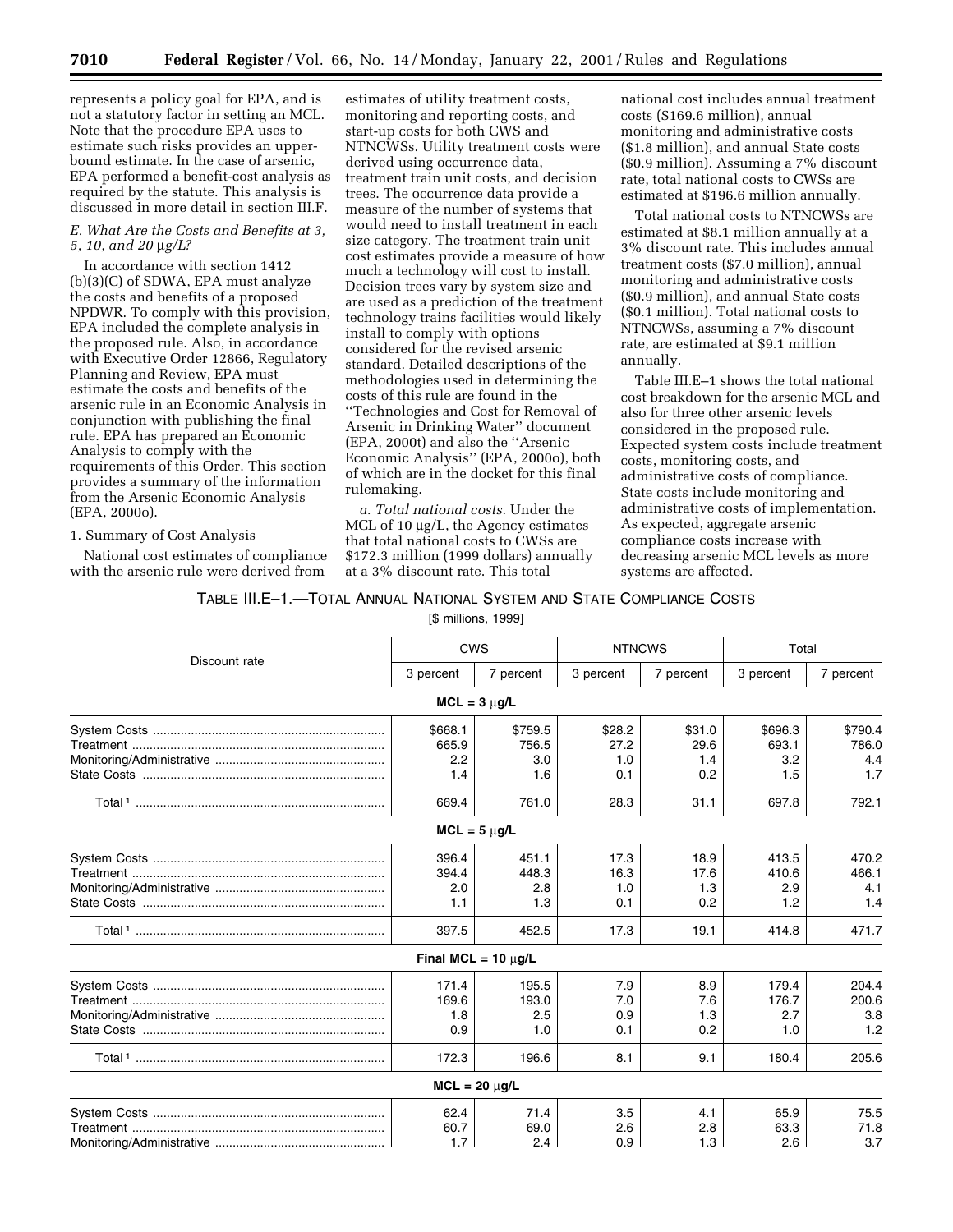# TABLE III.E–1.—TOTAL ANNUAL NATIONAL SYSTEM AND STATE COMPLIANCE COSTS—Continued

[\$ millions, 1999]

| Discount rate      | <b>CWS</b> |         | <b>NTNCWS</b> |           | Total     |         |
|--------------------|------------|---------|---------------|-----------|-----------|---------|
|                    | 3 percent  | percent | 3 percent     | ' percent | 3 percent | percent |
| <b>State Costs</b> | 0.7        | 0.8     | 0.1           | 0.2       | 0.9       | 1.0     |
| Total <sup>1</sup> | 63.2       | 72.3    | 3.6           | 4.2       | 66.8      | 76.5    |

<sup>1</sup> Total may not match detail due to rounding.

*b. Household costs*. Table III.E–2 shows mean annual costs per household for those households that are served by systems that may need to treat under today's rule. As discussed in Table III.C–6 of today's preamble and Table 8– 2 of the Economic Analysis, of the approximately 74,000 systems that are covered by today's rule, EPA estimates that only about 3,433 of these systems will require treatment. Table III.E–2 refers only to the households served by systems expected to need treatment. The average household cost increase resulting from today's rule is \$31.85. However, due to economies of scale, costs per household are higher in the smaller size categories, and lower in the

larger size categories. For today's rule  $(10 \mu g/L)$ , costs are expected to be \$326.82 per household for systems serving <100 people, and \$162.50 per household for systems serving 101–500 people. Costs per households in systems larger than those are substantially lower: From \$70.72 to \$0.86 per household. As shown in Table III.E–2, the costs per household do not vary dramatically across MCL options although Table III.E–1 shows that total national costs are significantly different. This divergence is attributable to the total number of households affected by each MCL level and not the cost of treatment. For example, approximately eleven million households would be affected

by an MCL of 3 µg/L compared to approximately three million affected by the today's final rule MCL of 10 µg/L. In addition, the household costs change relatively little among MCL options because while each progressively lower MCL option brings in a larger number of systems subject to the rule, the majority of those systems generally need only minimal removal of arsenic. This fact offsets, to an extent, the increased costs as a result of more systems covered at lower MCL options. A more detailed discussion of household costs can be found in Chapter 6 of the ''Arsenic Economic Analysis'' document (EPA, 2000o).

#### TABLE III.E–2.—MEAN ANNUAL COSTS PER HOUSEHOLD

[in 1999 dollars] 1

| System size    | 3 µg/L   | $5 \mu q/L$ | 10 $\mu$ g/L | $20 \mu g/L$ |
|----------------|----------|-------------|--------------|--------------|
| <100           | \$317.00 | \$318.26    | \$326.82     | \$351.15     |
|                | 166.91   | 164.02      | 162.50       | 166.72       |
|                | 74.81    | 73.11       | 70.72        | 68.24        |
|                | 63.76    | 61.94       | 58.24        | 54.36        |
|                | 42.84    | 40.18       | 37.71        | 34.63        |
|                | 38.40    | 36.07       | 32.37        | 29.05        |
|                | 31.63    | 29.45       | 24.81        | 22.63        |
|                | 25.29    | 23.34       | 20.52        | 19.26        |
| >1.000.000     | 7.41     | 2.79        | 0.86         | 0.15         |
| All categories | 41.34    | 36.95       | 31.85        | 23.95        |

1Only households served by those systems expected to install treatment.

2. Summary of Benefits Analysis Arsenic ingestion has been linked to a multitude of health effects, both cancerous and non-cancerous. These health effects include cancer of the bladder, lungs, skin, kidney, nasal passages, liver, and prostate. Arsenic ingestion has also been attributed to cardiovascular, pulmonary, immunological, and neurological, endocrine effects. A complete list of the arsenic-related health effects reported in humans is discussed in section III. D of this preamble. Current research on arsenic exposure has only been able to provide enough information to conduct a quantitative assessment of bladder and lung cancers. The other health effects and possible non-health benefits remain unquantified in this analysis but are

discussed qualitatively. It is important to note that if the Agency were able to quantify additional arsenic-related health effects and non-health effects, the quantified benefits estimates may be significantly higher than the estimates presented in this analysis. In addition, the SDWA amendments of 1996 require that EPA fully consider both quantifiable and non-quantifiable benefits that result from drinking water regulations and has done this for today's arsenic rule.

*a. Primary analysis.* Quantifiable benefits. Although arsenic in drinking water has been associated with numerous health effects (see section III.D), the quantified benefits that result from today's rule are associated only with reductions in arsenic-related

bladder and lung cancers. A complete discussion of risk assessment methodology and assumptions can be found in Chapter 5 of the ''Arsenic Economic Analysis'' document (EPA, 2000o).

The quantified benefits for today's rule for both CWSs and NTNCWSs range from \$140 million to \$198 million and consider both lower- and upperbound risk levels. Specifically, the benefits to the CWSs are approximately \$138.2 million to \$193.2 million and \$1.4 million to \$4.5 million for NTNCWSs. Table III.E–3 shows the complete range of quantified benefits for the other MCL levels considered by the Agency. Section III.D.2. of this preamble explains the derivation of the upperand lower-bound estimates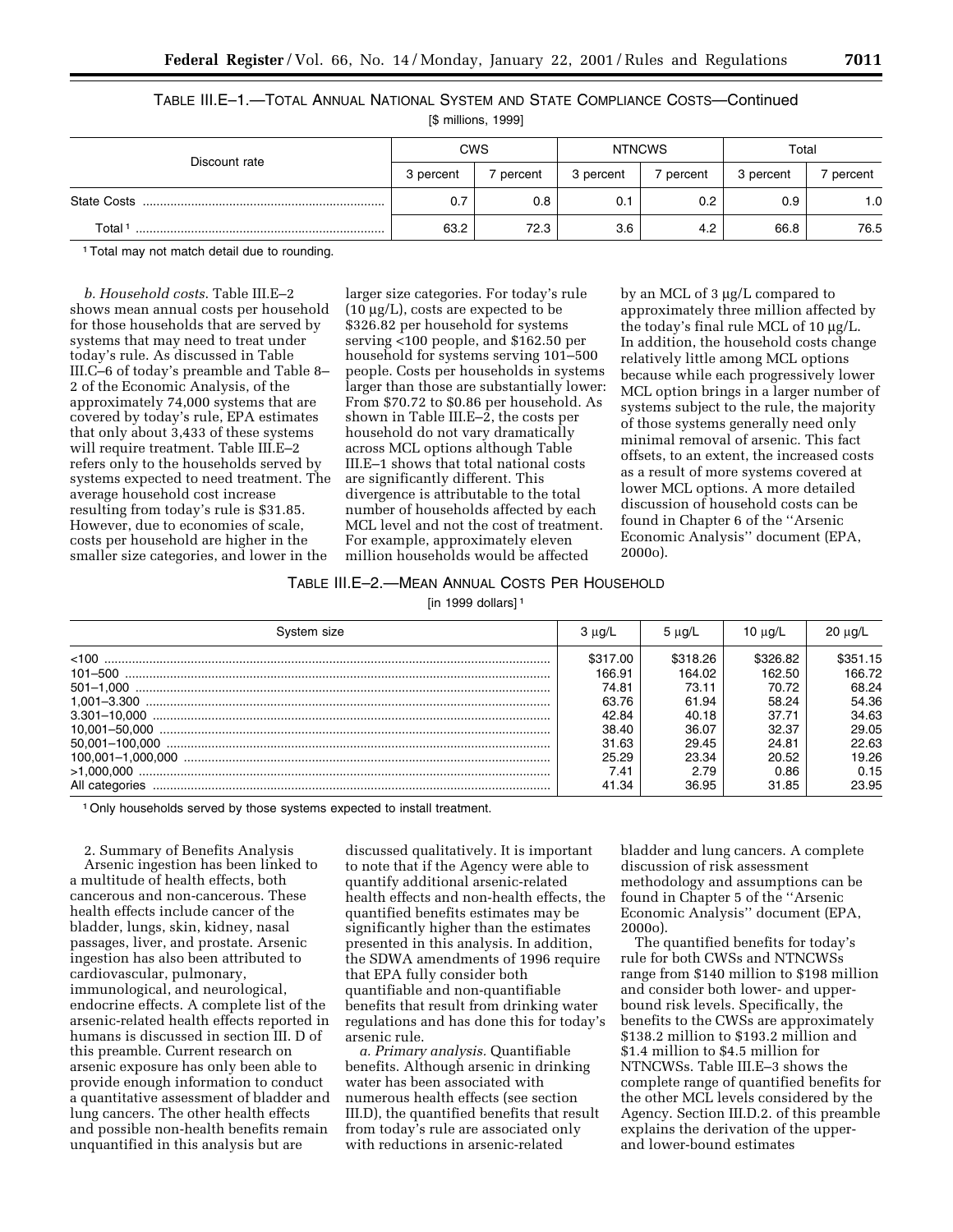In order to monetize the benefit from the bladder and lung cancers cases avoided, the Agency used two different values. First, a value of statistical life (VSL) estimate was applied to those cancer cases that result in a mortality. EPA assumed a 26% mortality rate for bladder cancer and an 88% mortality rate for lung cancer (EPA, 1999j; EPA, 1998n). The current VSL value used by the Agency is \$6.1 million, in 1999 dollars. This value of \$6.1 million does not reflect any adjustments to account for national real income growth that occurred subsequent to the completion of the wage-risk studies on which EPA's VSL estimate is derived. Were the Agency to adjust the VSL to account for this growth in real income, the VSL would be approximately \$6.77 million (assuming a 1.0 income elasticity).

Second, a willingness-to-pay value (WTP) is used to monetize the cancer cases that do not result in a mortality. The WTP value for avoiding a non-fatal cancer is not currently available; therefore, the Agency used a WTP estimate to reduce a case of chronic bronchitis as a proxy. The use of this value may understate the true benefit if the WTP to avoid a nonfatal cancer is greater than the WTP to avoid a case of chronic bronchitis. The mean value of this WTP estimate is \$607,000 (in 1999 dollars). A complete discussion of the VSL and WTP values and how they are calculated can be found in Chapter 5 for the ''Arsenic Economic Analysis'' document (EPA, 2000o).

—Non-quantifiable benefits. There are a number of important non-quantified benefits that EPA considered in its analysis. Chief among these are certain health impacts known to be caused by arsenic, though, while they may be substantial, the extent to which these impacts occur at levels below 50 µg/L is unknown. These additional health effects include cancers, other than bladder and lung cancers, as well as non-cancer health effects. In addition, EPA has identified non-health benefits that may result from today's rule, which are discussed next.

EPA was not able to quantify many of the health effects potentially associated with arsenic due to data limitations. These health effects include other cancers such as skin and prostate cancer and non-cancer endpoints such as cardiovascular, pulmonary, and neurological impacts. These health effects and the relevant studies linking these health effects to arsenic in drinking water are discussed in section III.D. of today's rule. For example, a number of epidemiologic studies conducted in several countries (*e.g.,* Taiwan, Japan, England, Hungary, Mexico, Chile, and Argentina) report an association between arsenic in drinking water and skin cancer in exposed

populations. Studies conducted in the U.S. have not demonstrated an association between inorganic arsenic in drinking water and skin cancer. However, these studies may not have included enough people in their design to detect these types of effects.

Other potential benefits not quantified or monetized in today's rule include reduced uncertainty about becoming ill from consumption of arsenic in drinking water and the ability for some treatment technologies to eliminate multiple contaminants. The reduced uncertainty concept depends on several factors including consumer's degree of risk aversion, their perceptions about the drinking water quality (degree to which they will be affected by the regulatory action), and the expected probability and severity of human heath effects associated with arsenic contamination of drinking water. Another nonquantified benefit is the effect on those systems that install treatment technologies that can address multiple contaminants. For example, membrane systems, such as reverse osmosis, can be used for arsenic removal but can also remove many other contaminants that EPA is in the process of regulating or considering regulating. Therefore, by installing a reverse osmosis system, a system may not have to make any additional changes to comply with these future regulations.

# TABLE III.E–3.—ESTIMATED BENEFITS FROM REDUCING ARSENIC IN DRINKING WATER [\$ millions 1999]

| Arsenic level<br>$(\mu g/L)$ | Total quantified<br>health benefits <sup>1</sup> | Potential non-quantified health benefits includes reductions in:                                                                                                                                                                                                                       |
|------------------------------|--------------------------------------------------|----------------------------------------------------------------------------------------------------------------------------------------------------------------------------------------------------------------------------------------------------------------------------------------|
| $3$<br>5<br>10<br>20         | \$213.8-\$490.9<br>$$66.2 - $75.3$$              | • Skin Cancer.<br>$$191.1 - $355.6$ • Kidney Cancer.<br>\$139.6-\$197.7   • Cancer of the Nasal Passages.<br>• Liver Cancer.<br>• Prostate Cancer.<br>• Cardiovascular Effects.<br>• Pulmonary Effects.<br>• Immunological Effects.<br>• Neurological Effects.<br>• Endocrine Effects. |

1Benefits from reduction in bladder and lung cancer. The range represents both a lower and upper bound risk as discussed in section III. D. of this preamble.

*b. Sensitivity analysis on benefits valuation.* For the final rulemaking analysis, some commenters have argued that the Agency should consider an assumed time lag or latency period in its benefits calculations. The term "latency" can be used in different ways, depending on the context. For example, health scientists tend to define latency as the period beginning with the initial exposure to the carcinogen and ending when the cancer is initially manifested

(or diagnosed), while others consider latency as the period between manifestation of the cancer and death. Latency, in this case, refers to the difference between the time of initial exposure to environmental carcinogens and the actual mortality. Use of such an approach might reduce significantly the present value of health risk reduction benefits estimates.

In the proposed arsenic rule, the Agency included qualitative language

on the latency issue, including descriptions of other adjustments which may influence the estimate of economic benefits associated with avoided cancer fatalities. The Agency also agreed to ask the SAB to conduct a review of the benefits' transfer issues and possible adjustment factors associated with economic valuation of mortality risks. A summary of the SAB's recommendations is shown in the following section.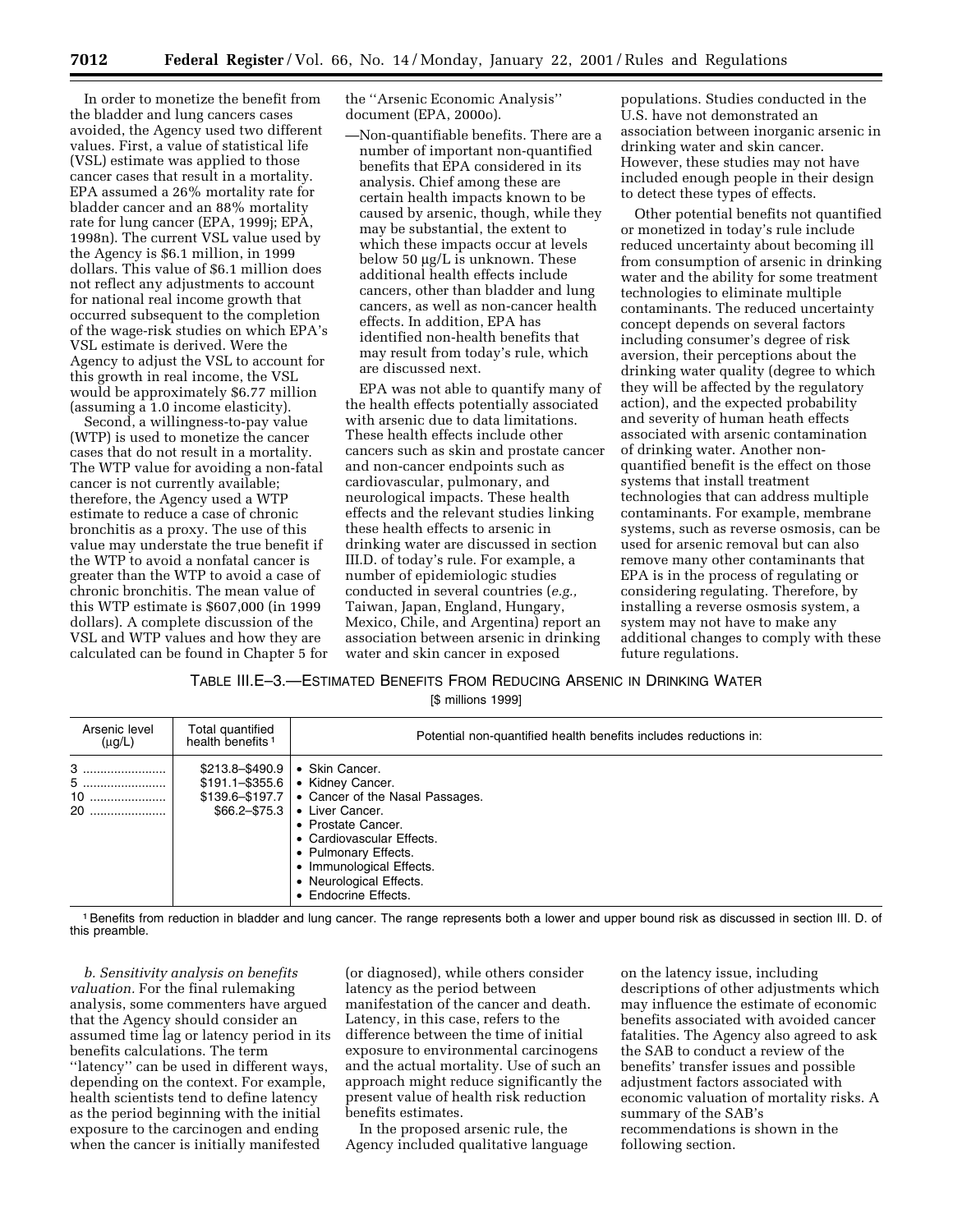*c. SAB recommendations.* EPA brought this issue before the Environmental Economics Advisory Committee (EEAC) of EPA's SAB in a meeting held on February 25, 2000 in Washington, DC. The SAB submitted a final report on its findings and recommendations to EPA on July 27, 2000. The Panel's report made a number of recommendations on the adjustment factors and benefit-cost analysis in general. A copy of the final SAB report (EPA, 2000j) is in the record for this rulemaking.

The SAB Panel noted that benefit-cost analysis, as described in the Agency's Guidelines for Preparing Economic Analysis (EPA, 2000k), is not the only analytical tool nor is efficiency the only appropriate criterion for social decision making. The SAB Panel also stated that it is important to carry out such analyses in an unbiased manner with as much precision as possible. In its report, the SAB recommended that the Agency continue to use a wage-risk-based VSL as its primary estimate; any appropriate adjustments that are made for timing (*e.g.*, latency) and income growth should be part of the Agency's main analysis while any other proposed adjustments should be accounted for in sensitivity analyses to show how results would change if the VSL were adjusted for some of the major differences in the characteristics of the risk and of the affected populations. The SAB recommended including only adjustments for latency and income growth in the main analysis because it did not believe any of the other proposed adjustments were adequately supported in the literature at the present time. Specifically, the SAB report recommended that (1) Health benefits brought about by current policy initiatives (*i.e.*, after a latency period) should be discounted to present value using the same rate that is used to discount other future benefits and costs in the primary analysis; and any other proposed adjustments should be accounted for in a sensitivity analysis including adjustments to the VSL for a ''cancer premium,'' voluntariness and controllability, altruism, risk aversion, and ages of the affected population. No adjustment should be made to the VSL to reflect health status of persons whose cancer risks are reduced. (2) Estimates of VSLs accruing in future years should be adjusted in the primary analysis to reflect anticipated income growth, using a range of income elasticities.

After considering the SAB's recommendations, EPA has developed a sensitivity analysis of the latency structure and associated benefits for the arsenic rule, as described in the next

section and in the Economic Analysis for the final rule. This analysis consists of health risk reduction benefits that reflect adjustments for discounting, incorporation of a range of latency period assumptions, adjustments for growth in income, and incorporation of other factors such as voluntariness and controllability. Although the SAB recommended accounting for latency in a primary benefits analysis, the Agency believes that, in the absence of any sound scientific evidence on the duration of particular latency periods for arsenic related cancers, discounted benefits estimates for arsenic are more appropriately accounted for in a sensitivity analysis. Sensitivity analyses are generally reserved for examining the effects of accounting for highly uncertain factors, such as the estimation of latency periods, on health risk reduction benefits estimates.

Defining a latency period is highly uncertain because the length of the latency period is often poorly understood by health scientists. In some cases, information on the progression of a cancer is based on animal studies, and extrapolation to humans is complex and uncertain. Even when human studies are available, the dose considered may differ significantly from the dose generally associated with drinking water contaminants (*e.g.*, involve a high level of exposure over a short time period, rather than a long term, low level of exposure). The magnitude of the dose, may in turn, affect the resulting latency period. Information on latency may be unavailable in many cases or, if available, may be highly uncertain and vary significantly across individuals. The Agency recognizes, however, that despite significant uncertainty in the latency period associated with arsenic exposure through drinking water, it is unlikely that all cancer reduction benefits would be realized immediately upon exposure reduction. To the extent that there are delays due to latency in the realization of these benefits, monetized cancer reduction benefits would be discounted; although, as discussed above, this may be offset by other adjustments.

*d. Analytical approach.* For the latency sensitivity analysis, the health benefits have been broken into separate treatments of morbidity and mortality. The mortality component of the total benefits is examined in this analysis because a cancer latency period (*i.e.*, the time period between initial exposure to environmental carcinogens and the actual fatality) impacts arsenic-related fatalities to a greater extent than arsenicrelated morbidity. For purposes of this analysis, the Agency examined the

impacts of various latency period assumptions, adjustments for income growth, and incorporation of other adjustments such as a voluntariness and controllability, on bladder and lung cancer fatalities associated with arsenic in drinking water (EPA, 2000k).

Because the latency period for arsenic related bladder and lung cancers is unknown, EPA has assumed a range of latency periods from 5 to 20 years. While both lung and bladder cancer have relatively long, average latencies, the lower end of the latency period is substantially less. As can be seen by inspection of the Surveillance, Epidemiology, and End Results (SEER) data of the National Cancer Institute, significant incidence of both cancers occurs in individuals in the 15–19 year old age groups (NCI, 2000). This strongly indicates a short latency period for whatever the cause of the cancer may have been.

Moreover, the mode of action for arsenic is suspected to be one that operates at a late stage of the cancer process that may advance the expression of cancers initiated by other causes (sometimes referred to as ''promoting out'' the cancerous effect). Therapeutic treatment with the drug cyclophosphamide, which causes cell toxicity, has been seen to induce bladder cancer in as little as 7 months to 15 years in affected patients. This was of course a high dose treatment, but the example serves to illustrate the ability of an agent to advance the development of cancer.

For these reasons, we believe latency periods of 5, 10, and 20 years serve as reasonable approximations, in the absence of definitive data on arsenicinduced cancers, of the latency periods for the sensitivity analysis.

Table III.E–4 shows the sensitivity of the primary analysis VSL estimate (\$6.1 million, 1999 dollars) to changes in latency period assumptions and also with the incorporation of an adjustment to reflect changes in WTP based on real income growth and other adjustment factors. As is shown in Table III.E–4, the adjusted VSL is greater than the primary VSL (\$6.77 million versus \$6.1 million) at an income elasticity of 1.0, with adjustments for income growth only. Assuming a 3% discount rate, the lowest adjusted VSL value (\$3.44 million) is yielded over a 20-year latency period that includes discounting and income growth only (income elasticity =  $0.22$ ). Assuming a  $7\%$ discount rate, the highest adjusted VSL is also \$6.77 million (adjusted for income growth only (income elasticity = 1.0)). The lowest adjusted VSL is \$1.61 million (discounted over 20 years).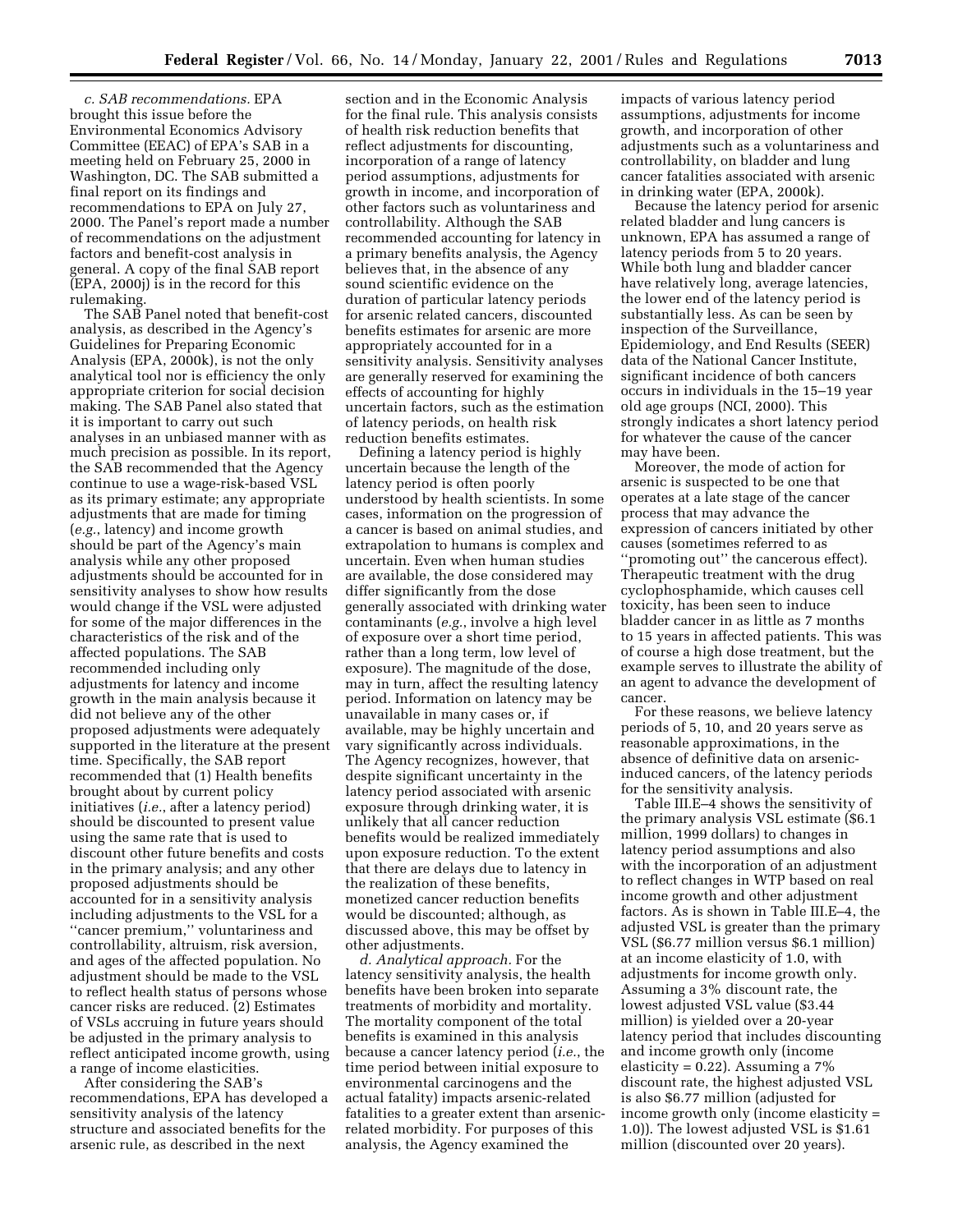# TABLE III.E–4.— SENSITIVITY OF THE PRIMARY VSL ESTIMATE TO CHANGES IN LATENCY PERIOD ASSUMPTIONS, INCOME GROWTH, AND OTHER ADJUSTMENTS

[\$ millions, 1999]

| Adjustment factor                                                                                                                                                                                                                                                                                |                                                     | Latency period (Years)                              |                                                     |  |
|--------------------------------------------------------------------------------------------------------------------------------------------------------------------------------------------------------------------------------------------------------------------------------------------------|-----------------------------------------------------|-----------------------------------------------------|-----------------------------------------------------|--|
|                                                                                                                                                                                                                                                                                                  |                                                     | 10                                                  | 20                                                  |  |
| 3% Discount Rate                                                                                                                                                                                                                                                                                 |                                                     |                                                     |                                                     |  |
| Adjusted for Income Growth: 1<br>Adjusted for Income Growth <sup>1</sup> and Discounting:<br>Adjusted for Income Growth, <sup>1</sup> Discounting, and 7% Increase for Voluntariness and Controllability;<br>Break-Even for Other Characteristics (as a percentage of the primary VSL estimate); | 6.1<br>6.22<br>6.77<br>5.37<br>5.84<br>5.74<br>6.25 | 6.1<br>6.22<br>6.77<br>4.63<br>5.04<br>4.95<br>5.39 | 6.1<br>6.22<br>6.77<br>3.44<br>3.75<br>3.69<br>4.01 |  |
|                                                                                                                                                                                                                                                                                                  | 6 percent<br>$-2$ per-<br>cent                      | 19 percent<br>12 percent                            | 40 percent<br>34 percent                            |  |
| 7% Discount Rate                                                                                                                                                                                                                                                                                 |                                                     |                                                     |                                                     |  |
| Adjusted for Income Growth: <sup>1</sup>                                                                                                                                                                                                                                                         | 6.1<br>6.22<br>6.77                                 | 6.1<br>6.22<br>6.77                                 | 6.1<br>6.22<br>6.77                                 |  |
| Adjusted for Income Growth <sup>1</sup> and Discounting:<br>Adjusted for Income Growth, <sup>1</sup> Discounting, and 7% Increase for Voluntariness and Controllability:                                                                                                                         | 4.44<br>4.83<br>4.75<br>5.17                        | 3.16<br>3.44<br>3.38<br>3.68                        | 1.61<br>1.75<br>1.72<br>1.87                        |  |
| Break-Even for Other Characteristics (as a percentage of the primary VSL estimate):                                                                                                                                                                                                              | 22 percent<br>15 percent                            | 45 percent<br>40 percent                            | 72 percent<br>69 percent                            |  |

1This adjustment reflects the change in WTP based on real income growth from 1990 to 1999.

The first row of both the 3% and 7% discount rate panels in Table III.E–4 shows the VSL used in the primary analysis. Because this value has not been adjusted for discounting over an assumed and unknown latency period, this value does not deviate from the original \$6.1 million used in the primary benefits analysis. The second and third rows of both the 3 and 7 percent panels show the adjustments to the primary VSL to account for changes in WTP for fatal risk reductions associated with real income growth from 1990 to 1999. As real income grows, the WTP to avoid fatal risks is also expected to increase at a rate corresponding to the income elasticity of demand, as discussed below. This income growth, from the years 1990 to 1999, accounts for the differences in incomes of the VSL study population versus the population affected by the arsenic rule. This does not include any income adjustments over a latency period because of methodological issues that have not yet been resolved. However, pending the resolution of

these issues, EPA may include an adjustment for income growth over a latency period in future analyses, as recommended by the SAB.

The fourth and fifth rows of both the 3% and 7% panels illustrates the impacts of adjusting the primary VSL for discounting and WTP changes based on real income growth over a range of assumed latency periods. As is shown in Table III.E–4, this value decreases from \$5.84 million assuming a five-year latency period to \$3.75 million assuming a 20-year latency period (at a 3% discount rate and income elasticity of 1.0). At a 7% discount rate, this value decreases from \$4.83 million to \$1.75 million.

The sixth and seventh rows of the 3% and 7% panels illustrate the effects of incorporating a 7% increase for voluntariness and controllability. The 7% adjustment is based on a study by Cropper and Subramanian (1999) that indicates individuals may place a slightly higher Willingness to Pay (WTP) on risks where exposure is

neither voluntary nor controllable by the individual.

In adjusting for WTP changes based on real income growth, EPA used a range of income elasticities from the economics literature. Income elasticity is the % change in demand for a good (in this case, WTP for fatal risk reductions) for every 1% change in income. For example, an income elasticity of 1.0 implies that a 10 percent higher income level results in a 10% higher WTP for fatal risk reductions. In a recent study (EPA, 2000l), EPA reviewed the literature related to the income elasticity of demand for the prevention of fatal health impacts. Based on data from cross-sectional studies of wage premiums, a range of elasticity estimates for serious health impacts was developed, ranging from a lower-end estimate of 0.22 to an upperend estimate of 1.0.

There are several other characteristics that differ between the VSL estimates used in the primary analysis and an ideal estimate specific to the case of cancer risks from arsenic. These might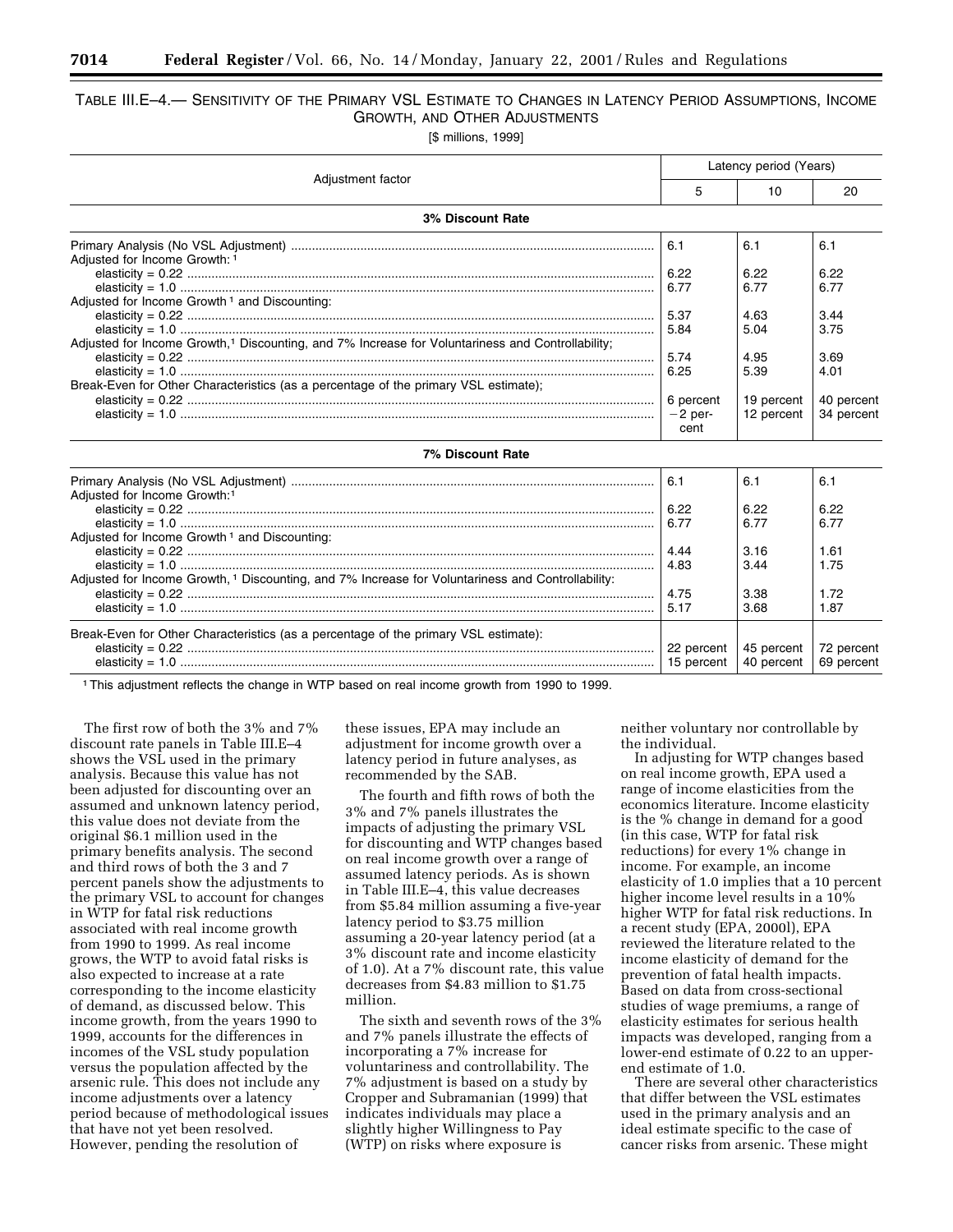include a cancer premium, differences in risk aversion, altruism, age of the individual affected, and a morbidity component of the VSL mortality estimate. Very little empirical information is available on the impact that these characteristics have on VSL estimates so they are not accounted for directly in this sensitivity analysis. A more complete discussion of the other characteristics identified by economists as having a potential impact on willingness to pay to reduce mortality risks can be found in chapter seven of the Agency's ''Guidelines for Preparing Economic Analyses'' (EPA 2000k), which is available in the docket for this final rulemaking.

However, it is possible to use a different type of analysis to address the question: what would the impact on VSL of these additional characteristics need to be to produce the \$6.1 million VSL used in the primary benefits analysis? (See primary benefits analysis in section III.E.2.a of today's rule.) The last two rows of the 3% and 7% panels of Table III.E–4 attempt to answer this question in percentage terms. For example, at a 3% discount rate over a 10-year latency period, income elasticity of 1.0, and a 7% adjustment for controllability and voluntariness, a factor of 12% (as shown in the bottom row of the 3% panel of Table III.E–4) indicates that if accounting for these

characteristics would increase VSL by more than 12% then the primary analysis will tend to understate the value of risk reductions. If accounting for these characteristics would not increase VSL by at least 12%, then the primary analysis may overstate benefits (a negative % indicates that the primary analysis understates benefits unless the combined impact of these additional characteristics actually reduces VSL estimates).

Some researchers believe that the value of some of these characteristics will substantially add to the unadjusted VSL (one study suggests that a cancer premium alone may be worth an additional 100% of primary VSL value (Revesz, 1999)). Some researchers also believe that some of these characteristics have a negative effect on VSL, suggesting that some of these factors offset one another. Until we know more about these various factors we cannot explicitly make adjustments to existing VSL estimates. The SAB noted in its report that these characteristics require more empirical research prior to incorporation into the Agency's primary benefits analysis, but could be explored as part of a sensitivity analysis.

*e. Results.* Table III.E–5 illustrates the impacts of changes in VSL adjustment factor assumptions on the estimated benefits for the range of fatal bladder and lung cancer cases avoided in the

final arsenic rule, assuming a 3% discount rate. The results of this analysis at a 7% discount rate are given in Table III.E–6. These results were calculated by applying the adjusted VSL from Table III.E–4 to the lower- and upper-bound estimates of fatal bladder and lung cancer cases avoided as shown in Table III.E–3 in section III.D.2 of today's rule. For purposes of this sensitivity analysis, EPA presented combined bladder and lung cancer cases avoided in Tables III.E–5 and III.E–6. Health risk reduction benefits attributable to reduced arsenic levels in both CWSs and NTNCWSs are presented in these tables as well.

It is important to note that the monetized benefits estimates shown in this section reflect quantifiable benefits only. As shown in section III.E.2.a, there may be a number of nonquantifiable benefits associated with regulating arsenic in drinking water. Were EPA able to quantify some of the currently nonquantifiable health effects and other benefits associated with arsenic regulation, monetized benefits estimates would be higher than what is shown in the table. A more complete discussion of how risks from arsenic in drinking water and the corresponding health benefits were calculated is provided in the ''Arsenic Economic Analysis'' (EPA, 2000o), which is available in the docket for this final rulemaking.

TABLE III.E–5.—SENSITIVITY OF COMBINED ANNUAL BLADDER AND LUNG CANCER MORTALITY BENEFITS ESTIMATES TO CHANGES IN VSL ADJUSTMENT FACTOR ASSUMPTIONS

[\$ millions, 1999, 3% discount rate] 1

| Arsenic Level (µg/L)                                                                                            |             | 5           | 10          | 20        |
|-----------------------------------------------------------------------------------------------------------------|-------------|-------------|-------------|-----------|
| 5-Year Latency Period Assumption                                                                                |             |             |             |           |
|                                                                                                                 | 199-452     | 176-328     | 130-182     | $62 - 69$ |
| Adjusted for Income Growth <sup>2</sup>                                                                         |             |             |             |           |
|                                                                                                                 | 203-461     | 181-334     | 133-186     | $63 - 70$ |
|                                                                                                                 | $221 - 502$ | 197-364     | 144-202     | 69-77     |
| Adjusted for Income Growth <sup>2</sup> and Discounting:                                                        |             |             |             |           |
|                                                                                                                 | 175-398     | 156-288     | 114-160     | $55 - 61$ |
|                                                                                                                 | 190-433     | 170-314     | 124-174     | $60 - 66$ |
| Adjusted for Income Growth, <sup>2</sup> Discounting, and 7% Increase for Voluntariness and<br>Controllability: |             |             |             |           |
|                                                                                                                 | 187-425     | 167-308     | $122 - 171$ | $59 - 65$ |
|                                                                                                                 | 204-463     | 182-336     | 133-186     | $64 - 71$ |
| 10-Year Latency Period Assumption                                                                               |             |             |             |           |
|                                                                                                                 | 199-452     | 176-328     | 130-182     | $62 - 69$ |
| Adjusted for Income Growth: 2                                                                                   |             |             |             |           |
|                                                                                                                 | 203-461     | 181-334     | 133-186     | $63 - 70$ |
|                                                                                                                 | $221 - 502$ | 197-364     | 144-202     | 69-77     |
| Adjusted for Income Growth, <sup>2</sup> and Discounting:                                                       |             |             |             |           |
|                                                                                                                 | $151 - 343$ | 135-249     | $99 - 138$  | $47 - 52$ |
|                                                                                                                 | 164-373     | $147 - 271$ | $107 - 150$ | $51 - 57$ |
| Adjusted for Income Growth, <sup>2</sup> Discounting, and 7% Increase for Voluntariness and<br>Controllability: |             |             |             |           |
|                                                                                                                 | 161-367     | 144-266     | $105 - 148$ | $50 - 56$ |
|                                                                                                                 | 176-399     | 157-289     | $115 - 161$ | $55 - 61$ |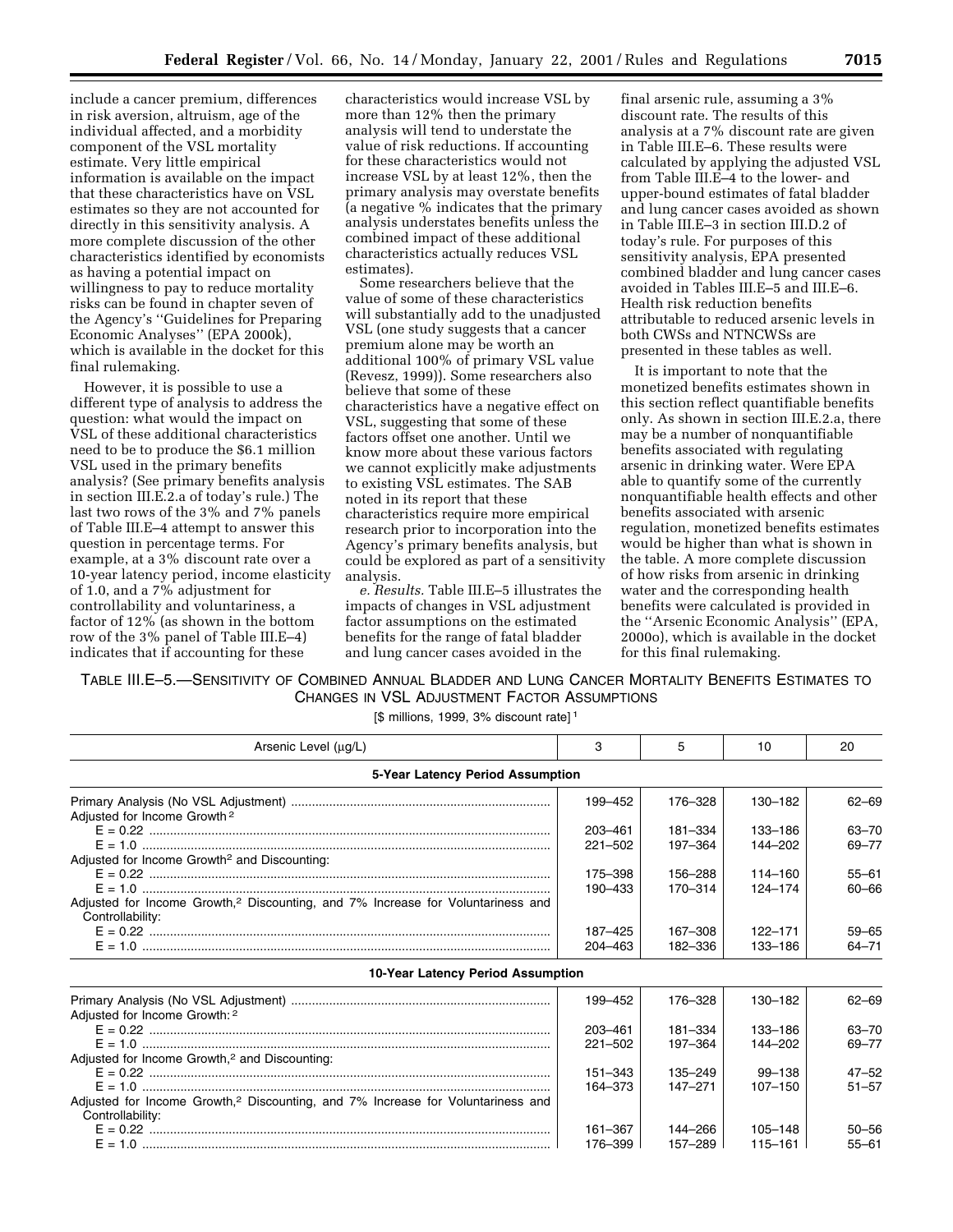# TABLE III.E–5.—SENSITIVITY OF COMBINED ANNUAL BLADDER AND LUNG CANCER MORTALITY BENEFITS ESTIMATES TO CHANGES IN VSL ADJUSTMENT FACTOR ASSUMPTIONS—Continued

[\$ millions, 1999, 3% discount rate] 1

| Arsenic Level (ug/L)                                                                                            | 3           | 5       | 10         | 20        |
|-----------------------------------------------------------------------------------------------------------------|-------------|---------|------------|-----------|
| 20-Year Latency Period Assumption                                                                               |             |         |            |           |
| Adjusted for Income Growth: 2                                                                                   | 199-452     | 176-328 | 130-182    | 62-69     |
|                                                                                                                 | 203-461     | 181-334 | 133-186    | $63 - 70$ |
|                                                                                                                 | $221 - 502$ | 197-364 | 144-202    | 69-77     |
| Adjusted for Income Growth <sup>2</sup> and Discounting:                                                        |             |         |            |           |
|                                                                                                                 | 112-255     | 100-185 | 73-103     | $35 - 39$ |
|                                                                                                                 | 122-278     | 109-201 | $80 - 112$ | $38 - 42$ |
| Adjusted for Income Growth, <sup>2</sup> Discounting, and 7% Increase for Voluntariness and<br>Controllability: |             |         |            |           |
|                                                                                                                 | 120-273     | 107-198 | $79 - 110$ | 38–42     |
|                                                                                                                 | 131-297     | 117-215 | $85 - 119$ | 41–45     |

<sup>1</sup>The lower- and upper-bound benefits estimates correspond to the lower- and upper-bound risk estimates and cancer cases avoided as shown in section III.D.2 of this preamble.

 $2$  This adjustment reflects the change in WTP based on real income growth from 1990 to 1999. E = income elasticity.

# TABLE III.E–6.—SENSITIVITY OF COMBINED ANNUAL BLADDER AND LUNG CANCER MORTALITY BENEFITS ESTIMATES TO CHANGES IN VSL ADJUSTMENT FACTOR ASSUMPTIONS

[\$ millions, 1999, 7% discount rate] 1

| Arsenic Level (µg/L)                                                                                            | 3           | 5           | 10          | 20        |
|-----------------------------------------------------------------------------------------------------------------|-------------|-------------|-------------|-----------|
| 5-Year Latency Period Assumption                                                                                |             |             |             |           |
| Adjusted for Income Growth: 2                                                                                   | 199-452     | 178-328     | 130-182     | $62 - 69$ |
|                                                                                                                 | 203-461     | 181-334     | 133-186     | 63-70     |
|                                                                                                                 | $221 - 502$ | 197-364     | 144-202     | $69 - 77$ |
| Adjusted for Income Growth, <sup>2</sup> and Discounting:                                                       |             |             |             |           |
|                                                                                                                 | 145-329     | 129-238     | $95 - 132$  | $45 - 50$ |
|                                                                                                                 | 157-358     | $141 - 259$ | 103-144     | $50 - 55$ |
| Adjusted for Income Growth, <sup>2</sup> Discounting, and 7% Increase for Voluntariness and<br>Controllability: |             |             |             |           |
|                                                                                                                 | 155-352     | 138-255     | $102 - 142$ | $49 - 54$ |
|                                                                                                                 | 168-383     | 150-278     | $110 - 154$ | $53 - 58$ |
| 10-Year Latency Period Assumption                                                                               |             |             |             |           |
| Adjusted for Income Growth: 2                                                                                   | 199-452     | 178-328     | 130-182     | $62 - 69$ |
|                                                                                                                 | 203-461     | 181-334     | 133-186     | $63 - 70$ |
|                                                                                                                 | $221 - 502$ | 197-364     | 144-202     | 69-77     |
| Adjusted for Income Growth <sup>2</sup> and Discounting:                                                        |             |             |             |           |
|                                                                                                                 | 103-234     | $92 - 170$  | 67-94       | $32 - 36$ |
|                                                                                                                 | $112 - 255$ | 100-185     | 73-103      | $35 - 39$ |
| Adjusted for Income Growth, <sup>2</sup> Discounting, and 7% Increase for Voluntariness and<br>Controllability: |             |             |             |           |
|                                                                                                                 | $110 - 251$ | 98-182      | $72 - 101$  | $35 - 38$ |
|                                                                                                                 | 120-273     | $107 - 198$ | $78 - 110$  | $38 - 42$ |
| 20-Year Latency Period Assumption                                                                               |             |             |             |           |
|                                                                                                                 | 199-452     | 178-328     | 130-182     | $62 - 69$ |
| Adjusted for Income Growth: <sup>2</sup>                                                                        |             |             |             |           |
|                                                                                                                 | 203-461     | 181-334     | 133-186     | 63-70     |
|                                                                                                                 | $221 - 502$ | 197-364     | 144-202     | 69-77     |
| Adjusted for Income Growth <sup>2</sup> and Discounting:                                                        |             |             |             |           |
|                                                                                                                 | $53 - 119$  | $47 - 86$   | $34 - 48$   | $16 - 18$ |
|                                                                                                                 | $57 - 130$  | $51 - 94$   | $37 - 52$   | $18 - 20$ |
| Adjusted for Income Growth, <sup>2</sup> Discounting, and 7% Increase for Voluntariness and<br>Controllability: |             |             |             |           |
|                                                                                                                 | 56-127      | $50 - 92$   | $37 - 51$   | $18 - 20$ |
|                                                                                                                 | $61 - 139$  | $54 - 100$  | $40 - 56$   | $19 - 21$ |

1The lower- and upper-bound benefits estimates correspond to the lower- and upper-bound risk estimates and cancer cases avoided as

shown in section III.D.2 of this preamble.<br><sup>2</sup>This adjustment reflects the change in WTP based on real income growth from 1990 to 1999. E = income elasticity.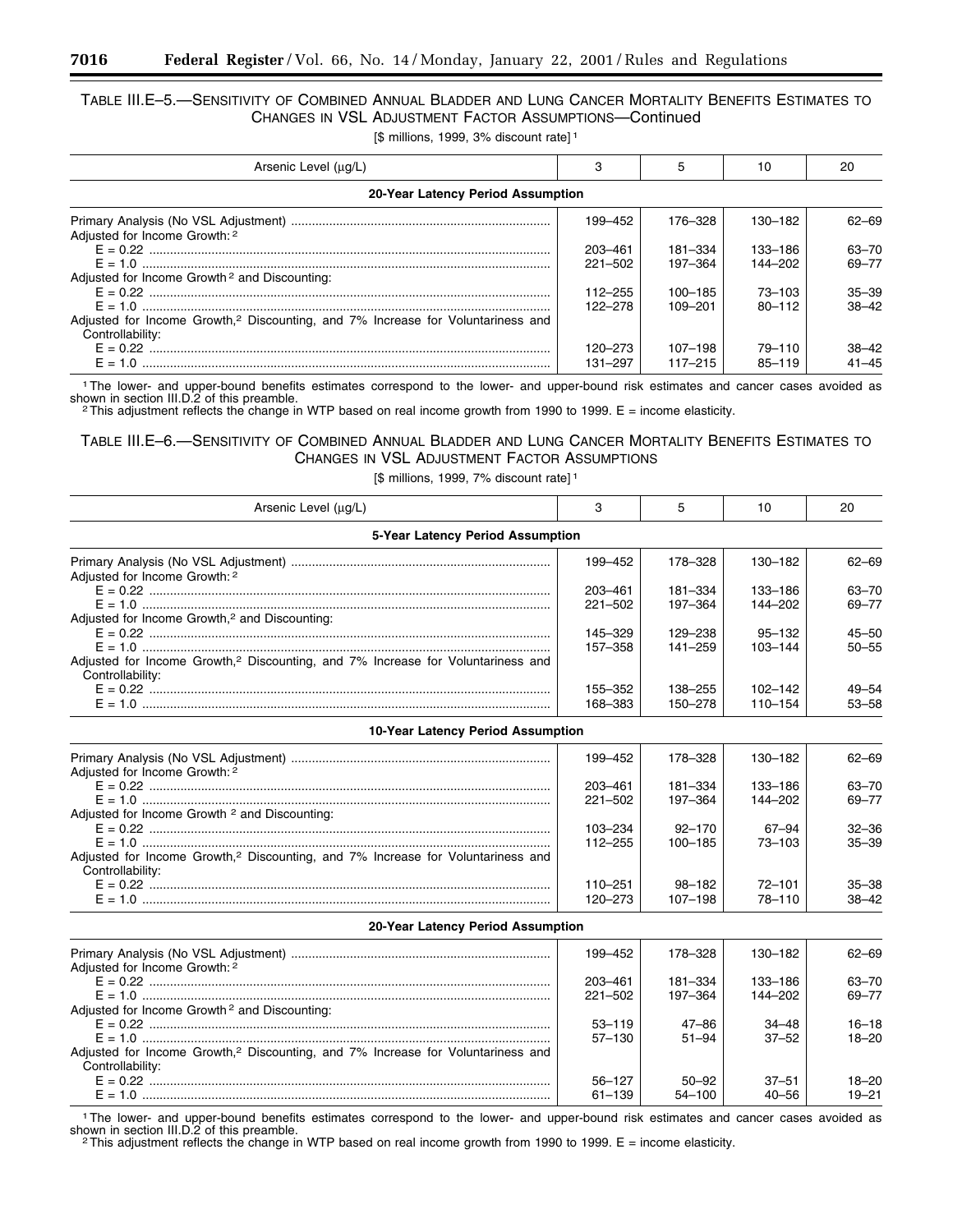As shown in Tables III.E–5 and III.E– 6, the highest range of adjusted benefits estimates at the 10 µg/L MCL (\$144– \$202 million) are yielded when benefits are adjusted for changes in WTP based on real income growth only with an income elasticity of 1.0. The lowest adjusted benefits estimates at the 10 µg/ L MCL (\$73–\$103 million at 3%, \$34– \$48 million at 7%) are yielded under the assumption of a 20-year latency period that includes adjustments for discounting and WTP changes based on real income growth (income elasticity = 0.22). These results indicate the high degree of sensitivity of benefits estimates to different assumptions of a

latency period, discount rate, and income elasticity and also the inclusion of adjustments for income growth and voluntariness and controllability.

3. Comparison of Costs and Benefits

This section presents a comparison of quantifiable total national costs and benefits for each of the arsenic regulatory options considered. Three separate analyses are considered, including a direct comparison of aggregate national costs and benefits, a summary of benefit-cost ratios and net benefits, and the results of a costeffectiveness analysis of each regulatory option.

*a. Total national costs and benefits.* Table III.E–7 shows the annual costs and benefits associated with the 10 µg/ L MCL and also with three other arsenic levels considered in the proposed rule. Both costs and benefits increase as arsenic levels decrease. Costs increase over decreasing arsenic levels because of the increasing number of systems that must treat to lower arsenic levels. Benefits estimates increase as arsenic levels decrease due to the greater number of both fatal and non-fatal cancer cases avoided at lower arsenic levels. Additionally, other potential non-quantifiable health benefits are summarized in Table III.E–7.

## TABLE III.E–7 ESTIMATED ANNUAL COSTS AND BENEFITS FROM REDUCING ARSENIC IN DRINKING WATER

[1999, \$ millions]

| Arsenic<br>level<br>$(\mu g/L)$ | Total national<br>costs to CWSs<br>and NTNCSs <sup>1</sup> | Total bladder<br>cancer health<br>benefits <sup>2</sup> | Total lung can-<br>cer health<br>benefits <sup>2</sup> | Total com-<br>bined cancer<br>health bene-<br>fits <sup>2</sup> | Potential nonquantifiable health benefits                                                                                                                                                                      |
|---------------------------------|------------------------------------------------------------|---------------------------------------------------------|--------------------------------------------------------|-----------------------------------------------------------------|----------------------------------------------------------------------------------------------------------------------------------------------------------------------------------------------------------------|
| $3$                             | 697.8-792.1                                                | 58.2-156.4                                              | 155.6-334.5                                            | 213.8-490.9                                                     | Skin Cancer; Kidney Cancer; Cancer of the Nasal Passages;<br>Liver Cancer; Prostate Cancer; Cardiovascular Effects; Pul-<br>monary Effects; Immunological Effects; Neurological Effects;<br>Endocrine Effects. |
| $5$<br>$10$                     | 414.8–471.7<br>180.4–205.6                                 | 52.0-113.3<br>38.0–63.0                                 | 139.1-242.3<br>101.6-134.7                             | 191.1-355.6<br>139.6–197.7                                      |                                                                                                                                                                                                                |
| 20                              | 66.8-76.5                                                  | $20.1 - 21.5$                                           | $46.1 - 53.8$                                          | 66.2-75.3                                                       |                                                                                                                                                                                                                |

1 Costs include treatment, monitoring, O&M, and administrative costs to CWSs and NTNCWSs and State costs for administration of water programs. The lower number shows costs annualized at a consumption rate of interest of 3%, EPA's preferred approach. The higher number shows costs annualized at 7%, which represents the standard discount rate preferred by OMB for benefit-cost analyses of government programs and regulations. 2The lower- and upper-bound bladder, lung, and combined cancer benefits estimates correspond to the lower- and upper-bound risk estimates

and cancer cases avoided as shown in section III.D.2 of this preamble; these estimates include both mortality and morbidity.

*b. National net benefits and benefitcost ratios.* Table III.E–8 describes the quantifiable net benefits and the benefitcost ratios under various regulatory levels for both CWSs and NTNCWSs at 3% and 7% discount rates. The net benefits and benefit-cost ratios do not include any of the potential nonquantifiable health benefits that are

listed in the previous table. As shown in Table III.E–8, under both the lowerand upper-bound estimates of avoided lung and bladder cancer cases, the net benefits decrease as the arsenic rule MCL options become increasingly more stringent. Similarly, the benefit-cost ratios decrease with each more stringent MCL option. Costs outweigh the

quantified benefits for the lower-bound benefits estimates under all four MCL options. Benefit-cost ratios are equal to or greater than 1.0 for the upper-bound benefits estimates (at both 3% and 7% discount rates) for arsenic levels of 10  $\mu$ g/L and 20  $\mu$ g/L.

TABLE III.E—8. SUMMARY OF NATIONAL ANNUAL NET BENEFITS AND BENEFIT-COST RATIOS, COMBINED BLADDER AND LUNG CANCER CASES

[1999, \$ millions]<sup>123</sup>

|                  | Arsenic level $(\mu g/L)$ |         |        |        |
|------------------|---------------------------|---------|--------|--------|
|                  | з                         | 5       | 10     | 20     |
| 3% Discount Rate |                           |         |        |        |
|                  | (484.0)                   | (223.7) | (40.8) | (0.6)  |
|                  | 0.3                       | 0.5     | 0.8    | 1.0    |
|                  | (206.8)                   | (59.2)  | 17.3   | 8.5    |
|                  | 0.7                       | 0.9     | 1.1    | 1.1    |
| 7% Discount Rate |                           |         |        |        |
|                  | (578.3)                   | (280.6) | (66.0) | (10.3) |
|                  | 0.3                       | 0.4     | 0.7    | 0.9    |
|                  | (301.1)                   | (116.1) | (7.9)  | (1.2)  |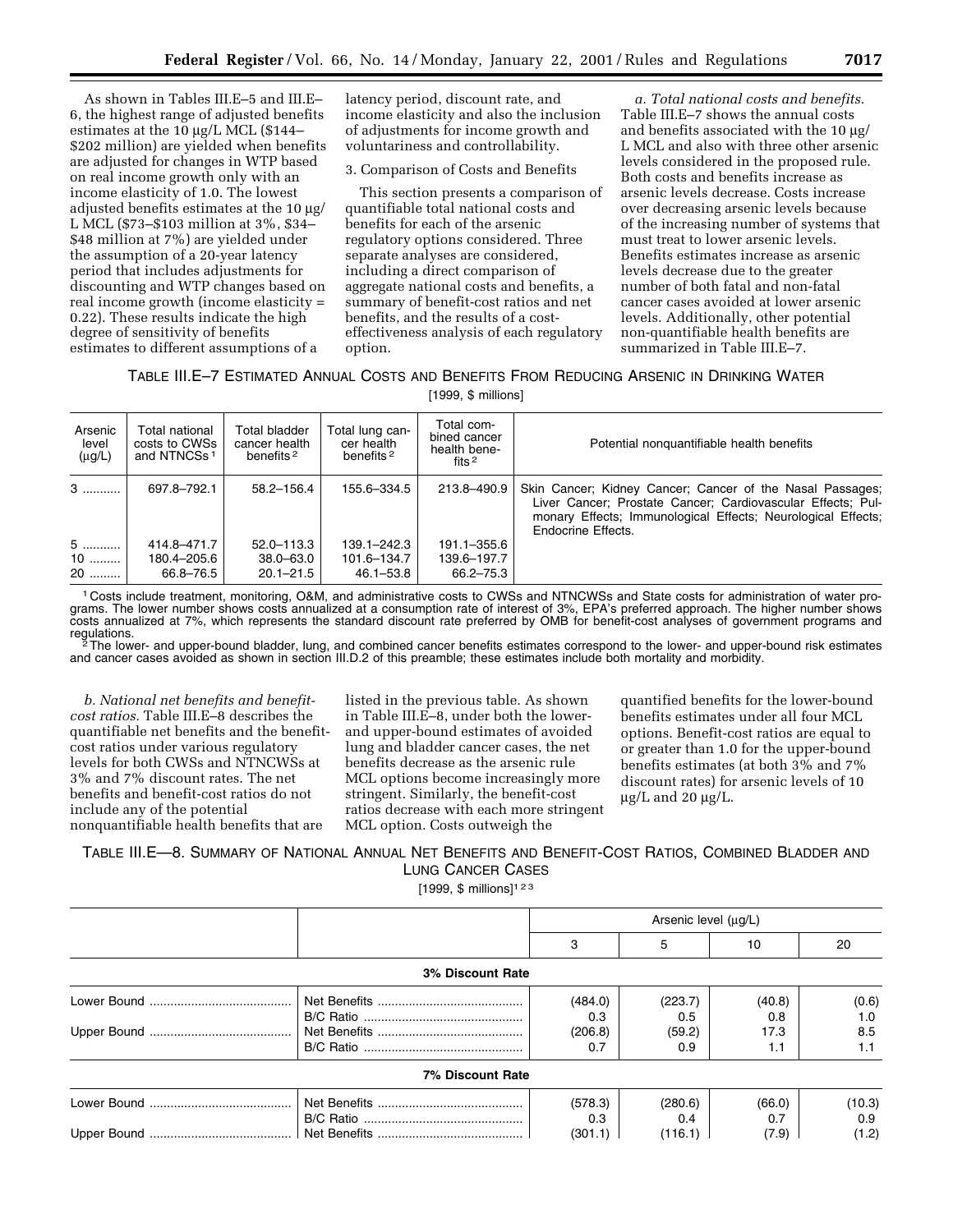# TABLE III.E—8. SUMMARY OF NATIONAL ANNUAL NET BENEFITS AND BENEFIT-COST RATIOS, COMBINED BLADDER AND LUNG CANCER CASES—Continued

[1999, \$ millions]<sup>123</sup>

|  | Arsenic level (µg/L) |     |     |     |
|--|----------------------|-----|-----|-----|
|  |                      |     |     | 20  |
|  | 0.6                  | 0.8 | 1.0 | 1.0 |

1 Costs include treatment, monitoring, O&M, and administrative costs to CWSs and NTNCWSs and State costs for administration of water programs. The lower number shows costs annualized at a consumption rate of interest of 3%, EPA's preferred approach. The higher number shows costs annualized at 7%, which represents the standard discount rate preferred by OMB for benefit-cost analyses of government programs and regulations.<br><sup>2</sup>The lower- and upper-bound bladder, lung, and combined cancer benefits estimates correspond to the lower- and upper-bound risk estimates

and cancer cases avoided as shown in section III.D.2 of this preamble; unquantified benefits are not included.<br><sup>3</sup> Numbers in parentheses indicate negative numbers.

*c. Incremental costs and benefits.* Incremental costs and benefits are those that are incurred or realized in reducing arsenic exposures from one level to the next more stringent level (*e.g.*, from 20 µg/L to 10 µg/L). Estimates of

incremental costs are useful in developing estimates of the costeffectiveness of successively more stringent requirements.

Table III.E–9 shows the incremental total national risk reduction, arsenic

mitigation costs, and monetized health benefits for the various arsenic levels valued using discount rates of three and seven percent.

# TABLE III.E–9—ESTIMATES OF THE ANNUAL INCREMENTAL RISK REDUCTION, COSTS, AND BENEFITS OF REDUCING ARSENIC IN DRINKING WATER

[\$ millions, 1999]

|                             | Arsenic level (ug/L) |               |              |              |
|-----------------------------|----------------------|---------------|--------------|--------------|
| Benefit-cost element        |                      | 10            |              |              |
| Incremental Risk Reduction: |                      |               |              |              |
|                             | $10.2 - 11.3$        | $11.1 - 18.5$ | 7.8–23.9     | $3.5 - 20.4$ |
| Incremental Risk Reduction: |                      |               |              |              |
|                             | $8.5 - 8.8$          | 7.6–17.1      | $5.9 - 20.6$ | $2.6 - 17.7$ |
|                             | \$66.2-\$75.3        | \$73.4—       | $$51.5-$     | $$22.7-$     |
|                             |                      | \$122.4       | \$157.9      | \$135.4      |
|                             | \$66.8               | \$113.6       | \$234.4      | \$283.0      |
|                             | \$76.5               | \$129.1       | \$266.0      | \$320.5      |

1Total fatal and non-fatal cancer cases avoided are discussed in section III.D.2 of this preamble.

<sup>2</sup>The lower- and upper-bound combined cancer benefits estimates correspond to the lower- and upper-bound risk estimates and cancer cases avoided as shown in section III.D.2 of this preamble.

<sup>3</sup> Costs include treatment, monitoring, O&M, and administrative costs to CWSs and NTNCWSs and State costs for administration of water programs.

*d. Cost-per-case avoided.* Cost-percase avoided is a commonly used measure of the economic efficiency with which regulatory options are meeting the intended regulatory objectives. Table III.E–10 shows the results of an analysis in which the average national cost of achieving each unit of reduction in cases of bladder and lung cancer avoided, was calculated. The average annual cost per case avoided was computed at each MCL option for both 3% and 7% discount rates.

As shown in Table III.E–10, the cost per bladder and lung cancer case avoided ranges from \$4.8 million down to \$3.2 million at the 10 µg/L MCL, assuming a 3% discount rate. At a 7% discount rate, the cost per bladder and lung cancer case avoided ranges from \$5.5 million down to \$3.7 million at the 10 µg/L MCL. As expected, the cost per bladder and lung cancer case avoided

decreases with increasing arsenic levels. This is due to lower compliance costs at higher levels for the standard.

TABLE III.E–10.—ANNUAL COST PER CANCER CASE AVOIDED FOR THE FINAL ARSENIC RULE—COMBINED BLADDER AND LUNG CANCER CASES \$ millions, 1999]

| Arsenic<br>level $(\mu g/L)$ | Lower-bound<br>estimate <sup>1</sup> | Upper-bound<br>estimate <sup>1</sup> |
|------------------------------|--------------------------------------|--------------------------------------|
|                              | 3 % Discount Rate                    |                                      |
| 3                            | 12.2                                 | 5.0                                  |
| 5<br>.                       | 8.1                                  | 4.1                                  |
| 10                           | 4.8                                  | 3.2                                  |
| 20                           | 3.5                                  | 3.4                                  |
|                              | 7 % Discount Rate                    |                                      |
| з                            | 13.8                                 | 5.7                                  |
|                              | 9.2                                  | 4.7                                  |
|                              | 5.5                                  |                                      |

TABLE III.E–10.—ANNUAL COST PER CANCER CASE AVOIDED FOR THE FINAL ARSENIC RULE—COMBINED BLADDER AND LUNG CANCER CASES—Continued

\$ millions, 1999]

| Arsenic           | Lower-bound           | Upper-bound           |
|-------------------|-----------------------|-----------------------|
| level $(\mu g/L)$ | estimate <sup>1</sup> | estimate <sup>1</sup> |
| 20                | 4.0                   | 39                    |

<sup>1</sup>The lower- and upper-bound cost per cancer case avoided corresponds to the range of combined cancer benefits estimates as shown in Table III $F=3$ .

### 4. Affordability

As noted previously, section  $1412(b)(4)(E)(ii)$  of SDWA, as amended, requires EPA, when promulgating a national primary drinking water regulation which establishes a

maximum contaminant level (MCL), to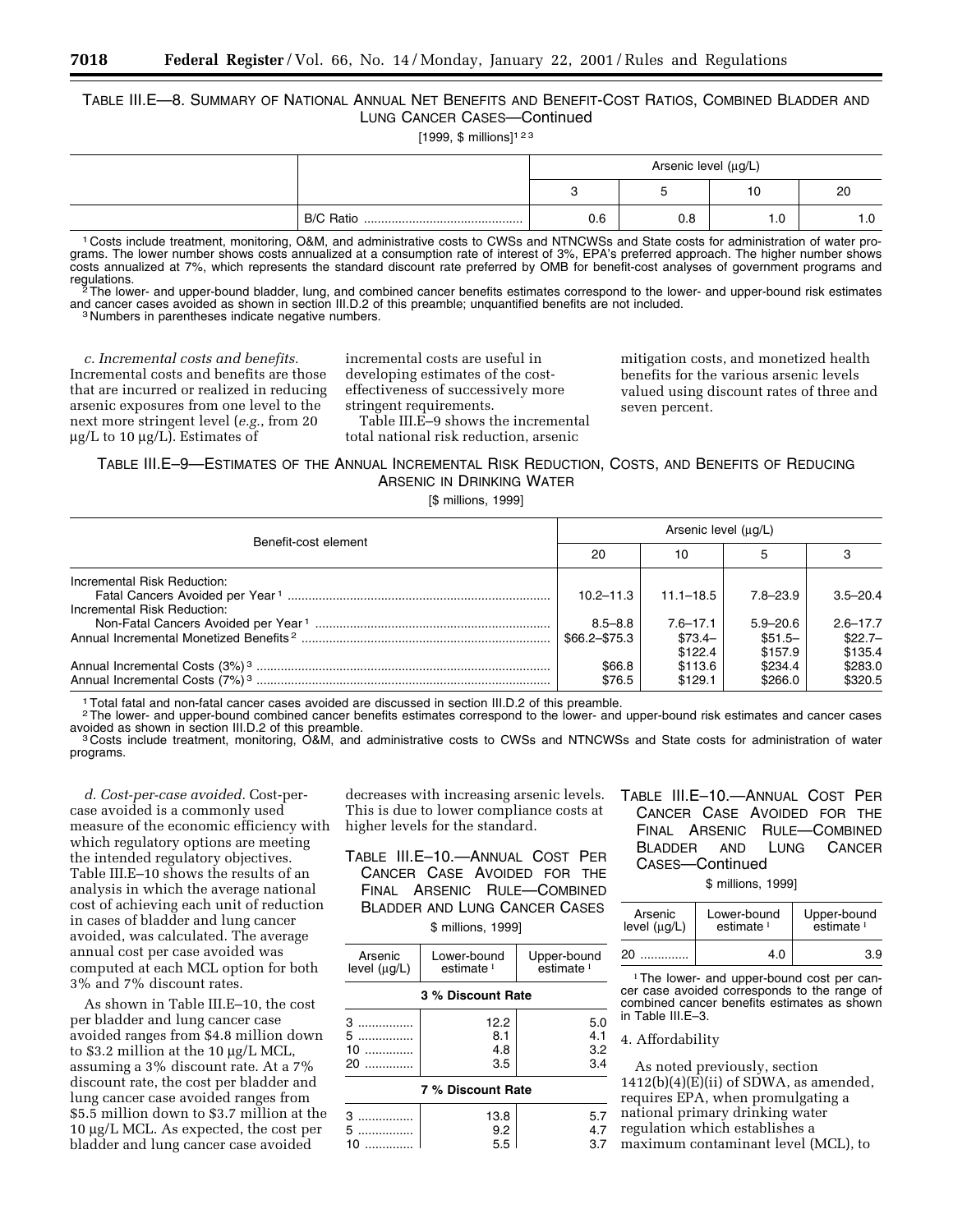list technology (considering source water quality) that achieves compliance with the MCL and is affordable for systems in three specific population size categories: 25–500, 501–3300, and 3301–10,000. If, for any given size category/source water quality combination, an affordable compliance technology cannot be identified, section 1412(b)(15)(A) requires the Agency to list a variance technology. Variance technologies may not achieve full compliance with the MCL but they must achieve the maximum contaminant reduction that is affordable considering the size of the system and the quality of the source water. In order for the technology to be listed, EPA must determine that this level of contaminant reduction is protective of public health.

A determination of national level affordability is concerned with identifying, for each of the given size categories, some central tendency or typical circumstance relating to their financial abilities. The metric EPA selected for this purpose is the median household income (MHI) for communities of the specified sizes. The household is thus the focus of the national-level affordability analysis. EPA considers treatment technology costs affordable to the typical household if they represent a percentage of MHI that appears reasonable when compared to other household expenditures. This approach is based on the assumption that the affordability to the median household served by the CWS can serve as an adequate proxy for the affordability of technologies to the system itself. The national-level affordability criteria have two major components: current annual water bills (baseline) and the affordability threshold (total % of MHI directed to drinking water). Current annual water bills were derived directly from the 1995 Community Water System Survey. Based on 1995 conditions, 0.75–0.78% of MHI is being directed to water bills for systems serving fewer than 10,000 persons.

The fundamental, core question in establishing national-level affordability criteria is: what is the threshold beyond which drinking water would no longer be affordable for the typical household in each system size category? Based upon careful analysis EPA believes this threshold to be 2.5% of MHI. In establishing this threshold, the Agency considered baseline household expenditures (as documented in the 1995 Consumer Expenditure Survey, Bureau of Labor Statistics) for piped water relative to expenditure benchmarks for other household goods, including those perceived as substitutes

for piped water treated to higher standards, such as bottled water and point-of-use and point-of-entry devices. Based on these considerations, EPA concluded that current household water expenditures are low enough, relative to other expenditures, to support the cost of additional risk reductions. The detailed rationale for the selection of 2.5% MHI as the affordability threshold is provided in the guidance document entitled ''Variance Technology Findings for Contaminants Regulated Before 1996.'' The difference between the affordability threshold and current water bills is the available expenditure margin. This represents the dollar amount by which the water bill of the typical (median) household could increase before exceeding the affordability threshold of 2.5% of MHI.

By definition, the MHI is the income value exactly in the middle of the income distribution. The median is a measure of central tendency; its purpose is to help characterize the nature of a distribution of values. In the case of income, which tends not to be evenly distributed, the median is a much better indicator of central tendency than the mean, or arithmetic average, that could be significantly skewed by a few large values. The Agency recognizes that there will be half the households in each size category with incomes above the median, and half the households with incomes below the median. The objective of a national-level affordability analysis is to look across all the households in a given size category of systems and determine what is affordable to the typical, or ''middle of the road'' household.

The Agency recognizes that baseline costs change over time as water systems comply with new regulations and otherwise update and improve their systems. To take account of this upward movement in the baseline, the Agency plans to adjust the baseline it employs in its calculation in two ways. First, actual changes in the baseline will be measured approximately every 5 years by the Community Water System Survey. These changes will reflect not only the increased costs resulting from EPA drinking water rules, but also any changes resulting from other factors that could affect capital or operating and maintenance costs. Second, to the extent practical and appropriate during the period between Community Water System Surveys, the baseline will be adjusted to reflect the cost of rules promulgated during that period.

MHI also changes from year to year, generally increasing in constant dollar terms. For example, since 1995 MHI has increased (in 1999\$) by 9.6%. Thus, to

determine the available expenditure margin (the difference between the affordability threshold and the baseline) for each successive rule, adjustments would need to be made in both the baseline and the MHI.

Given the narrow and specific purpose for which the national-level affordability criteria are used, the Agency is not adjusting either the baseline or the MHI for its analysis for the final arsenic rule. As noted previously, MHI has increased by 9.6%. The rules, which have been promulgated since the baseline was developed, are the Interim Enhanced Surface Water Treatment Rule, the Stage 1 Disinfectants and Disinfection ByProducts Rule, the revised Radionuclides Rule, the Consumer Confidence Report Rule and the revised Public Notification Rule. The Interim Enhanced Surface Water Treatment Rule applies only to systems serving greater than 10,000 persons, so it has essentially no impact on the baseline costs for smaller systems. The Stage 1 Disinfectants and Disinfection ByProducts Rule does apply to small systems, and it has an impact on only 12% of the nearly 68,200 ground water systems serving < 10,000 persons; and on 70% of the nearly 5200 surface water systems serving < 10,000 persons. The revised Radionuclides Rule has limited impact since it, for the most part, reaffirmed long-standing MCLs. The Consumer Confidence Rule and revised Public Notification Rule result in no capital expenditures and only very modest administrative costs.

The Agency believes that, for purposes of assessing national-level affordability of the arsenic rule, the unadjusted baseline and unadjusted MHI are appropriate. Making adjustments to these two factors would not materially alter the outcome of the analysis.

The distinction between nationallevel affordability criteria and affordability assessments for individual systems cannot be over-emphasized. The national-level affordability criteria serve only to guide EPA on the listing of an affordable compliance technology versus a variance technology for a given system size/source water combination for a given contaminant. In the case of arsenic, EPA has determined that nationally affordable technologies exist for all system size categories and has therefore not identified a variance technology for any system size/source water combination. This means that EPA believes that the typical household in each system size category can afford the costs associated with the listed compliance technologies. EPA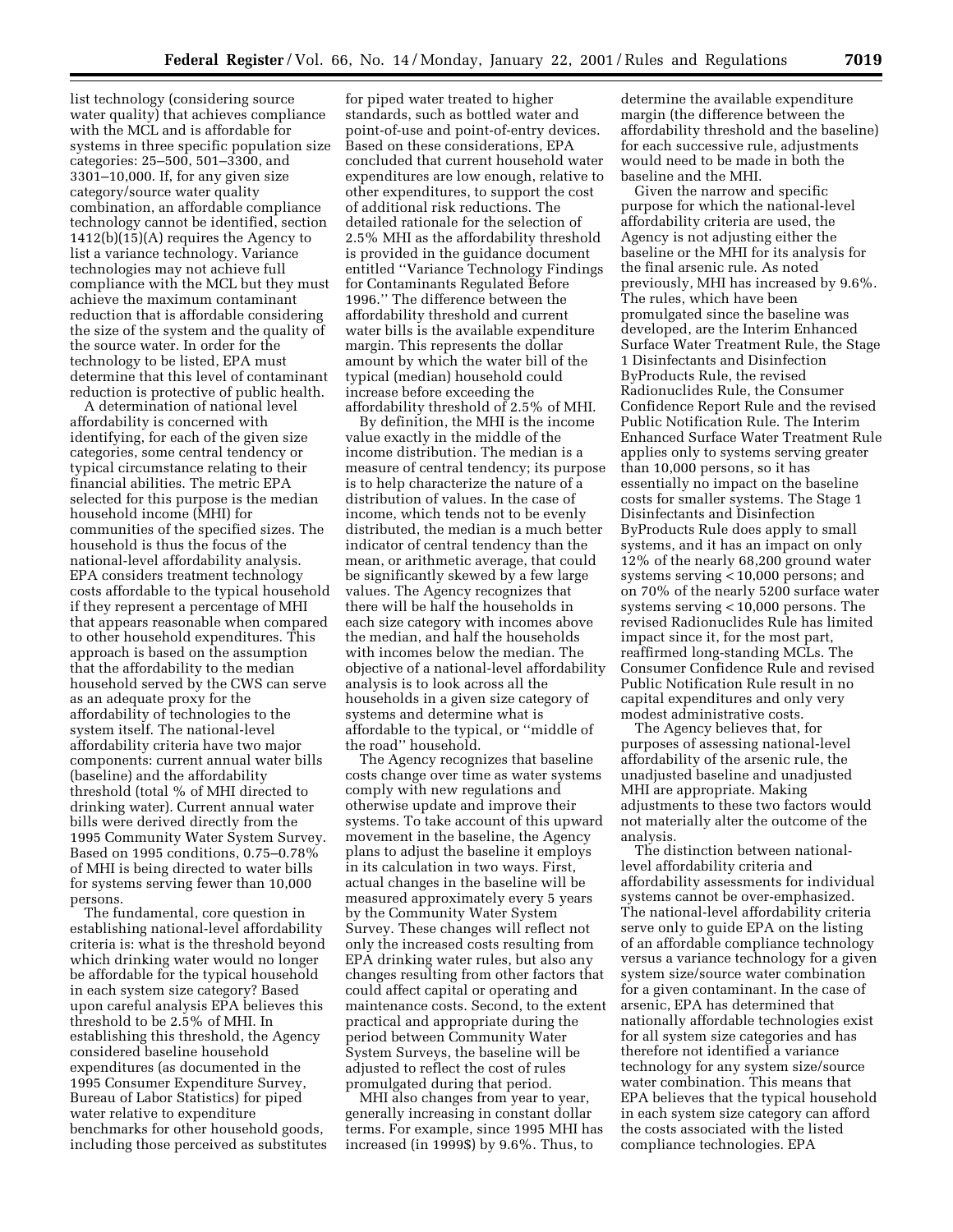recognizes that individual water systems may serve a preponderance of households with incomes well below the median or may face unusually high treatment costs due to some unusual local circumstance.

SDWA provides a number of tools that States can use to address affordability concerns for these individual water systems. Two of these tools are financial assistance under the Drinking Water State Revolving Fund (DWSRF) and extended compliance time-frames under an exemption. SDWA allows States to provide special assistance to water systems that the State determines to be disadvantaged, using State-developed affordability criteria. This special assistance may include forgiveness of principal, a negative interest rate, an interest rate lower than that charged to nondisadvantaged systems, and extended repayment periods of up to 30 years. To date, about half of the States have implemented disadvantaged community programs as part of their DWSRF. Almost one quarter of all loans made under the DWSRF have been made to systems classified as disadvantaged by the States.

In addition to special financial assistance through the DWSRF, as discussed previously, systems facing affordability concerns may also be eligible for extended time to achieve compliance under the terms of a Stateissued exemption or may receive assistance under the Rural Utilities Service (RUS) program of the United States Department of Agriculture (see section I.L). Together with the approximately \$1 billion per year being made available through the DWSRF, this results in a total of about \$1.78 billion per year of Federal financial assistance available for drinking water.

Decisions that a drinking water system makes about how to allocate its costs to users and how to design rates can also have a significant effect on affordability for low-income households. A traditional declining block rate structure would be regressive and might result in the households with the least income subsidizing excessive water use by more affluent households. Numerous alternative rate designs are possible that are more progressive. Of particular interest in addressing affordability concerns is lifeline rates. Lifeline rates are a rate structure applicable to qualified residential customers that includes a specified block of water use priced below the standard charge for the customer class. Such rates are primarily designed to aid the poor in obtaining some minimum level of service at an affordable price.

The basic organizational or institutional structure of the drinking water system is another very important factor that influences the affordability of water service. The key issue here is the extent to which a given organizational or institutional structure is capable of achieving economic and operational efficiency. An especially important element of this efficiency relates to the degree to which a system seeks to work together with other systems. Systems that effectively work together, perhaps by combining management, will realize lower overall costs compared to the same systems working independently.

### *F. What MCL Is EPA Promulgating and What Is the Rationale for This Level?*

1. Final MCL and Overview of Principal Considerations

EPA is today promulgating a final arsenic MCL of 10 µg/L. EPA's selection of this MCL is based on the SDWA statutory requirements for establishing an MCL and reflects the Agency's detailed evaluation and careful consideration of thousands of pages of comments. As part of this process, we have evaluated new data and analysis on occurrence, unit treatment costs, small system impacts, treatment technology availability, waste disposal options, and uncertainties regarding exposure and health effects data. Based on this new information, the Agency has revisited technical analyses, calculations, and judgments underlying the proposed MCL of 5 µg/L. As discussed in section III.E. in this preamble, the Agency has conducted a thorough revaluation of costs and has carefully considered substantial new analysis on this subject submitted by commenters. In addition, EPA has completed a detailed reassessment of the risks of arsenic in drinking water, and has made significant adjustments to provide a more quantitative evaluation of major sources of uncertainty discussed at proposal and emphasized by commenters from a number of different perspectives.

Today's rule, with a final MCL of 10 µg/L, reflects the application of several provisions under SDWA, the first of which generally requires that EPA set the MCL for each contaminant as close as feasible to the MCLG, based on available technology and taking costs to large systems into account. The 1996 SDWA amendments also require that the Administrator determine whether or not the quantifiable and nonquantifiable benefits of an MCL justify the quantifiable and nonquantifiable costs. This determination is to be based on the Health Risk Reduction and Cost

Analysis (HRRCA) required under section 1412(b)(3)(C). The HRRCA must include consideration of seven analyses:

(1) The quantifiable and nonquantifiable benefits from treatment to the new MCL;

(2) The quantifiable and non quantifiable benefits resulting from reductions of co-occurring contaminants;

(3) The quantifiable and nonquantifiable costs resulting directly from the MCL;

(4) The incremental costs and benefits at the new MCL and alternatives considered;

(5) The health risks posed by the contaminant, including risks to vulnerable populations;

(6) Any increased risk resulting from compliance, including risks associated with co-occurring contaminants; and

(7) Any other relevant factor, including the uncertainties in the analyses and the degree and nature of risk.

Finally, the 1996 SDWA amendments provide new discretionary authority for the Administrator to set an MCL less stringent than the feasible level if the benefits of an MCL set at the feasible level would not justify the costs (section 1412(b)(6)) based on the HRRCA analysis. Today's rule establishing an MCL of 10  $\mu$ g/L for arsenic is the second time EPA has invoked this new authority. (The first such time was in the final rule for uranium, which was published on December 7, 2000; EPA, 2000p.)

In addition to the feasible MCL of 3 µg/L, the Agency evaluated MCL options of 5 µg/L, 10 µg/L, and 20 µg/ L and the various comments offered concerning these levels in response to the proposed rule. EPA has determined that a final MCL of 10 µg/L more appropriately meets the relevant statutory criteria referred to above, particularly after considering the following: Available information relating to the various health effects associated with arsenic; new analysis regarding the projected risk to the population of adverse health effects that would remain after implementation; the revised costs and benefits of the various options; the incremental costs and benefits; and the uncertainties in the benefit-cost and risk analyses. A summary of the results of the Agency's reanalysis of these various factors follows.

# 2. Consideration of Health Risks

The fifth and seventh HRRCA analyses focus on the health risks to be addressed by a new MCL. Estimates of risk levels to the population remaining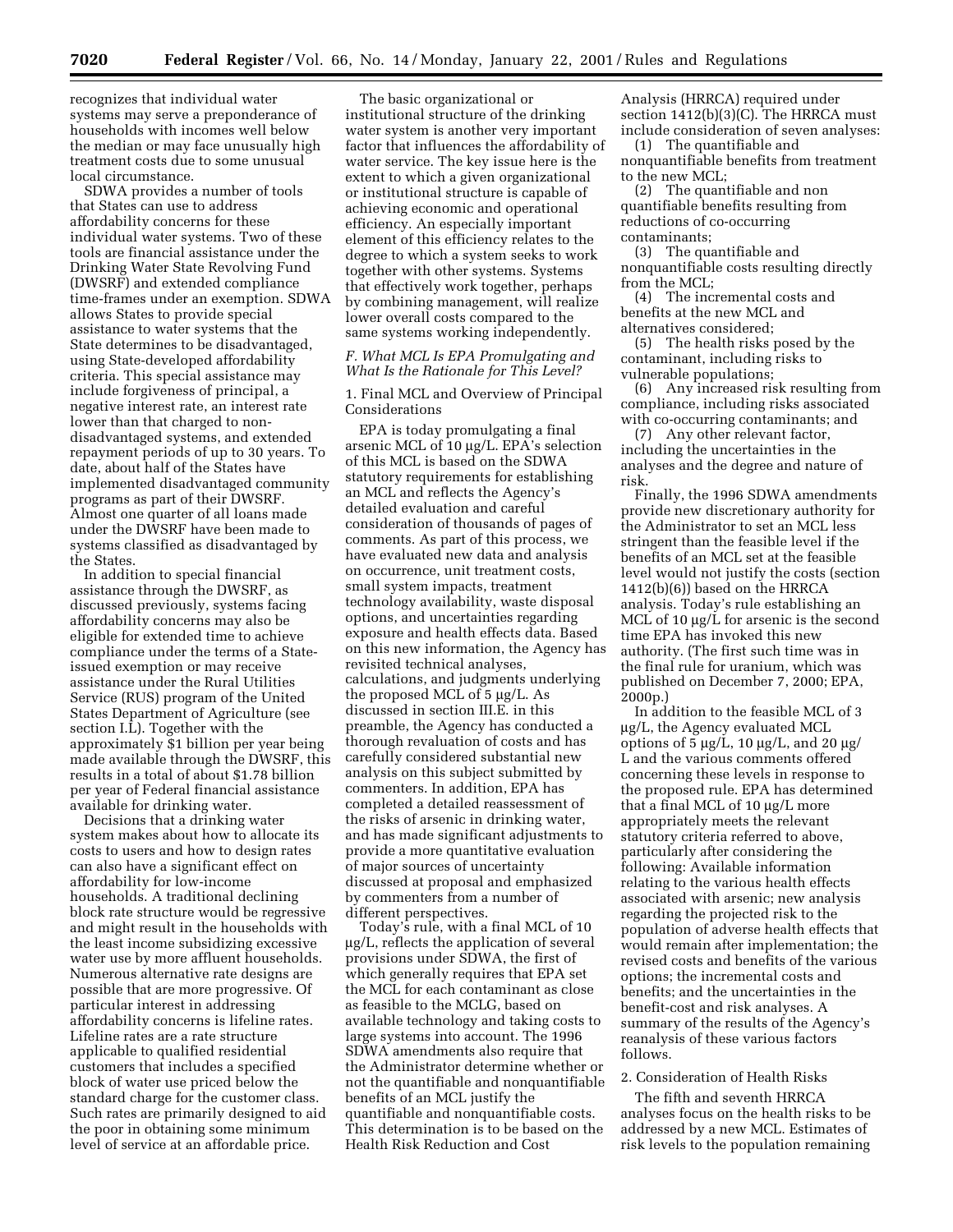after the regulation is in place provide a perspective on the level of public health protection and associated benefits. SDWA clearly places a particular focus on public health protection afforded by MCLs. For instance, where EPA decides to use its discretionary authority after a determination that the benefits of an MCL would not justify the costs, section 1412(b)(6) requires EPA to set the MCL at a level that ''maximizes health risk reduction benefits at a cost that is justified by the benefits.'' (EPA does not believe the sixth HRRCA analysis, consideration of increased risk likely to result from compliance is a significant factor in connection with selection of a final MCL; rather, we believe that many of the appropriate technologies for reducing arsenic will reduce many other co-occurring inorganic contaminants as well thereby decreasing, rather than increasing risk.)

The Agency based its evaluation of the risk posed by arsenic at the MCL options of 3  $\mu$ g/L, 5  $\mu$ g/L, 10  $\mu$ g/L and 20 µg/L on a number of considerations, including the bladder cancer risk analysis developed by the National Research Council (NRC) of the National Academy of Sciences (NRC, 1999); the NRC's qualitative assessment of other possible adverse health effects; the lung cancer risk analysis developed by Morales et al. (2000); and findings of other relevant national and international studies. This information included, but was not limited to, findings from epidemiological studies in South America cited in the NRC report (NRC, 1999) and a study of a population exposed to high levels of arsenic in Millard County, Utah conducted by Lewis, *et al.* (1999).

Among the factors EPA considered in choosing the final MCL was Congress' intent that EPA "reduce \* \* \* [scientific] uncertainty'' in promulgating the arsenic regulation reflected in section  $1412(b)(12)$  arsenic research plan provisions and the legislative history on the arsenic provision (S. Rep. 104–169, 104th Cong., 1st Sess. at 39– 40). The uncertainties in the analyses of costs, benefits and risks are also a factor required to be considered in the HRRCA. All assessments of risk are characterized by an amount of uncertainty. Some of this uncertainty can be reduced by collecting more data or data of a different sort. For other types of uncertainty, improved data or assessment methods can allow one to define the degree to which an estimate is likely to be above or below the ''true'' risk. For the arsenic risk assessment, there are several definable sources of uncertainty that were taken into

account. These include, but are not limited to, the following:

• Uncertainty about the exact exposure of individuals in the study population to arsenic in drinking water, water used in cooking, and food;

• Uncertainties associated with applying data from a population in rural Taiwan to the heterogenous population of the U.S. (including differences in health status and diet between the Taiwanese and the U.S. population); and

• Uncertainties concerning precisely how a chemical causes cancer in humans (the mode of action) that affects assessments of the extent and severity of health effects at low doses.

Section III.D. of the preamble to today's final rule provides a detailed explanation of how these uncertainties associated with the risk analysis were taken into account in developing a revised estimate of the risk of arsenic in drinking water. Based on comments and available information, the Agency has focused, in particular, on the first uncertainty bullet, and made two adjustments to its risk analysis to reduce uncertainty and more accurately apply data from the Taiwan study to the U.S. population. EPA has revised its quantified estimate of the risks of arsenic in drinking water to adjust for exposure to arsenic in both cooking water and food in the Taiwanese study and has also developed a risk range for the combined effects of bladder and lung cancer to reflect the scope of uncertainty underlying these estimates. Thus, one of the previously listed uncertainties has specifically been taken into account quantitatively, while others continue to be considered in a qualitative sense.

In EPA's judgment, use of a risk range more clearly supports a qualitative consideration and recognition of the uncertainties that are inherent in any risk analysis that substantially relies upon epidemiological information. EPA believes that the health risk analysis presented in section III.D. of today's rule comprises a plausible range of likely risk associated with various concentrations of arsenic in drinking water. As just suggested, we do not believe it is appropriate to select a central or ''best estimate'' of the risk, due to the uncertainties associated with the underlying health effects studies and the various plausible assumptions used in considering these uncertainties for our risk analysis. This revised analysis of risks was used in recalculating the benefits attributable to reducing arsenic in drinking water from its present levels. EPA also recognizes that the latter two bulleted sources of

uncertainty may operate to reduce the risk estimates if it were possible to account for them quantitatively.

#### 3. Comparison of Benefits and Costs

Under HRRCA analyses one and two, the Agency must consider both quantifiable and nonquantifiable health risk reduction benefits. Benefits considered in our analysis include those about which quantitative information is known and can be monetized as well as those which are more qualitative in nature (such as some of the non-cancer health effects potentially associated with arsenic) and which cannot currently be monetized. Important assumptions inherent in EPA's revised analysis of the benefits estimates include the value of a statistical life and willingness to pay to avoid illness. These assumptions and various adjustment factors considered for our benefits analysis are explained in detail in section III.E. of this preamble.

EPA considered the relationship of the monetized benefits to the monetized costs for each the regulatory levels it considered. While strict equality of monetized benefits and costs is not a requirement under section  $1412(b)(6)(A)$ , this relationship is an important consideration in the regulatory development process. The monetized costs and monetized benefits of this final rule, and the methodologies used to calculate them, are discussed in detail in section III. E. of this preamble and in the arsenic Economic Analysis.

EPA believes, however, that reliance on only an arithmetic analysis of whether monetized benefits outweigh monetized costs is inconsistent with the statute's instruction to consider both quantifiable and nonquantifiable costs and benefits. The Agency therefore examined and considered qualitative and non-monetized benefits in establishing the final MCL, as well as other factors discussed previously. These benefits are associated with avoiding certain adverse health impacts known to be caused by arsenic at higher concentrations, which may also be associated with low level concentrations, and include skin and prostate cancer as well as cardiovascular, pulmonary, neurological and other non-cancer effects. (These health effects are discussed in Section III.D. of this preamble.)

Other potential benefits not monetized for today's final rule include customer peace of mind from knowing drinking water has been treated for arsenic and reduced treatment costs for contaminants that may be co-treated with arsenic. (For example, increased use of coagulation and micro filtration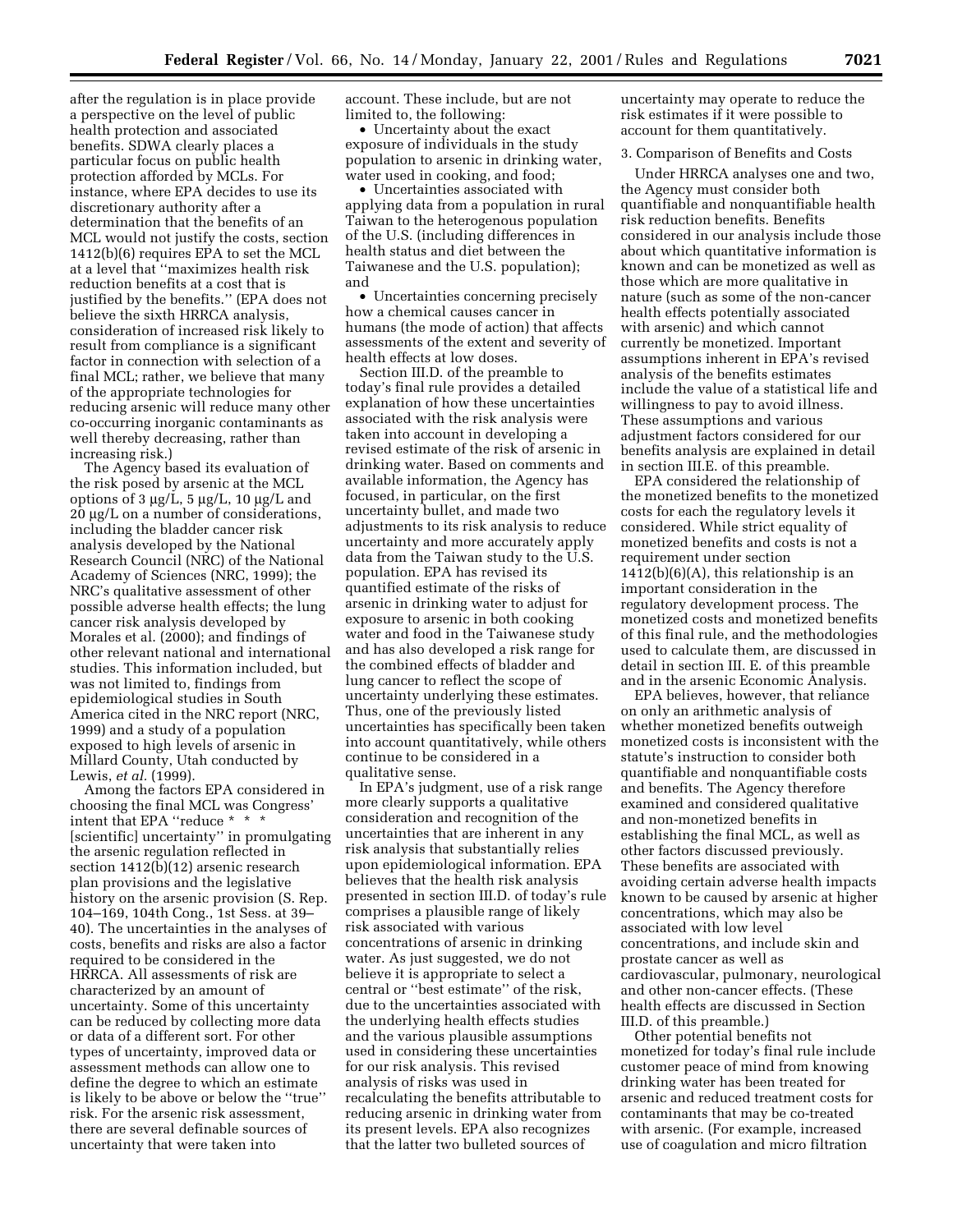by surface water systems will offer benefits with respect to removal of microbial contaminants and disinfection byproducts.)

HRRCA analyses three and four require EPA to consider the costs of compliance with the rule and the incremental costs and benefits. EPA has also revised the cost of compliance estimates associated with the various possible regulatory levels considered for today's final rulemaking. The central estimate of costs has risen modestly since the proposed rule based on our further analysis of the information and data provided by commenters. However, in response to comments, we have also performed a sensitivity analysis that addresses a number of variables in our analysis and which indicates that the costs of compliance could exceed our central estimate by as much as 22%.

In comparing monetized costs and benefits, we conducted several types of analyses, including:

• Comparison of total national costs and benefits (Table III.E–7);

• Analysis of incremental costs and benefits (comparing one regulatory option to another) (Table III.E–9);

• Estimates of net benefits (Table III.E–8); and

• Examination of benefit-cost ratios (Table III.E–8).

Detailed descriptions of our analyses appear in section III.E. of this preamble and in the Economic Analysis supporting today's rule. Our consideration of these analyses in support of the rationale for the final MCL is discussed below.

4. Rationale for the Final MCL

The rationale for the final MCL promulgated with today's rule is based on the HRRCA analyses outlined previously and the statutory criteria for setting an alternative (higher than feasible) MCL under section 1412(b)(6). These analyses include:

• A revised risk analysis of arsenic in drinking water;

• A revised analysis of total costs;

• A revised analysis of total benefits;

• A comparison of costs and benefits using various metrics at various MCL options (including incremental costs and benefits); and

• Other pertinent factors (including uncertainties and the degree and nature of risk).

In the proposed rule, EPA indicated a preference for a standard at 5 µg/L, but solicited comment on MCL options of 3 µg/L, 10 µg/L, and 20 µg/L, depending upon how uncertainties were addressed in the risk analysis as well in the calculation of costs and benefits. However, EPA also noted that, between

the time of proposal and promulgation of the final rule, it would work to resolve as much of this uncertainty as possible. As described earlier, the principal revised analyses conducted since the rule was proposed and considered in our selection of the final MCL include: A revised analysis of the uncertainties of the health effects that has generated a revised risk range for the various MCL options considered; a revised range of benefits associated with our current estimates of the risks; and a revised analysis of costs, including uncertainty and sensitivity analyses. These revised analyses allow an updated comparison of the costs and benefits for the various regulatory options considered.

*a. General considerations.* As explained in section III.E. of today's preamble, both our benefits and cost estimates involve ranges, rather than point estimates, due to a variety of factors. Thus, our consideration of costs and benefits involved an examination and comparison of these ranges. As can be seen from Table III.E–7, both total costs and benefits increase as one examines progressively lower (*i.e.,* more stringent) regulatory options compared to higher options. However, the benefits and costs do not increase proportionately across the range of regulatory options as shown by a comparison of net benefits (defined as costs minus benefits). Progressively more stringent regulatory options become considerably more expensive, from a cost standpoint, than the corresponding increases in benefits, as reflected in decreasing net benefits. (see Table III.E–8.)

*b. Relationship of MCL to the feasible level (3* µ*g/L).* The MCL must be set as close as feasible to the MCLG, unless EPA invokes its discretionary authority under section 1412(b)(6) of SDWA to set an alternative MCL, which must then be set at a level that maximizes health risk reduction benefits at a cost that is justified by the benefits. As explained earlier in this preamble, the MCLG is zero and the feasible level is 3 µg/L. The Agency believes that there are several important considerations in examining the feasible level. In comparing the benefits and the costs at this level (see Table III.E–7), we note that it has the highest projected total national costs (relative to the other MCL options considered). In addition, while the benefits are highest at this level relative to the other MCL options, both the net benefits and the benefit/cost disparity at the feasible level are the least favorable of the regulatory options considered. For these reasons, we believe benefits of the feasible level do not justify the costs. Almost all commenters agreed with this conclusion in the proposal.

*c. Reanalysis of proposed MCL and comparison to final MCL.* Based on substantial public comment, EPA has reexamined the proposed MCL of 5 µg/ L. In comparing this level to 10 µg/L, we note that both the net benefits and the benefit-cost relationships are less favorable for 5 µg/L as compared to 10 µg/L. Total national costs at 5 µg/L are also approximately twice the costs of an MCL of 10 μg/L. At 10 μg/L, EPA notes that the lung and bladder cancer risks to the exposed population after the rule's implementation are within the Agency's target risk range for drinking water contaminants of  $1 \times 10^{-6}$  to  $1 \times 10^{-4}$ or below. EPA recognizes that there is uncertainty in this quantification of cancer risk (as well as other health endpoints) and this risk estimate includes a number of assumptions, as discussed previously. EPA did not directly rely on the risk range in selecting the final MCL, since it is not part of the section 1412(b)(6) criteria; however, it is an important consideration, because it has a direct bearing on our estimates of the benefits of the rule.

*d. Consideration of higher MCL options.* EPA does not believe an MCL less stringent 10 µg/L is warranted from the standpoint of benefit-cost comparison. While total national costs associated with 20 µg/L are the lowest of the regulatory options considered, benefits are also the lowest of these options. Both regulatory options of 10 µg/L and 20 µg/L have relatively favorable benefit-cost relationships relative to lower regulatory options but are not significantly different from one another based on this comparison metric. However, the incremental, upper-bound benefits at 10 µg/L are more than twice those of 20 µg/L; and 10 µg/L is clearly the more protective level. Thus, we do not believe that an MCL of 20  $\mu$ g/L would "maximize health risk reduction benefits'' as required for an MCL established pursuant to section 1412(b)(6).

*e. Conclusion.* Strict parity of monetized costs and monetized benefits is not required to find that the benefits of a particular MCL option are justified under the statutory provisions of section 1412(b)(6) of SDWA. However, EPA believes that, based on comparisons of cost and benefits (using the various benefit-cost comparison tools discussed), the monetized benefits of a regulatory level of 10 µg/L best justify the costs. In addition, as discussed in section III.D. and elsewhere in today's preamble, our further qualitative consideration of the various sources of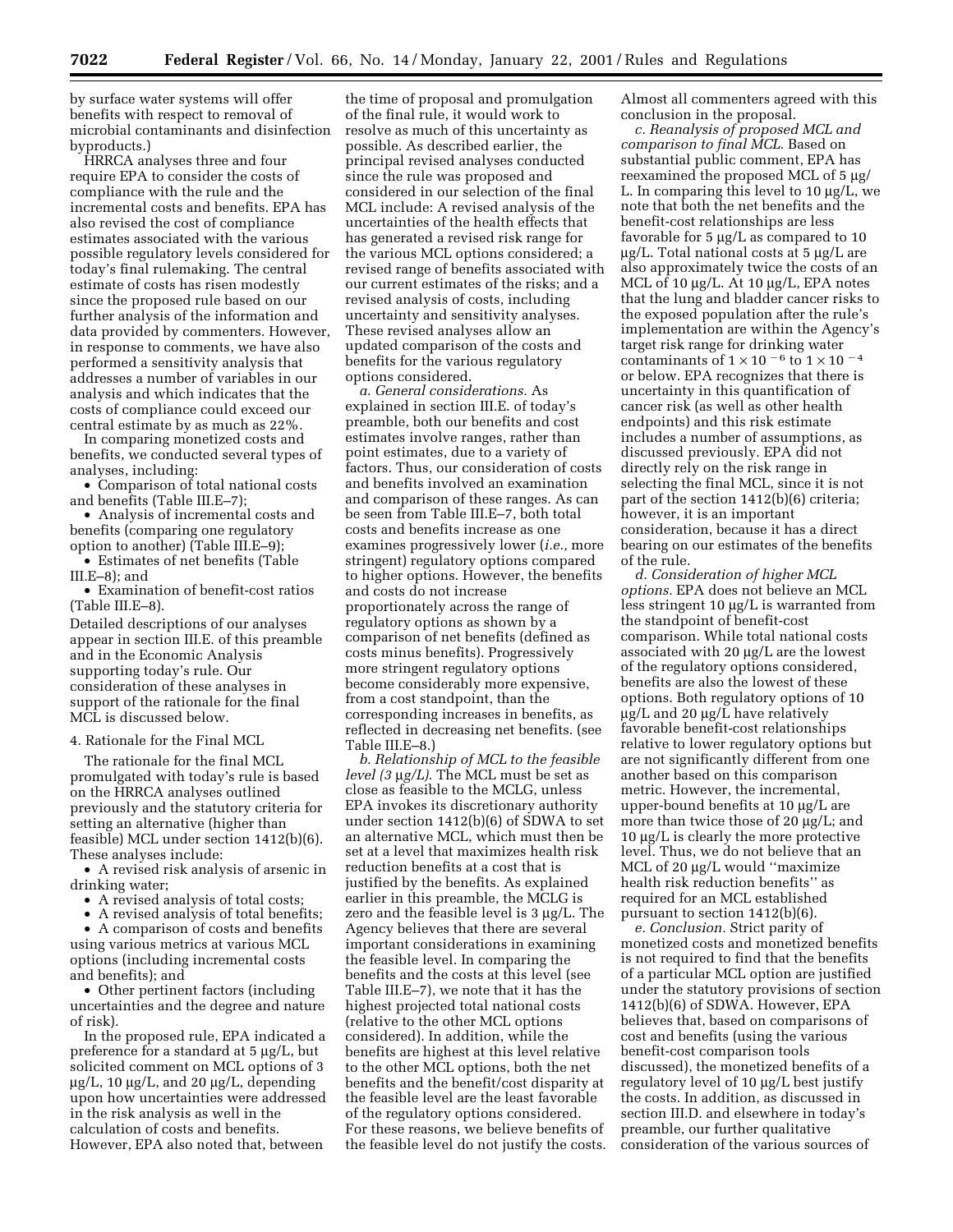uncertainty in our understanding of arsenic since the proposal (e.g., such as that surrounding the mode of action), has led us to conclude that our estimate of risk (for the risks we have quantified) is most likely an upper bound of risks and that the higher MCL of 10 µg/L is appropriate. Finally, as discussed in section III.E. of this preamble EPA believes that there are a number of not yet quantified adverse health effects and potentially substantial non-monetized benefits at 10 µg/L that increase the overall benefits at this level.

In summary, based on our reanalysis of costs, benefits, and health risk reduction, and factoring in the uncertainties in these analyses and the degree and nature of risk, EPA believes the final MCL of 10 µg/L represents the level that best maximizes health risk reduction benefits at a cost that is justified by the benefits and that the other regulatory options considered in the proposed rule do not satisfy the statutory requirements of section 1412(b)(6) of SDWA. We are therefore exercising our discretionary authority under the statute to establish an MCL at a level higher than the feasible level and setting that level at 10 µg/L.

#### **IV. Rule Implementation**

### *A. What Are the Requirements for Primacy?*

States must revise their programs to adopt any part of today's rule that is more stringent than the approved State program. Primacy revisions must be completed in accordance with 40 CFR 142.12, and 142.16. States must submit their revised primacy application to the Administrator for approval. A State's request for final approval must be submitted to the Administrator no later than 2 years after promulgation of a new standard unless the State requests and is granted an additional 2-year extension.

For revisions of State programs, § 142.12 requires States to submit, among other things, ''[a]ny additional materials that are listed in § 142.16 of this part for a specific EPA regulation, as appropriate.'' Today's rule does not require States to submit information in § 142.16(e) for primacy revisions associated with the revised arsenic MCL. The final rule notes that § 142.16(e) primacy revision information will only be required for new contaminants, not revisions of existing regulated contaminants.

### *B. What Are the Special Primacy Requirements?*

Today's rule adds special primacy requirements in § 142.16(j) and § 142.16(k) to the State special primacy requirement section. Section 142.16(j) clarifies that for an existing regulated contaminant such as arsenic, States may indicate in the primacy application that they will use the existing monitoring plans and waiver criteria approved for primacy under the National Primary Drinking Water Standards (NPDWRs) for organic and inorganic contaminants (the Phase II/V rules). Alternatively, the State may inform the Agency in its application of any changes to the monitoring plans and waiver procedures.

Section 142.16(k) requires States to establish initial monitoring requirements for new systems and new sources. Many States already have developed monitoring programs for new systems and for systems that are using new sources of water. To meet the requirements of § 142.16(k), States that have existing requirements may simply explain to EPA in their primacy revision package their monitoring schedule and how the State can ensure that all new systems and new sources will comply with the existing MCLs and monitoring requirements. Some States may wish to explain that monitoring for new systems is established on a case-by-case basis. States should explain the factors that are considered as case-by-case determinations are made.

When a State develops or modifies an initial monitoring program for new systems and new sources, it should ensure that the program reflects the contaminant(s) of concern for that State, known contaminant use, historical data, and vulnerability. Because of varying contaminant uses and sources, some contaminants occur at higher levels in some regions of the country than in other regions. Additionally, the concentrations of some contaminants are known to show clear seasonal peaks, while others remain constant throughout the year. For example, some States may be concerned with atrazine and require multiple samples during a specified vulnerable period (*e.g.,* May 1–July 31), while another State may only require one sample for the entire year. Alternatively, another State may be concerned about trichloroethylene and require four quarterly samples.

### *C. What Are the State Recordkeeping Requirements?*

The standard record keeping requirements for States under SDWA apply to the arsenic rule (§ 142.14). Today's rule does not modify or require additional recordkeeping requirements. States with primacy must keep all records of current monitoring requirements and the most recent monitoring frequency decision

pertaining to each contaminant, including the monitoring results and other data supporting the decision, and the State's findings based on the supporting data and any additional bases for such decision. These records must be kept in perpetuity or until a more recent monitoring frequency decision has been issued.

### *D. What are the State Reporting Requirements?*

Currently, States with primary enforcement responsibility must report to EPA information under § 142.15 regarding violations, variances and exemptions, and enforcement actions and general operations of State public water supply programs. Today's rule does not modify or require additional reporting requirements. The State reporting requirements that will apply to the arsenic standard are the same as all other regulated inorganic contaminants.

### *E. When Does a State Have To Apply for Primacy?*

To maintain primacy for the Public Water Supply Supervision (PWSS) program and to be eligible for interim primacy enforcement authority for future regulations, States must adopt today's final rule. A State must submit a request for approval of program revisions that adopt the revised MCL and implement regulations within two years of promulgation, unless EPA approves an extension per § 142.12(b). Interim primacy enforcement authority allows States to implement and enforce drinking water regulations once State regulations are effective and the State has submitted a complete and final primacy revision application. To obtain interim primacy, a State must have primacy with respect to each existing NPDWR. Under interim primacy enforcement authority, States are effectively considered to have primacy during the period that EPA is reviewing their primacy revision application.

### *F. What Are Tribes Required To Do Under This Regulation?*

Currently, the Navajo Nation is the only Tribe with primacy for all the National Primary Drinking Water Regulations, and it will be subject to the same requirements as a State. There are no other Federally recognized Indian tribes with primacy to enforce any of the drinking water regulations. EPA's Regions have responsibility for implementing the rules for all Tribes except the Navajo Nation under section 1451(a)(1) of SDWA. To obtain primacy authority for the revised arsenic MCL, Tribes must submit a primacy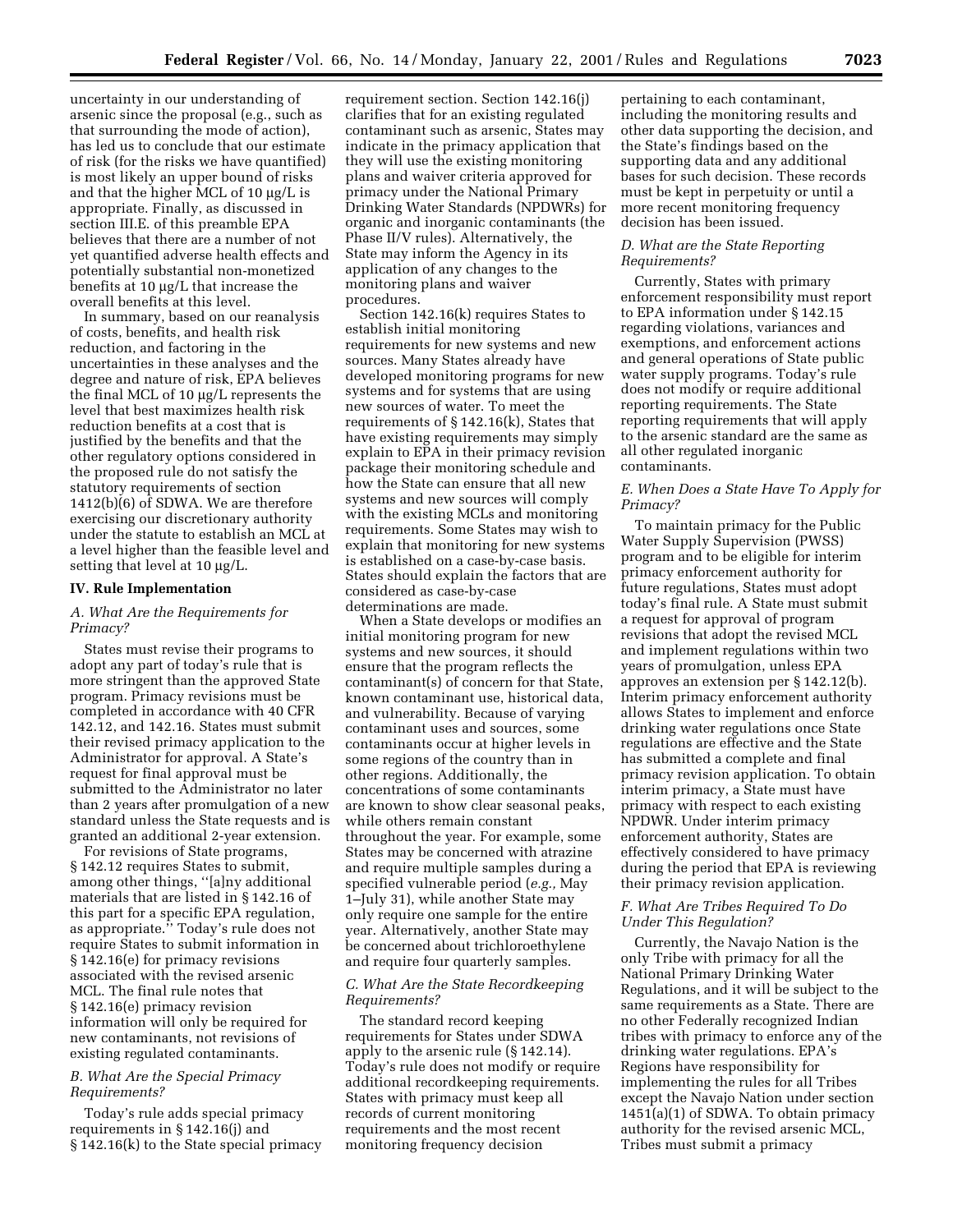application to regulate inorganic contaminants (*i.e.*, the Phase II/V rule).

### **V. Responses to Major Comments Received**

#### *A. General Comments*

1. Sufficiency of Information and Adequacy of Procedural Requirements To Support a Final Rule

A number of commenters challenged EPA's basis for promulgating a final rule, arguing that (1) there was insufficient technical information provided with the proposed rule, (2) various expert technical evaluations were not adequately considered, or (3) procedural requirements (*e.g.*, Unfunded Mandates Reform Act (UMRA), Small Business Regulatory and Enforcement Flexibility Act (SBREFA)) have not been fully satisfied. EPA respectfully disagrees, and we believe that the record of our actions is sufficient to support a final rulemaking. Other portions of the preamble to today's rule explain the technical evaluations performed in support of the proposed rule and the revised analyses conducted, based on comments and information submitted in response to the proposal. EPA recognizes that various questions about different aspects of this rulemaking have been the subject of an array of analyses and reports by various investigators. This area of investigation has also been dynamic, and there will undoubtedly be additional analyses after promulgation of the final rule that the Agency will need to consider in light of the requirement to periodically review (and revise as appropriate) all final drinking water regulations as provided by section 1412(b)(9) of SDWA. However, we believe that we have fully and appropriately considered all available and relevant information for the final rulemaking and do not need to repropose as several commenters suggest. We also believe that we have fully satisfied the procedural requirements of the pertinent statutory and Executive Order requirements. Section VI. of the preamble to today's final rule discusses these procedural requirements in more detail.

2. Suggestions for Development of an Interim Standard

Several commenters advocated an interim standard in view of the uncertainties associated with the health effects data, the costs of compliance with the final rule, and concerns over the interpretation of the ''antibacksliding'' provision of SDWA related to review and revision of existing standards (section 1412(b)(9)). While

EPA appreciates these concerns, we do not believe that they provide a sufficient basis for concluding that an interim standard be set. We agree with the recommendation of the National Academy of Sciences that there is sufficient information available now to develop a new lower drinking water standard for arsenic. We further believe that available information is sufficient to support a final, rather than an interim, standard. Finally, there is simply no authority in SDWA to establish an interim standard that does not comply with sections 1412(b)(4) and 1412(b)(6). However, we are committed to reviewing and revising, if appropriate, the final standard every six years (or sooner, if pertinent new information becomes available). In so doing, we must ensure that the revised standard provides for ''equal or greater protection to the health of persons'' as compared to the standard it replaces.

### 3. Public Involvement and Opportunity for Comment

Some commenters questioned whether the extent of public involvement in the development of today's rule was sufficient. Some commenters also suggested that the Agency use a negotiated rulemaking process for the final rule pursuant to the Federal Advisory Committee Act (FACA). EPA believes that public involvement throughout the development of this rule, has been extensive and far-reaching. As discussed in section I.N. earlier in this preamble, during the period 1996–2000, EPA conducted a number of Agency workgroup meetings on arsenic and advertised six stakeholder meetings (held in five locations) in the **Federal Register**. Five States also provided written comments on implementation issues during the workgroup process. Representatives of eight Federal agencies, 19 State offices, 16 associations representing the breadth of the public water system community, 13 corporations, 14 consulting engineering companies, two environmental organizations, three members of the press, 37 public utilities and cities, four universities, and one Indian tribe attended the stakeholder meetings on arsenic. EPA presented an overview of the arsenic rulemaking to over 900 Tribal representatives in 1998 and provided more detailed information in 1999 to 25 Tribal council members and water utility operators from 12 Indian tribes. In addition, EPA provided updates on our rulemaking activities at national and regional meetings of various groups and trade associations. We also participated in the American

Water Works Association's (AWWA) technical workgroup meetings. As part of the Small Business Regulatory and Enforcement Flexibility Act (SBREFA) process, EPA also received valuable input from discussions with small entity representatives during SBREFA consultations for the arsenic rule. EPA obtained recommendations from the National Drinking Water Advisory Council (NDWAC) on the rule as a whole as well as on our approach benefits analysis and small systems affordability. We also posted discussion papers produced for our stakeholder interactions on the EPA Office of Ground Water and Drinking Water (OGWDW) Internet site and sent them directly to participants at stakeholder meetings and others who expressed interest. EPA also received over 1,100 comments on the June 22, 2000 proposed rule. EPA took these comments into consideration in developing today's final rule.

EPA agrees that the FACA-negotiated rulemaking process has been an effective one in the past for other complex rulemakings. However, EPA does not believe that a negotiated rulemaking at this point is consistent with the deadlines set by Congress for this rulemaking. We would point out, however, that the Agency has taken a number of active steps to ensure broadbased stakeholder involvement, as described previously, and has solicited expert points of view outside the Agency. Some of these actions included a charge to the National Academy of Sciences (NAS) to fully explore the most current health effects issues. A charge was also given to EPA's Science Advisory Board (SAB) to review key aspects of the proposed rule and EPA's underlying rationale. EPA believes that this combination of actions ensured that full and complete stakeholder involvement occurred, and that further negotiations would be unnecessary.

#### 4. Relation of MCL to the Feasible Level

Several commenters questioned the feasible level of 3 µg/L contained in the proposed rule. Commenters believed that EPA has not accurately assessed the capabilities of laboratories to achieve the practical quantitation level (PQL) or of treatment technologies to reliably and consistently treat down to the feasible level. EPA disagrees and still believes that 3 µg/L is feasible from the standpoints of both analytical methods and treatment technologies. EPA discusses these issues in more detail in section III.B. of the preamble to today's final rule. Many of the comments on the proposed rule were concerned by the close proximity of the proposed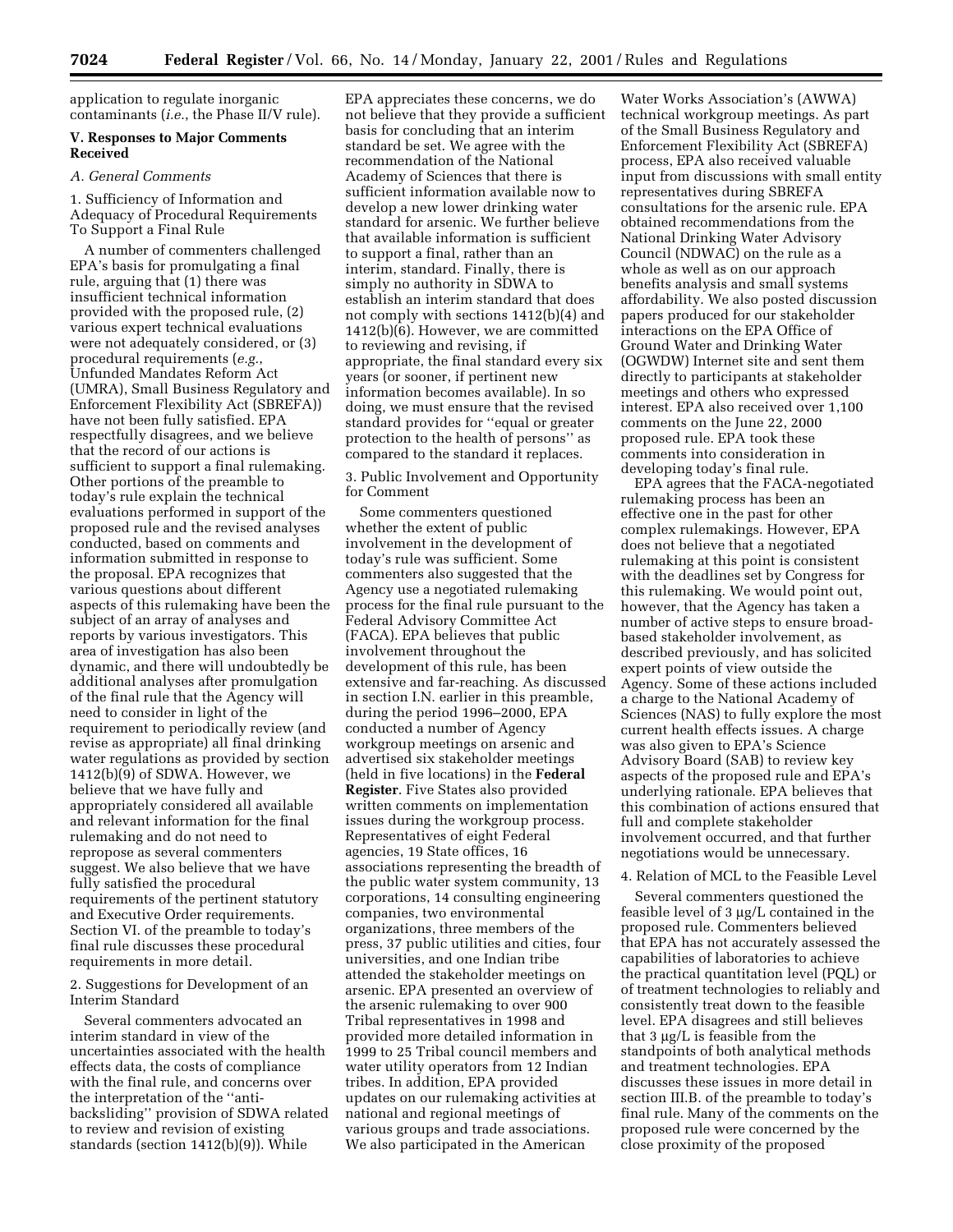standard (5 µg/L) to the proposed feasible level (3 µg/L). However, comments regarding whether or not the proposed standard of 5 µg/L is feasible are not particularly germane to the setting of the final standard, which is well above any level identified by most commenters as being feasible.

### 5. Relationship of MCL to Other Regulatory Programs

Many commenters expressed concerns about the possible impact of a new revised drinking water standard for arsenic on other regulatory standards for arsenic. In particular, several commenters recommended that EPA consider the prospective costs of future Comprehensive Environmental Response, Compensation and Liability Act (CERCLA) site clean-up actions, RCRA hazardous waste management costs, or national permit discharge elimination system (NPDES) permits to the extent that a new arsenic in drinking water standard leads to more stringent regulatory actions under those respective statutes. EPA disagrees and notes that SDWA specifically excludes from consideration under the HRRCA such prospective, ancillary costs in developing a drinking water standard (see section  $1412(b)(3)(C)$  of SDWA).

### 6. Relation of MCL to WHO Standard

Several commenters on the proposed rule expressed a concern that the drinking water standard in the U.S. should be no more stringent than the standard developed for the World Health Organization (WHO). This comment dealt primarily with the proposed level of 5 µg/L and does not apply to the final MCL of 10 µg/L, which is identical to the WHO standard. However, while the thrust of the comment is now moot, EPA notes that the basis for the final MCL and the WHO standard are different. EPA's standard is based on consideration of all of the risk management factors required to be evaluated under SDWA (*e.g.*, risk, costs, benefits, treatment technology and analytical method capabilities, small systems affordability, etc.) while the WHO standard is based solely on health effects, without regard to any implementation considerations. Further, the health basis for the WHO standard is primarily an assessment of arsenicinduced skin cancer, whereas there are a number of health endpoints of concern in EPA's analysis including lung and bladder cancer. In summary, the two levels (the WHO standard and EPA's final MCL) happen to be the same but a possible future change in the WHO standard would not necessarily require

a revision to EPA's MCL, for the reasons just discussed.

7. Regulation of Non-Transient Non-Community Water Systems (NTNCWSs)

Several commenters objected to the approach outlined in the proposed rule for addressing NTNCWSs (monitoring and reporting only) and pointed out the need for consistency in coverage of NTNCWSs in EPA's rules. These commenters noted that the rules originally promulgated in 1976 (arsenic and radionuclides) have not required coverage of NTNCWSs, whereas more recently promulgated rules have. In addition, EPA's proposed radon rule suggested not covering NTNCWSs and the recently promulgated radionuclides rule did not require coverage of NTNCWSs, but instead deferred this issue for future resolution. EPA agrees that the outcomes of its recent decisions with respect to coverage of NTNCWSs have been different. However, we considered the merits of each rulemaking on a case-by-case basis using a consistent set of criteria, namely the cost/benefit analysis required under section 1412(b)(4).

For the proposed arsenic rule, EPA carefully examined the risks posed by NTNCWSs and concluded preliminarily that the risks were such that, without coverage, consumers of water from NTNCWSs were projected to be within the target risk range. EPA acknowledges, however, that there is uncertainty associated with its information about exposure patterns for consumers of water from NTNCWSs and the demographics of these facilities. Thus, our understanding of the health risks (and associated possible benefits of removal) to consumers of water from NTNCWSs is uncertain. In the case of arsenic, EPA believes the additional uncertainty in the overall risk analysis argues against any finding at this point that these systems are substantially different in terms of exposure than community water systems. EPA also believes the decision to cover these facilities in today's rule is supported by consideration of the risks to certain subpopulations within the general population, such as children who consume water at day care facilities or schools that are served by NTNCWSs.

Concerns were also expressed about whether commenters were provided with sufficient information about the costs of full coverage. These commenters noted that EPA could not, without violating the notice and comment provisions of the Administrative Procedure Act, move to full coverage of these facilities in the final rule. EPA disagrees with this

comment. The proposal clearly indicated that full coverage of NTNCWSs was an option on which comment was being requested and the supporting documents provided complete information about the costs of full coverage. (EPA, 2000h, see Table 6– 9).

### 8. Extension of Effective Date for Large Systems

Commenters were generally supportive of EPA's proposed national determination (pursuant to section 1412(b)(10) of SDWA) that water systems covered by the rule, serving less than 10,000 persons, and needing to make capital improvements to comply with the new standard would need more than 3 years from the time of rule promulgation to accomplish this. Thus, the proposed rule suggested allowing a two-year extension for compliance with the new standard, beyond the three years provided after the promulgation date. However, several commenters suggested that this finding and the additional two years for compliance should be applicable to all systems, including those serving more than 10,000 persons, since extensive planning, design, and new equipment will also generally be needed by larger systems in a similar situation to comply with the new standard. EPA was persuaded by these comments, and has, as part of the implementation requirements for today's final rule, elected to apply this two-year extension to all facilities covered by today's rule.

#### *B. Health Effects of Arsenic*

#### 1. Epidemiology Data

Many commenters were critical of the Taiwan epidemiologic study as a basis for EPA decision making, quantitative dose-response assessment, extrapolation of the dose-response from the observed range of exposure, and application of the same risk estimate to the U.S. population. No commenters challenged the EPA conclusion that this study and the other epidemiologic studies together show that arsenic is carcinogenic to humans. Some supported the risk analysis in the proposed rule and the notice of data availability (NODA) because it is relatively risk averse; others had criticisms.

The following issues were raised about the use of the Taiwan risk assessment to represent U.S. risk: Arsenic exposure from food and via cooking with contaminated water in Taiwan is higher than is typical for the U.S. population; exposure groupings were made at the village level and were assigned the median of the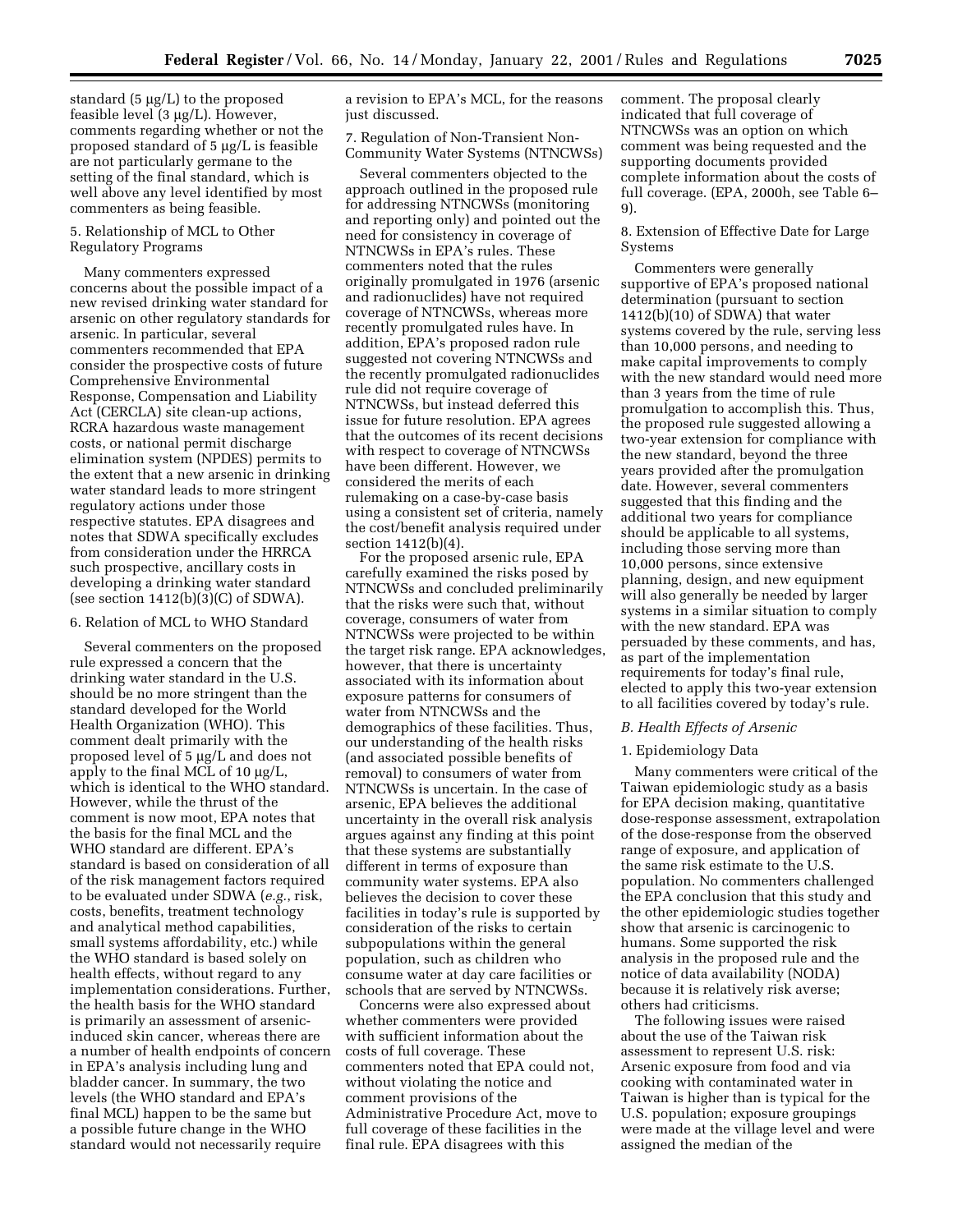concentration of arsenic measured in the wells serving that village; not all wells serving all villages were measured and well concentrations varied seasonally; the Taiwan population was a rural population that was not well nourished, having deficits of selenium, possibly methionine or choline (methyl donors), zinc and other essential nutrients; and the Taiwan population may have unknown differences in genetic polymorphisms from the U.S. population. Similar concerns were raised about the South American studies.

Commenters also cited studies in the U.S. (Lewis *et al.*, 1999, Utah population) and Europe (Buchet *et al.*, 1999; Kurttio *et al.*, 1999) as support for the position that the risks from the Taiwan study overestimated the risks in the U.S.

Many commenters were convinced that the Lewis *et al.* (1999) study of a U.S. population is the best study to use in estimating U.S. risk. Since the Utah study did not observe cancer outcomes that one would expect if risks were as large as the Taiwan or South American studies suggest, these commenters believe that risks estimates from studies of populations outside of the U.S. overestimate U.S. risks.

Scientists generally agree that high doses of arsenic are associated with various cancer and noncancer health effects in humans. Epidemiology studies in humans demonstrate that arsenic induces skin and internal (*e.g.,* bladder and lung) cancers and non-cancer effects such as skin keratoses and vascular abnormalities when ingested in drinking water at high doses.

The epidemiologic investigations that have been most thorough in investigating the exposure and effects on humans of ingesting ground water contaminated with arsenic are those of populations in Taiwan (Chen *et al.,* 1985; 1988; 1992; Wu *et al.,* 1989), Argentina (Hopenhayn-Rich *et al.,* 1996; 1998), Chile (Smith *et al.,* 1998), and the U.S. (Lewis *et al.,* 1999). All of these and other, smaller studies have been considered in the Agency's deliberations on this rule.

The studies from Taiwan, Chile, Argentina and the U.S. employed the proper endpoints, selected correct study groups and grouped the people into discrete exposure groups. They also used acceptable methods and accounted for some known confounders. These studies, due to their relative sizes, varied in their statistical power to detect differences. The Utah study (Lewis *et al.,* 1999) contained 4,000 people while the Taiwan study had approximately 40,000 people and the two South

American studies each had over 200,000 people. All of these epidemiology studies were ecological and retrospective studies. The Taiwan and South American studies had no individual exposure data. The Utah study associated persons with wells that had measured concentrations though exposure was calculated based on both level of arsenic and length of exposure. The Utah study followed exposed individuals to discern causes of later disease through carefully kept church records.

The Agency chose to make its quantitative estimates of risk based on the Taiwan study. This choice was endorsed by the EPA Science Advisory Board (SAB, 2000q; NRC, 1999). The database from Taiwan has the following advantages: Mortality data were drawn from a cancer registry; arsenic well water concentrations were measured for each of the 42 villages; there was a large, relatively stable study population that had life-time exposures to arsenic; there are limited measured data for the food intake of arsenic in this population; ageand dose-dependent responses with respect to arsenic in the drinking water were demonstrated; the collection of pathology data was unusually thorough; and the populations were quite homogeneous in terms of lifestyle. Studies in Argentina and Chile also showed lung and bladder risk of similar magnitude at comparable levels of exposure. EPA recognizes that there are problems with the Taiwan study that introduce uncertainties to the risk analysis such as: the ecological study design; the use of median exposure data at the village level; the low income and relatively poor diet of the Taiwanese study population (high levels of carbohydrates, low levels of protein, selenium and other essential nutrients); and high exposure to arsenic via food and cooking water.

As urged by many commenters, the Agency has considered and made adjustments in its dose-response assessment to reflect the quantitative effect of the high Taiwanese exposure to arsenic via food and cooking water. The Agency made an adjustment to the lower bound risk estimates to take into consideration the effect of exposure to arsenic through water used in preparing food in Taiwan. In addition, an adjustment was made to the lower bound risk estimates to take into consideration the relatively high arsenic concentration in the food consumed in Taiwan as compared to the U.S. We also considered several additional factors qualitatively in our final decision. These included the effect of the median well exposure data from the Taiwan study

and the effects of nutritional factors such as selenium and methyl donors. However, we did not feel that there were sufficient data to account for these factors quantitatively.

The U.S. population cannot be considered to be made up entirely of well-nourished, genetically uniform persons. People of the Asian and Pacific Islander group make up about 4% (approximately 11 million) of the more than 270 million people in the U.S. (U.S. Census Bureau, 2000). In addition, there is a significant portion of the U.S. population living in poverty with poor nutrition. Thus, the Agency continues to believe that the Taiwan study is appropriate as a basis for risk assessment. The fact that the whole of the Taiwanese population was nutritionally vulnerable is a factor that the Agency has considered qualitatively as an uncertainty in risk assessment that may on average lead to overestimation of risk when applied to the U.S.

The Utah study (Lewis *et al.,* 1999) did not find any excess bladder or lung cancer risk after exposure to arsenic at concentrations of 14 to 166 µg/L. An important feature of the study is that it estimated excess risk by comparing cancer rates among the study population in Millard County, Utah to background rates in all of Utah. But the cancer rates observed among the study population, even those who consumed the highest levels of arsenic, were significantly lower than in all of Utah. This is evidence that there are important differences between the study and comparison populations besides their consumption of arsenic. One such difference is that Millard County is mostly rural, while Utah as a whole contains some large urban populations. Another difference is that the subjects of the Utah study were all members of the Church of Jesus Christ of Latter Day Saints, who for religious reasons have relatively low rates of tobacco and alcohol use. For these reasons, the Agency believes that the comparison of the study population to all of Utah is not appropriate for estimating excess risks. An alternative method of analysis is to compare cancer rates only among people within the study population who had high and low exposures. The Agency performed such an analysis on the Utah data, using the statistical technique of Cox proportional hazard regression (U.S. EPA, 2000x; Cox and Oakes, 1984). The results showed no detectable increased risk of lung or bladder cancers due to arsenic, even among subjects exposed to more than 100 µg/L on average. On the other hand, the excess risk could also not be distinguished statistically from the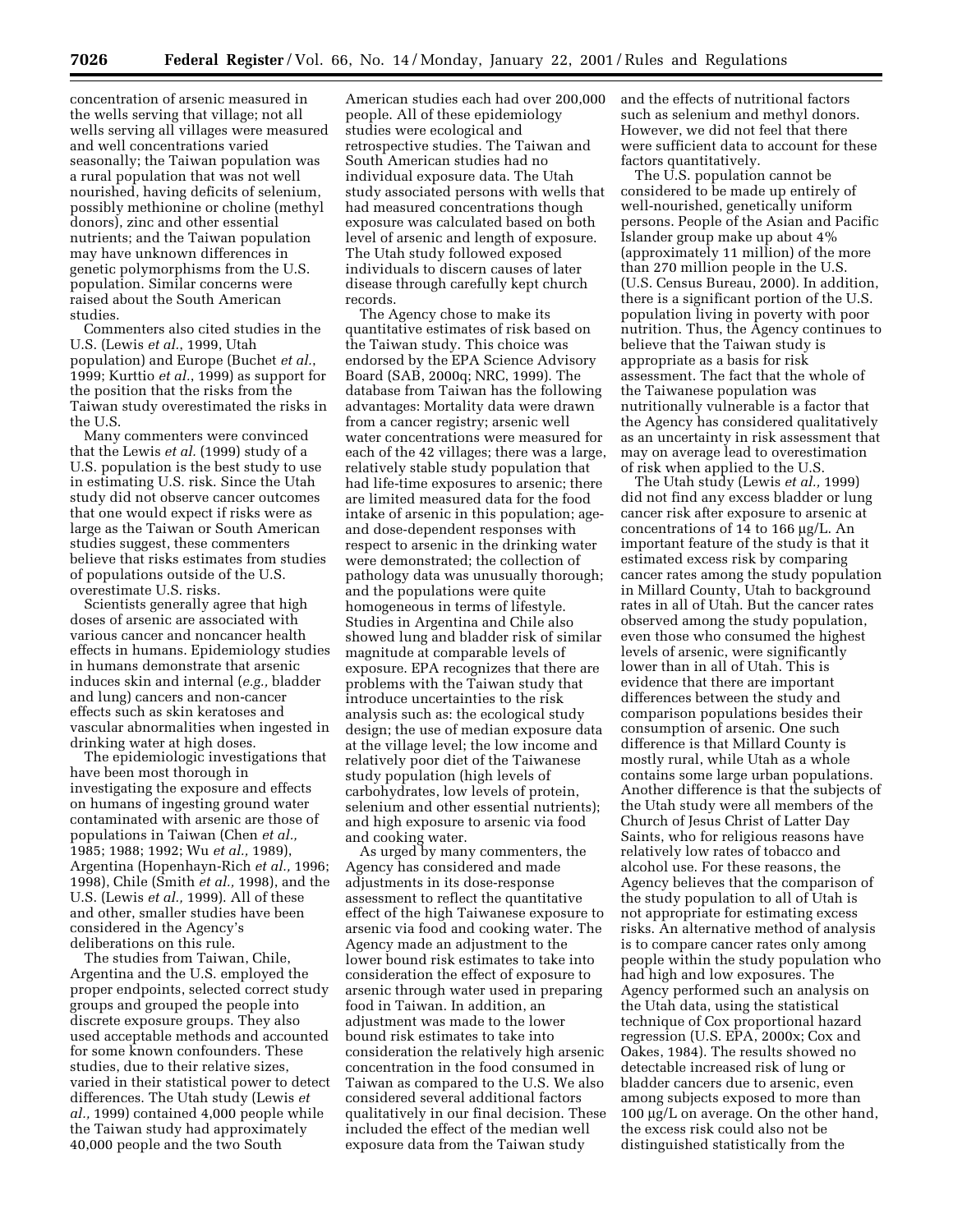levels predicted by model 1 of Morales *et al.* (2000). These results show that the Utah study is not powerful enough to estimate excess risks with enough precision to be useful for the Agency's quantitative arsenic risk analysis. Furthermore, the SAB noted that ''(a)lthough the data provided in published results of the Lewis, *et al.,* 1999 study imply that there was no excess bladder or lung cancer in this population, the data are not in a form that allows dose-response to be assessed dependably'' (EPA, 2000q). Other studies in the U.S. (Morton *et al.,* 1976; Valentine *et al.,* 1992; Wong *et al.,* 1992) and Europe (Buchet *et al.,* 1999; Kurttio *et al.,* 1999) were also considered in EPA's evaluation of the risk from arsenic. However, these studies were not sufficient to develop a doseresponse relationship.

#### 2. Dose-Response Relationship

Numerous comments were received about the quantitative estimation of potential cancer risks to U.S. populations from drinking water exposure to arsenic. Concerns were raised about the extrapolation of the dose (exposure)—response relationship observed in a study of cancer incidence in an arseniasis-endemic area of Taiwan with high levels of arsenic in water (Chen *et al.,* 1988; Wu *et al.,* 1989; Chen *et al.,* 1992) to estimate potential response in the U.S. to arsenic in water at lower levels.

Some commenters asked whether it is appropriate to assume a linear dose response for arsenic given that arsenic does not appear to be directly reactive with DNA. Other commenters urged strict adherence to the linear approach, and recommended choosing an MCL that is below the 1/10,000 level of estimated risk based on that approach.

Some commenters also noted that independent scientific panels (EPA, 2000q; NRC, 1999; EPA, 1997e; EPA, 1988) who have considered the Taiwan study have raised the caution that using the Taiwan study to estimate U.S. risk at lower levels may result in an overly conservative estimation of U.S. risk. The independent panels have each said that below the observed range of the high level of contamination in Taiwan the shape of the dose-response relationship is likely to be sublinear. Thus, an assumption that the effects seen per dose increment remain the same from high to low levels of dose may overstate the U.S. risk. Some commenters have urged that the Agency model the doseresponse relationship as a sublinear one, rather than as a linear one as in the proposal and NODA for the rule. These commenters consider adherence to the

linear model as a failure of the Agency to use the best available, peer-reviewed science as required by SDWA.

After consideration of the arguments made by the commenters, the Agency continues to believe that the best approach, given the uncertainties associated with the available data, is to use the linear approach to set the MCLG for arsenic. In the proposal and the NODA, EPA discussed the fact that the available data on arsenic's carcinogenic mode of action point to several potential modes of action, but which one is operative is unknown. For this reason, the data do not support use of an alternative to linearity. The Agency recognizes that the dose-response relationship may be sublinear. The Agency has considered both a linear extrapolation and a nonlinear approach in the selection of an MCL in this final rule. (see section III.D.1.g. and the comment response document for a thorough discussion of the Agency's position on the dose-response assessment for arsenic.)

### 3. Suggestions That EPA Await Further Health Effects Research

Several commenters expressed the opinion that EPA should delay setting a standard for arsenic until more research studies have been completed. These commenters focused on research areas such as health effects (especially at low doses), the mode of action, and the dose-response curve. Other commenters questioned EPA's support of new research and tracking of ongoing research.

Since developing the Arsenic Research Plan as required by the 1996 SDWA amendments, EPA and stakeholders have established a substantial research program. Significant research has been completed, and further research is underway. EPA is tracking the progress of ongoing research and will make research results available to the public. EPA is committed to issuing the arsenic regulation based on best available science and believes that the research currently available is sufficient to do so.

EPA believes that the research underway may provide important new data for future rulemakings on arsenic. However, EPA does not believe that a determination on the arsenic MCL must be delayed until this research is complete. Indeed, the U.S. Court of Appeals for the District of Columbia Circuit found that EPA:

cannot reject the ''best available'' evidence simply because of the possibility of contradiction in the future by evidence unavailable at the time of action—a possibility that will always be present'' and

that ''[a]ll scientific conclusions are subject to some doubt; future hypothetical findings always have the potential to resolve the doubt. What is significant is Congress's requirement that the action be taken on the basis of the best available evidence at the time of rulemaking. The word ''available'' would be senseless if construed to mean ''expected to be available at some future date'' (*Chlorine Chemistry Council* v. *EPA,* 206 F.3d 1286, 1290–91 (D.C. Cir. 2000)).

In the future, as part of the 6-year review process, the Agency will evaluate new data to determine if the MCLG and/or MCL promulgated in today's regulation should be revised.

Research pertaining to arsenic in the drinking water is a priority for the EPA. In addition, EPA supports and encourages other organizations to sponsor new epidemiology and toxicology studies on arsenic. The nature of scientific research is that as each study attempts to address or resolve a particular issue, it also raises more questions for investigation. EPA recognizes that even when the ongoing set of studies are complete, more are likely to follow. Uncertainty is inherent in science; at no point will ''all'' research be finished and ''all'' questions be answered.

#### 4. Sensitive Subpopulations

Some commenters encouraged EPA to set the arsenic standard as low as possible to protect vulnerable populations. These commenters felt that EPA should consider human development and reproduction and variously defined vulnerable populations as persons with immune, cardiovascular, and nervous system disorders, children, low-income people, Native Americans, diabetics, and geriatric populations.

The 1996 SDWA amendments include specific provisions in section  $1412(b)(3)(C)(i)(V)$  that require EPA to assess the effects of a contaminant on the general population and on groups within the general population such as infants, children, pregnant women, the elderly, individuals with a history of serious illness, or other subpopulations that are identified as likely to be at greater risk of adverse health effects due to exposure to contaminants in drinking water than the general population. The NRC subcommittee (NRC, 1999) noted that there is a marked variation in susceptibility to arsenic-induced toxic effects which may be influenced by factors such as genetic polymorphisms (especially in metabolism), life stage at which exposures occur, sex, nutritional status, and concurrent exposures to other agents or environmental factors. EPA shares the view of the NRC report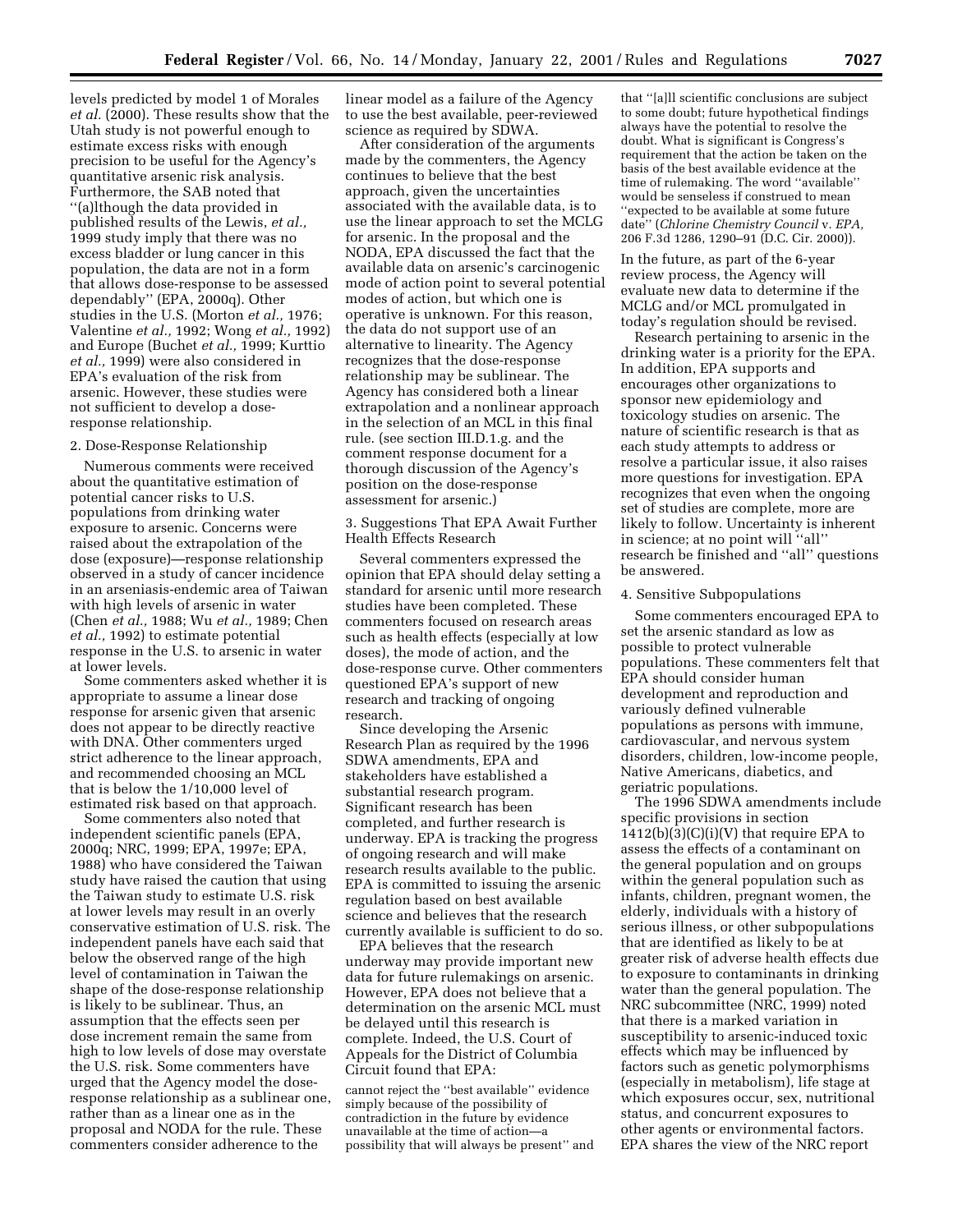which concluded that there is insufficient scientific information to permit separate cancer risk estimates for potential subpopulations such as pregnant women, lactating women, and children and that factors that influence sensitivity to or expression of arsenicassociated cancer and noncancer effects need to be better characterized. The EPA agrees with NRC that there is not enough information to make risk conclusions regarding any specific subpopulations. However, EPA believes it is appropriate to consider effects on infants due to their greater consumption of water per body weight and is considering whether to issue a health advisory that will address this issue.

A study of a population in Chile exposed to about 800 µg/L in its drinking water for a period of years showed significant association with this exposure and fetal and infant mortality that declined to background when the water was treated to remove arsenic. This study was cited by a commenter as indicating more general sensitivity of fetuses and infants. The dose was one that had a range of significant arsenic toxicity effects on the adult population. It is logical that fetuses of mothers so exposed would be affected and infants would have received several times the adult exposure per kg body weight and, consequently, more toxicity. This study does not indicate disproportionate effects on fetuses or infants at low doses. Once the water was treated the effects declined to background (Hopenhayn-Rich *et al.,* 2000).

#### 5. EPA's risk analysis

Several commenters felt that EPA did not follow the NRC recommendations that ''the final calculated risk should be supported by a range of analyses over a fairly broad feasible range of assumptions'', misinterpreted the NRC report, or relied solely on the NRC report and thus did not do an appropriate risk assessment for arsenic. Others viewed the NRC report as lacking peer review or as being politically motivated.

The SAB (EPA, 2000q, pgs. 2–3) discussed EPA's use of the NRC report. In the cover letter to the Administrator they stated:

\* \* \* The NRC also noted a number of factors that likely differ between the Taiwanese study population and the U.S. population and which might influence the validity of arsenic cancer risk estimates in the United States. Even though the Agency did its own risk characterization (*i.e.,* they combined the NRC risk factors with U.S. exposure information and arsenic occurrence distributions to obtain a range of risks for use in their benefits analysis), they chose not to

quantitatively take any of these factors into account at this time.

The Panel agrees with conclusions reached by the NRC in its 1999 report on arsenic, especially their conclusion that ''there is sufficient evidence from human epidemiological studies \* \* \* that chronic ingestion of inorganic arsenic arsenic [sic] causes bladder and lung, as well as skin cancer.'' The NRC also stated that currently the Taiwanese data are the best available for quantifying risk \* \* \*. We note, however, that this Panel does not believe that resolution of all these factors can nor must be accomplished before EPA promulgates a final arsenic rule in response to the current regulatory deadlines. However, resolution of the critical factors \* \* \*. in time for the next evaluation cycle for the arsenic regulation should be considered as a goal.

In closing the cover letter to the Administrator, the SAB stated:

Specifically, the majority of the Panel members felt that there is adequate basis for the Agency to consider use of its discretionary authority under the Safe Drinking Water Act of 1996 to consider MCLs other than the proposed 5 µg/L.

\* \* \* The ultimate risk number derived from the Taiwanese study has proven very sensitive to the decision about the appropriateness of the comparison population. This of course, has important implications for the use of the data to estimate risk in the U.S. Also a study in Utah suggests that some U.S. populations may be less susceptible to the development of cancer, than those in Taiwan \* \* \*. Also, a recently published study suggests that the incremental increases in lung and bladder cancers observed in the Taiwan study are of roughly the same magnitude, rather than the NRC's inference of a potentially two- to fivefold greater rate of lung cancer relative to bladder cancer.

As noted by the NRC, the mechanisms associated with arsenic-induced cancer most likely have a sublinear character, which implies that linear models, such as those used by the Agency, overestimate risk \* Nonetheless, the Panel agrees with the NRC that available data do not yet meet EPA's new criteria for departing from linear extrapolation of cancer risk.

The NRC Subcommittee on Arsenic in Drinking Water explored a number of model approaches using the Taiwan epidemiology data for bladder cancer. Although there are indications that the dose-response relationship for arsenic may be nonlinear at low doses, a convincing biological argument for selecting a nonlinear model is not yet available. Thus, according to EPA's draft 1996 guidelines and consistent with the 1986 guidelines, EPA determined that a point of departure approach was most appropriate to estimate low-dose risks. EPA agreed with NRC's choice of the Poisson model. In the NODA, based on the Morales et al. study (2000), EPA conducted a re-analysis of the bladder and lung cancer data using a Poisson

model with no comparison population to estimate points of departure for each health endpoint. In addition to the reanalysis of bladder and lung cancer risk, EPA did a sensitivity analysis of the effect of exposure to arsenic through water used in preparing food in Taiwan. In response to comments received on the proposed rule and the NODA, EPA has also analyzed the effect of exposure to arsenic through food and considered the effect of village level exposure data. In summary, EPA's final risk calculation is supported by analyses of the effect of various assumptions and uncertainties on the risk estimate and reflects the best available science.

EPA believes that it has done a thorough risk analysis on arsenic. Arsenic health risks have remained a high priority at EPA for over 20 years, and EPA scientists have closely followed all scientific developments. EPA established four independent scientific panels to evaluate arsenic health risks (EPA, 2000q; NRC, 1999; EPA, 1997e; EPA, 1988) and provided a sense of the views of the broader scientific community. EPA participated in conducting one of the major cancer mortality studies available on arsenic (Lewis *et al.*, 1999). In the proposed rule and NODA, EPA used the 1999 NRC report's analysis of the Taiwan data as well as other published scientific papers to characterize the potential health hazards of ingested arsenic. The NRC report represents a thorough examination of the best available, peer reviewed science through the late 1990s. Other studies that were important in EPA's analysis were the Utah study (Lewis *et al.*, 1999) and the Morales *et al.* (2000) study. In selecting the proposed MCL, EPA considered the uncertainties of the quantitative doseresponse assessment, particularly the possible nonlinearity of the doseresponse. EPA also considered the unquantifiable risks from arsenic such as noncancer effects. In response to commenters, EPA expanded its analysis of the Utah study (U.S. EPA, 2000x) and delved further into the uncertainties in the Taiwan data. The Agency made an adjustment to the lower-bound risk estimates to take into consideration the effect of exposure to arsenic through water used in preparing food in Taiwan. In addition, an adjustment was made to the lower-bound risk estimates to take into consideration the relatively high arsenic concentration in the food consumed in Taiwan as compared to the U.S. EPA also investigated the effect of the ecological exposure data on its risk estimates. When villages with only one arsenic measurement were removed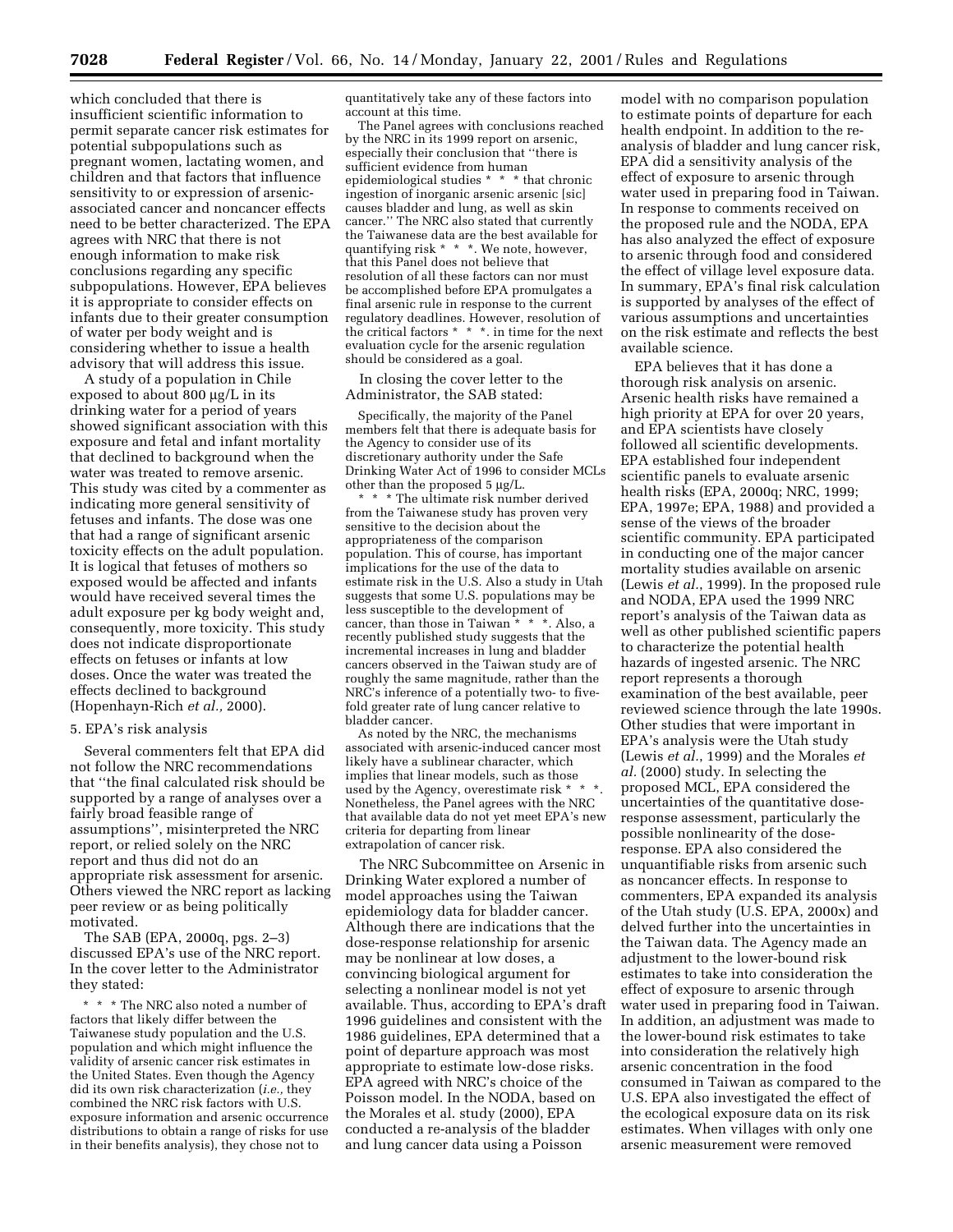from the data set (on the theory that the exposure data was too uncertain), or when village means instead of medians were used for the exposure estimates, there was no statistically significant change in the estimated point of departure, using Model 1 of Morales *et al.* (2000). In summary, EPA believes that it has completed a thorough risk analysis on arsenic that used the best available, peer reviewed science.

The NRC subjected their draft report to a very rigorous external peer review using its own procedures that are well established and generally acknowledged as being independent and objective. The SAB also reviewed the NRC report and EPA's risk analysis, which was, in part, based on the NRC report. In addition, the public was provided an opportunity to comment on the EPA risk analysis as a part of the arsenic proposal and NODA.

EPA disagrees that the NRC report was politically motivated. The NRC Subcommittee on Arsenic in Drinking Water was composed of 16 highly respected scientific experts. EPA believes that this panel produced an impartial analysis of the data available on the toxicity of arsenic.

#### 6. Setting the MCLG and the MCL

Some commenters were confused about the difference between MCLGs and MCLs, how EPA sets MCLGs and MCLs based on legal, scientific, and policy principles, and the relationship between the MCLG and costs and benefits. Other commenters were concerned about a perceived ''antibacksliding'' provision for MCLGs and MCLs in SDWA.

In accordance with SDWA, standards set for contaminants consist of two components, a maximum contaminant level goal (MCLG) and a national primary drinking water regulation  $(NPDWR)$  (section  $1412(b)(1)(A)$ ), which specifies either ''a maximum contaminant level (MCL) for such contaminant which is generally set as close to the maximum contaminant level goal as is feasible'' (section 1412(b)(4)(B)) or a treatment technique if ''it is not economically or technologically feasible to ascertain the level of the contaminant'' (section 1412(b)(7)(A)).

SDWA defines an MCLG as ''the level at which no known or anticipated adverse effects on the health of persons occur and which allows an adequate margin of safety'' (section 1412(b)(4)(A)). MCLGs for all carcinogens are set at zero unless adequate scientific data support a higher MCLG. In accordance with the SDWA, the MCLG is based on the best available

peer reviewed science. An MCLG is a goal, not a regulatory limit that the Agency expects to be attained by water systems.

The MCLG must be proposed simultaneously with a national primary drinking water regulation (section 1412(a)(3)), which specifies a maximum contaminant level (MCL) as close to the MCLG as technically feasible. The MCL is the enforceable standard. SDWA allows EPA to make an exception to setting the MCL as close to the MCLG as is feasible where the ''Administrator determines \* \* \* that the benefits of a maximum contaminant level \* \* \* would not justify the costs of complying with the level.'' In this case, EPA may propose and promulgate an MCL ''that maximizes health risk reduction benefits at a cost that is justified by the benefits'' (section 1412(b)(6)). This exception was used to set the MCL for arsenic. EPA found that at the feasible level of 3 µg/L, the benefits of compliance did not justify the costs. The Agency determined that an MCL of 10 µg/L maximizes the health risk reduction benefits at a cost that is justified by the benefits (see preamble discussion of the risk management decision that was made for arsenic in section III.F.)

Some commenters argued that EPA sets the MCL within a risk-range of  $10^{-4}$ to  $10^{-6}$  without proper regard to the statutory requirements discussed above. This is not the case. As noted in the proposal, EPA has historically considered this risk range as protective of public health, and accordingly has sought to ensure that drinking water standards are within this risk range. However, the risk-range represents a policy goal for EPA, and is not a statutory factor in setting an MCL. In the case of arsenic, EPA did the benefit-cost analysis required by the statute. Having found that the benefits of an MCL at the feasible level were not justified by the costs, EPA set the MCL at 10 µg/L. This MCL maximizes health risk reduction benefits at a cost that is justified by the benefits.

EPA is required to review and revise as appropriate, each national primary drinking water regulation, at least every 6 years. Revisions to current regulations ''shall maintain, or provide for greater protection of the health of persons'' (section  $1412(b)(9)$ ). When new scientific data become available, the Agency may reevaluate the MCLG and MCL.

#### *C. Occurrence*

The principal concerns raised by the commenters and our responses are as follows:

### 1. Occurrence data

Several commenters expressed concern that EPA estimated occurrence using data from only 25 States and that the national estimate was thus not as robust as it should have been. Many of these commenters suggested that EPA should request data from all States/more systems before issuing the final rule.

It is true that we based our occurrence estimate on data from only 25 States. However, we believe that we have compiled the most comprehensive and accurate occurrence estimate possible with currently available data, and that this estimate adequately supports our various analyses and final decisions.

For our occurrence analysis, we relied on data submitted voluntarily by State drinking water agencies. In doing so, we collected the largest available database on arsenic in drinking water, consisting of almost 77,000 observations from more than 26,600 public water systems in 25 States. We received but did not use data from six States (Florida, Idaho, Iowa, Louisiana, Pennsylvania, and South Dakota), because the data either could not be linked to PWSs; did not indicate if results were censored; were all zero; did not provide analytical or reporting limits; or were rounded to the nearest 10 µg/L.

In response to our request in the proposed rule for additional occurrence data, we received additional data from several States. However, in each case, the submitted data either corresponded closely to observations already in our data set (California, New Mexico, Utah), or were of the wrong kind or insufficient quantity to use in our estimation (Iowa, Maryland, Nebraska, Oklahoma, Vermont, West Virginia).

Of the States from whom we did not receive usable data, we believe that many do not have databases of the kind and quality that we would need for our occurrence analysis. We therefore could not have obtained such information from other States without requiring, in some instances, new monitoring to be undertaken and new data to be compiled.

In forming our occurrence estimate, we did not ignore States for which we have no suitable data. We accounted for these States by assigning regional occurrence distributions to them. Our resulting national estimates compare relatively closely with those developed by the utility industry and by the U.S. Geological Survey (EPA, 2000r).

Some commenters indicated EPA should not use data from the U.S. Geological Survey's National Ambient Water Quality Assessment (NAWQA) or EPA's NIRS, SDWIS, or Rural Water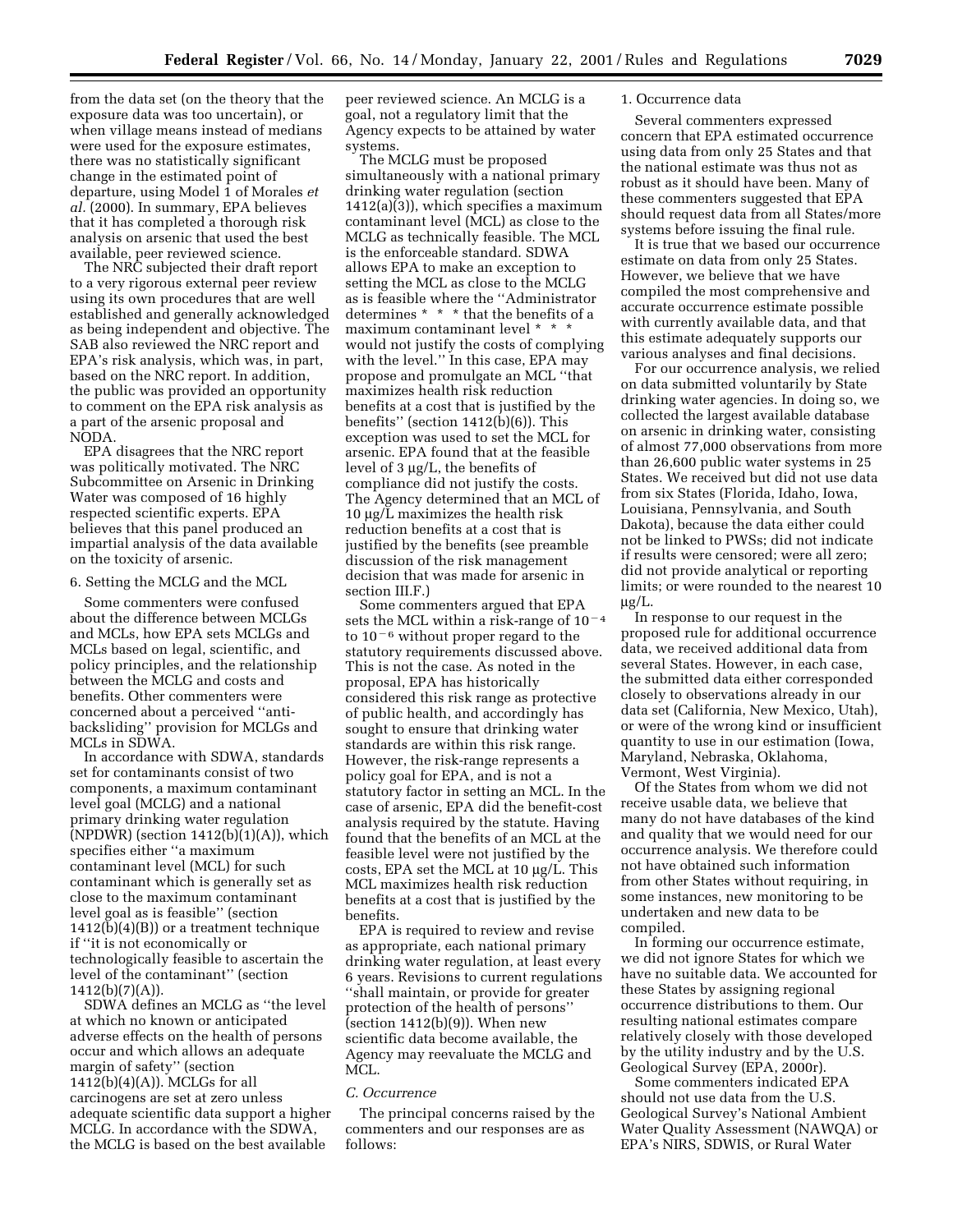Survey (RWS) to estimate occurrence. In forming our occurrence estimates, we used arsenic concentrations drawn only from our 25-State arsenic compliance monitoring database. We did not use observations from NAWQA, SDWIS, RWS, NAOS, NIRS, NOMS, Community Water System Survey (CWSS) or any other surveys or studies. As the preamble of the proposed rule (65 FR 38888 at 38903) states, we used National Organic Monitoring Survey (NOMS), RWS, and the 1978 CWSS in previous arsenic occurrence analyses, but did not use them for the present analysis because of their age and relatively high detection limits. The only information we used from SDWIS was the type and size of particular systems, and the numbers of systems and population served in different categories of systems. We used NAWQA, NAOS and NIRS only for comparison to our finished results.

### 2. Occurrence Methodology

Some commenters stated their belief that EPA had underestimated national occurrence because they believe that EPA did not have enough data with which to develop the estimate. Commenters also believed that, since the national occurrence is underestimated, noncompliance/cooccurrence are also underestimated.

We do not agree that we have underestimated arsenic occurrence. We have the largest existing database of arsenic in drinking water, with almost 77,000 observations from more than 26,600 public water systems in 25 States. We did not ignore States for which we have no data, but accounted for them by assigning regional occurrence distributions to them. Our data and methodology have been approved by an independent expert peer review panel. Our occurrence estimates are close to those of the NAOS and USGS.

Some commenters believe EPA's occurrence methodology is inconsistent with the way compliance is determined and that EPA should use a running annual average for estimating noncompliance.

We acknowledged in the proposed rule (65 FR 38888 at 38907) that our method of estimating occurrence is different from the method used for determining compliance with the MCL. Our method usually gives higher estimates, because we substitute nonzero values for non-detects, while under the regulatory definition of compliance, non-detects are assumed to equal zero. We believe our method is the best one despite the difference, for two reasons. First, our goal is to characterize arsenic

occurrence as accurately as possible. Given a sound characterization of system-mean occurrence and of intrasystem and intra-source variability, the numbers of systems and points of entry expected to fail the regulatory definition of compliance at some MCL option can be determined. The reverse calculation, on the other hand, is generally not possible. Second, as analytical methods improve and detection limits decrease, the difference between the two methods will decrease.

To the extent that our estimates disagree with those used for determining compliance, our estimates will be higher and thus will cause us to slightly overestimate the costs associated with any MCL option. Our estimates of benefits, on the other hand, should not be biased one way or the other by our occurrence estimate, since health risks are mainly determined by mean exposure over time, which we accurately characterize. The same would not be true if we used the regulatory definition of non-detects, which underestimates mean occurrence.

Commenters also pointed out that occurrence estimates in different parts of the rule and support documents are inconsistent. Although the analysis is internally consistent, apparent inconsistencies in the numbers arise from three sources: System versus site considerations, year of the SDWIS inventory, and use of best point or regressed estimates. With respect to the first point, because most large ground water systems have multiple entry points, some systems which have average concentrations below the MCL will still have impacted entry points. As a consequence, the number of impacted systems is much larger than the number of systems with mean concentrations above the MCL. In the proposal, this difference amounted to several hundred systems.

In connection with the second point, year of the SDWIS inventory, it is not unusual for there to be a change from year to year in the inventory of hundreds of water systems. This results from restructuring and consolidations, among other factors. In the final rule and supporting documents, we have tried to address this issue by consistently using a single set of baseline estimates, taken from EPA's Drinking Water Baseline Handbook (EPA, 2000b). Regardless, this factor is only responsible for a one or two percent variation in the impact estimate, and is not of sufficient significance to impact the decision making process.

The third issue relates to the representation of the mean system arsenic occurrence. In many tables, mean arsenic concentrations are presented which reflect our best point estimates. Nevertheless, the best estimate of national cost impacts derives from use of a best fit equation which incorporates all of the data. We have used these regressed fits in the development of the costs and benefits. The two sets of estimates are described in section III.C.4.

#### 3. Co-Occurrence

Some commenters believe EPA has underestimated the co-occurrence of arsenic with radon.We agree that, based on the NWIS data, most systems with arsenic greater than 10 µg/L will also have radon greater than 300 pCi/L. However, only about 8% of all systems exceed both standards. Moreover, about 85% of such systems (again based on NWIS) have radon in the range of 300 to 1000 pCi/L, where incidental removal of radon will be most effective. We expect, for example, that systems with 300 to 1000 pCi/L of radon will be more likely to treat for arsenic by coagulation and microfiltration, which removes most radon incidentally by aeration. Therefore, we believe that the impact of co-occurrence of radon and arsenic will be small.

Some commenters believed that EPA did not evaluate the effect of different sulfate levels in its decision tree. We did evaluate several ranges of concentrations of sulfate and arsenic against each other (see 65 FR 38888 at 38938). The sulfate concentration ranges included 0 to 25, 25 to 120, 120 to 250, 250 to 500, and  $>500$  mg/L. The arsenic concentration ranges included 0 to 2, 2 to 5, 5 to 10, 10 to 20, and >20 µg/L. For these ranges, there was no apparent change in co-occurrence of sulfate and arsenic as the concentrations increased. However, the Agency took the cooccurrence of arsenic and sulfate and the impact on anion exchange technology into consideration in the decision tree at sulfate levels of <20, 20 to 90, 90 to 120, and >120 mg/L. The revised decision tree for today's final rule only applies anion exchange when sulfate levels are less than 50 mg/L.

Some commenters expressed their belief that NWIS is inadequate to estimate national co-occurrence of arsenic and radon and that NWIS data should be verified as representative of PWS water use by requesting data from States. It is true that NWIS includes samples from non-drinking water supplies. NWIS is, however, the largest and best data base available for studying co-occurrence with over 40,000 ambient water samples. To the extent that nondrinking water samples affect our estimates, they should cause us to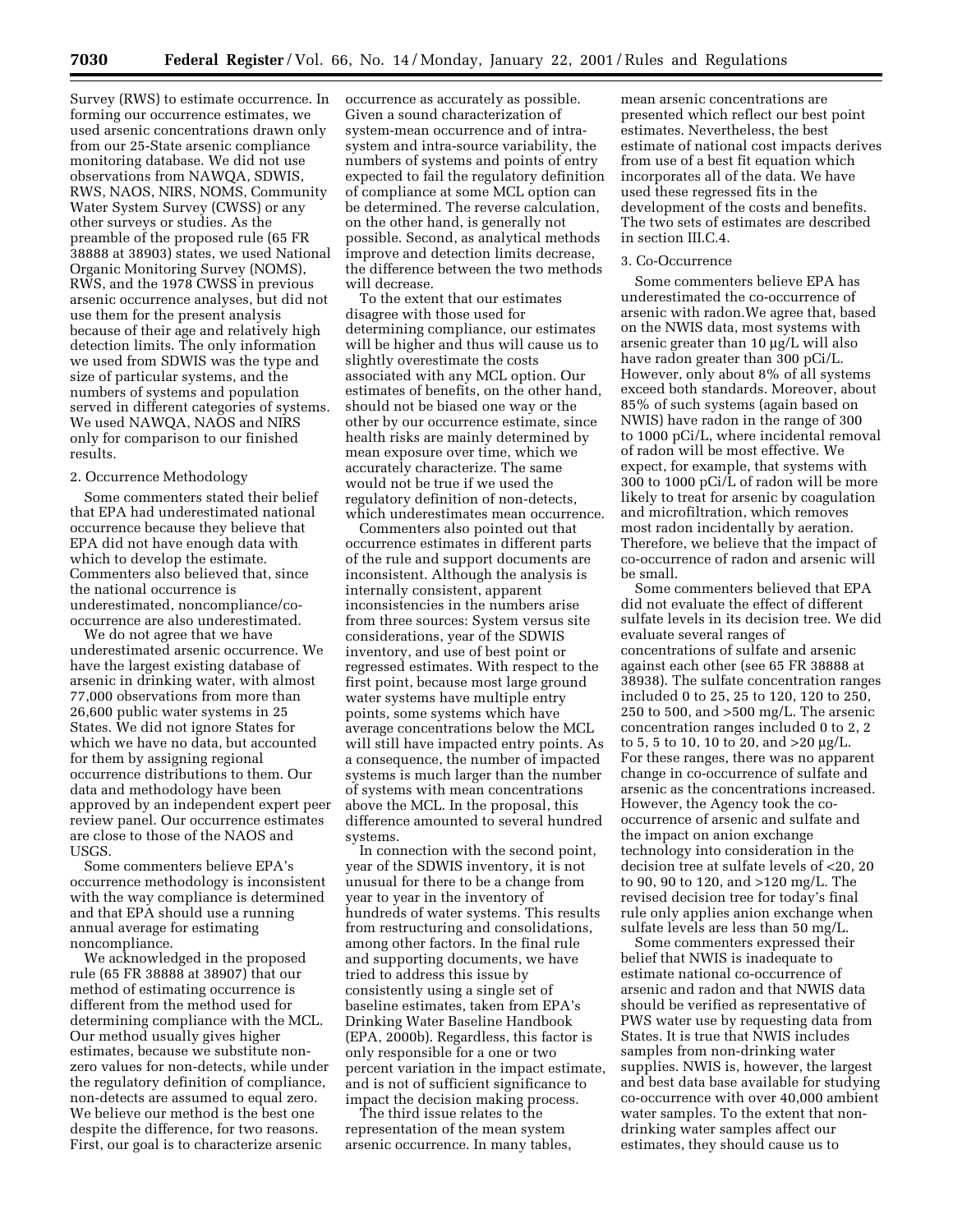overestimate occurrence and therefore also co-occurrence. We realize that NWIS may not reflect conditions in any given State or water system; we use it only for deriving national estimates.

### *D. Analytical Methods*

#### 1. Analytical Interferences

Commenters expressed concern about the potential for matrix interferences in the analysis of arsenic at low levels. A potential for chloride interference when using ICP–MS with samples containing high levels of chloride was specifically noted by commenters. A commenter also stated that some investigators had reported arsenic results in drinking water samples that differed depending on the valence state of the arsenic in the sample (*i.e.*, As (III) or (V)) when using methods that used GHAA technology. The Agency agrees that interferences may be encountered when determining arsenic using the methods proposed in the June 2000 rule (including the GHAA technique). However, the Agency disagrees that the interferences are unexpected or impede compliance with the arsenic MCL of 0.01 mg/L. Four different measurement technologies are approved for the analysis of arsenic: AA furnace, AA-Platform, GHAA and ICP– MS with respective MDLs of 0.001 mg/ L, 0.0005 mg/L, 0.001 mg/L, and 0.0014 mg/L. These technologies have been used for compliance determinations of arsenic for many years. The methods written around each of these technologies identify potential interferences and contain corrective procedures. In particular, the ICP–MS method warns of potential interferences from chloride and provides instructions to eliminate this problem.

2. Demonstration of PQL (Includes Acceptance Limits)

Several commenters agreed with the ±30% acceptance limit and the 0.003 mg/L PQL derived and proposed for arsenic. Other commenters expressed concerns that the PQL was not correctly derived or that the acceptance limits were too broad.

A commenter stated that the Agency should set the PQL at 5 to 10 times the method detection limits of 0.001mg/L which would result in a PQL range of 0.005 to 0.010 mg/L. As previously explained in section III.B.1 of this preamble, EPA only uses the MDL multiplier approach to derive a PQL when there is insufficient interlaboratory data to statistically derive a PQL. For arsenic, the Agency had ample WS data to derive a PQL using the interlaboratory approach.

Several commenters were concerned that the ''PQL study is not realistic and

does not account for matrix interference in real drinking water samples.'' In addition, some commenters stated that the ''PQL should be set at a level that is achievable by laboratories on a routine basis.'' EPA disagrees that the PQL for arsenic is unrealistic, or that it has been set at a level that is unachievable on a routine basis. As explained in section III.B.1 of this preamble, EPA used the interlaboratory data from six recent WS studies to derive the arsenic PQL. The WS studies utilize reagent grade water (*i.e.*, blank water free of interferences) for the PEsamples that are analyzed in the WS study. Use of reagent water to prepare a test sample conforms with an accepted and longstanding practice in which a method developer validates an analytical method in blank water before looking for possible inaccuracies from matrix effects when the method is applied to a sample matrix (*e.g.*, a compliance drinking water sample). Reagent water is used as an initial benchmark for method development and testing, because it is interferencefree and can be readily produced in any competent laboratory. A lab subsequently identifies and corrects for matrix effects by comparing its performance on reagent water to the results on the matrix (contaminated drinking water) or spiked matrix (clean drinking water spiked with arsenic) sample.

All of the methods approved for SDWA and Clean Water Act (CWA) compliance monitoring require that laboratories demonstrate acceptable performance in reagent grade water before drinking water samples are tested. A study conducted by Eaton (Eaton, 1994) found that the type of matrix and the analytical method used had no significant effect on the derivation of their PQL. This study included drinking waters with high total dissolved solids and total organic carbon, and arsenic concentrations that ranged from 0.001 to 0.010 mg/L. Thus, EPA disagrees with the comment that the PQL would be significantly different if derived in various drinking waters instead of in reagent water.

The Agency also believes that the derived PQL of 0.003 mg/L is realistic and is achievable on a routine basis. The derivation of the PQL for arsenic is consistent with the longstanding process used to determine PQLs for other metal contaminants regulated under SDWA. In deriving the PQL for arsenic, the Agency took into consideration the issue of laboratory capability, laboratory capacity, and the ability of laboratories to achieve a quantitation level on a routine basis.

The PQL for arsenic was derived from data collected in WS studies in which PE-samples were prepared with reagent water spiked with low concentrations, <0.006 mg/L, of arsenic. These studies were conducted from 1992 to 1995. The number of EPA Regional and State laboratories that participated in each study ranged from 26 to 45 laboratories. Using acceptance limits of ±30% a linear regression analysis of this data yielded a PQL of 0.00258 mg/L. The Agency rounded up to derive the proposed PQL of 0.003 mg/L (3 µg/L) with a ±30% acceptance limit. Over 75% of the EPA Regional and State laboratories were able to report arsenic concentrations within  $\pm 30\%$  of 3 µg/L. In addition, 62% of non-EPA laboratories that participated in these same WS studies were equally successful. The number of non-EPA laboratories in these WS studies ranged from 360 to 619 laboratories, which means that the number of laboratories that successfully analyzed the low concentration arsenic PE-samples ranged from 223 to 384. This data indicate that neither laboratory capacity nor capability will be a problem at a PQL of 3  $\mu$ g/L ±30%. EPA, therefore, believes that competent laboratories are available, and with the use of the quality control instructions in the compliance methods will routinely achieve this level of performance.

Several commenters felt the acceptance limit of ±30% is too wide. The ±30% acceptance limit was based on a recommendation from the SAB. The SAB recommendation was to choose an acceptance limit similar to that set for other regulated metals (EPA, 1995). These limits range from ±15% for barium, beryllium, and chromium to ±30% for mercury and thallium (§ 141.23(k)(3)). EPA chose the upper (*i.e.*, wider) limit on this range to ensure that a sufficient number of laboratories could be certified for arsenic determinations (the number of laboratories that can achieve the accuracy acceptance limit increases as the limit is widened). Several commenters agreed with the proposed ±30% acceptance limit, because they shared EPA concerns about insufficient laboratory capacity if this limit was narrowed.

#### 3. Acidification of samples

A commenter stated that the Agency needed to clarify that a sample can be collected in the field without acidification, and that acidification of the sample can be done later at the laboratory. The commenter believes that delaying acidification does not affect the compliance determination and that a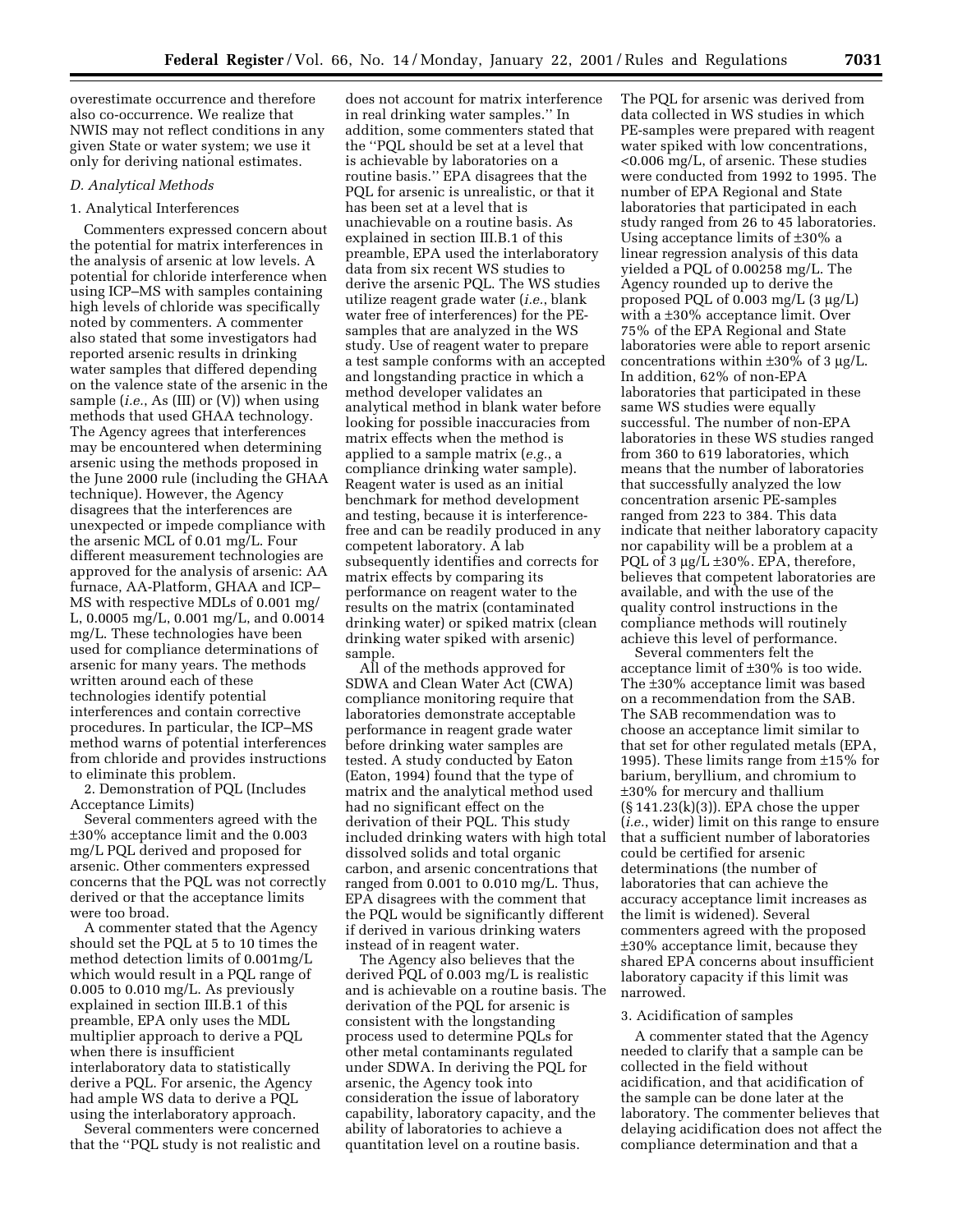**7032 Federal Register** / Vol. 66, No. 14 / Monday, January 22, 2001 / Rules and Regulations

laboratory is a better place in which to handle acids. The Agency agrees with this comment and had previously clarified in a final rule (64 FR 67450; December 1, 1999; see page 67452, item 11 and page 67456, item 3; EPA, 1999p), that acidification of samples may be conducted in the field or laboratory with acidification at the laboratory being the better and safer choice. In the 1999 rule, EPA noted that this change would be affected by amending footnote one to the table at  $\S 141.23(k)(2)$  to read as follows:

For cyanide determinations samples must be adjusted with sodium hydroxide to pH > 12 at the time off collection. When chilling is indicated the sample must be shipped and stored at 4EC or less. Acidification of nitrate or metals samples may be with a concentrated acid or a dilute (50% by volume) solution of the applicable concentrated acid. Acidification of samples for metals analysis is encouraged and allowed at the laboratory rather than at the time of sampling provided the shipping time and other instructions in Section 8.3 of EPA Methods 200.7 or 200.8 or 200.9 are followed.

Although the June 2000 proposal inadvertently omitted this footnote, today's final rule contains the correct footnote.

Another commenter believed that because the proposed sample preservation requirement for arsenic was new and supposedly untested, data collected under the previous requirements might not be comparable to data resulting from the new sample preservation requirement. These are not new analytical requirements. The commenter may have been misled by the statement in the preamble to the June 2000 arsenic proposal that EPA proposed to add a ''new'' requirement to the preservation and holding time table at  $\S 141.23(k)(2)$ . It is only new in the sense that EPA has codified the requirements in today's rule. Arsenic compliance data collected in the past and the arsenic data discussed in the June 2000 proposal were collected using these preservation and holding time conditions.

### *E. Monitoring and Reporting Requirements*

### 1. Compliance Determinations

Most of the comments regarding compliance determinations requested the Agency to provide further clarification on this issue. Many commenters specifically asked EPA to specify whether samples collected quarterly as a result of an MCL violation are defined as compliance samples or confirmation samples. In today's final rule, the Agency has provided further

clarification in the regulatory language to eliminate any misinterpretation.

The Agency defines quarterly samples as compliance samples that must be used to determine compliance. Confirmation samples are any samples that the State requires that go beyond the minimum Federally required samples defined in the following paragraph.

Systems will determine compliance based on the compliance samples obtained at each sampling point. If any sampling point is in violation of an MCL, the system has a MCL violation. For systems monitoring more than once per year, compliance with the MCL is determined by a running annual average at each sampling point. Systems monitoring annually or less frequently whose sample result exceeds the MCL for inorganic contaminants in § 141.23(c), or whose sample result exceeds the trigger level for organic contaminants listed in §§ 141.24(f) or 141.24(h) must revert to quarterly sampling in the next quarter. The system will not be considered in violation of the MCL until it has completed one year of quarterly compliance sampling. If any sample result will cause the running annual average to exceed the MCL at any sample point (*i.e.*, the analytical result is greater than four times the MCL), the system is out of compliance with the MCL immediately. Systems may not monitor more frequently than specified by the State to determine compliance unless it has applied to and obtained approval from the State. If a system does not collect all required samples when compliance is based on a running annual average of quarterly samples, compliance will be based on the running annual average of the samples collected. If a sample result is less than the detection limit, zero will be used to calculate the annual average. States have the discretion to delete results of obvious sampling or analytic errors.

States still have the flexibility to require confirmation samples for positive or negative results. States may require more than one confirmation sample to determine the average exposure over a 3-month period. Confirmation samples must be averaged with the original analytical result to calculate an average over the 3-month period. The 3-month average must be used as one of the quarterly concentrations for determining the running annual average. The running annual average must be used for compliance determinations.

Some commenters requested rule language that clearly specifies how to determine compliance and others

requested approval of scientific methodologies that more accurately reflect the average annual contaminant exposure. Today's rule requires that monitoring be conducted at all entry points to the distribution system. However, the State has discretion to require monitoring and determine compliance based on a case-by-case analysis of individual drinking water systems.

The Agency cannot in this rule address all of the possible outcomes that may occur at a particular water system; therefore, EPA encourages drinking water systems to inform State regulators of their individual circumstances. Some systems have implemented elaborate plans including targeted, increased monitoring that is much more representative of the average annual mean contaminant concentration to which individuals are being exposed. (Some States determine compliance based on a time or flow weighted average.) In many cases, the State can demonstrate that compliance is being calculated based on scientific methods that are more representative of the true contaminant concentration that individuals are being exposed to over a year, but it substantially increases the sampling and analytical costs.

Some States require that systems collect samples from wells that only operate for 1 month out of the year regardless of whether they are operating during scheduled sampling times. The State may determine compliance based on several factors including, but not limited to, the quantity of water supplied by a source, the duration of service of the source, and contaminant concentration.

#### 2. Monitoring of POU Devices

Several commenters indicated that there will be many implementation problems with POU devices. EPA agrees that some issues such as scheduling and access for routine maintenance of POU devices, liability, and monitoring may be difficult but believes they can be alleviated with sufficient planning. The Agency will be providing POU operation and maintenance guidance for small systems after publication of the final rule. In general, EPA believes that POU systems can be easily installed, maintained, and monitored for removal efficacy.

EPA believes that it is feasible for public water systems to own, control, and maintain POE/POU devices for arsenic MCL compliance either directly or through a contract with a qualified party. This approach, however, requires more recordkeeping to monitor individual devices than does centralized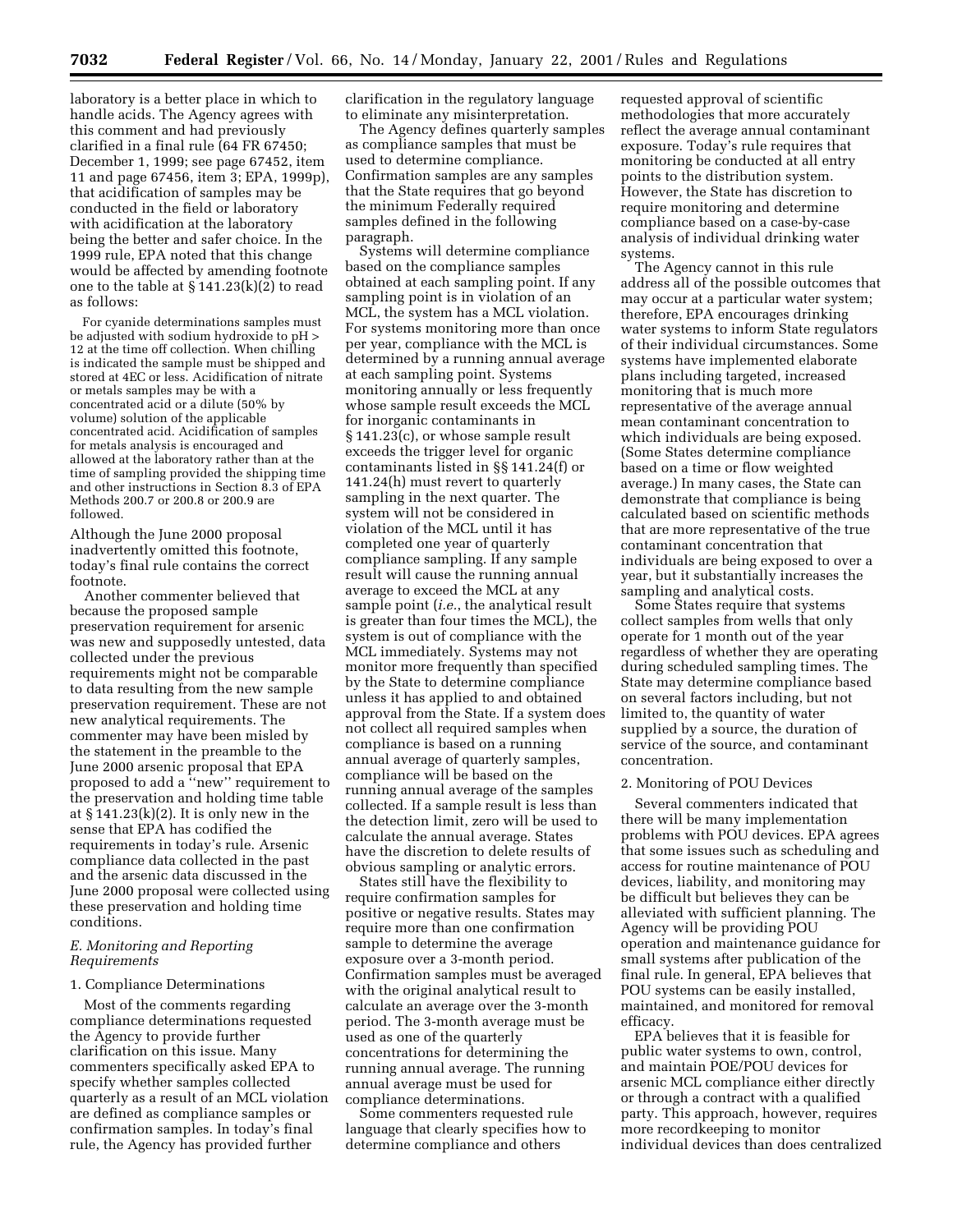treatment. Both POU AA and RO can be obtained with mechanical warnings to ensure that customers are notified of operational problems. In the case of activated alumina, such warnings include shut-off valves that are triggered prior to the adsorptive capacity of the media being exhausted, based on the volume of water treated. Reverse osmosis POU devices come with total dissolved solids detectors that activate warning lights when membrane integrity is compromised.

Systems having high arsenic concentrations in the finished water that choose to achieve compliance using POU treatment would shift from monitoring at a central location to monitoring at the POU devices. As is the case with any system that installs treatment to lower contaminant concentrations to levels below the MCL, the monitoring frequency is part of the compliance agreement between the Primacy Agency and the system. The compliance agreement must require monitoring that is as protective as monitoring for systems using centralized treatment and may not be less frequent than the routine monitoring required in today's rule (i.e., annual samples for surface water systems and one sample every three years for ground water systems). The Primacy Agency will be responsible for negotiating the monitoring schedule with the system for POU devices and may amend the compliance agreement with the system to increase or reduce the monitoring frequency to an alternate schedule depending upon maintenance, public responses, the implementation of the service agreement, and the initial monitoring results. For purposes of forecasting national compliance costs, EPA assumed that all POU devices would be monitored for arsenic with one sample taken the first year following installation, samples taken annually in subsequent years, and replacement of the filter cartridge at each POU site every 6 months.

### 3. Monitoring and Reporting for NTNCWSs

Most commenters disagreed with EPA's approach of requiring NTNCWSs to monitor and provide public notification. Instead, the majority of commenters indicated that EPA should either require full coverage or not regulate NTNCWSs. In today's rule making, EPA is requiring NTNCWSs to comply with the arsenic regulation, including the monitoring and reporting requirements associated with arsenic in § 141.23, the MCL listed in § 141.62, and the public notification requirements (NTNCWSs are subject to the same

requirements as those of CWSs). EPA acknowledges that there is uncertainty associated with its information about exposure patterns for consumers of water from NTNCWSs and the demographics of these facilities. Thus, our understanding of the health risks to consumers of water from NTNCWSs is uncertain. In the case of arsenic, however, EPA believes the additional uncertainty in the overall risk analysis supports the decision to treat these facilities the same as CWSs. EPA also believes the decision to cover these facilities is underscored by consideration of the risks to children who consume water at day care facilities or schools that are served by NTNCWSs.

4. CCR Health Language and Reporting Date

Comments received on EPA's proposed consumer confidence reporting (CCR) requirements were equally split. Some commenters supported EPA's proposal to include health effects language in CCRs if a system detects arsenic above the revised MCL prior to the effective date. Others disagreed with the proposal because they believed providing this information prior to the effective date would be confusing to consumers and would not allow sufficient time to inform consumers about the risks associated with arsenic. These dissenting commenters generally felt that it would be more useful for systems to provide notice to consumers that the MCL has been revised and systems will be required to comply by the effective date of the revision.

The Agency believes that it is important to provide customers with the most current understanding of the risk presented by arsenic as soon as possible after establishing the new standard. In today's rule, community water systems that detect arsenic between the revised and existing MCL must include health effects language in their consumer confidence reports prior to the effective date of the revised MCL. The Agency does not believe that inclusion of this information will be unnecessarily confusing to consumers because, under the CCR rule systems have the flexibility to place this information in context. EPA expects that affected systems will include not only the health effects language but also an explanation that the current MCL has been revised and the system is not in violation because the new standard has not yet taken effect.

EPA is finalizing an MCL somewhat higher than the technologically feasible MCL. Since some commenters expressed concern about the risk that a

higher-than-feasible MCL might present to certain consumers, EPA is requiring systems that detect arsenic at concentrations greater than 5 µg/L and up to and including 10 µg/L to provide additional information to their customers. EPA believes that consumers should be aware of the uncertainties surrounding the risks presented by very low levels of arsenic. While EPA addressed many of the sources of uncertainty in its risk analysis of arsenic in support of the final rule, several sources of uncertainty remain and will be considered in the future in the context of the periodic review and revision, if appropriate, of drinking water regulations as required by section 1412(b)(9) of SDWA.

#### 5. Implementation Guidance

EPA appreciates the fact that the final rule will place a new implementation burden on many water systems, particularly small systems. This is particularly true of small ground water systems that heretofore have not been obliged to install, operate, and maintain a treatment facility. EPA also understands that new or more sophisticated treatment technologies will have obvious implications in terms of operator capacity. EPA has addressed this issue in several ways, and does not believe that it is an impediment to promulgating this new MCL. In brief, some of the ways these implementation concerns have been addressed are as follows. EPA has identified a number of affordable small system treatment technologies that are based on consideration of the capabilities of small system operators. Systems will have the latitude to choose the type of treatment technology that is most cost effective and appropriate (from an operation and maintenance standpoint) for their particular situation. EPA also plans to publish implementation guidance for small systems within 60 days of publication of the final rule that will provide helpful information to aid small systems in both selecting and operating small treatment technologies. EPA has exercised its statutory authority under section 1412(b)(10) of SDWA to provide an additional 2 years for small systems to comply with this rule (for a total of 5 years). Individual small systems may apply for exemptions with extensions that can provide for a total of an additional 9 years to comply with the requirements of this rule. Finally, EPA notes that the final rule provides more ''buffer'' between the feasible level (3 µg/L) and the MCL of 10 µg/L as compared to the proposed level of 5 µg/ L. Thus, treatment facilities that experience operation difficulties would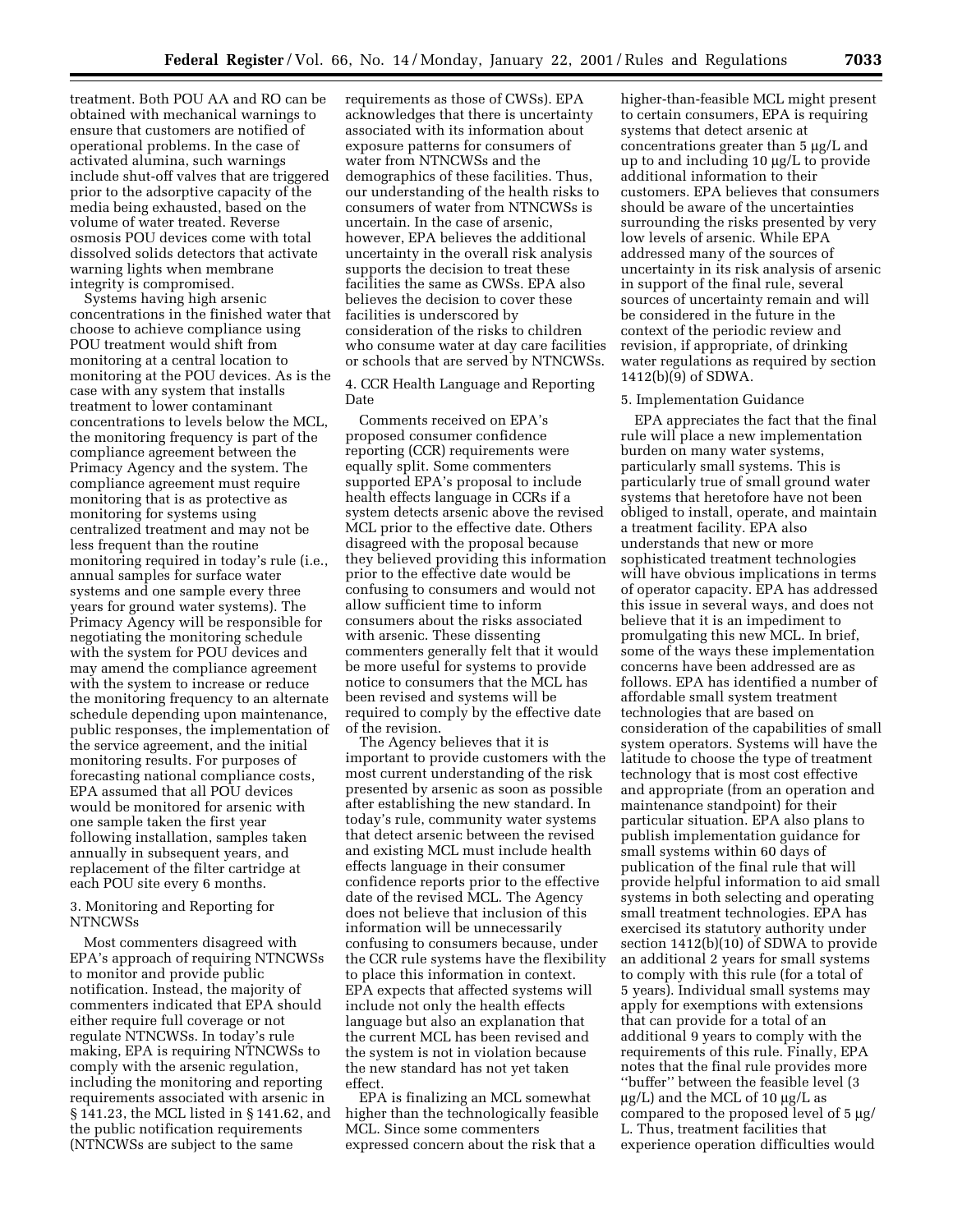have more latitude in terms of the timing and type of corrective measures that would need to be taken than would be the case with a more stringent final MCL. For all of the above reasons, EPA does not believe that there are any insurmountable implementation problems associated with the final MCL for arsenic.

### 6. Rounding Analytical Results

Today's rule requires that data be reported to the nearest 0.001 mg/L (3 significant figures). Some commenters felt that the rounding approach described in the proposed rule would significantly impact State programs. The proposed rule solicited comment on an approach requiring all values greater than or equal to 6 to be rounded up and all values less than or equal to 4 to be rounded down (*i.e.* a value of 0.0056 mg/L would be rounded to 0.006 mg/L). Results ending in 5 would round the third significant digit to the closest "even" number. Therefore, a result of 0.0155 mg/L would be rounded to 0.016 mg/L, and 0.0145 mg/L would be rounded to 0.014 mg/L. Some commenters supported EPA's rounding approach. Other commenters indicated that implementing this revision would affect State data management operations and would require staff training.

The Agency recognizes that implementing a revision to the existing rounding guidance may impact State database and computer programs. In today's final rule, the Agency is encouraging States to continue using the rounding scheme that EPA recommended in the ''Water Supply Guidance #72'', dated April 6, 1981. EPA stated in this guidance that:

All MCLs contained in the National Interim Primary Drinking Water Regulations are expressed in the number of significant digits permitted by the precision and accuracy of the specified analytical procedures. Data reported to the State or EPA should be in a form containing the same number of significant digits as the MCL. In calculating data for compliance purposes, it is necessary to round-off by dropping the digits that are not significant. The last significant digit should be increased by one unit if the digit dropped is 5, 6, 7, 8, or 9. If the digit is 0, 1, 2, 3, or 4 do not alter the preceding number.

For example, analytical results for arsenic of 0.0105 mg/L would round off to 0.011 mg/L while a result of 0.0104 mg/L would round off to 0.010 mg/L.

#### *F. Treatment Technologies*

1. Demonstration of Technology Performance

Many comments on the proposed arsenic rule (EPA, 2000i) expressed the

concern that the treatment options that EPA designated as BAT for compliance with the arsenic MCL have not been adequately demonstrated in full-scale operation for arsenic removal. Commenters noted that there are relatively few arsenic treatment facilities in the U.S., and these facilities are generally small and were designed for an arsenic MCL of 50 µg/L. Although many of the treatment options designated as BAT are widely used for other water treatment objectives, commenters stated that the limited application of these technologies to arsenic removal, especially in large plants, creates uncertainty as to their efficacy and feasibility for this purpose. Commenters alleged that this situation makes it difficult for water systems to determine appropriate compliance technology choices and raises questions regarding the validity of EPA's estimates of costs for compliance with the arsenic MCL.

EPA notes that SDWA section 1412(b)(4)(E) states: [E]ach national primary drinking water regulation which establishes a maximum contaminant level shall list the technology, treatment technique, and other means which the Administrator finds to be feasible for purposes of meeting such maximum contaminant level.

SDWA defines feasible in section  $1412(b)(4)(D)$  as follows:

For the purposes of this subsection, the term ''feasible'' means feasible with the use of the best technology, treatment techniques, and other means which the Administrator finds, after examination for efficacy under field conditions and not solely under laboratory conditions, are available (taking cost into consideration).

Thus, SDWA requires EPA to list feasible compliance treatment options based on demonstration of efficacy under field conditions and taking cost into consideration.

For compliance with the arsenic MCL, EPA judged technologies to be a best available technology when the following criteria were satisfactorily met:

• The capability of a high removal efficiency;

- A history of full scale operation;
- General geographic applicability;
- Reasonable cost;
- Reasonable service life;

• Compatible with other water treatment processes; and

• The ability to bring all of the water in a system into compliance.

After reviewing a number of technologies, EPA identified the following as BAT for arsenic removal: ion exchange, activated alumina, reverse osmosis, modified coagulation/ filtration, modified lime softening, electrodialysis reversal, and oxidation/

filtration. EPA believes that all of these treatment options meet the SDWA criteria of demonstrated efficacy under field conditions and, further, meet the additional criteria listed above which EPA has historically used to identify BAT. Studies which support this assessment are described in ''Technologies and Costs for Removal of Arsenic from Drinking Water'' (EPA, 2000t). Consequently, identification of these technologies as BAT is appropriate.

EPA recognizes that application of the arsenic BAT treatment options to fullscale plants where they are optimized specifically for arsenic removal is limited. This is especially true in regard to large plants. Nevertheless, as stated previously, it is appropriate for EPA to identify these technologies as BAT because they have been demonstrated to be effective for arsenic removal under field conditions. Moreover, all of the technologies listed as BAT have an established history of successful application at full scale in water treatment plants for related treatment objectives, specifically including the removal of inorganic contaminants (EPA, 2000t). Ion exchange is applied in both municipal and POE/POU treatment for softening (i.e., removal of calcium and magnesium), as well as for removal of nitrate, arsenic, chromium, radium, uranium, and selenium. Activated alumina is used in water treatment plants to remove contaminants such as fluoride, arsenic, selenium, silica, and natural organic matter. Reverse osmosis has traditionally been employed to desalinate brackish water and sea water. Electrodialysis reversal systems are often used in treating brackish water to make it suitable for drinking, and have also been applied for wastewater recovery. Oxidation followed by filtration is utilized extensively in public water systems for removal of iron and manganese. Lime softening is widely applied for reducing calcium, magnesium, and other metals in large water treatment systems. Most surface water systems use coagulation/filtration processes for particulate removal, and a growing number of systems have modified these processes to increase removal of dissolved constituents, primarily TOC and certain metals.

EPA believes that the successful application of the arsenic BAT treatment options for the removal of contaminants other than arsenic is relevant to their ability to remove arsenic in full-scale plants. The physical and chemical mechanisms operative in these technologies for the removal of hardness, sodium, fluoride, TOC and other dissolved species are analogous to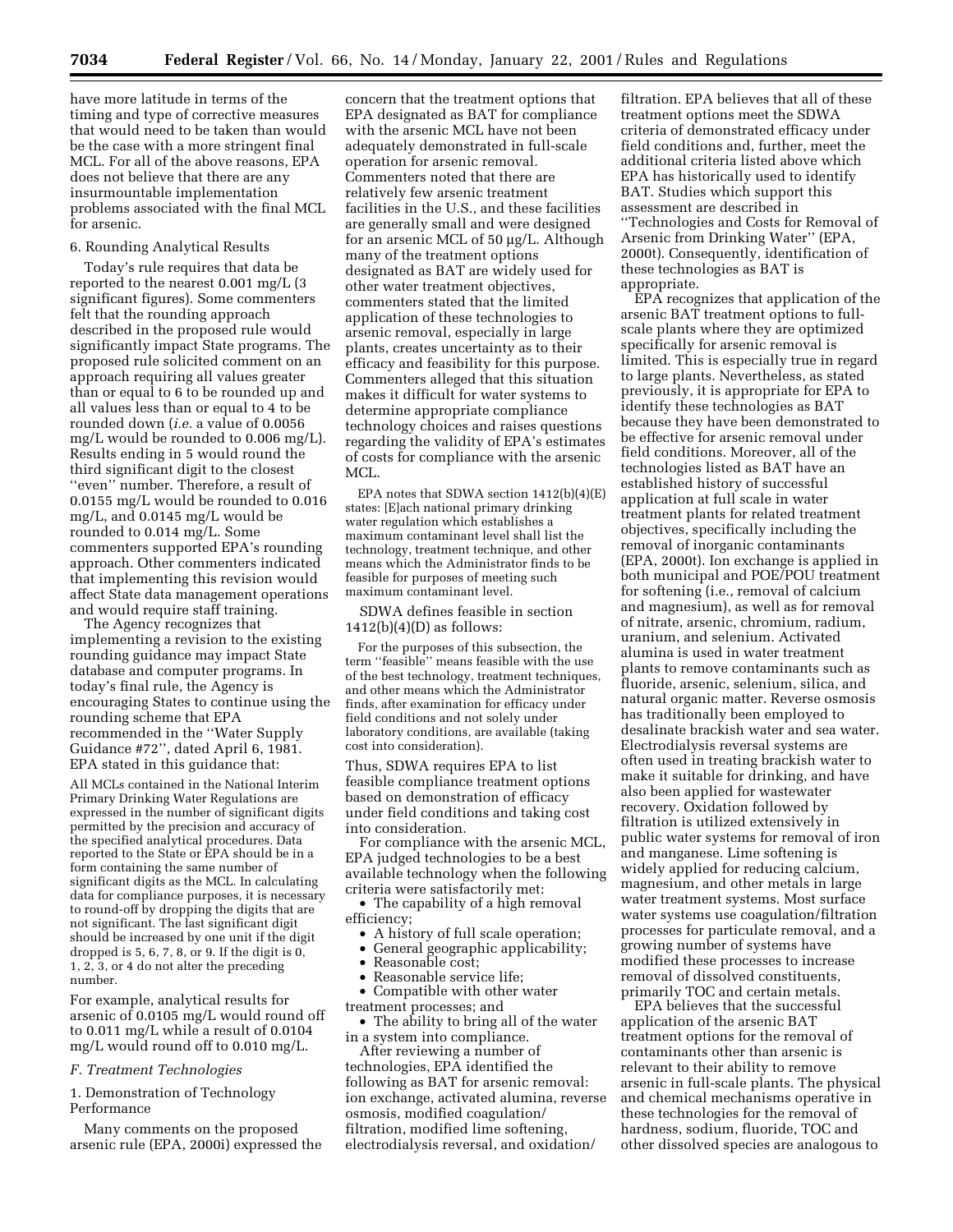the mechanisms by which these technologies remove arsenic. In addition, none of these technologies have characteristics that would make them ineffective or infeasible at large scale or under long-term operation. The specific conditions under which optimized performance is achieved may differ somewhat between removal of arsenic and removal of other contaminants, just as they may differ from plant to plant based on water matrix and other treatment processes in use. However, because it has been shown that these technologies can remove arsenic under field conditions, and because these technologies have an established history of use for the removal of inorganic contaminants in full-scale systems, EPA believes it is appropriate and technically justified to conclude that they can be successfully used for arsenic removal in full-scale plants.

### 2. Barriers to Technology Application

EPA received many comments on the proposed arsenic rule (EPA, 2000i) that described challenges that systems would face in applying the technologies identified by EPA for compliance with the arsenic MCL. Among such challenges asserted by comments were the following: the cost and availability of adequately trained, certified operators, especially in small systems; hazards associated with the shipping, handling, and storage of chemicals, especially in regard to wells located in residential areas; and the infeasibility of water loss from treatment processes in arid regions. Note that comments dealing with residuals handling and disposal are addressed subsequently in section V.F.4 of this preamble.

In regard to water treatment plant operators, EPA believes that operator competency is critical for the protection of public health and the maintenance of safe, optimal, and reliable performance of water treatment and distribution facilities. Pursuant to SDWA section 1419(a), EPA has developed guidelines for the certification and recertification of the operators of community and nontransient noncommunity public water systems. These guidelines require that all operating personnel who make process control/system integrity decisions about water quality or quantity that affect public health must be properly certified by the State. EPA recognizes and has considered that the treatment technologies, which systems will install to comply with the arsenic MCL, may add complexity to existing treatment works or may be applied to previously untreated ground water. These situations will necessitate

additional operator training to ensure that treatment processes are properly operated, and systems will incur additional costs associated with operator labor.

EPA believes there will be sufficient numbers of adequately trained and certified operators available to public water systems. Operator training programs are available throughout the U.S. through home study courses, classroom settings, and in-plant training. Current and new water treatment operators can obtain the training necessary to operate any of the treatment technologies considered for compliance with the arsenic MCL. EPA is developing a grants program pursuant to SDWA section 1419(d) to reimburse training and certification costs for operators employed by community water systems and nontransient, noncommunity water systems serving 3,300 or fewer people. This funding will reduce the compliance burden on these small systems, thereby increasing the likelihood that the systems will be able to reliably operate and maintain new treatment. Today's rule offers five years between promulgation and the time systems must be in compliance. An exemption can provide three additional years to achieve compliance, and this exemption may be renewed for up to six years for small systems. The Agency believes this amount of time will offer ample opportunity for States' operator training and certification programs to prepare operators.

EPA's Operator Certification Guidelines require that a certified operator be responsible, in charge, and available to all community and nontransient, noncommunity water systems. However, this does not mean a certified operator must be on site at every treatment facility 24 hours a day, 7 days a week. The treatment technologies do not necessarily require constant supervision of operators. Depending upon State requirements, regional certified operators could travel from facility to facility on a regular basis to oversee the efforts of the non-certified operators provided the certified operator was also available to the system on an on-call basis. Systems must consider their operational constraints in selecting treatment technologies and in establishing appropriate operational controls.

EPA has accounted for additional labor costs associated with the operation of treatment technologies for compliance with the arsenic MCL. The Agency's analyses of additional costs are described in ''Technologies and Costs for Removal of Arsenic from Drinking Water'' (EPA, 2000t). The labor rates used to develop operation and maintenance costs are conservative estimates based on loaded rates for certified operators in large and small systems.

Concerns expressed by commenters on the storage, handling, and application of chemicals used in arsenic treatment centered on hazards to the public health and safety if an accidental release occurred. These comments hinged on the fact that ground water systems may have wells located in residential and high population-density areas. Several commenters asserted that the risks from chemical application in these areas may outweigh the hazards associated with potentially elevated arsenic concentrations. Among the chemicals of concern are chlorine for pre-oxidation, and acids and bases for pH adjustment.

While EPA understands the nature of this concern, EPA does not believe that chemical usage for compliance with the arsenic MCL poses a significant risk. Systems using chemicals should employ established safety and emergency response procedures, along with effective operator training and certification. Measures that can be taken to alleviate potential problems with chemical handling and storage include: review chemical documentation to check quantity and quality; visually inspect chemicals and conduct appropriate verification tests; label and secure unloading points; verify adequate receiving tank capacity; inspect chemical containers for any damage or evidence of leaks; specify delivery at scheduled times; specify equipment necessary for safe handling and transfer of chemicals; and supervise unloading with trained personnel (Casale and LeChevallier, 2000).

Many community water systems currently disinfect with chlorine. This includes many small systems and ground water systems with wells in residential areas. Small systems and ground water systems typically apply chlorine as hypochlorite that carries relatively little risk. Liquified chlorine gas is generally cheaper and is used by many large systems. The use of chlorine gas involves certain risks associated with accidental leakage. However, these risks are well understood and are managed through high standards of equipment specification, operation and management procedures, and training of personnel (Porter *et al.,* 2000).

Systems using activated alumina may lower the pH of the feedwater in order to increase process efficiency, and subsequently raise the pH to stabilize the water. EPA believes that most large systems have a sufficient level of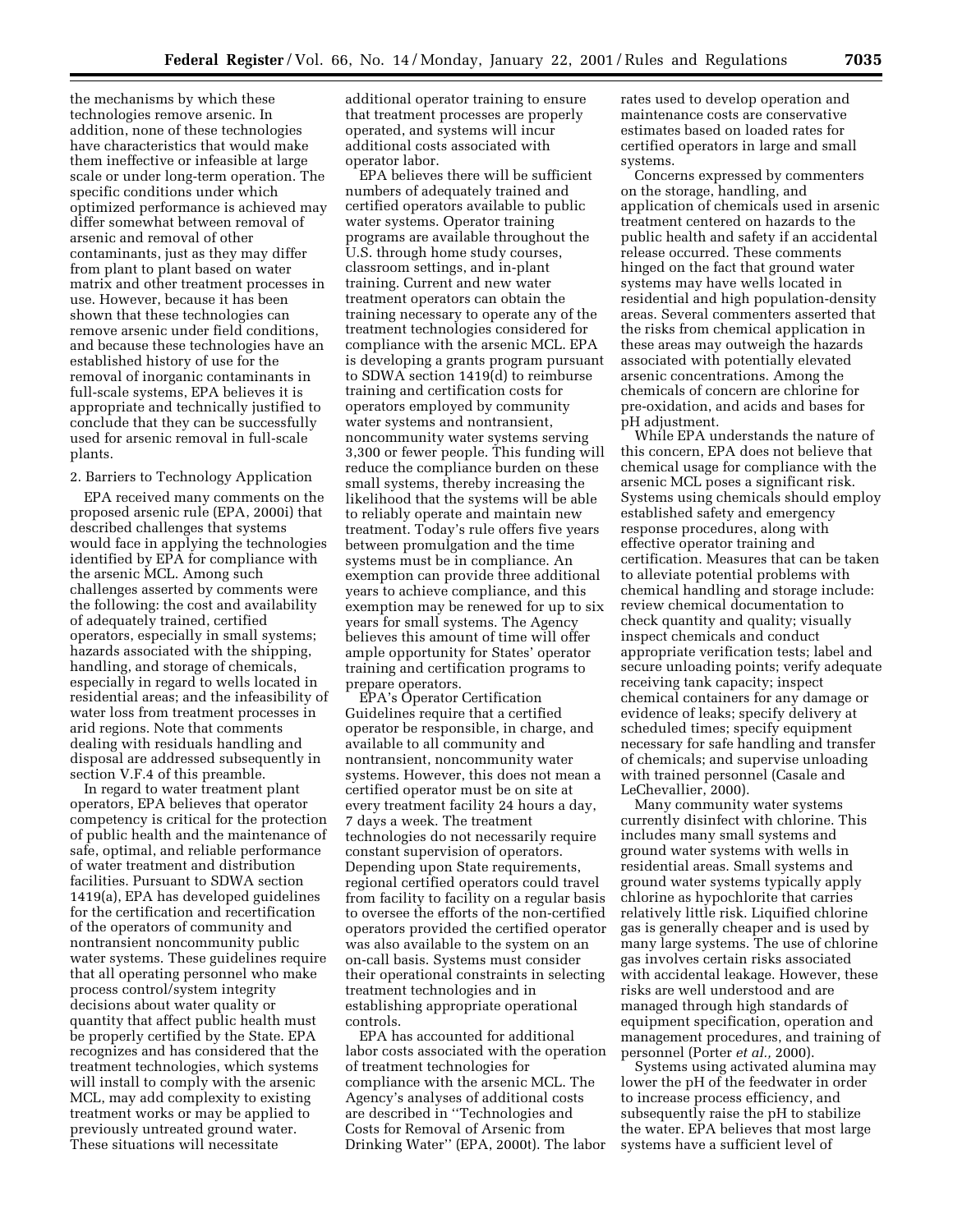technical expertise to modify pH without difficulty. However, EPA recognizes that very small systems may lack the operator capacity to successfully rely on pH modification as a component of a treatment process. In estimating costs for compliance with the arsenic MCL, EPA assumed that most very small systems using activated alumina would not adjust the raw water pH. These plants would run under lessthan-optimal conditions but would still meet the arsenic MCL. Furthermore, for small systems and for other systems that may lack the technical expertise to adjust pH, other treatment options are available. Because of the number and flexibility of treatment options available to systems, along with the training and certification of operators, EPA believes that hazards to the public as a result of arsenic treatment will be minimal.

In regard to concerns with water scarcity, EPA notes that of the technologies listed in the proposed rule as BAT, only reverse osmosis (RO) and electrodialysis reversal (EDR) produce reject water in a quantity likely to make them undesirable in arid regions. While EDR and RO were listed as BAT in the proposed rule, they were not used in the final national cost estimate because other options are more cost effective and do not reject a large volume of water like these two technologies. Thus, we did not assume that any systems would chose EDR and assumed that RO would only be used by a small fraction of small systems and only in POU devices. POU devices treat only a small fraction of the household water, so that any water loss is minimized. Consequently, EPA does not believe that commenters' concerns about water scarcity alter EPA's projections of systems' ability to comply with the arsenic MCL. Moreover, in today's rule EPA has established the MCL for arsenic at 10 ppb. At this level, it would be possible for many systems to use RO or EDR in a split-stream mode, treating a portion of the water, and blending treated and untreated water to achieve compliance. This option would enable systems to significantly reduce the amount of reject water produced were they to select these technologies.

In cases where the available water resources are limited, systems may select technologies like activated alumina, anion exchange, and coagulation assisted microfiltration where water loss is limited to a few percent or less. As discussed in ''Technologies and Costs for Removal of Arsenic from Drinking Water'' (EPA, 2000t), the principal water losses associated with anion exchange and activated alumina result from the

rinsing of the beds after regeneration and, in some limited cases, backwashing for removal of solids. In normal operating conditions, EPA expects this waste water to amount to a small percentage of the total water produced.

### 3. Small System Technology Application

A number of commenters raised concerns over the small system compliance technologies described in the proposal. Many of these comments questioned the ability of small systems to apply these technologies. EPA has carefully considered these comments and responses to the significant issues are provided below (see section I.G. for a discussion of the affordable small system compliance technologies under today's final rule).

The most significant issues raised by comments addressed the application of Point-of-Use/Point-of-Entry (POU/POE) treatment in small systems. Comments cited requirements for preoxidation for activated alumina (AA) units as reasons why the POU/POE devices would not be desirable. EPA notes that many small systems have disinfection treatment systems in place that could act as preoxidation for POE/POU units. Comments also raised concerns regarding the brine or concentrate stream generated by reverse osmosis (RO) POU/POE units. Commenters questioned whether the systems would waste precious water in arid areas. EPA believes systems in arid areas are more likely to select activated alumina (AA) or another centralized treatment technology. Commenters also raised concern over the disposal of the concentrate from these units into sewer or septic systems. In response, EPA believes it would be highly unlikely for the concentrate stream to pose problems because only about 1% of the household water is treated, thereby minimally influencing the quality of the sewage discharged from the household. Finally, commenters questioned the ability of small systems to maintain POE/POU devices which are installed in private homes. EPA believes it is feasible for public water systems to own, control, and maintain POE/POU devices for arsenic MCL compliance either directly or through a contract with a qualified party. While EPA recognizes that access to homes for maintenance may be an issue for some systems, we believe that such access would be permitted in others, especially if significant cost savings could be achieved.

#### 4. Waste Generation and Disposal

Many comments stated that EPA did not adequately consider problems with

waste generation and disposal when evaluating which technologies would be most appropriately used for achieving compliance. Commenters expressed particular concern with anion exchange, activated alumina, and reverse osmosis because wastes generated from these processes, depending upon their operating and site specific conditions, could be hazardous or difficult to dispose of. Comments indicated that many utilities would have difficulty in achieving compliance with the proposed rule while also maintaining compliance with other environmental laws and regulations (e.g., RCRA and CWA). Commenters questioned EPA's analysis for the proposed rule that indicated that no RCRA hazardous wastes would need to be disposed in the decision tree.

Arsenic treatment technologies produce three different types of wastes: Brines, sludges and spent media. Depending upon arsenic concentration and the characteristics of the waste, each of these wastes can pose disposal challenges and has the potential for being classified as hazardous.

Arsenic wastes are defined as hazardous if their toxicity characteristic (TC) exceeds 5 mg/l of arsenic. The Toxicity Characteristic Leaching Procedure (TCLP) is a method by which waste is evaluated to determine if it exceeds the TC. If waste is  $< 0.5\%$  dryweight solids, then the liquid is defined as the TCLP extract and concentrations in it are compared against the TC level to determine if it is hazardous. If the waste is  $\geq 0.5$  % dry-weight solids, then a TCLP that conservatively simulates leaching from a landfill is used to determine if the TC level would be exceeded. EPA considered TC and TCLP results from residuals produced by the treatment technologies under consideration and selected only those technologies that would not produce a hazardous waste.

Upon the review of public comments and further analysis, EPA agrees with comments that some of the treatment train technologies in the decision tree of the proposed rule could have created hazardous wastes under certain operational circumstances. Thus, EPA has narrowed its selection of available technologies in the decision tree for the final rule as indicated in Table V.F–4.1. EPA believes that the treatment options included in Table V.F–4.1 can address all treatment challenges without creating hazardous wastes, while being able to achieve compliance with the final rule. EPA has revised its national costs upward to reflect the changes in the decision tree. These costs are described in more detail in this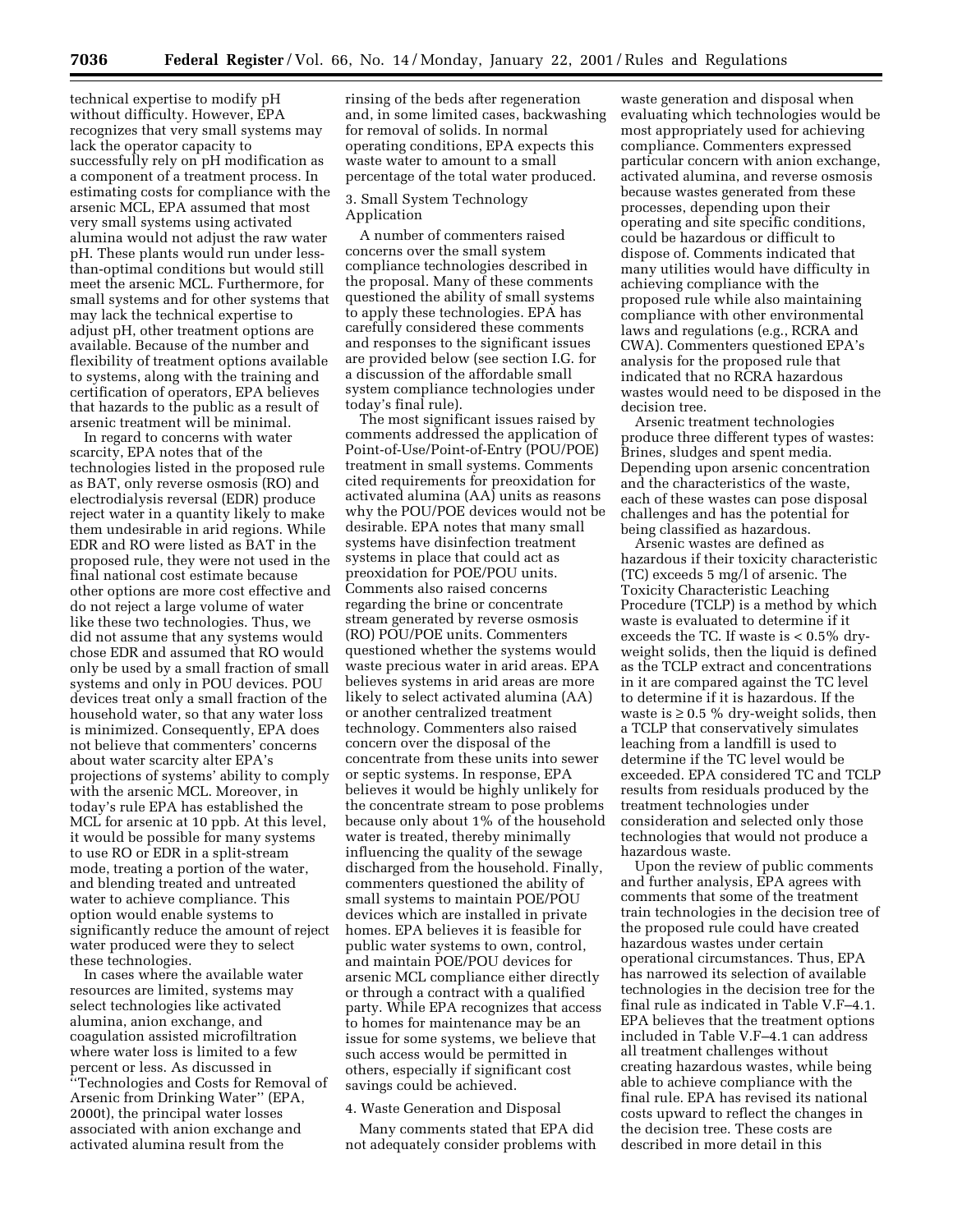preamble and in support documents for this rule (EPA, 2000o and EPA, 2000t).

More specific rationale for the changes in the treatment train technologies considered in the decision tree are discussed in the following paragraphs and in the ''Technology and Cost Document'' (EPA, 2000t).

*a. Anion exchange.* When anion exchange resins are cleaned, they create a regeneration brine. Influent sulfate and arsenic concentrations, regeneration level, and rinse volume influence the resultant brine concentration levels of arsenic. EPA conducted modeling to determine the feasible operating conditions and source water arsenic and sulfate concentrations under which anion exchange could effectively remove arsenic without creating an arsenic brine that exceeded an arsenic concentration of 5 mg/L. Based on this analysis (EPA, 2000t), EPA determined brine arsenic concentrations could exceed 5 mg/L when: (a) Arsenic influent levels exceed 15 µg/L and sulfate concentrations exceed 25 mg/L, and (b) when arsenic influent levels exceed 25 µg/L and sulfate concentrations ranged between 25 and 90 mg/L. Based on this analysis, EPA eliminated landfills and evaporation ponds from the final decision tree for the conditions indicated in Table V.F– 4.1.

As part of its proposed and final decision tree evaluation, EPA assumed that brine streams with  $< 0.5\%$  solids could potentially be disposed of through domestic sewage or mixtures of domestic sewage to POTWs regardless of the TC, since this is excluded from regulation under RCRA. Piping the brine directly to the POTW without passing through the sewer system does not meet the exclusion, nor does trucking the brine to the POTW. Even though brine disposal via sewage to POTWs is not restricted by RCRA, EPA recognizes that brine disposal can be restricted by the POTW's pretreatment programs. POTWs may establish Technically Based Local Limits (TBLLs) for arsenic to control: arsenic concentrations in POTW biosolids, arsenic concentration in the POTW discharge, or total dissolved solids (TDS) in the POTW discharge.

Many comments indicated that significant increases in total dissolved

solids would make brine disposal to a POTW unacceptable, especially in the Southwest where water resources are scarce. Even under the lowest regeneration level of 5.1 lb/ft3 assumed in EPA's analysis, TDS increases would likely be prohibited by POTWs when influent sulfate concentrations exceed 90 mg/L, and limited to POTWs where brine volume is very small compared to total volume for sulfate concentrations between 25 and 90 mg/L. Therefore, as described in section I.F., EPA modified the compliance decision tree to assume systems with sulfate concentrations greater than 50 mg/L would not select anion exchange as a treatment technology. In its final decision tree, EPA assumed that drinking water plants with sulfate concentrations of less than 20 mg/l and with a regeneration frequency of 1500 bed volumes, or with sulfate concentrations between 20 and 50 mg/l and a regeneration frequency of 700 bed volumes, might use anion exchange with waste disposal via sewage to POTWs and be able to comply with local TBLLs. In the final decision tree less than 10% of the systems are assumed to use anion exchange versus over 50% of the systems being assumed to use this technology under the proposal.

*b. Activated alumina.* The proposed rule considered activated alumina with regeneration and listed discharge to a sanitary sewer as the disposal mechanism for the brines. Many comments on the proposed rule noted that TBLLs for arsenic or total dissolved solids might restrict discharge of brine streams to the sanitary sewer. Under today's final rule (see section I.F.), regeneration of activated alumina media is not recommended for a number of reasons, including the difficulty of disposing of the brines. In the final decision tree, EPA assumes disposal of spent AA media (either from central treatment or POU) to landfills as the waste disposal method for AA. EPA believes that spent AA media will be nonhazardous because the TCLP test is conducted using weak acid at a pH of 5 which is near the optimal pH for adsorption of arsenic onto AA (Kempic, 2000). Wang et al. (2000) evaluated AA spent media from two small systems

having treating influent arsenic concentrations of  $> 50 \mu g/l$  and found TCLP with arsenic concentrations of 0.07 mg/L or less, well below the TCLP limit of 5 mg/L. Some public comments indicated concern that the TCLP test conditions at the pH of 5 may not reflect conditions at landfills which may have higher pHs. In response, EPA notes that the TCLP is the defining test specified in 40 CFR 261.24 for determining whether a waste is TC hazardous, and it applies regardless of the actual management of the waste unless some exemption applies.

In the final decision tree, EPA has revised the treatment train assumptions for AA to be operated in series (i.e., two treatment units in sequence rather than as singular units as was considered under the proposal) under various pH conditions (see Table V.F–4.2). Operation in series will allow longerrun times and more cost-efficient disposal of spent media. The range of pH conditions is assumed in consideration of public comments that some utilities will prefer to operate without pH adjustment, thereby minimizing oversight and the ''footprint'' of land needed for the treatment facilities (since no additional chemical feed or storage facilities are needed). While pH adjustment to low levels will optimize AA removal of arsenic, this may not be an option for certain facilities depending upon land availability. Therefore, EPA considers a wide range of pH conditions of AA in the series mode.

*c. Reverse osmosis.* Except for POU treatment, EPA did not use reverse osmosis in the decision tree of either the proposed or final rule (EPA, 2000h); EPA, 2000o). The concentrate stream from POU devices can be disposed of through discharge into domestic wastewater and thereby be exempt from RCRA regulation. It would also be highly unlikely for the concentrate stream to pose problems with TBLLs because only about 1% of the household water is treated, thereby minimally influencing the quality of the sewage reaching the POTW. Therefore, the decision tree to the final rule includes POU reverse osmosis.

### TABLE V.F–4.1.—TREATMENT TRAINS IN FINAL VERSUS PROPOSED ARSENIC RULE DECISION TREE

| Treatment train: treatment & residuals manage-<br>ment combination | National cost estimate assumes will be selected by<br>systems in |            | Reason for change |  |
|--------------------------------------------------------------------|------------------------------------------------------------------|------------|-------------------|--|
|                                                                    | Proposed rule                                                    | Final rule |                   |  |
|                                                                    | NO                                                               | NO         | N/A<br>N/A        |  |
|                                                                    |                                                                  |            | N/A               |  |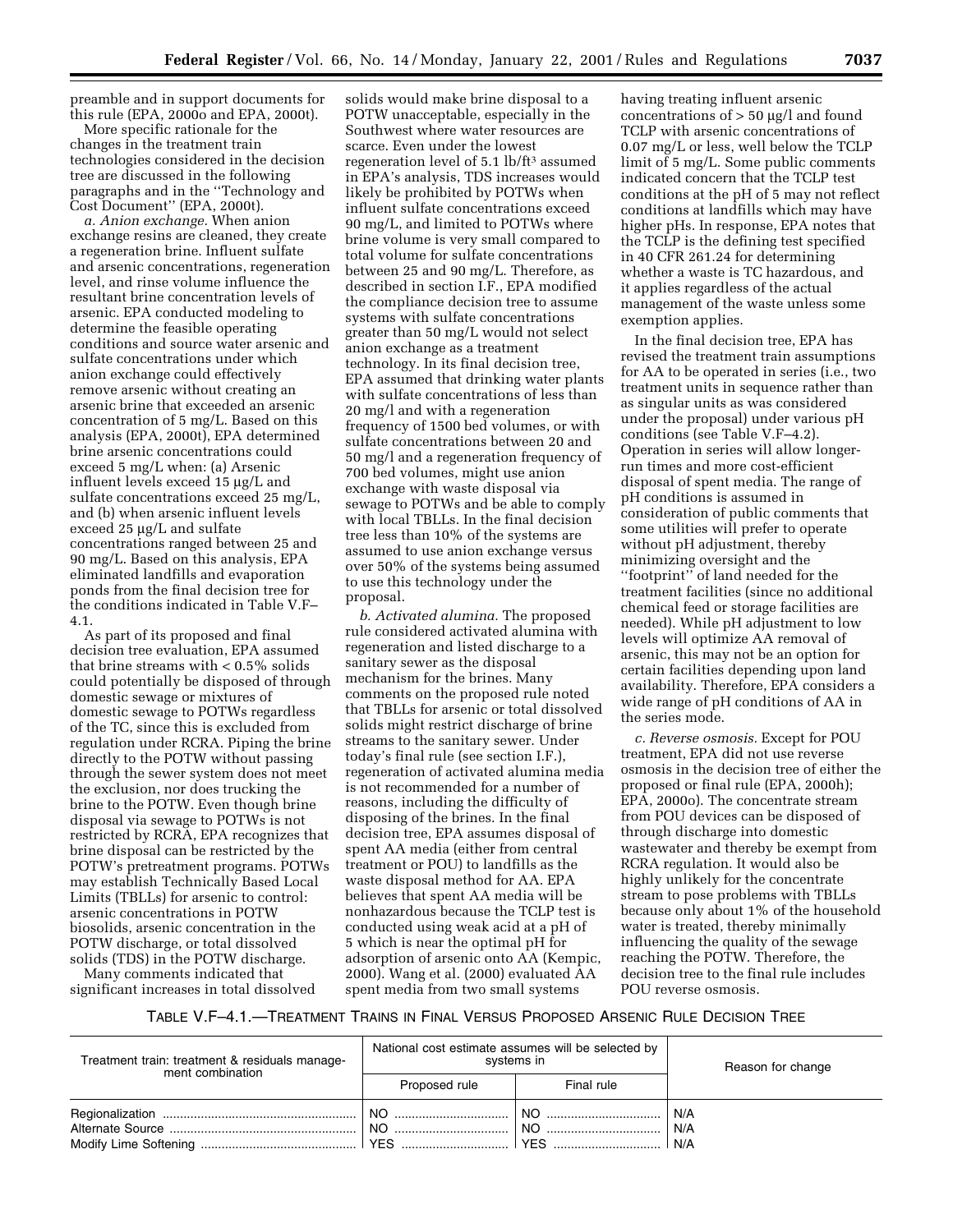| Treatment train: treatment & residuals manage-<br>ment combination                                                                                                                    | National cost estimate assumes will be selected by<br>systems in |                          | Reason For Change                                                                  |
|---------------------------------------------------------------------------------------------------------------------------------------------------------------------------------------|------------------------------------------------------------------|--------------------------|------------------------------------------------------------------------------------|
|                                                                                                                                                                                       | Proposed rule                                                    | Final rule               |                                                                                    |
| Anion Exchange (25 mg/L sulfate) & POTW dis-<br>charge.                                                                                                                               | <b>YES</b><br><b>YES</b>                                         | <b>YES</b><br><b>YES</b> | N/A<br>Treatment name revised-Anion Ex-<br>change $(<20$ mg/L sulfate).            |
| Anion Exchange (150 mg/L sulfate) & POTW dis-<br>charge.                                                                                                                              | NO                                                               | NO                       | N/A                                                                                |
| Anion Exchange (25 mg/L sulfate) & Evaporation<br>Pond, Landfill.                                                                                                                     | YES                                                              | NO                       | Brine stream may be hazardous<br>waste. Commenter issue-EPA<br>evaluation.         |
| Anion Exchange (150 mg/L sulfate) & Evaporation<br>Pond, Landfill.                                                                                                                    | NO                                                               | NO                       | N/A                                                                                |
| Activated Alumina (16500 Bed Volumes) & Landfill                                                                                                                                      | YES                                                              | REVISED                  | Revised approach uses multiple col-<br>umns in series operation.                   |
| Activated Alumina (3000 Bed Volumes) & Landfill<br>Reverse Osmosis & direct discharge<br>Reverse Osmosis & POTW discharge<br>Reverse Osmosis & Chemical Precipitation, Land-<br>fill. | NO<br>NO<br>NO<br>NO                                             | NO<br>NO<br>NO<br>NO     | N/A<br>N/A<br>N/A<br>N/A                                                           |
| Coagulation Microfiltration & Mech. Dewatering,<br>Landfill.                                                                                                                          | <b>YES</b>                                                       | <b>YES</b>               | N/A                                                                                |
| Microfiltration<br>Non-Mech.<br>Coagulation<br>&<br>Dewatering, Landfill.                                                                                                             | <b>YES</b>                                                       | <b>YES</b>               | N/A                                                                                |
| Oxidation Filtration & POTW discharge<br>Anion Exchange (25 mg/L sulfate) & Chem Pre-<br>cipitation, Landfill.                                                                        | <b>YES</b><br><b>YES</b>                                         | <b>YES</b><br>NO         | N/A<br>Brine stream may be hazardous<br>waste. Commenter issue-EPA<br>evaluation.  |
| Anion Exchange (150 mg/L sulfate) & Chem Pre-<br>cipitation, Landfill.                                                                                                                | <b>YES</b>                                                       | NO                       | Brine stream may be hazardous<br>waste. Commenter issue-EPA<br>evaluation.         |
| Activated Alumina (16500 BV) & POTW<br>Activated Alumina (3000 BV) & POTW<br>Anion Exchange (90 mg/L sulfate) & POTW                                                                  | NO<br>NO<br><b>YES</b>                                           | NO<br>NO<br>REVISED      | N/A<br>N/A<br>Lower sulfate concentration selected                                 |
|                                                                                                                                                                                       |                                                                  |                          | to minimize total dissolved solids<br>increase. Commenter issue-EPA<br>evaluation. |
| Anion Exchange (90 mg/L sulfate) & Evaporation<br>Pond, Landfill.                                                                                                                     |                                                                  | NO                       | Brine stream may be hazardous<br>waste. Commenter issue-EPA<br>evaluation.         |
| Point-of-Entry Activated Alumina                                                                                                                                                      | <b>YES</b>                                                       | NO                       | Run length only exceeds six months<br>when finished water $pH < 7.5$               |
|                                                                                                                                                                                       |                                                                  | <b>YES</b><br><b>YES</b> | N/A<br>N/A                                                                         |

### TABLE V.F–4.1.—TREATMENT TRAINS IN FINAL VERSUS PROPOSED ARSENIC RULE DECISION TREE—Continued

# TABLE V.F–4.2.—NEW OR REVISED TREATMENT TRAINS

| <b>Treatment Train</b>                                                                | Revision                                   |  |
|---------------------------------------------------------------------------------------|--------------------------------------------|--|
| Activated Alumina<br>(pH7-pH8) & Land-<br>fill                                        | Series Operation.                          |  |
| Activated Alumina<br>$(pH8-8.3)$ & Landfill.                                          | Series Operation.                          |  |
| <b>Activated Alumina</b><br>(pH adjusted to<br>pH6-23,100 Bed<br>Volumes) & Landfill. | Series Operation.                          |  |
| <b>Activated Alumina</b><br>(pH adjusted to<br>pH6-15,400 Bed<br>Volumes) & Landfill. | Series Operation.                          |  |
| Anion Exchange (20-<br>50 mg/L sulfate) &<br>POTW.                                    | Use 700 Bed Vol-<br>umes as Run<br>Length. |  |

5. Emerging Technologies

A number of comments state that several of the emerging technologies

discussed in the proposal (*e.g.,* granular ferric hydroxide, see section I.F) are likely to be the most cost effective treatment option for systems, particularly small systems. These comments state that systems may not select these emerging technologies because they have not been listed as BAT. In response, EPA must clarify that systems are not required to use BAT to achieve compliance with the MCL. A system may use any technology that is accepted by the State primacy agency provided the technology achieves compliance with the MCL. However, if a system is unable to meet the MCL with its chosen technology, the system will not be eligible for a variance unless the installed technology is listed as BAT. Other comments indicated that there will not be sufficient time for further testing of these emerging technologies prior to the effective date of the MCL. EPA notes that because of the capital

improvements required for compliance with the MCL, the effective date of today's rule is 5 years from the date of promulgation for all system sizes. This should provide systems with adequate time for testing of the emerging technologies. Moreover, States may, as described in section I.H, provide small systems with up to an additional nine years to comply through exemptions.

### *G. Costs*

### 1. Disparity of Costs

Many public comments stated that EPA substantially underestimated costs for implementing the proposed rule. Comments pertained to national cost or regional cost estimates and system level cost estimates. Commenters stated that EPA's national cost estimates were low because: (a) The decision tree led to an over selection of technologies with low associated costs, and (b) the system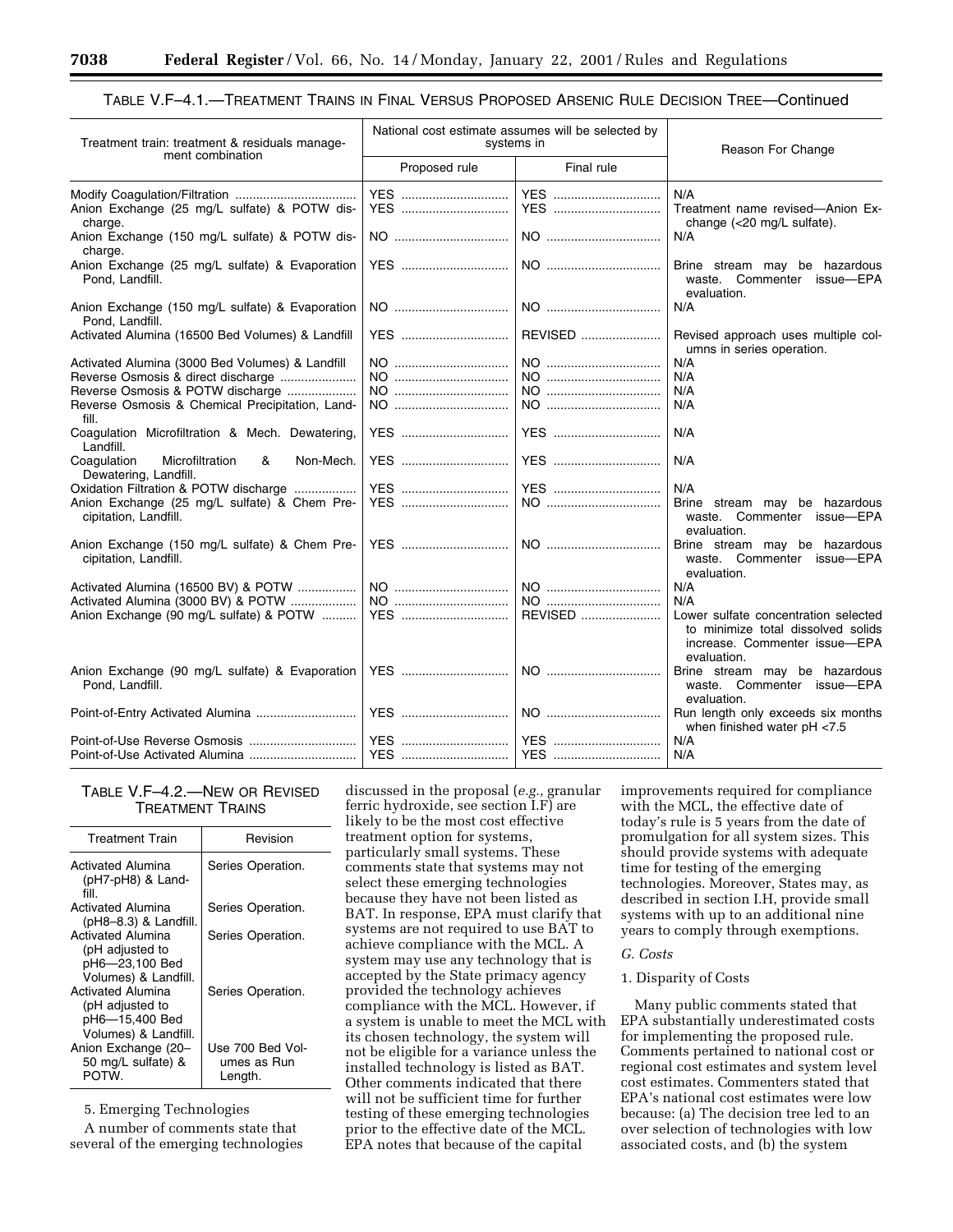level costs associated with the selected technologies were low. Elaboration of public comment concerns and EPA's response in each of these categories follows. Also, since many public comments referred to the report ''Cost Implications of a Lower Arsenic MCL'' (Frey *et al.*, 2000) as a basis for their comments, EPA analyzed the report in detail. As noted below, the Agency disagrees with the approach Frey *et al.* (2000) used to produce the cost estimates in this report.

*a. What is EPA's response to major comments on the decision tree for the proposed rule?* Commenters indicated that EPA's decision tree did not adequately recognize constraints in technology selection including feasibility of waste disposal, concerns with compliance with other EPA regulations (*e.g.*, RCRA and CWA), land availability, complexity of operation and availability of skill level (particularly for small systems), and excess use of water in water scarce areas. Particular concern was raised by the extent to which EPA predicted that anion exchange would be used given concerns with sulfate and total dissolved solids, chromatographic peaking (possible rapid breakthrough of arsenic at above influent concentration levels due to competition from other ions), and handling of regeneration process streams and disposal of wastes (some of which may be hazardous). Commenters also suggested that EPA over predicted the use of greensand filtration since it only removes a limited amount of arsenic at low iron concentrations. Comments suggested that EPA should consider much greater use of activated alumina in the spent media replacement mode with disposal to landfills because of facility of operation and low costs. Comments also suggested use of reverse osmosis and nano-filtration in areas unlikely to have a water scarcity problem. Although central treatment with reverse osmosis was listed as one of the possible compliance technologies under the proposed rule, it was not used in the EPA's decision tree.

In preparing the cost estimate for the proposed rule, EPA predicted compliance outcomes by considering: (1) Technologies already in place, (2) feasibility of application of the technology, and (3) least cost of technology. Given all available information at the time of proposal, EPA developed its decision tree. EPA received many informative comments pertaining to the feasibility of various treatment technologies considered. EPA agrees with public comments that some of the waste disposal options considered with anion exchange under the proposed rule could create hazardous wastes (see V.F.4. of this preamble). To address this concern EPA has eliminated the following treatment trains from its final decision tree: Anion exchange with chemical precipitation and disposal of waste to landfills, and anion exchange with discharge to evaporation ponds and disposal of waste to landfills.

EPA agrees with public comments that activated alumina is likely to be used by many more systems than EPA predicted in the proposal. In response to comments, EPA revised the treatment train assumptions for AA to be operated in series under various pH conditions. Operation in series will allow longer run times and more cost-efficient disposal of spent media. The range of pH conditions is assumed in consideration of public comments that some utilities will prefer to operate without pH adjustment, thereby minimizing oversight and the ''footprint'' needed for the treatment facilities. While pH adjustment to pH 6.0 will optimize AA removal of arsenic, this may not be an option for certain facilities depending upon available land and expertise. Thus, EPA recognizes higher operational costs for AA for a substantial number of systems operating at less than optimal pH.

Research (Subramanian *et al.*, 1997) indicates that oxidation filtration (greensand filtration) achieved about 80% removal of arsenic when the iron to arsenic ratio was 20:1 but less than 50% removal when the iron to arsenic ratio was 7:1. In developing national cost estimates, EPA assumed that systems would opt for this type of technology only if more than 300 µg/L of iron was present in the source water and no more than 50% arsenic removal was needed to achieve the MCL. EPA believes that its applicability assumptions for greensand filtration are conservative and therefore continues to support its usage in the decision tree for the final rule. Greensand filtration is a relatively inexpensive technology that may be appropriate for those systems that do not require much arsenic removal and have high iron in their source water. However, in the decision tree for the final rule, EPA lowered the expected use of greensand filtration to systems serving less than 3,300 (versus in systems serving less than 10,000 under the proposed rule) and reduced its usage by about 1⁄3 (EPA, 2000h; EPA, 2000h). This drop is mainly attributed to the change in the MCL and fewer systems having arsenic at levels between 5 µg/L and 10 µg/L than between 10 and 20  $\mu$ g/L. The ranges 5–

10 µg/L and 10–20 µg/L reflect the arsenic concentration ranges that systems would have to fall within to be able to consider greensand, if only 50% removal efficiency is assumed.

EPA continues to believe that reverse osmosis, while a very effective technology for removing arsenic, is not likely to be used as a centralized treatment option (even in areas of ample water supply) because of higher costs relative to other treatment options. EPA did not consider nanofiltration a likely compliance technology because of high costs relative to other technologies and decreased removal efficiency when operated to constrain production of waste streams.

*b. What is EPA's response to comments on system level costs?* Under the proposed rule EPA only included activated alumina (AA) costs for small systems. A number of comments indicated that EPA should revise its decision tree to include AA and associated costs for all system sizes because AA is more economical than anion exchange. After considering the information provided by these comments, EPA expanded estimates of the use of AA in the decision tree for the final rule. EPA also revised its decision tree and developed costs for four different types of AA treatment for all system sizes—two for unadjusted pH and two where the pH has been adjusted to the optimal pH of 6. (The effects of these changes in the decision tree analysis are described in section V.G.1). The main change between the design used for the proposed rule versus the final rule is that smaller columns containing the activated alumina are operated in series rather than as a single column. This will provide greater utilization of the media before disposal and is more consistent with the designs used by commenters in evaluating disposable activated alumina. EPA's new AA costs specify different unit cost equations and flow boundary conditions for small versus large systems. Also, EPA has included new operating and maintenance (O&M) costs for waste disposal of spent AA media. The effect of all these changes is, in general, to decrease capital costs but to increase O&M costs and to increase overall AA system level costs within a particular size category. Despite these increases in costs for AA, AA is by far the most used technology among ground water systems in the final decision tree. The ''Arsenic Technologies and Costs'' (T&C) document (EPA, 2000t) for the final rule describes in detail the basis for the unit costs used for each of the new types of AA treatment.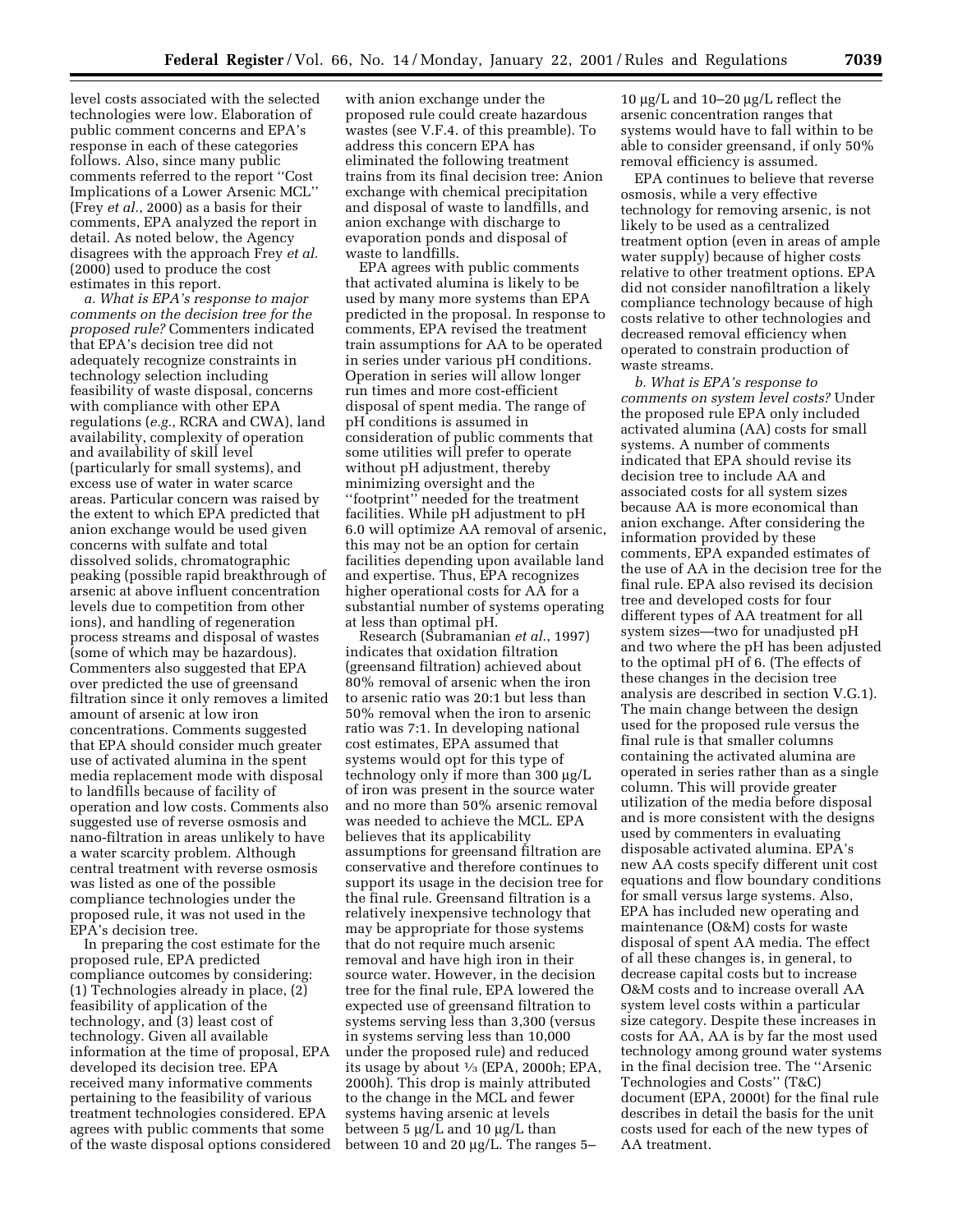Several comments indicated that EPA's cost estimates were calculated for flow rates outside of their boundary conditions and thus the accuracy of many of the unit costs are in error. EPA analyzed the data provided by these comments and revised the cost equations used to estimate unit costs for the final rule. We modified cost equations and flow boundary conditions for AA, modified coagulation filtration, modified lime softening, anion exchange, coagulation microfiltration, and POU treatment. Most of the unit costs increased relative to those used for the proposed rule. The T&C document (EPA, 2000t) describes the basis for the unit costs used for the final rule.

A number of comments stated that EPA's cost estimates should include pre-oxidation costs with AA in ground waters since many systems may not already be disinfecting. EPA must clarify that the cost estimates included prechlorination costs for any system that did not have existing disinfection treatment. For ground water systems, 13% to 54% (depending upon system size) of systems predicted to use AA were assumed to add pre-oxidation.

Several comments indicated that EPA's cost estimates for the proposal did not include corrosion control costs. However, the corrosion control costs were included as a component of the unit costs for the following technologies: modified lime softening, modified coagulation filtration, coagulation assisted microfiltration, and activated alumina options operating at the optimal pH. EPA believes that through appropriate use of corrosion control, systems will be able to comply with the lead and copper rule and meet the arsenic MCL.

*c. What is EPA's response to comments that state the report ''Cost Implications of a Lower Arsenic MCL'' (Frey et al., 2000), be used as a basis for reflecting more realistic national costs than EPA's estimates?* A number of comments noted that the report ''Cost Implications of a Lower Arsenic MCL'' (Frey *et al.*, 2000), ''the Cost Implications Report,'' or ''the report,'' provides best-case national estimated annualized costs of \$1,460 million at the 5 µg/L arsenic MCL option and \$605 million at the 10  $\mu$ g/L MCL option. Many comments stated that EPA's national cost estimates were unrealistically low based upon the Cost Implications Report.

EPA appreciates the substantial level of information available from the Cost Implication Report in regard to evaluation of technological feasibility for arsenic removal. This report was one of several sources that influenced EPA

to predict much less use of anion exchange and much greater use of activated alumina in the decision tree for the final rule. However, EPA believes that some parts of the report's analysis contributed to overestimating national cost estimates. These issues include differences in flow rate assumptions, unit costs, and national estimates for arsenic occurrence, summarized below. A more detailed analysis is available in EPA's Response to Comment Document for the final rule.

*Flow rate assumptions.* Flow rate assumptions are used with engineering cost models to estimate system level treatment costs for various technologies considered appropriate for achieving compliance. If flow rates are overestimated, system level treatment and national costs will be overestimated. EPA uses design flow rates to estimate capital costs and average flow rates to estimate operational and maintenance costs.

The Cost Implications Report (Frey *et al.*, 2000) uses significantly higher flow rates than EPA (EPA, 2000h; EPA, 2000o) for conducting national cost impact analysis for alternative arsenic MCLs. For most population categories of systems ranging between 3301 and 1 million people, AWWARF used flow rates that were 2–4 times higher than EPA's assumptions. Based on EPA's analysis of the Cost Implication Report it appears that the report used more system size categories than EPA and transferred flow rates for larger-system size categories into smaller-system size categories. EPA believes that differences in the flow rate assumptions would produce an estimate of at least \$400 million per year higher than an estimate using EPA's flow rates for the proposed arsenic MCL option of 5 µg/L.

Since the release of the Cost Implications Report, the authors revised their analysis to include different flow rates (Frey *et al.*, October 2000), ''the Updated Cost Implications Report.'' The updated report based its new flow rates on the equations provided in the Proposed Arsenic in Drinking Water Rule Regulatory Impact Analysis (EPA, 2000h). The flow rates for ground water systems were based on the population/ flow equations for publicly owned ground water systems and the authors selected the midpoint in each population category (e.g., using a flow of systems serving 550,000 persons to estimate costs for systems serving between 100,000 and 1 million people). In the Updated Cost Implications Report the authors state that:

[T]he cost response to the difference in flow rates is mixed due to the large flow

increases in the two largest population categories (100,0000 to 1 million and  $>1$ million) versus the decreases in the other flow categories (5,000 to 100,000).

EPA believes that the revised analysis with the new flow rates in the Updated Cost Implications Report still overestimates costs. First, the revised design and average flows are only larger for ground water systems with populations greater than 1 million people. Second, estimating flow rates for systems within a category using the population midpoint assumptions in the revised analysis continues to cause cost overestimates because many more systems in each population size category occur in the lower part of the range than the upper part of the range. For example, EPA's data indicate that, in the flow category of ground water systems serving 100,000 to 1 million people, one-half of the systems have populations under 173,000 people (EPA, December 1997 Freeze of Safe Drinking Water Information System) and that the mean population among systems is 248,000 people (EPA, 2000a). In its cost estimates, EPA considers the distribution of flow rates within each size category for estimating system level cost contributions to the national impact (EPA, 2000h; EPA, 2000o). Third, Table 4.6 of the Cost Implication Report (Frey *et al.*, 2000) provides a distribution of ground water systems nationally by system size and arsenic concentration, and indicates there are no ground water systems serving more than 1,000,000 projected to have arsenic concentrations that exceed 5 µg/L. Since no ground water systems serving more than 1,000,000 people need to treat for MCL options of 5 µg/L or higher, the national costs given in the revised report due to the revised flow rate assumptions in all categories should be lower for MCL options at or above 5 µg/L.

On a related issue, EPA believes that the operation and maintenance cost equations for anion exchange, activated alumina, coagulation/microfiltration, and nanofiltration in the Cost Implication Report (Frey *et al.*, 2000) were based on design flow rather than average flow. Using the operational and maintenance cost equations based on design flow rather than average flow significantly increases cost estimates, particularly for smaller systems (EPA's analysis indicates that for systems with a design flow of 1 M.D., the total annualized costs would increase by about 25% and for systems with a design flow of 10 M.D., the total annualized costs would increase by about 5%).

*Unit Cost assumptions:* The Cost Implication Report (Frey *et al.*, 2000)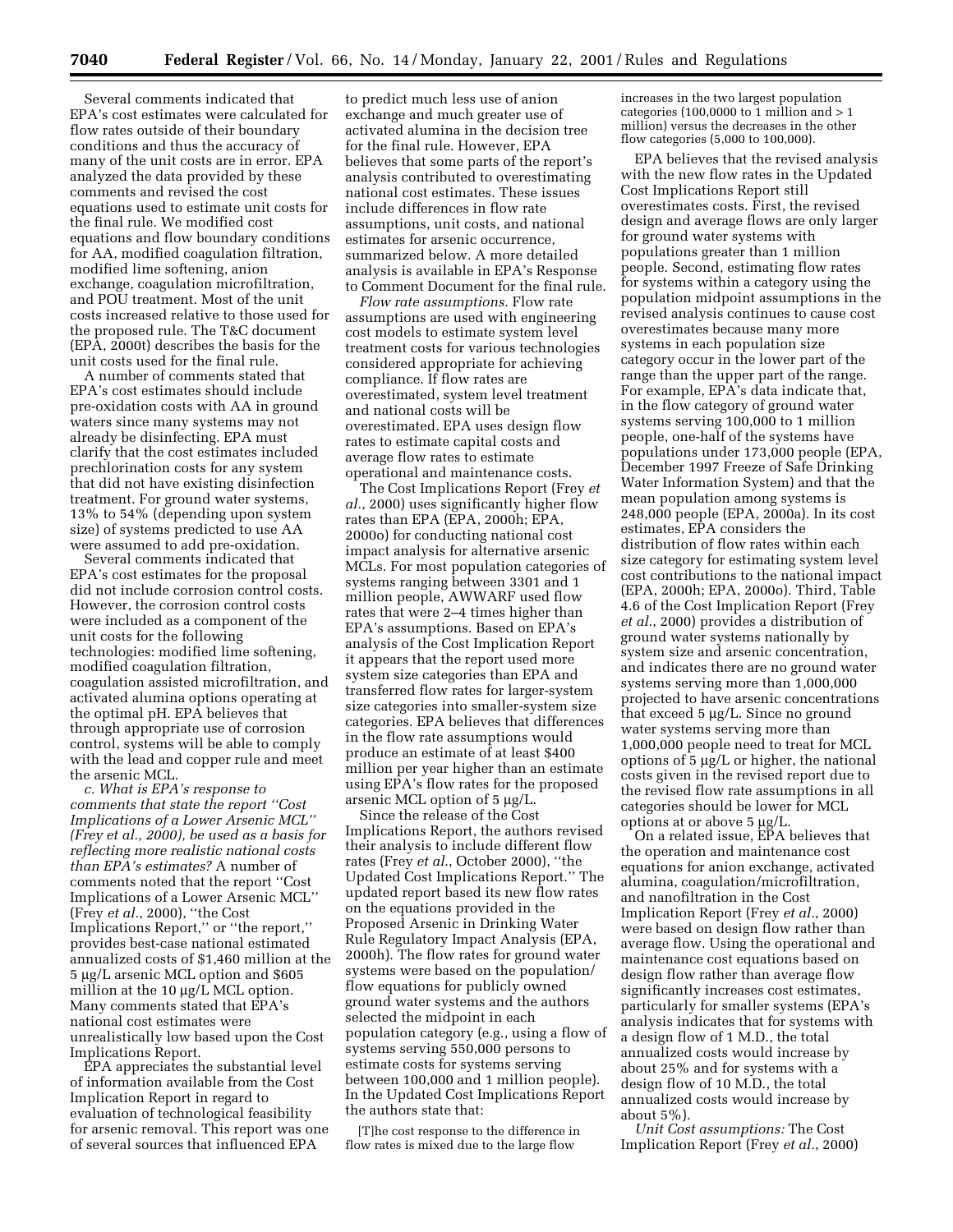develops unit cost equations for a technology type based on a wide range of operating conditions, some of which may not be very cost effective (*e.g.,* anion exchange with sulfate concentrations ranging from 25 to 150 mg/l). Because of their recognized lack of cost effectiveness for particular situations, the technologies have limited application in the national compliance forecast, even in situations with sulfate concentrations less than 25 mg/L. This costing approach tends to overestimate costs for systems with favorable site specific conditions. On the other hand, EPA developed cost equations for technology types within an operating range for which the technology can most cost effectively operate (*e.g.*, anion exchange with sulfate concentrations of less than 25 mg/L) and used these equations for the limited number of systems that would meet the constraints. Utilities would not likely choose technologies unless they were favorable to use and thus only those conditions at which the technology is used should be costed, in our view.

EPA believes that the Cost Implication Report case study costs for activated alumina were significantly overestimated due to the vessel costs. The vendor quote used for vessel costs is for a complete activated alumina system, including the costs for vessels, media, pipes and valves, chemical feed and storage, start-up, shipping and contingencies. The vendor quote presents budget prices for three design flows and different size vessels are used for each design flow. The vessel sizes are listed with the budget price, along with many additional costs, which may have been a source of confusion. Since activated alumina is the most used technology in the compliance forecast in the Cost Implications Report, double counting full system costs for activated alumina will significantly affect national cost estimates, particularly for smaller systems.

*Arsenic occurrence assumptions.* The occurrence distributions based on the Frey and Edwards (1997) National Arsenic Occurrence Survey (NAOS) change throughout Chapter 4 of the Cost Implication Report. The national compliance costs are based on the occurrence distribution with the highest number of systems above the MCL options, but no basis is given for this selection. EPA believes that the arsenic occurrence distribution used in the report for the compliance forecast analysis significantly overestimates the distribution of arsenic occurrence above 20 µg/L and this significantly biases costs upward.

### 2. Affordability

Many commenters expressed concern that their system, or many households served by their system, would be unable to afford to comply with the proposed arsenic standard and that the DWSRF would be incapable of providing significant assistance. Concerns relating to costs and burden contributed to the Agency's decision to promulgate a standard of 10 µg/L rather than the proposed standard of 5 µg/L. The Agency's decision to promulgate a standard of 10 µg/L significantly reduces the impacts on small systems. At the proposed standard of 5 µg/L, about 6,500 community water systems would have needed to install treatment. At the promulgated standard of 10 µg/ L, about 2,800 small community water systems (and 1100 NTNCWS) will need to install treatment. Total capital costs for the promulgated standard are 57% lower (for both community water systems and NTNCWS) than they would have been for the proposed standard. Although the number of systems needing to treat at the promulgated standard is well under one half of the number that would have needed to treat at the proposed standard, the household level impact for those systems needing to treat is about the same.

The Agency believes that affordability of drinking water at the household level is a function of two key variables: price of the water and the ability of the household to pay. Each of these two key variables is, in turn, a function of a number of other variables. A comprehensive and meaningful analysis of affordability for an individual system must include a complete assessment of all of the variables that influence both price and ability to pay. These variables are highly site specific. That is why the framework for addressing affordability concerns in SDWA consists of two distinct parts: (1) A national level affordability analysis focused on assessing what would be affordable (from a national perspective) for typical systems in a size class, and (2) Statelevel analysis, using State-developed criteria, to assess affordability for any specific system.

The price of drinking water (the actual charge imposed on the household for its water service) reflects the complex interplay of many variables. These variables include the water system's full cost of doing business, subsidies or other forms of financial assistance that offset some of the system's costs, and the allocation of costs by the water system to its users and the rate design employed by the water system. The system's cost of

providing service is influenced by many different factors, *e.g.*, the quality of the source water available to the system, the type of treatment employed and the skill of its operation, and the basic organizational or institutional structure of the water system. Systems that effectively work together, perhaps by combining management, will realize lower overall costs compared to the same systems working independently. Section I.L discusses Federal financial assistance which is available to help systems comply with arsenic and other drinking water standards. Section III.E.4 further discusses issues considered by EPA in assessing the affordability of the arsenic rule.

One commenter submitted a study which concludes that establishing a new arsenic MCL at a level of 5 µg/L (or lower) will raise serious concerns about the affordability of water service for a majority of affected ground water systems. The Agency reviewed the study and notes a number of significant deficiencies in its assumptions and general methodology. The Agency disagrees with the commenter's selection of \$50 per household per year as affordable on the basis of expenditures on lottery tickets and with the commenter's selection of \$100 per household/year as posing ''serious affordability concerns'' on the basis of it representing some percentage of expenditures on health care or telephone service. The Agency notes that the Consumer Expenditure Survey, compiled by the Bureau of Labor Statistics, offers a broad overview of expenditure patterns across households of various incomes. The Consumer Expenditure Survey's data do not necessarily support the contention that an increase in water bills would force a low-income household to trade off health care or some other ''essential'' expenditure to pay the water bill. Clearly, however, individual household circumstances vary greatly and certain individual households may face difficult choices. Another important consideration is that assessing expenditure trade offs by low-income households must fully account for all the assistance such households can receive, including subsidized housing, medical care through Medicaid, food stamps, and so on. Simply looking at a low-income household on the basis of its cash income can overlook important assistance available. The commenter also assumes that if a regulation increases the cost of water by 0.5% of median household income in a community, it might raise an affordability concern. The commentor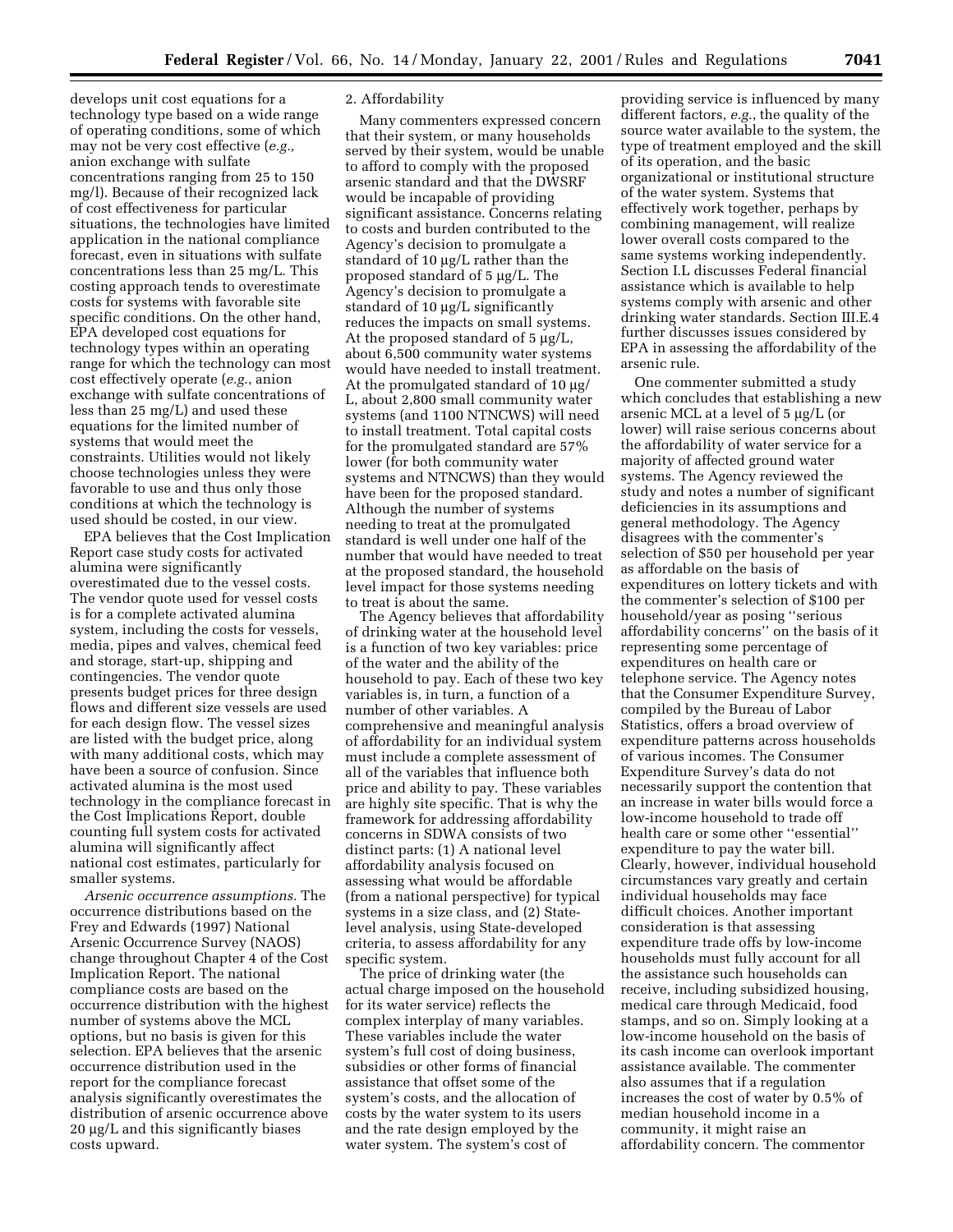justifies this value by asserting that such an increase would be more than a 50% increase in the water bill for a typical household. The Agency finds this argument unconvincing. For a household with the median income, the water bill would represent about 0.9% of income. It is widely acknowledged that water has been historically underpriced. Thus, saying that no more than a 50% increase would be affordable is to accept the historic underpricing as appropriate. The commenter also assumes the cost estimates that EPA believes are significantly overestimated are correct. Thus, the commenter's conclusion that establishing a low arsenic standard will raise serious concerns about the affordability of water service for a majority of affected ground water systems is unsupported. The subsequent conclusion that existing variance and grant programs would not be adequate to alleviate affordability concerns is likewise unsupported. (See section I.H. of today's preamble for a discussion of variances and exemptions and section I.L. for a discussion of financial assistance available for complying with this rule.)

A number of commenters indicated that they did not agree with EPA's approach for assessing national level affordability. Affordability is a complex concept. Numerous different approaches have been developed for assessing affordability of drinking water and/or wastewater service. Many of these approaches are summarized in the Agency's publication ''Information for States on Developing Affordability Criteria for Drinking Water'' (EPA, 1998a). It is essential that the specific purpose for which any affordability criterion is developed be clearly understood. EPA's national affordability criteria are developed and applied for a very narrow and specific purpose.

Section  $1412(b)(4)(E)(ii)$  of SDWA, as amended, requires EPA to list technology (considering source water quality) that achieves compliance with the MCL and is affordable for systems in three specific population size categories: 25–500, 501–3300, and 3301–10,000 when promulgating a national primary drinking water regulation which establishes an MCL. If, for any given size category/source water quality combination, an affordable compliance technology cannot be identified, section 1412(b)(15)(A) requires the Agency to list a variance technology. Variance technologies may not achieve full compliance with the MCL but they must achieve the maximum contaminant reduction that is affordable considering the size of the system and the quality of

the source water. In order for the technology to be listed, EPA must determine that this level of contaminant reduction is protective of public health.

Thus, EPA developed national affordability criteria for the narrow and specific purpose of determining whether or not an affordable compliance technology exists, from a national perspective, for the specified size categories of systems, considering the quality of source waters available to them. The key point at issue here is what EPA should consider ''affordable'' from a national perspective. EPA does not define national level affordability in terms of what would be affordable to the least affluent water systems. Likewise, EPA does not define national level affordability in terms of what would be affordable to the most affluent water systems. Rather, a determination of national level affordability is concerned with identifying, for each of the given size categories, some central tendency or typical circumstance relating to their financial wherewithal.

The metric EPA selected for this purpose is the median household income for communities of the specified sizes. Some commenters expressed concern that EPA was using the national median household income (across all sizes of systems) in making judgments on national-level affordability. The Agency wishes to clarify that this was not the case. We used median household income for communities of the specified size categories, as documented in EPA's August 6, 1998 **Federal Register** notice (EPA, 1998h). The household is thus the focus of the national-level affordability analysis. EPA considers treatment technology costs affordable to the typical household if they represent a percentage of MHI that appears reasonable when compared to other household expenditures. This approach is based on the assumption that the affordability to the median household served by the CWS can serve as an adequate proxy for the affordability of technologies to the system itself. The national-level affordability criteria have two major components: current annual water bills (baseline) and the affordability threshold (total % of MHI directed to drinking water). Current annual water bills were derived directly from the 1995 Community Water System Survey. Based on 1995 conditions, 0.75–0.78% of MHI is being directed to water bills for systems serving fewer than 10,000 persons.

The fundamental, core question in establishing national-level affordability criteria is: what is the threshold beyond which drinking water would no longer

be affordable for the typical household in each system size category? Based upon careful analysis, EPA believes this threshold to be 2.5% of MHI. In establishing this threshold, the Agency considered baseline household expenditures (as documented in the 1995 Consumer Expenditure Survey, Bureau of Labor Statistics) for piped water relative to expenditure benchmarks for other household goods, including those perceived as substitutes for higher quality piped water such as bottled water and POU/POE devices. Based on these considerations, EPA concluded that current household water expenditures are low enough, relative to other expenditures, to support the cost of additional risk reductions. The detailed rationale for the selection of 2.5% MHI as the affordability threshold is provided in the guidance document entitled ''Variance Technology Findings for Contaminants Regulated Before 1996'' (EPA, 1998l). The difference between the affordability threshold and current water bills is the available expenditure margin. This represents the dollar amount by which the water bill of the typical (median) household could increase before exceeding the affordability threshold of 2.5% of MHI.

The Agency recognizes that baseline costs change over time as water systems comply with new regulations and otherwise update and improve their systems. MHI also changes from year to year, generally increasing in constant dollar terms. For example, since 1995 MHI has increased (in 1999\$) by 9.6%. Thus, to determine the available expenditure margin (the difference between the affordability threshold and the baseline) for each successive rule, adjustments would need to be made in both the baseline and the MHI. The Agency believes that, for purposes of assessing national-level affordability of the arsenic rule, the unadjusted baseline and unadjusted MHI are appropriate. Making adjustments to these two factors would not materially alter the outcome of the analysis, since both the baseline and the MHI would increase, and not by dramatically differing percentages. Thus the difference between the two would not significantly change.

By definition, the MHI is the income value exactly in the middle of the income distribution. The median is a measure of central tendency; its purpose is to help characterize the nature of a distribution of values. The Agency recognizes that there will be half the households in each size category with incomes above the median, and half the households with incomes below the median. The objective of a nationallevel affordability analysis is not to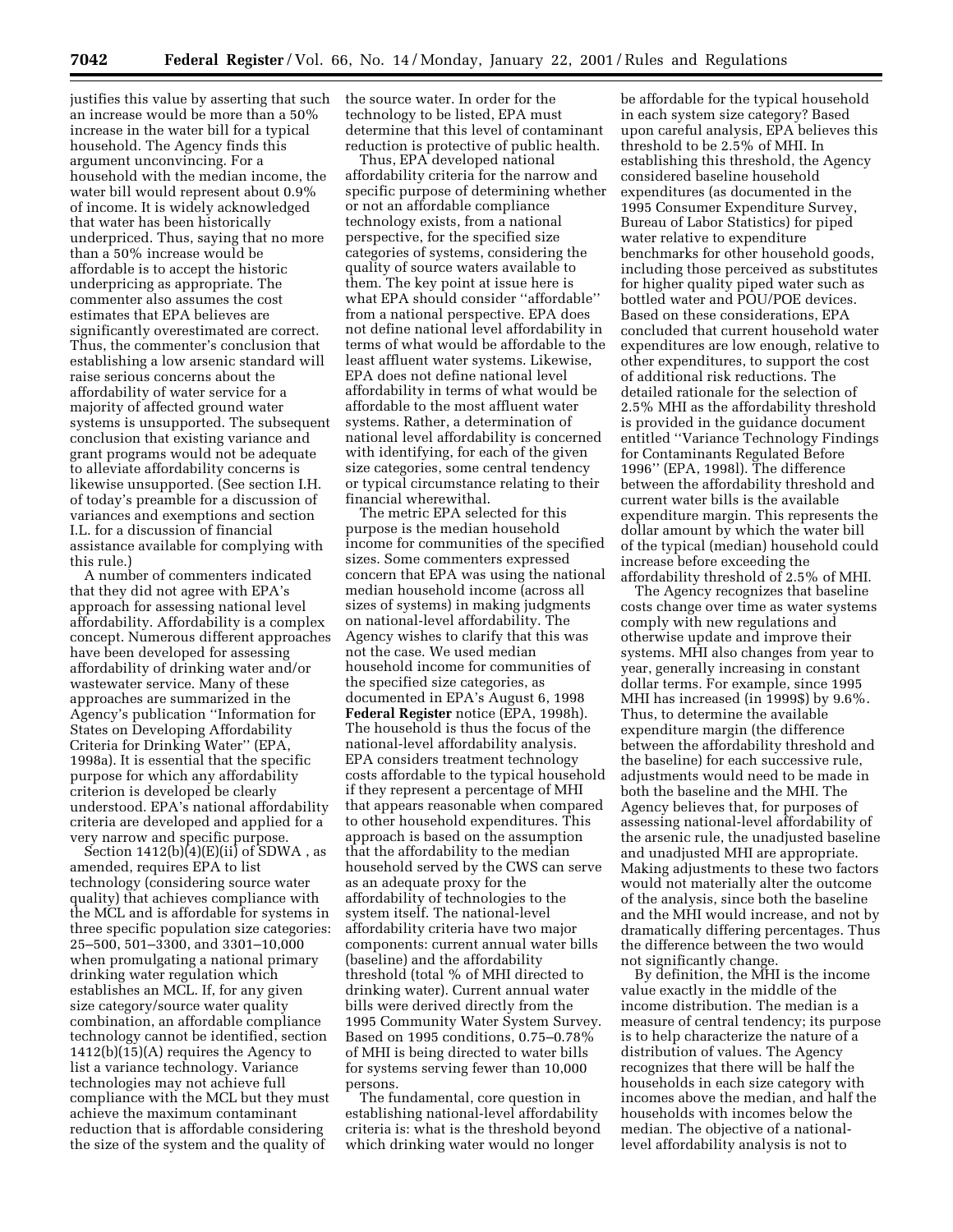determine what is affordable to the poorest household in the U.S. Nor is it to determine what the richest household in the U.S. could afford. Rather, it is to look across all the households in a given size category of systems and determine what is affordable to the typical, or ''middle of the road'' household.

The distinction between nationallevel affordability criteria and affordability assessments for individual systems cannot be over-emphasized. The national-level affordability criteria serve only to guide EPA on the listing of an affordable compliance technology versus a variance technology for a given system size/source water combination for a given contaminant. In the case of arsenic, EPA determined that nationally affordable technologies exist for all system size categories and has therefore not identified a variance technology for any system size/source water combination. This means that EPA believes that the typical household in each system size category can afford the costs associated with the listed compliance technologies. EPA recognizes that individual water systems may serve a preponderance of households with incomes well below the median, or may face unusually high treatment costs due to some unusual local circumstance. As discussed more fully in sections I.H, I.L, and III.F.4, there are a number of tools available to address affordability concerns for these individual water systems. The major tools are financial assistance (lowinterest loans and grants); extended compliance time-frames under a Stateissued exemption; life-line and other types of rate structures that systems may use; and, restructuring of system management and operations through partnerships among systems.

#### 3. Combined Cost of New Regulations

A number of commenters expressed concern about the cumulative cost to water systems of new drinking water regulations. The Agency recognizes this concern and acknowledges that there is a small percentage of systems faced with co-occurrence and for whom there will be multiple treatment requirements. However, for such systems, the Agency notes that installation of treatment for one contaminant (such as arsenic, in this case) may often reduce the amount of treatment needed to remove many types of subsequently regulated contaminants, since the initial treatment will likely remove at least some of the subsequently regulated contaminant; particularly, certain types of inorganic contaminants.

The most common cumulative impact will be that associated with initial

monitoring. Most systems will need to conduct at least some limited initial monitoring for most regulated contaminants. However, for the vast majority of systems that will not detect the contaminant at levels of concern, subsequent monitoring will be limited and infrequent, with monitoring variances available for up to once every nine years.

4. Projected Effects of the New Standard on Other Regulatory Programs

Several commenters felt that EPA has underestimated the costs of the proposed rule by failing to fully consider the possible costs of a new, lower drinking water standard on other regulatory programs, particularly hazardous waste. EPA disagrees and does not believe that certain ancillary costs identified by commenters should be considered in the cost of compliance analysis nor should they be a factor considered in establishing the MCL. For instance, the prospective costs of future CERCLA site clean-up actions are not among the factors that SDWA requires EPA to consider in establishing an MCL. Moreover, there are a host of sitespecific factors taken in account in any CERCLA site clean-up situation beyond the clean-up standard itself (which may be an MCL under the CERCLA requirement to consider ''applicable or relevant and appropriate requirements'' (ARARs)). In the case of RCRA, EPA notes that the arsenic in drinking water final rulemaking does not necessarily trigger a revision of the Toxicity Characteristic standard under RCRA. Thus, there are not necessarily any new costs to entities affected by RCRA requirements as a result of this rulemaking. In any case, SDWA section 1412(b)(3)(C)(i)(III) specifically excludes consideration of such costs from other regulatory programs in the development of drinking water standards.

### *H. Benefits of Arsenic Reduction*

Significant comments on the benefits analysis for the proposed arsenic rule addressed the topics of the timing of health benefits accrual (latency); the use of the Value of Statistical Life (VSL) as a measure of health benefits; the use of alternative methodologies for benefits estimation; the Agency's consideration of non-quantifiable benefits in its regulatory decision-making process; the Agency's analysis of incremental costs and benefits of the proposed arsenic rule; and, the Agency's assumption that health risk reduction benefits will begin to accrue at the same time costs begin to accrue.

### 1. Timing of Benefits Accrual (Latency)

Some commenters argued that EPA should have discounted its health benefits for the arsenic rule over a cancer latency period. As noted in the proposed rule, EPA committed to taking this issue before the Science Advisory Board (SAB) for its advice and recommendations.

EPA brought this issue before the SAB in a meeting held on February 25, 2000 in Washington, DC (65 FR 5638, February 4, 2000; EPA, 2000a). The SAB submitted a final report on their findings and recommendations to us on July 27, 2000 (EPA, 2000j). This final report was made available on the EPA website at *www.epa.gov/sab/ eeacf013.pdf.*

The SAB Panel noted that benefit-cost analysis, as described in the Agency's Guidelines [for economic analysis], is not the only analytical tool nor is efficiency the only appropriate criterion for social decision making, but notes that it is important to carry out such analyses in an unbiased manner with as much precision as possible. In its report, the SAB recommended that the Agency continue to use a wage-risk based VSL as its primary estimate; any appropriate adjustments that are made for timing and income growth should be part of the Agency's main analysis while any other proposed adjustments should be accounted for in sensitivity analyses to show how results would change if the VSL were adjusted for some of the major differences in the characteristics of the risk and of the affected populations.

Specifically, the SAB report recommended that: (1) Health benefits brought about by current policy initiatives (i.e., after a latency period) should be discounted to present value using the same rate that is used to discount other future benefits and costs in the primary analysis; (2) adjustments to the VSL for a ''cancer premium'' should be made as part of a sensitivity analysis; (3) adjustments to the VSL for voluntariness and controllability should be made as part of a sensitivity analysis; (4) altruism should be addressed in a sensitivity analysis and separately from estimation of the value of a statistical cancer fatality and the circumstances under which altruism can be included in a benefit-cost analysis are restrictive; (5) estimates of VSLs accruing in future years should be adjusted in the primary analysis to reflect anticipated income growth, using a range of income elasticities; (6) adjustments to the VSL for risk aversion should be made in a sensitivity analysis; (7) it is theoretically appropriate to calculate WTP for individuals whose ages correspond to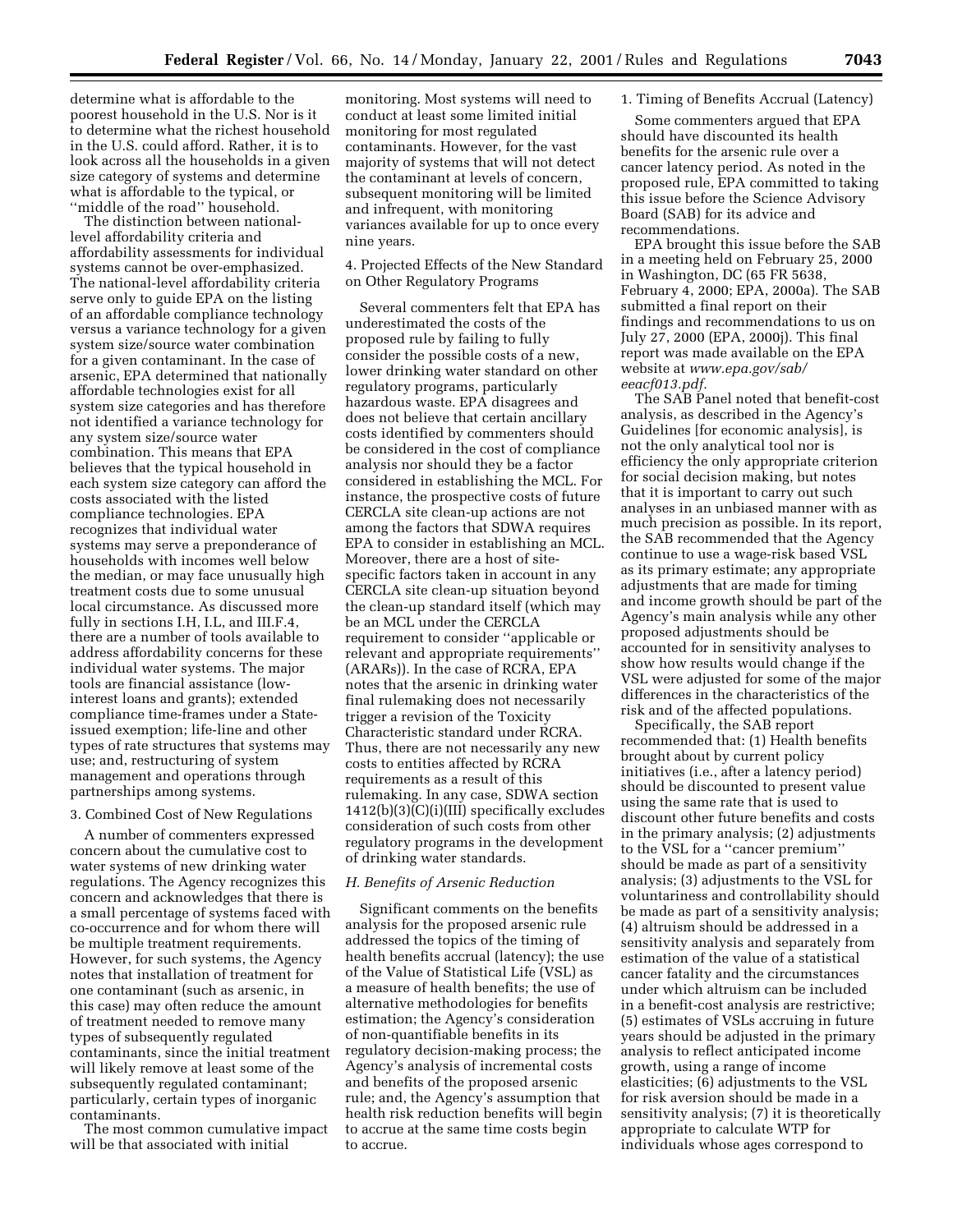those of the affected population, but that more research should be conducted in this area; and (8) no adjustment should be made to the VSL to reflect health status of persons whose cancer risks are reduced.

Consistent with the recommendations of the SAB, EPA developed a sensitivity analysis of the latency structure and associated benefits for arsenic, a summary of which is shown in Section III.E of the final preamble. This analysis consists of health-risk reduction benefits which reflect adjustments for discounting, incorporation of a range of latency period assumptions, adjustments for growth in income, and incorporation of other factors such as a voluntariness and controllability. Although the SAB recommended accounting for latency in a primary benefits analysis, the Agency believes that, in the absence of any sound scientific evidence of latency periods for arsenic related cancers, discounted benefits estimates for arsenic are more appropriately accounted for in a sensitivity analysis. Sensitivity analyses are generally reserved for examining the effects of accounting for highly uncertain factors, such as latency periods, on health risk reduction benefits estimates.

2. Use of the Value of Statistical Life (VSL)

Some commenters felt that the Value of Statistical Life (VSL) used by EPA in its analysis of benefits for the arsenic rule was incorrect. EPA disagrees with these commenters for several reasons. First, the VSL used by the Agency in its benefits analysis is based on the most current data available. The VSL, as recommended by Agency guidance and EPA's SAB, is derived from a statistical distribution of the values found in 26 wage-risk studies, which were chosen as the best such studies available from a larger body of studies. This examination of studies was undertaken by EPA's Office on Air and Radiation in the course of its Clean Air Act retrospective analysis. EPA believes the VSL estimate (\$6.1 million, 1999 dollars) to be the best estimate at this time and is recommending that this value be used by the various program offices within the Agency. This estimate may, however, be updated in the future as additional information becomes available to assist the Agency in refining its VSL estimate. The VSL estimate is consistent with current Agency economic analysis guidance, which was reviewed by EPA's SAB.

Also, the use of the VSL for benefits valuation is consistent with recommendations from EPA's SAB,

which discussed this issue in their meeting on February 25, 2000 in Washington, DC. The SAB's report on their findings and recommendations from the February meeting stated that:

despite limitations of the VSL estimates, these seem to offer the best available basis at present for considering the value of fatal cancer risk reduction. We therefore recommend that the Agency continue to use a wage-risk-based VSL as its primary estimate, including appropriate sensitivity analyses to reflect the uncertainty of these estimates (EPA, 2000j).

In addition, some commenters disagreed with EPA's valuation of a human life. EPA disagrees with these commenters because the VSL does not represent the value of an actual human life. Rather, the VSL represents the value of people's willingness to pay for small changes in the risk of a fatality.

3. Use of Alternative Methodologies for Benefits Estimation

Several commenters suggested that the Agency use a Quality Adjusted Life Years (QALYs) or a Life Years approach in its valuation of health benefits for the arsenic rule. EPA disagrees with these commenters because the current economic literature does not support these methodologies and EPA believes these approaches are not sufficient for use in economic analyses.

The use of alternative methodologies, such as Quality Adjusted Life Years (QALYs) and a Life-Years approach, has been extensively discussed both within EPA and also before the Environmental Economics Advisory Committee (EEAC) of EPA's SAB. The QALY method allows information on life expectancy and quality of life to be combined into a single number for benefits valuation purposes. QALYs involve rating each year of life on a scale from zero to one, where one represents perfect health and zero represents the worst possible health state. Because patients themselves, or sometimes citizens of the community, are responsible for ''rating'' each year, these quality-of-life tradeoffs are highly subjective and may not be very meaningful. Regarding the use of QALYs, the SAB committee stated that ''there are no published studies that show that persons with physical limitations or chronic illnesses are willing to pay less to increase their longevity than persons without these limitations. People with physical limitations appear to adjust to their conditions, and their WTP to reduce fatal risks is therefore not affected. The EEAC suggests that no adjustments be made to the VSL to reflect the health status of persons whose cancer risks are

reduced, unless additional research documents such effects'' (EPA, 2000j).

A Life-Years approach involves use of a Value of Statistical Life Year (VSLY) measure. The VSLY measure values lifeyears that would be lost if an individual were to die prematurely. The relationship between the value of risk reductions and expected life years remaining is complex; current research does not provide a definitive way of developing estimates of VSLY that are sensitive to such factors as current age, latency of effect, life years remaining, and social valuation of risk reduction. While age adjustments may be desirable from a theoretical standpoint, in the absence of such information, the mainstream economics literature does not support developing VSLY estimates.

The SAB's Environmental Economics Advisory Committee (EEAC), in its report, confirmed this finding. The use of VSLY for valuing life-years lost was found by the EEAC to not have a sufficient theoretical and empirical basis for making any adjustments at this time. While the EEAC agreed that the theoretically appropriate method is to calculate WTP for individuals whose ages correspond to those of the affected population, the Committee recommended that more research be conducted on this topic before the Agency makes any adjustments for age in its estimates of health risk reduction benefits.

Therefore, because of the limitations enumerated above, EPA disagrees with the use of the VSLY as a measure of benefits. This position has also been incorporated in the Agency's Guidelines for Preparing Economic Analyses (EPA, 2000n). The Agency's economic analysis guidelines were reviewed and approved by the Regulatory Policy Council and are considered when the Agency makes economic policy determinations.

At this time, current Agency policy is to use VSL estimates for the monetization of health risk reduction benefits. As noted already, this policy is also consistent with recommendations from the EPA's SAB, which discussed this issue in a meeting held on February 25, 2000 in Washington, DC.

4. Comments on EPA's Consideration of Nonquantifiable Benefits

Some commenters felt that EPA did not fully consider nonquantifiable benefits in their decision-making process. EPA respectfully disagrees with these commenters. SDWA requires that the Agency take into consideration any potential quantifiable and nonquantifiable benefits associated with regulating arsenic in drinking water. To this end, the Agency displayed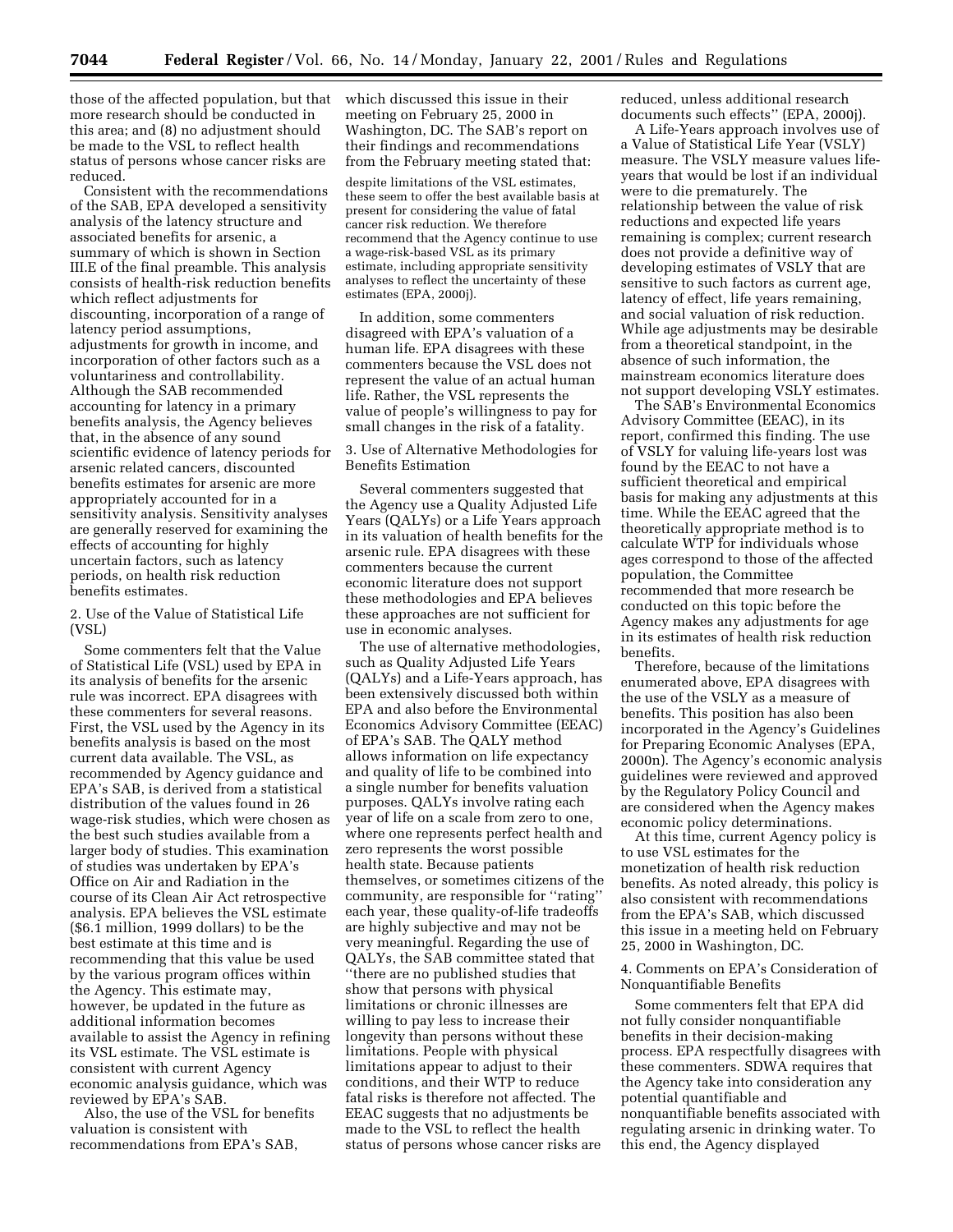quantifiable costs and benefits and nonquantifiable benefits in the same table in the proposal (see Table XI–1 of the proposed rule), so that quantifiable and nonquantifiable benefits were given equal consideration in the determination of a regulatory level. In selecting a proposed MCL of 5 µg/L, the Agency based its risk management decision on both the quantifiable bladder and lung cancer benefits and also on the significant amount of nonquantifiable benefits associated with regulating arsenic in drinking water. In addition, EPA has provided analysis and considered the nonquantified benefits in the same manner for the final rule.

By definition, nonquantifiable benefits cannot be measured and were not measured in the benefit-cost analysis for the arsenic rule. EPA attempted to consider these potential benefits in both the proposed and final rule since the Agency believes they might occur. Such nonquantifiable benefits may include skin cancer, kidney cancer, cancer of the nasal passages, liver cancer, prostate cancer, cardiovascular effects, pulmonary effects, immunological effects, neurological effects, endocrine effects, and customer peace-of-mind benefits from knowing their drinking water has been treated for arsenic.

As stated in section 1412(b)(4)(C) of the SDWA, ''\* \* \* the Administrator shall publish a determination as to whether the benefits of the maximum contaminant level justify, or do not justify, the costs based on the analysis conducted under paragraph (3)(C).'' Paragraph (3)(C) contains the description of the seven Health Risk Reduction and Cost Analysis elements that the Agency must consider. These seven elements include quantifiable and nonquantifiable heath risk reduction benefits, quantifiable and nonquantifiable health risk reduction benefits from reducing co-occurring contaminants, quantifiable and nonquantifiable costs, incremental costs and benefits, effects of the contaminant on the general population as well as on any sensitive sub-populations, possible increased health risks, and uncertainties in the analysis of any of these elements.

### 5. Comments on EPA's Assumption of Benefits Accrual Prior to Rule Implementation

As noted by some commenters, EPA does not make a benefits adjustment for the period prior to rule compliance. EPA does not make this adjustment for two reasons. First, EPA assumes that costs accrue during the same period and does not adjust these costs to account

for a phasing in of the rule. Therefore, the analysis treats benefits and costs in exactly the same manner. Second, the Agency anticipates that many systems will begin installing treatment prior to the compliance date. This will ensure they are in compliance on the date that the rule takes effect. As treatment is installed to meet the compliance date, benefits will begin to accrue to those served by these systems.

#### *I. Risk Management Decision*

1. Role of Uncertainty in Decision Making

Several commenters questioned the proposed MCL on the basis of the uncertainties associated with aspects of the technical analyses supporting this rulemaking. Most of these comments dealt with the Agency's analysis of the health effects of arsenic. Section V.B. of today's preamble responds to these comments in more detail, and thus, only a relatively brief response to these comments, as they affect the risk management decision, is offered here. The uncertainties pointed out by commenters, together with the considerable costs of compliance with a new, lower standard, led several commenters to suggest that the Agency promulgate a significantly higher MCL than was proposed.

In response, EPA believes that several considerations are important. First, we note that humans are more sensitive to arsenic than laboratory animals. Thus, assessments of the health effects of arsenic necessarily rely, in part, on studies in which human populations have been exposed to relatively high levels (where demonstrable effects can be clearly seen and distinguished) and in which extrapolations to safe levels can be performed, and very low probabilities of adverse effects are projected. Uncertainties are inherent in any such analysis and would attach to similar kinds of contaminants (for which humans are more sensitive than animals and where no animal model exists). Second, EPA has more fully considered the various uncertainties to which many commenters refer and has striven to account for them either qualitatively and quantitatively. Third, the Agency requested and has carefully considered the advice of the National Research Council of the National Academy of Sciences and the Drinking Water Committee of the Science Advisory Board on these issues as a part of our deliberations leading to a final MCL. In summary, we believe that our analysis of the health risks of arsenic in drinking water is fully supportive of the final MCL and is based upon the best

available science. While we acknowledge that uncertainties in our understanding of the health effects of arsenic remain, we believe there is sufficient information to support today's promulgated standard.

2. Agency's Interpretation of Benefits Justify Costs Provision

Many commenters offered a variety of points of view on EPA's cost-benefit analysis and on its interpretation of the provision of SDWA allowing the Administrator to set a level higher than the feasible level if the benefits of a standard do not justify the costs (section 1412(b)(6) of SDWA). EPA appreciates the many comments on its cost-benefit analysis, but respectfully disagrees with those comments that suggest its analysis is fundamentally flawed and does not support the proposed or final rule. Assessment of cost and benefits in cases where not all information can be precisely known, as is the case here, is a challenging exercise. Sections V.G. and V.H. of this preamble to the final rule provide a more detailed response to the various cost and benefit estimation comments received. In summary, we believe these costs and benefits have been correctly calculated, within the limits of available data and information, and that they adequately support both the proposed and final rule. Consistent with our statutory requirements, we have carefully considered costs and benefits analysis in proposing and promulgating a final rule that includes an MCL higher than the feasible level. Based on our further analysis of a variety of factors, including the costs and benefits, and after consideration of the various comments, we have decided to establish the final MCL at a higher level than proposed. As discussed in detail in section III.F. of this preamble, the Agency believes that, at an MCL of 10 µg/L, the benefits justify the costs. In our deliberations, we examined total national costs and benefits, incremental costs and benefits across various optional regulatory levels, and household costs for various system size categories. However, it is important to recognize that the Agency is also required to comply with the statutory requirement to ''maximize health risk reduction.'' Thus, while evaluation of costs and benefits is a key consideration in the exercise of the discretionary authorities under section 1412(b)(6) of the SDWA, the decision criteria used in developing a final MCL also has an important risk reduction component.

Some commenters also stated their belief that the benefits must exceed the costs in order for a particular standard to be ''justified'' in accordance with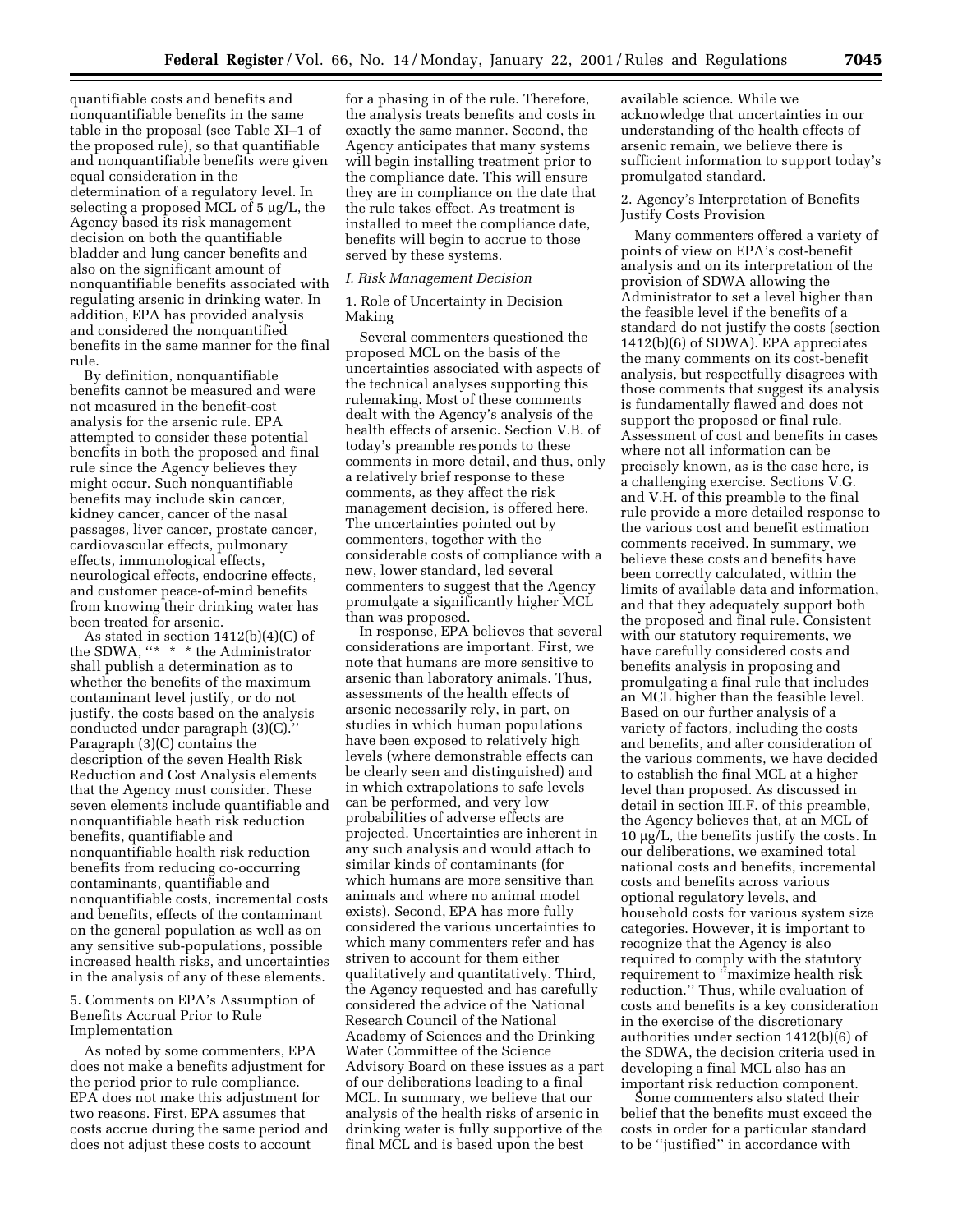section 1412(b)(6) of SDWA. EPA disagrees and believes, for several reasons, that the benefits of the final standard do justify the costs. First, in connection with this rulemaking, EPA notes that there are a number of nonmonetizable benefits that limit the value of a strict numeric comparison of costs and benefits. Second, EPA has calculated a range of monetizable benefits and believes that a portion of the range of benefits do, in fact, "overlap" the costs. Finally, EPA notes that Congressional report language clarifies the intent of section 1412(b)(6) and indicates that benefits do not need to strictly equal or exceed costs in order for a particular regulatory standard associated with those costs to be justified. (see S. Rep. 104–169, 104th Cong., 1st Sess. at 33.)

#### 3. Alternative Regulatory Approaches

A number of commenters suggested that EPA tailor the arsenic drinking water standard in light of local or regional considerations. Market-based and seasonal standards were suggested in this regard. EPA understands these comments and the desire of these commenters to exercise flexibility in local or Regional decision-making in order to reflect information about local arsenic occurrence patterns, local public health priorities, available resources, or other pertinent factors. EPA notes that SDWA does provide for local and Regional flexibility in the implementation of new standard in a variety of ways. State decisions on use of State Revolving Loan Funds and Public Water System Supervision grant funds should be based upon local needs, local priorities, and available local funds. In addition, States may provide variances to qualifying systems under section 1415(a) of SDWA. States may also grant exemptions to qualifying water systems to provide additional time to comply with a new standard (with an opportunity for extensions) to help address the kinds of situations that many commenters are concerned about. However, SDWA does not provide a basis for establishing regional, local, or further-tailored drinking water standards as these commenters suggest. Rather, SDWA is designed to ensure uniform levels of public health protection across the country (except as specifically provided for in variances from the standard). In addition, certain Executive Orders such as Executive Order Number 12898 (Environmental Justice) reinforce this SDWA requirement and are specifically designed to ensure that disadvantaged communities are not protected at levels that are less than those afforded

nationally. Thus, EPA disagrees with the suggestion that the level of the final standard be altered to address local or regional considerations, or otherwise tailored, except as specifically provided for by SDWA.

### 4. Standard for Total Arsenic vs. Species-Specific Standards

Several commenters expressed concern that an arsenic in drinking water standard based on total arsenic may unfairly penalize many drinking water systems, since these commenters felt that only inorganic forms of arsenic are considered to be toxic. Thus, the argument goes: the portion of a compliance sample that is comprised of organic arsenic would unfairly ''count against'' the utility when determining whether or not the concentration of arsenic in the sample exceeds the MCL. EPA believes, based on our understanding of occurrence patterns of arsenic, that source waters overwhelmingly contain inorganic arsenic. However, EPA also believes that there is a recent body of scientific evidence that indicates organic arsenic may also be toxic. Thus, it is important to know the total amount of arsenic present—both inorganic and organic.

Allowing for only the relative concentration of inorganic arsenic to be measured in compliance samples would impose an additional expense and would only account for a portion of the potentially toxic arsenic present. EPA does not believe such an approach is appropriate for the reasons discussed and instead believes the final MCL should be expressed as total arsenic.

### *J. Health Risk Reduction and Cost Analysis (HRRCA)*

### 1. Notice and Comment Requirement

Several commenters stated that EPA was required to publish the HRRCA for public comment prior to proposing the arsenic regulation. EPA respectfully disagrees with these commenters. SDWA section 1412(b)(3)(C) states that ''when proposing any national primary drinking water regulation that includes a maximum contaminant level, the Administrator shall, with respect to a maximum contaminant level that is being considered in accordance with paragraph (4) and each alternative maximum contaminant level that is being considered pursuant to paragraph (5) or (6)(A), publish, and seek comment on, and use for purposes of paragraphs (4), (5), and (6) an analysis of  $* * * "$  the quantifiable and nonquantifiable health risk reduction benefits, the quantifiable and nonquantifiable health risk reduction benefits from reducing co-

occurring contaminants, the quantifiable and nonquantifiable costs, the incremental costs and benefits, the effects of the contaminant on the general population as well as on any sensitive subpopulations, any possible increased health risks, and uncertainties in the analysis of any of the above factors.

The above section of the statute provides for the publication of the HRRCA for any contaminant, except radon in drinking water, concurrently with the proposed regulation. Had Congress intended for the arsenic HRRCA to be published in advance of the proposal, the statute would have specifically provided for that, as it did in the case of radon. Section 1412(b)(13)(C) refers to the specific requirements for radon in drinking water. In this section of the statute, Congress required the Agency to publish the HRRCA for radon in drinking water six months in advance of the proposal.

In the proposed arsenic rule, the Agency provided an analysis of the costs, benefits, and other HRRCA requirements, which was shown in Section XIII of the preamble to the proposed rule. The public was provided a 90-day comment period in which to submit comments on all aspects of the proposed rule, including costs, benefits, and HRRCA requirements.

### 2. Conformance With SDWA Requirements

Some commenters felt that EPA did not meet the statutory requirements for conducting a HRRCA in section 1412(b)(3)(C)(i) and did not analyze the incremental costs and benefits associated with each alternative maximum contaminant level considered in conformance with SDWA requirements. EPA has met these requirements by conducting a HRRCA and an incremental analysis which are described in section XIII.D. of the preamble for the proposed rule. The HRRCA requirements, incremental costs, and incremental benefits are also discussed in the Economic Analysis of the proposed rule.

Some commenters also noted that EPA's incremental cost-benefit analysis lacked significant detail. The Agency addressed these concerns by adding more text to the incremental analysis section in the preamble for the final rule.

Several other commenters stated that the proper interpretation of SDWA is to use only an incremental analysis to determine if the benefits justify the costs. EPA respectfully disagrees with this interpretation because section 1412(b)(4)(C) of SDWA states "\*  $*$ the Administrator shall publish a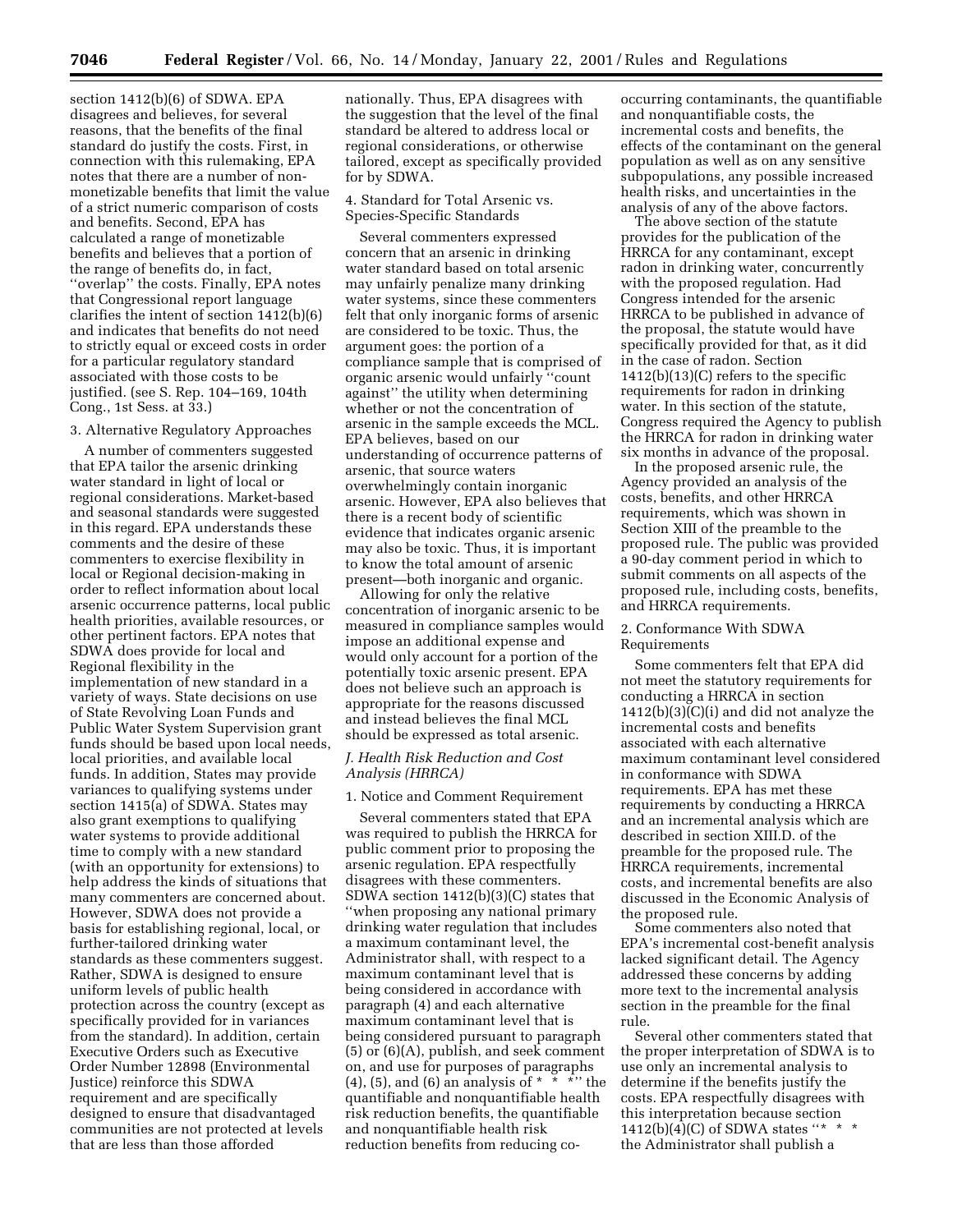determination as to whether the benefits of the maximum contaminant level justify, or do not justify, the costs based on the analysis conducted under paragraph (3)(C).'' Paragraph (3)(C) contains the description of the seven Health Risk Reduction and Cost Analysis elements that the Agency must consider. These seven elements include quantifiable and nonquantifiable health risk reduction benefits, quantifiable and nonquantifiable health risk reduction benefits from reducing co-occurring contaminants, quantifiable and nonquantifiable costs, incremental costs and benefits, effects of the contaminant on the general population as well as on any sensitive subpopulations, possible increased health risks, and uncertainties in the analysis of any of these elements. The Agency must consider all seven elements, not just incremental benefits and costs, when making a determination as to whether the benefits of the proposed rule justify the costs.

### **VI. Administrative and Other Requirements**

### *A. Executive Order 12866: Regulatory Planning and Review*

Under Executive Order 12866, (58 FR 51735, October 4, 1993) the Agency must determine whether the regulatory action is ''significant'' and therefore subject to OMB review and the requirements of the Executive Order. The Order defines ''significant regulatory action'' as one that is likely to result in a rule that may:

• Have an annual effect on the economy of \$100 million or more or adversely affect in a material way the economy, a sector of the economy, productivity, competition, jobs, the environment, public health or safety, or State, local, or Tribal governments or communities;

• Create a serious inconsistency or otherwise interfere with an action taken or planned by another agency;

• Materially alter the budgetary impact of entitlements, grants, user fees, or loan programs or the rights and obligations of recipients thereof, or;

• Raise novel legal or policy issues arising out of legal mandates, the President's priorities, or the principles set forth in the Executive Order.

Pursuant to the terms of Executive Order 12866, it has been determined that this rule is a ''significant regulatory action'' because it will have annual costs of more than \$100 million. As such, this action was reviewed by OMB. Changes made in response to OMB suggestions or recommendations are documented in the public record. EPA prepared an Economic Analysis (EA)

pursuant to Executive Order 12866 and a revised version of the EA is in the docket for this rule (EPA, 2000o).

### *B. Regulatory Flexibility Act (RFA), as Amended by the Small Business Regulatory Enforcement Fairness Act of 1996 (SBREFA), 5 U.S.C. 601 et seq.*

The RFA generally requires an agency to prepare a regulatory flexibility analysis of any rule subject to notice and comment rulemaking requirements under the Administrative Procedure Act or any other statute unless the agency certifies that the rule will not have a significant economic impact on a substantial number of small entities. Small entities include small businesses, small organizations, and small governmental jurisdictions.

The RFA provides default definitions for each type of small entity. It also authorizes an agency to use alternative definitions for each category of small entity, ''which are appropriate to the activities of the agency'' after proposing the alternative definition(s) in the **Federal Register** and taking comment (5 U.S.C. 601(3)–(5).) In addition to the above, to establish an alternative small business definition, agencies must consult with the Small Business Administration's (SBA) Chief Counsel for Advocacy.

For purposes of assessing the impacts of today's rule on small entities, EPA considered small entities to be PWSs serving fewer than 10,000 persons. In accordance with the RFA requirements, EPA proposed using this alternative definition in the **Federal Register** (63 FR 7620, February 13, 1998), requested comment, consulted with the SBA, and finalized the alternative definition in the Consumer Confidence Reports regulation (63 FR 44511, August 19, 1998). As stated in that final rule, the alternative definition would be applied to this regulation as well.

In accordance with section 603 of the RFA, EPA prepared an initial regulatory flexibility analysis (IRFA) for the proposed rule and convened a Small Business Advocacy Review Panel to obtain advice and recommendations of representatives of the regulated small entities in accordance with section 609(b) of the RFA. A detailed discussion of the Panel's advice and recommendations is found in the Panel Report (EPA 1999e). A summary of the Panel's recommendations is presented at (65 FR 38963, June 22, 2000). All Panel's recommendations directly applicable to this rulemaking are included in this final rule.

As required by section 604 of the RFA, EPA also prepared a final regulatory flexibility analysis (FRFA) for today's final rule. The FRFA in combination with today's preamble, addresses the issues raised by public comments on the IRFA, which was part of the proposal of this rule. The FRFA is available for review in the docket, (EPA 2000w) and is summarized below. The RFA requires EPA to address the

following when completing an FRFA: (1) A succinct statement of the need

for, and objectives of, the rule;

(2) A summary of the significant issues raised by the public comments on the IRFA, a summary of the assessment of those issues, and a statement of any changes made to the proposed rule as a result of those comments;

(3) A description of the reporting, recordkeeping, and other compliance requirements of the rule, including an estimate of the classes of small entities which will be subject to the rule and the type of professional skills needed to prepare the report or record;

(4) A description of the types and number of small entities to which the rule will apply, or an explanation why no estimate is available; and

(5) a description of the steps taken to minimize the significant impact on small entities consistent with the stated objectives of the applicable statutes, including a statement of the factual, policy, and legal reasons why EPA selected the alternative the final rule and why the other significant alternatives to the rule that were considered which affect the impact on small entities were rejected.

The following is a summary of the FRFA. The first requirement is discussed in section II. and III.D.1 of this preamble. The second, third, fourth and fifth requirements are summarized as follows.

a. *Comments on the IRFA.* Commenters on the IRFA raised a number of issues, largely concerned with the potential cost of the rule. In the proposed arsenic rule and the RIA supporting the proposal (EPA 2000h), EPA estimated the costs for small systems for the four arsenic MCL regulatory options and requested comment on the IRFA. Some commenters felt that EPA had underestimated the costs for small systems to comply with the arsenic proposal. In response to the comments, the Agency re-evaluated the economic effects on small entities after publication of the proposal (as discussed in greater detail in Section III.). EPA updated its assessment for the FRFA based on comments and the final regulatory decisions, *i.e.*, the final MCL level, full coverage of NTNCWS, and updated costs of compliance, including waste disposal costs.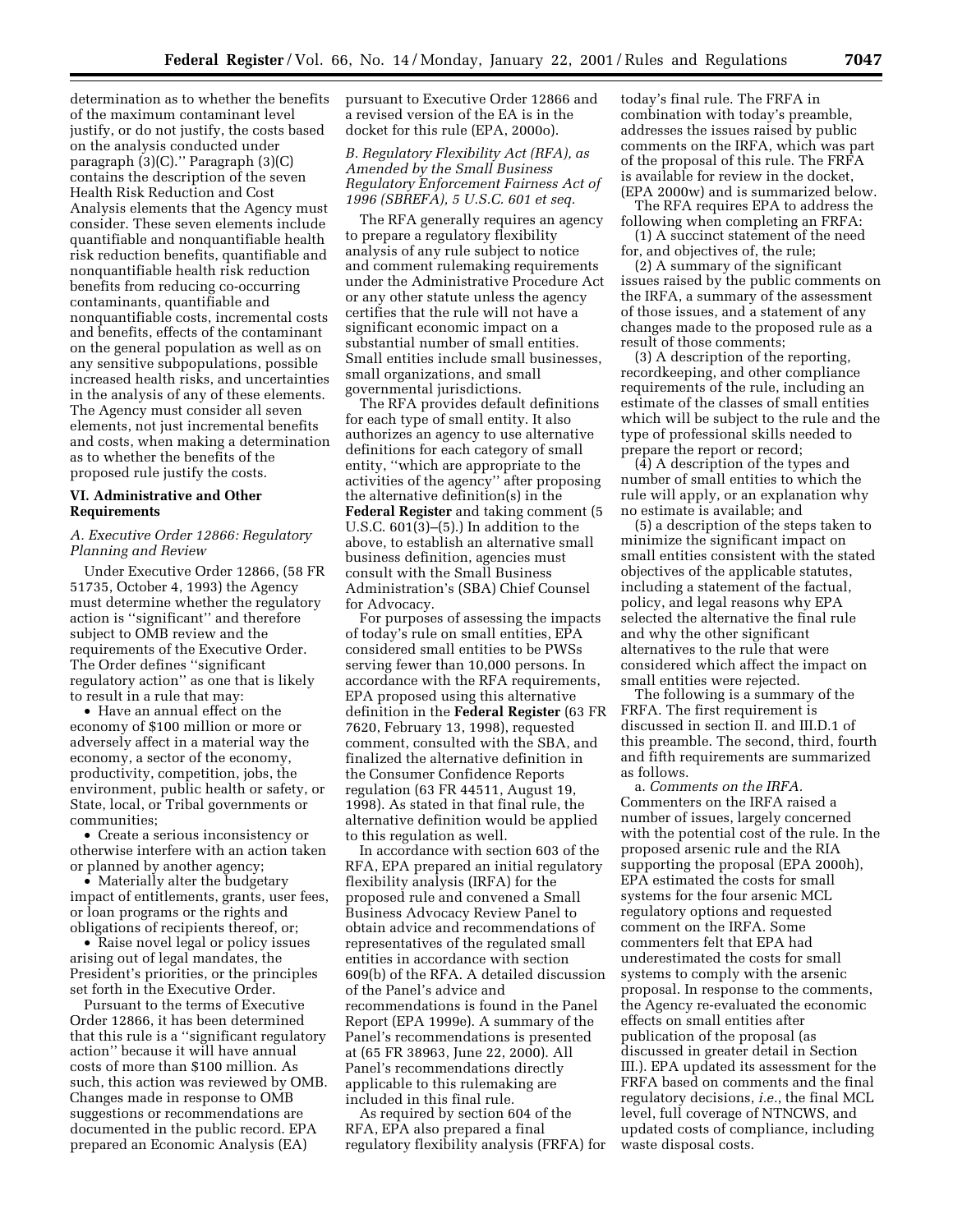*b. Reporting, Recordkeeping and Other Requirements for Small Systems.* The arsenic rule continues to require small systems to maintain records and to report arsenic concentration levels at the point-of-entry to the water system's distribution system. NTNCWSs are added to the systems that must meet the MCL for arsenic by this rulemaking. Small systems are also required to provide arsenic information in the Consumer Confidence Report or other public notification if the system exceeds specific arsenic finished water concentrations including the MCL. Arsenic monitoring and reporting will be required annually for surface water

(and mixed surface and ground water systems) or once every three years for ground water systems, unless the small system obtains a monitoring waiver from the State, demonstrating compliance with the proposed MCL. Other existing information and reporting requirements, such as Consumer Confidence Reports and public notification requirements, will be revised to include the lower arsenic MCL and a reporting requirement when one half of the MCL is exceeded (see section V.E.). As is the case for other contaminants, required information on system arsenic levels must be provided by affected systems and is not

considered to be confidential. The professional skills necessary for preparing the reports are the same skill level required by small systems for current reporting and monitoring requirements for other drinking water standards.

The classes of small entities that are subject to the proposed arsenic rule include public water systems serving less than 10,000 people.

*c. Number of Small Entities Affected.* The number of small entities subject to today's rule is shown in Table VI.B–1 below.

|                       | System size category |             |               |             |              |  |
|-----------------------|----------------------|-------------|---------------|-------------|--------------|--|
| Water system type     | <100                 | $101 - 500$ | $501 - 1.000$ | 1,001-3,300 | 3,301-10,000 |  |
| Publicly-Owned:       |                      |             |               |             |              |  |
|                       | 1.729                | 5.795       | 3,785         | 6,179       | 3,649        |  |
|                       | 1.783                | 3.171       | 1.182         | 361         | 29           |  |
| Privately-Owned:      |                      |             |               |             |              |  |
|                       | 13,640               | 11,266      | 2,124         | 1,955       | 654          |  |
|                       | 8.178                | 4.162       | 902           | 411         | 56           |  |
| <b>Total Systems:</b> |                      |             |               |             |              |  |
|                       | 15,369               | 17.061      | 5,909         | 8.134       | 4,303        |  |
| NCWS.                 | 9.961                | 7.333       | 2.084         | 772         | 85           |  |
| Total                 | 25.330               | 24,394      | 7.993         | 8.906       | 4.388        |  |

Source: Safe Drinking Water Information System (SDWIS), December 1998 freeze.

EPA's FRFA estimates that the economic impact of the final rule will not be significant for the vast majority of small systems. Of the 71,011 small entities potentially affected by the Arsenic Rule, 94% are expected to incur average annualized costs of less than \$40. This average reflects total costs for systems that will not need to modify or install treatment to meet the MCL and mostly reflects monitoring costs. This equates to approximately 0.001% of average annual revenue. The remaining 6%, 3,907 systems, estimated to need additional or modified treatment to meet the MCL are expected to incur average annualized costs of approximately \$20,816, or 0.70% of average annual revenue. Although EPA has worked with small communities to minimize the burden of compliance with this rule, the Agency anticipates that several hundred systems may nevertheless experience costs in excess of 3% of annual revenues. As noted below, financial assistance and exemptions (providing additional time) are available for small systems for compliance.

*d. Minimizing small system impact and the final MCL.* As discussed in more detail in section I.L. of this preamble,

EPA notes that \$1.7 billion is available each year through the SRF and RUS program to support necessary capital improvements to ensure compliance. SDWA also provides small systems additional time to comply through a provision for exemptions. Systems serving fewer than 3,300 persons can apply for an exemption from the State (SDWA section 1416(b)(3)) that can provide up to an additional nine years to comply (for a total of 14 years from the effective date of the rule). EPA discusses in section III.F. of this preamble the decisions to select the final MCL. EPA is preparing a small entity compliance guide to help small entities comply with this rule as required by Section 212 of SBREFA. This guide will be available for small systems within a few months of the promulgation date of this rule. Small systems may obtain a copy of the guide from EPA's web site, www.epa.gov/ safewater.

## *C. Unfunded Mandates Reform Act (UMRA) of 1995*

Title II of the Unfunded Mandates Reform Act of 1995 (UMRA), Public Law 104–4, establishes requirements for Federal agencies to assess the effects of

their regulatory actions on State, Tribal, and local governments and the private sector. Under UMRA section 202, EPA generally must prepare a written statement, including a benefit-cost analysis, for proposed and final rules with ''Federal mandates'' that may result in expenditures by State, Tribal, and local governments, in the aggregate, or to the private sector, of \$100 million or more in any one year. Before promulgating an EPA rule, for which a written statement is needed, section 205 of the UMRA generally requires EPA to identify and consider a reasonable number of regulatory alternatives and adopt the least costly, most costeffective or least burdensome alternative that achieves the objectives of the rule. The provisions of section 205 do not apply when they are inconsistent with applicable law. Moreover, section 205 allows EPA to adopt an alternative other than the least costly, most cost effective or least burdensome alternative if the Administrator publishes with the final rule an explanation why that alternative was not adopted.

Before EPA establishes any regulatory requirements that may significantly or uniquely affect small governments, including Tribal governments, it must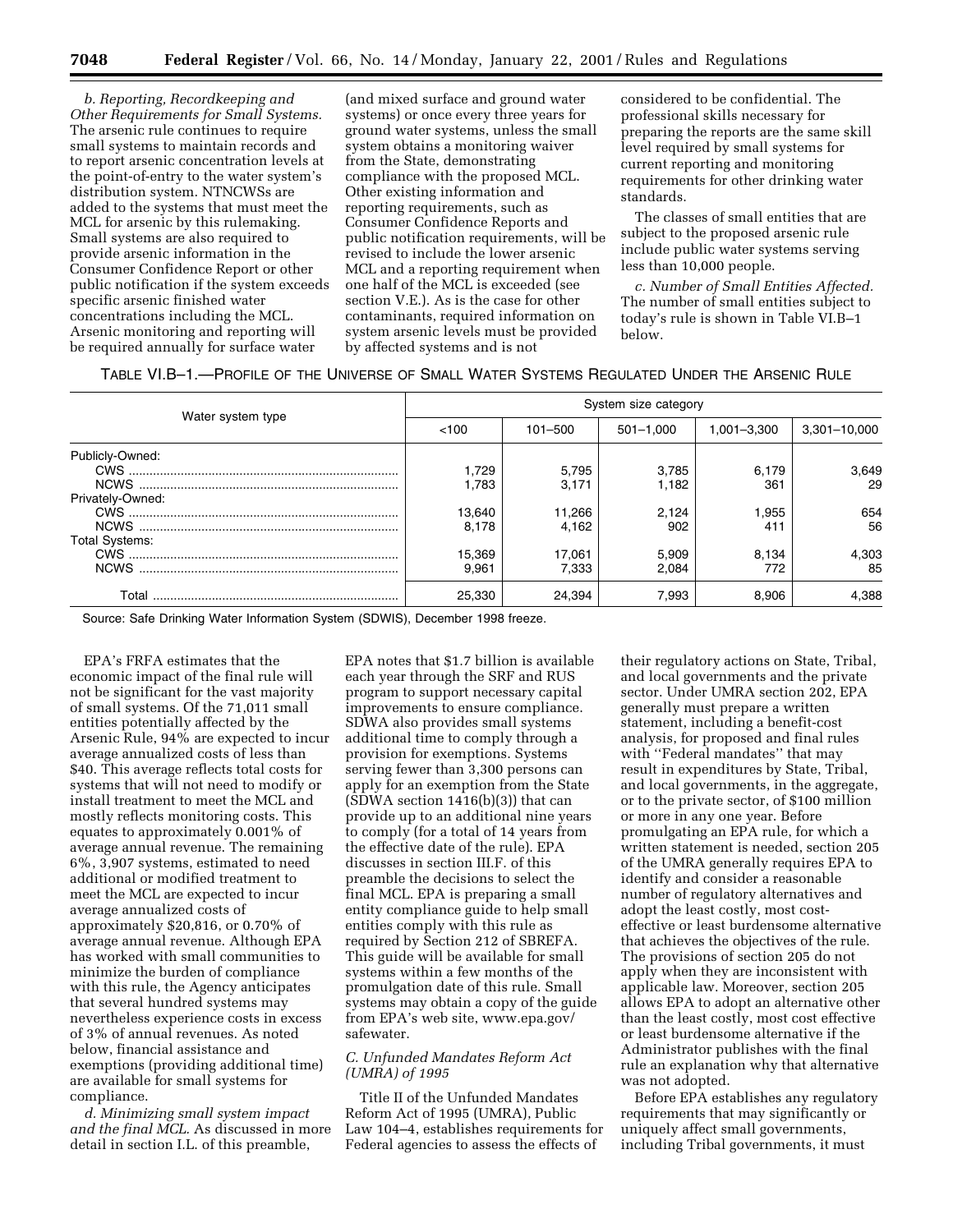have developed, under section 203 of the UMRA, a small government agency plan. The plan must provide for notifying potentially affected small governments, enabling officials of affected small governments to have meaningful and timely input in the development of EPA regulatory proposals with significant Federal intergovernmental mandates and informing, educating, and advising small governments on compliance with the regulatory requirements.

EPA has determined that this rule contains a Federal mandate that may result in expenditures of \$100 million or more for State, Tribal, and local governments, in the aggregate, or the private sector in any one year. A detailed description of this analysis is presented in EPA's Economic Analysis of the arsenic rule (EPA, 2000o) which is included in the Office of Water docket for this rule. Accordingly, EPA has prepared under section 202 of the UMRA a written statement which is summarized below.

*a. Authorizing legislation.* Today's rule is issued pursuant to section 1412(b)(13) of the 1996 amendments to SDWA that requires EPA to propose and promulgate a national primary drinking water regulation for arsenic, establishes a statutory deadline of January 1, 2000, to propose this rule, and establishes a statutory deadline of January 1, 2001, (and subsequently amended to June 22, 2001) to promulgate this rule.

*b. Cost-benefit analysis.* Section III. of this preamble, describing the Economic Analysis (EA) (EPA, 2000o), health risk analysis and the cost and benefit analysis for arsenic, contains a detailed analysis in support of the arsenic rule. Today's final rule is expected to have a total annualized cost of approximately \$181 million (Exhibit 6–9, EPA, 2000o). This total annualized cost includes the total annual administrative costs of State, Tribal, and local governments, in aggregate, less than 1% of the cost, and total annual treatment, monitoring, reporting, and record keeping impacts on public water systems, in aggregate, of approximately \$1.3 million. EPA estimates the total annual costs of administrative activities for compliance with the MCL to be approximately \$2.7 million.

The EA includes both qualitative and monetized benefits for improvements in health and safety. EPA estimates the final arsenic rule will have total annual monetized benefits for bladder and lung cancer of approximately \$140 to 198 million for the MCL of 10 µg/L. The monetized health benefits of reducing arsenic exposures in drinking water are attributable to the reduced incidence of

fatal and non-fatal bladder and lung cancers. At an arsenic level of 10 µg/L, an estimated 21 to 30 fatal bladder and lung cancers and 12 to 26 non-fatal bladder and lung cancers per year are prevented.

In addition to quantifiable benefits, EPA has identified several potential non-quantifiable benefits associated with reducing arsenic exposures in drinking water. These potential benefits include health effects that are difficult to quantify because of the uncertainty surrounding their estimation. Nonquantifiable benefits may also include any peace-of-mind benefits specific to reduction of arsenic risks that may not be adequately captured in the Value of Statistical Life (VSL) estimate.

*c. Financial Assistance.* Section III of this preamble describes the various Federal programs available to provide financial assistance to State, Tribal, and local governments to administer and comply with this and other drinking water rules. The Federal government provides funding to States that have a primary enforcement responsibility for their drinking water programs through the Public Water Systems Supervision (PWSS) Grant program. Additional funding is available from other programs administered either by EPA or other Federal agencies. These include the Drinking Water State Revolving Fund (DWSRF) and Housing and Urban Development's Community Development Block Grant Program. Also, the Rural Utilities Service (RUS) of the United States Department of Agriculture (USDA) operates a Water and Waste Disposal Loan and Grant Program. This program provides lowinterest loans and grants to public entities and not-for-profit corporations serving populations of 10,000 or fewer persons.

*d. Estimates of future compliance costs and disproportionate budgetary effects.* To meet the requirement in section 202 of the UMRA, EPA analyzed future compliance costs and possible disproportionate budgetary effects of an arsenic MCL of 10 µg/L to the extent reasonably feasible. The Agency believes that the cost estimates, indicated previously and discussed in more detail in section III of today's rule, accurately characterize future compliance costs of the rule.

With regard to the disproportionate impacts, EPA considered available data sources in analyzing the disproportionate impacts upon geographic or social segments of the nation or industry. While the percentage of systems impacted varies from region to region, no area has impacts substantial enough to create a

disproportionate burden. For the proposal, EPA did identify (Table V–2, p. 38908) that there are a larger percentage of systems in the Western and New England regions, whose drinking water quality currently would exceed the MCL for arsenic. For such regions, total compliance, therefore, may be incrementally costlier than for systems in regions where a smaller percentage currently exceed the arsenic MCL. However, even this difference is not considered by EPA to represent a disproportionate impact.

To estimate the potential disproportionate impacts on social segments of this rule, this analysis also developed three other measures:

(1) Reviewing the impacts on small versus large CWSs;

(2) Reviewing the costs to public versus private CWSs; and

(3) reviewing the household costs for the rule.

Table 6–11 of the EA (EPA, 2000o) shows that the total treatment costs for small CWSs (serving fewer than 10,000 persons) is less than the total treatment for large CWSs; therefore, there is no disproportionate impact on small systems versus large systems. Table 8– 29 of the EA shows that there is not a disproportionate impact when comparing costs for public CWSs to costs for private CWSs of the same size. Public systems have slightly higher costs than public CWSs. Table 8–30 of the EA show household costs by system size. Cost per household increases as system size decreases. Cost per household is higher for households served by smaller systems than larger systems. These values are expected for two reasons. First, smaller systems serve far fewer households than larger systems and, consequently, each household must bear a greater percentage share of the system's costs. Second, smaller systems tend to have higher influent arsenic concentrations that, on a per-capita or per-household basis, require more expensive treatment methods to achieve the target arsenic level.

Moreover, even if there were a disproportionate impact associated with the final MCL, EPA does not have any authority to tailor the regulation to provide regional or ownership relief. Finally, as previously noted, EPA adopted a 10 µg/L arsenic MCL rather than the proposed  $(5 \mu/L)$  or feasible level (3 µg/L) of arsenic MCL in part because of the benefit cost issues raised by commenters. This should serve to mitigate the costs of the rule to some degree. EPA also provided delayed compliance deadlines for all systems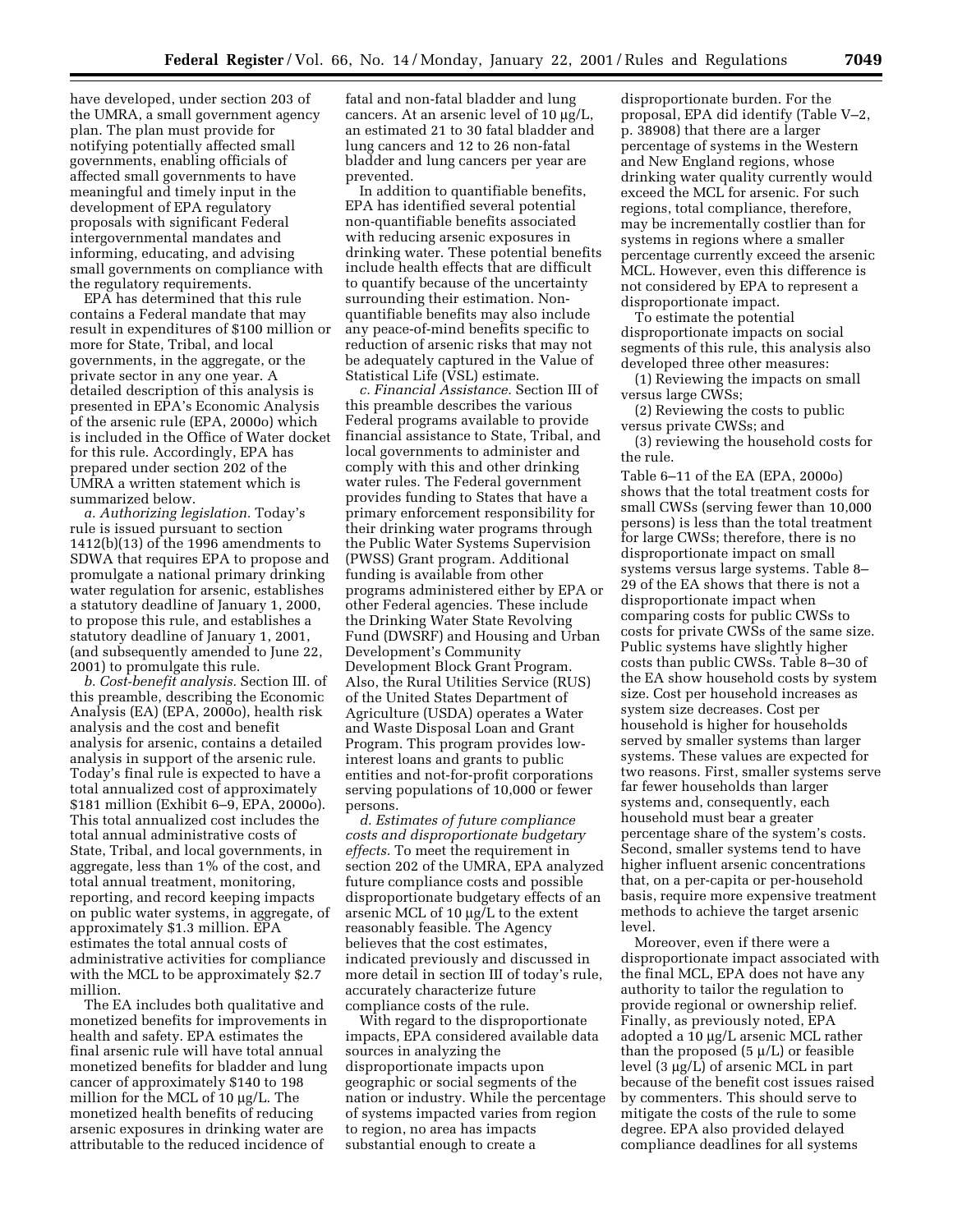which should also reduce the economic effect on systems with higher ground water arsenic levels.

EPA will prepare a small entity compliance guide, a monitoring/ analytical manual, and a small systems technology manual that will assist the public and private sector.

*e. Macroeconomic effects.* As required under UMRA § 202, EPA is required to estimate the potential macro-economic effects of the regulation. These types of effects include those on productivity, economic growth, full employment, creation of productive jobs, and international competitiveness. Macroeconomic effects tend to be measurable in nationwide econometric models only if the economic impact of the regulation reaches 0.25% to 0.5% of Gross Domestic Product (GDP). In 1998, real GDP was \$7,552 billion so a rule would have to cost at least \$18 billion annually to have a measurable effect. A regulation with a smaller aggregate effect is unlikely to have any measurable impact unless it is highly focused on a particular geographic region or economic sector. The macro-economic effects on the national economy from the arsenic rule should be negligible based on the fact that, assuming 100% compliance, the total annual costs are approximately \$181 million, and the costs are not expected to be highly focused on a particular geographic region or industry sector.

*f. Summary of EPA's consultation with State, Tribal, and local governments.* In developing the proposed rule, EPA consulted with small governments pursuant to its plan established under section 203 of the UMRA to address impacts of regulatory requirements in the rule that might significantly or uniquely affect small governments. Consistent with the intergovernmental consultation provisions of section 204 of UMRA, EPA held, prior to proposal, consultations with the governmental entities affected by this rule. EPA held four public meetings for stakeholders prior to proposal and an additional meeting after proposal. The Agency convened a Small Business Advocacy Review (SBAR) Panel in accordance with the Regulatory Flexibility Act (RFA) as amended by the Small Business Regulatory Enforcement Fairness Act (SBREFA) to address small entity concerns, including small local governments. EPA consulted with small entity representatives prior to convening the Panel to get their input on the arsenic rule. Two of the small entities represented small governments. A detailed description of the SBREFA process can be found in the docket of this rulemaking (EPA, 1999e). EPA also

made presentations at Tribal meetings in Nevada, Alaska, and California. In addition, EPA made presentations at meetings of the American Water Works Association (AWWA), the Association of State Drinking Water Administrators (ASDWA), the Association of California Water Agencies (ACWA), and the Association of Metropolitan Water Agencies (AMWA). Participants in EPA's stakeholder meetings also included representatives from the National Rural Water Association, AMWA, ASDWA, AWWA, ACWA, Rural Community Assistance Program, State departments of environmental protection, State health departments, State drinking water programs, and a Tribe.

*g. Nature of State, Tribal, and local government concerns and how EPA addressed these concerns.* In general, comments on the proposed UMRA discussion continued to cite costs and funding for compliance as concerns. EPA has further revised the costs for this final rule based on comments and continues to believe that there are affordable technologies (see section III.E.). Cost was one of the issues EPA considered in deciding to exercise its discretionary authority under section 1412(b)(6) of SDWA to propose that the MCL be set a level higher than the feasible level in the proposed rule of 5 µg/L and to set the final level of 10 µg/ L. Commenters asked that funding be increased to the Drinking Water State Revolving Fund (DWSRF) or somehow fully fund compliance with the proposed requirements. While the DWSRF program is proving to be a significant source of funding, it cannot be viewed as the only source of funding. There are strategies other than Federal funding (such as system bundling) for meeting the arsenic rule. Federal, State and local governments, private business and utilities will need to work in partnership to help address the significant infrastructure needs for complying with today's rule.

*h. Regulatory alternatives considered.* As required under section 205 of the UMRA, EPA considered several regulatory alternatives in developing an MCL for arsenic in drinking water. In preparation for this consideration, the Regulatory Impact Analysis (EPA, 2000h) and Health Risk Reduction and Cost Analysis (HRRCA) for the proposed arsenic rule (EPA, 2000i, see section XIII.) evaluated arsenic levels of 3 µg/L, 5 µg/L, 10 µg/L, and 20 µg/L. (see section III. of the proposed rule for more discussion of the regulatory alternatives considered.)

*i. Selection of the regulatory alternative.* As explained in section III.F. of today's preamble, the Agency selected an MCL of 10 µg/L which is the most cost-effective alternative since it maximizes benefits.

# *D. Paperwork Reduction Act (PRA)*

The Office of Management and Budget (OMB) has approved the information collection requirements contained in this rule under the provisions of the Paperwork Reduction Act, 44 U.S.C. 3501 *et seq*, and has assigned OMB control number 2040–0231.

Under this rule, respondents to the monitoring, reporting, and recordkeeping requirements include the owners and operators of community water systems and State officials that must report data to the Agency. Monitoring for arsenic is required at each entry point to the distribution system. States will have discretion in grandfathering existing data for determining initial monitoring baselines for the currently regulated contaminants.

EPA has estimated the burden associated with the specific information collection, record keeping and reporting requirements of the proposed rule in the accompanying Information Collection Request (ICR). The ICR for today's final rule compares the current requirements to the revised requirements for information collection, reporting and record-keeping. The States and the PWSs must perform start-up activities in preparing to comply with the arsenic rule. Start-up activities include reading the final rule to become familiar with the requirements and training staff to perform the required activities.

For PWSs, the number of hours required to perform each activity may vary by system size. This rule applies to community water systems and nontransient non-community water systems. There are approximately 74,607 PWSs and 56 States and territories considered in this ICR. During the first three years after promulgation of this rule, the average burden hours per respondent per year is estimated to be 8 hours for PWSs and 915 hours for States. During this period, the total burden hour per year for the approximately 74,663 respondents covered by this rule is estimated to be 667,179 hours to prepare to comply with this final arsenic rule. The average number of responses per year by PWSs is 49,738. The average number of responses for the States is expected to be 75 per year during the first three-year period. The average burden hours per response for PWSs is 4. The average burden hours per response for States is 229. Total annual labor costs during this first 3-year period are expected to be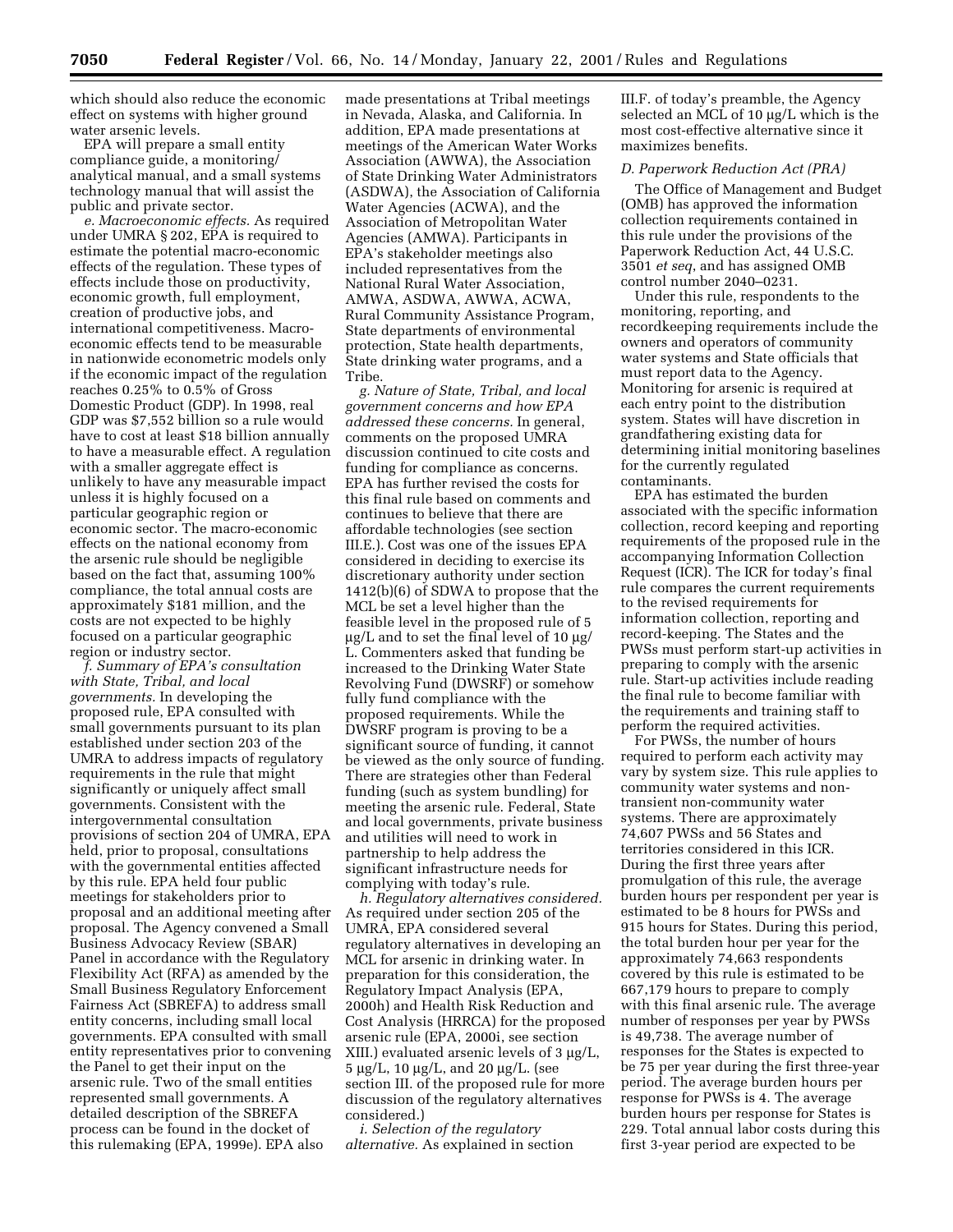about \$9.9 million per year for PWSs. The information collected is not confidential.

Burden means the total time, effort, or financial resources expended by persons to generate, maintain, retain, or disclose or provide information to or for a Federal agency. This includes the time needed to review instructions; develop, acquire, install, and utilize technology and systems for the purposes of collecting, validating, and verifying information, processing and maintaining information, and disclosing and providing information; adjust the existing ways to comply with any previously applicable instructions and requirements; train personnel to collect information; search data sources; complete and review the collection of information; and transmit or otherwise disclose the information.

An agency may not conduct or sponsor, and a person is not required to respond to a collection of information unless it displays a currently valid OMB control number. The OMB control numbers for EPA's regulations are listed in 40 CFR part 9 and 48 CFR chapter 15. EPA is amending the table in Chapter 9 of currently approved ICR control numbers issued by OMB for various regulations to list the information requirements contained in this final rule.

## *E. National Technology Transfer and Advancement Act (NTTAA)*

Section 12(d) of the National Technology Transfer and Advancement Act of 1995 (NTTAA), (Pub. L. No. 104– 113, section12(d), 15 U.S.C. 272 note), directs EPA to use voluntary consensus standards in its regulatory activities unless to do so would be inconsistent with applicable law or otherwise impractical. Voluntary consensus standards are technical standards (*e.g.*, material specifications, test methods, sampling procedures, business practices) that are developed or adopted by voluntary consensus standard bodies. The NTTAA directs EPA to provide to Congress, through OMB, explanations when the Agency decides not to use available and applicable voluntary consensus standards.

Today's rule does not establish any technical standards; thus, NTTAA does not apply to this rule. However, it should be noted that systems complying with this rule need to use previously approved technical standards already included in § 141.23. As discussed in the proposed rule for arsenic (65 FR 38888) and in today's final rule (section I.F.1.), one consensus method (SM 3120B) and one EPA method (EPA 200.7), are withdrawn by this rule

because the method detection limits for these methods are inadequate to reliably determine the presence of arsenic at the MCL of 10 μg/L. After the removal of these methods, the four remaining analytical methods currently approved for compliance monitoring of arsenic in drinking water are published by consensus organizations. The four methods published by these consensus organizations include SM 3113B, SM 3114B, ASTM 2972–93B and ASTM 2972–93C. These methods are described in the ''Annual Book of ASTM Standards'' (American Society for Testing and Materials, 1994 and 1996) and in ''Standards for the Examination of Water and Wastewater'' (APHA, 1992 and 1995).

## *F. Executive Order 12898: Environmental Justice*

Executive Order 12898 establishes a Federal policy for incorporating environmental justice into Federal agencies' missions by directing agencies to identify and address disproportionately high and adverse human health or environmental effects of its programs, policies, and activities on minority and low-income populations. The Agency has considered environmental justice related issues concerning the potential impacts of this action and consulted with minority and low-income stakeholders.

On March 12, 1998, the Agency held a stakeholder meeting to address various components of pending drinking water regulations and how they may impact sensitive sub-populations, minority populations, and low-income populations. Topics discussed included treatment techniques, costs and benefits, data quality, health effects, and the regulatory process. Participants included national, State, Tribal, municipal, and individual stakeholders. EPA conducted the meetings by video conference call between 11 cities. This meeting was a continuation of stakeholder meetings that started in 1995 to obtain input on the Agency's drinking water programs. The major objectives for the March 12, 1998 meeting were:

• Solicit ideas from stakeholders on known issues concerning current drinking water regulatory efforts;

• Identify key issues of concern to stakeholders, and;

• Receive suggestions from stakeholders concerning ways to increase representation of communities in EPA regulatory efforts.

In addition, EPA developed a plain-English guide specifically for this meeting to assist stakeholders in

understanding the multiple and sometimes complex issues surrounding drinking water regulation.

## *G. Executive Order 13045: Protection of Children from Environmental Health Risks and Safety Risks*

Executive Order 13045, ''Protection of Children from Environmental Health Risks and Safety Risks,'' (62 FR 19885 April 23, 1997) applies to any rule that: (1) Is determined to be ''economically significant'' as defined under Executive Order 12866, and (2) concerns an environmental health or safety risk that EPA has reason to believe may have a disproportionate effect on children. If the regulatory action meets both criteria, the Agency must evaluate the environmental health or safety effects of the planned rule on children, and explain why the planned regulation is preferable to other potentially effective and reasonably feasible alternatives considered by the Agency.

This final rule is not subject to the Executive Order because the Agency does not have reason to believe the environmental health risks or safety risks addressed by this action present a disproportionate risk to children.

## *H. Executive Order 13132: Federalism*

Executive Order 13132, entitled ''Federalism'' (64 FR 43255, August 10, 1999), requires EPA to develop an accountable process to ensure ''meaningful and timely input by State and local officials in the development of regulatory policies that have federalism implications.'' ''Policies that have federalism implications'' is defined in the Executive Order to include regulations that have ''substantial direct effects on the States, on the relationship between the national government and the States, or on the distribution of power and responsibilities among the various levels of government.''

Under section 6 of Executive Order 13132, EPA may not issue a regulation that has federalism implications, imposes substantial direct compliance costs, and is not required by statute (unless the Federal government provides the funds necessary to pay the direct compliance costs incurred by State and local governments, or EPA consults with State and local officials early in the process of developing the proposed regulation). EPA also may not issue a regulation that has federalism implications and preempts State law, unless the Agency consults with State and local officials early in the process of developing the proposed regulation.

If EPA complies by consulting, Executive Order 13132 requires EPA to provide to the Office of Management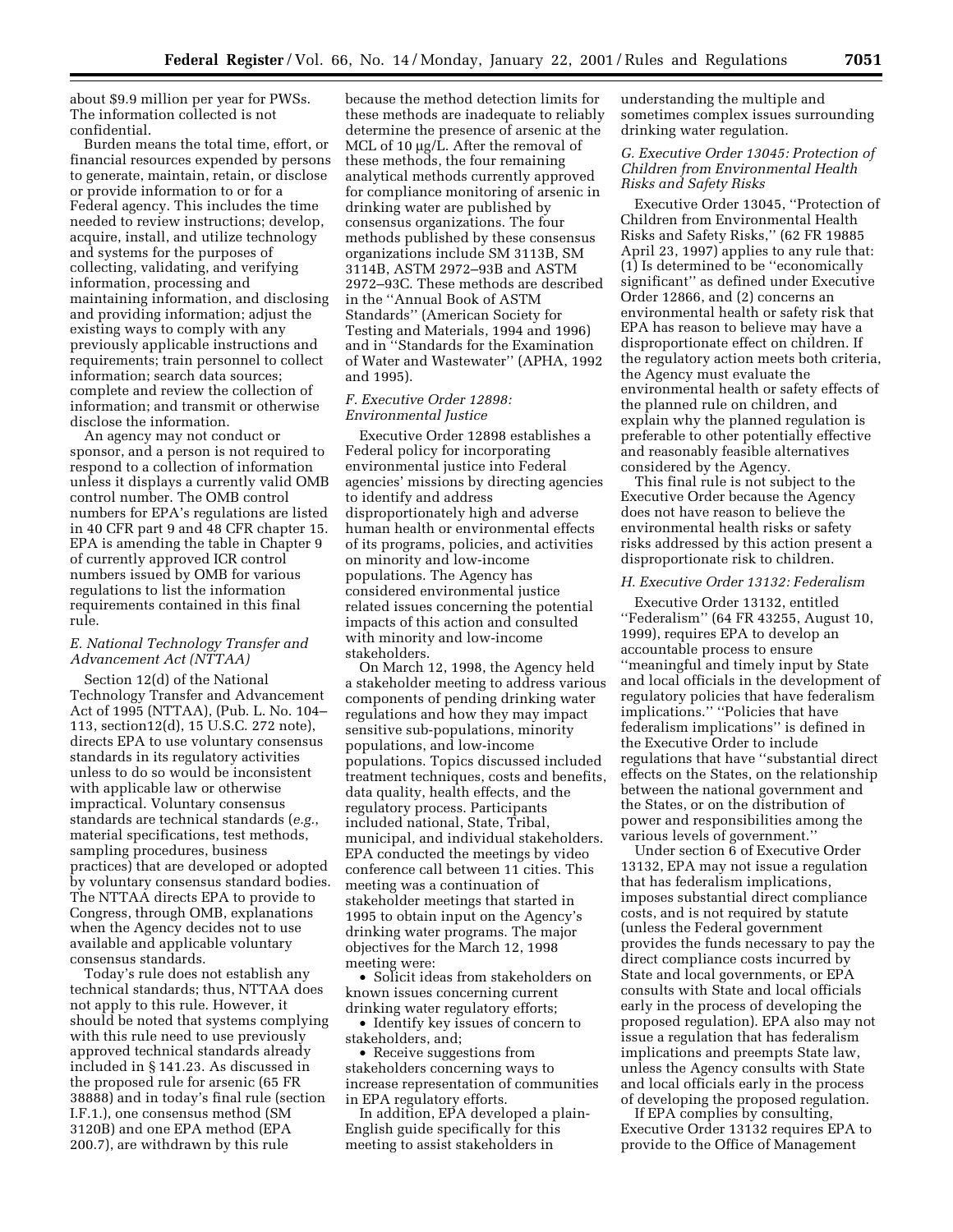and Budget (OMB), in a separately identified section of the preamble to the rule, a federalism summary impact statement (FSIS). The FSIS must include a description of the extent of EPA's prior consultation with State and local officials, a summary of the nature of their concerns and the agency's position supporting the need to issue the regulation, and a statement of the extent to which the concerns of State and local officials have been met. Also, when EPA transmits a draft final rule with federalism implications to OMB for review pursuant to Executive Order 12866, EPA must include a certification from the agency's Federalism Official stating that EPA has met the requirements of Executive Order 13132 in a meaningful and timely manner.

EPA has concluded that this rule will have federalism implications. This rule will impose substantial direct compliance costs on State and local governments, and the Federal government will not provide the funds necessary to pay those costs. Accordingly, EPA provides the following FSIS as required by section 6(b) of Executive Order 13132.

EPA consulted with State and local officials early in the process of developing the proposed regulation to permit them to have meaningful and timely input into its development. Summaries of the meetings have been included in the docket for this proposed rulemaking. EPA consulted extensively with State, Tribal, and local governments. For example, EPA held four public stakeholder meetings in Washington, D.C. (two meetings); San Antonio, Texas; and Monterey, California. An additional public stakeholder meeting was held after the proposal was published in Reno, Nevada. A summary of this meeting is included in the docket of this rulemaking. Invitations to stakeholder meetings were extended to the National Association of Counties, The National Governors' Association, the National Association of Towns and Townships, the National League of Cities, and the National Conference of State Legislators. In addition, several elected officials were part of the Small Business Advocacy Review Panel convened by EPA (as required by section 609(b) of the Regulatory Flexibility Act). EPA officials presented a summary of the rule to the National Governor's Association in a meeting on May 24, 2000. In addition, EPA scheduled a oneday stakeholders' meeting for the trade associations that represent elected officials on May 30, 2000 to discuss and solicit comment on this and other upcoming contaminant rules.

Several issues were raised by stakeholders (including elected officials) regarding the arsenic rule provisions, most of which were related to reducing burden and maintaining flexibility. The Office of Water was able to reduce burden and increase flexibility for the proposal in a number of areas in response to these comments (see section XIV.G. of the proposed rule).

Commenters on the proposed rule continued to request a reduction of burden and increased flexibility as well as to question the need for the rule. Section V. of this preamble and the Comment Response Document (EPA, 2000u) discuss the comments and EPA's response in detail. The Agency exercised its discretionary authority under section 1412(b)(6) of SDWA to propose that the MCL be set at a level higher than the feasible level in the proposed rule and, in the final rule, to move from the proposed level of 5 µg/ L to  $10 \mu g/L$ .

### *I. Executive Orders 13084 and 13175: Consultation and Coordination With Indian Tribal Governments*

On November 6, 2000, the President issued Executive Order 13175 (65 FR 67249) entitled, ''Consultation and Coordination with Indian Tribal Governments.'' Executive Order 13175 took effect on January 6, 2001, and revokes Executive Order 13084 (Tribal Consultation) as of that date. EPA developed this final rule, however, during the period when Executive Order 13084 was in effect; thus, EPA addressed tribal considerations under Executive Order 13984.

Under Executive Order 13084, ''Consultation and Coordination with Indian Tribal Governments,'' 63 FR 27655 (May 19, 1998), EPA may not issue a regulation that: is not required by statute, significantly or uniquely affects the communities of Indian Tribal governments, and imposes substantial direct compliance costs on those communities, unless the Federal government provides the funds necessary to pay the direct compliance costs incurred by the Tribal governments, or EPA consults with those governments. If EPA complies by consulting, Executive Order 13084 requires EPA to provide the Office of Management and Budget, in a separately identified section of the preamble to the rule, a description of the extent of EPA's prior consultation with representatives of affected Tribal governments, a summary of the nature of their concerns, and a statement supporting the need to issue the regulation. In addition, Executive Order 13084 requires EPA to develop an effective process permitting

elected officials and other representatives of Indian Tribal governments ''to provide meaningful and timely input in the development of regulatory policies on matters that significantly or uniquely affect their communities.''

EPA has concluded that this rule may significantly or uniquely affect communities of Indian tribal governments. It may also impose substantial direct compliance costs on such communities, and the Federal government will not provide the funds necessary to pay the direct costs incurred by the Tribal governments in complying with this rule. In developing the rule, EPA consulted with Tribal governments to permit them to have meaningful and timely input into its development.

In order to inform and involve Tribal governments prior to proposing the arsenic rule, EPA staff attended the 16th Annual Consumer Conference of the National Indian Health Board on October 6–8, 1998, convened a Tribal consultation meeting on February 24– 25, 1999, and conducted a series of workshops at the Annual Conference of the National Tribal Environmental Council on May 18–20, 1999. Tribal representatives were generally supportive of an arsenic standard that ensures a high level of water quality, but raised concerns over funding for regulations. With regard to the proposed arsenic rule, many Tribal representatives saw the health benefits as highly desirable, but felt that unless additional funds were made available, implementing the regulation would be difficult for many Tribes. Comments submitted on the proposed arsenic rule repeated the concern that Tribes might not be able to afford to meet the arsenic requirements.

The Agency believes that the requirements of this final rulemaking are affordable nationally, including Tribal PWSs. As discussed in section I.G. of this preamble, EPA has developed and applied a national affordability criterion to the projected costs of compliance of this rule for small systems (those serving less than 10,000 persons). Using this approach, EPA has identified affordable compliance technologies that small systems (including Tribal PWSs) may use to comply with today's final rule.

## *J. Plain Language*

Executive Order 12866 and the President's memorandum of June 1, 1998 require each agency to write its rules in plain language. Readable regulations help the public find requirements quickly and understand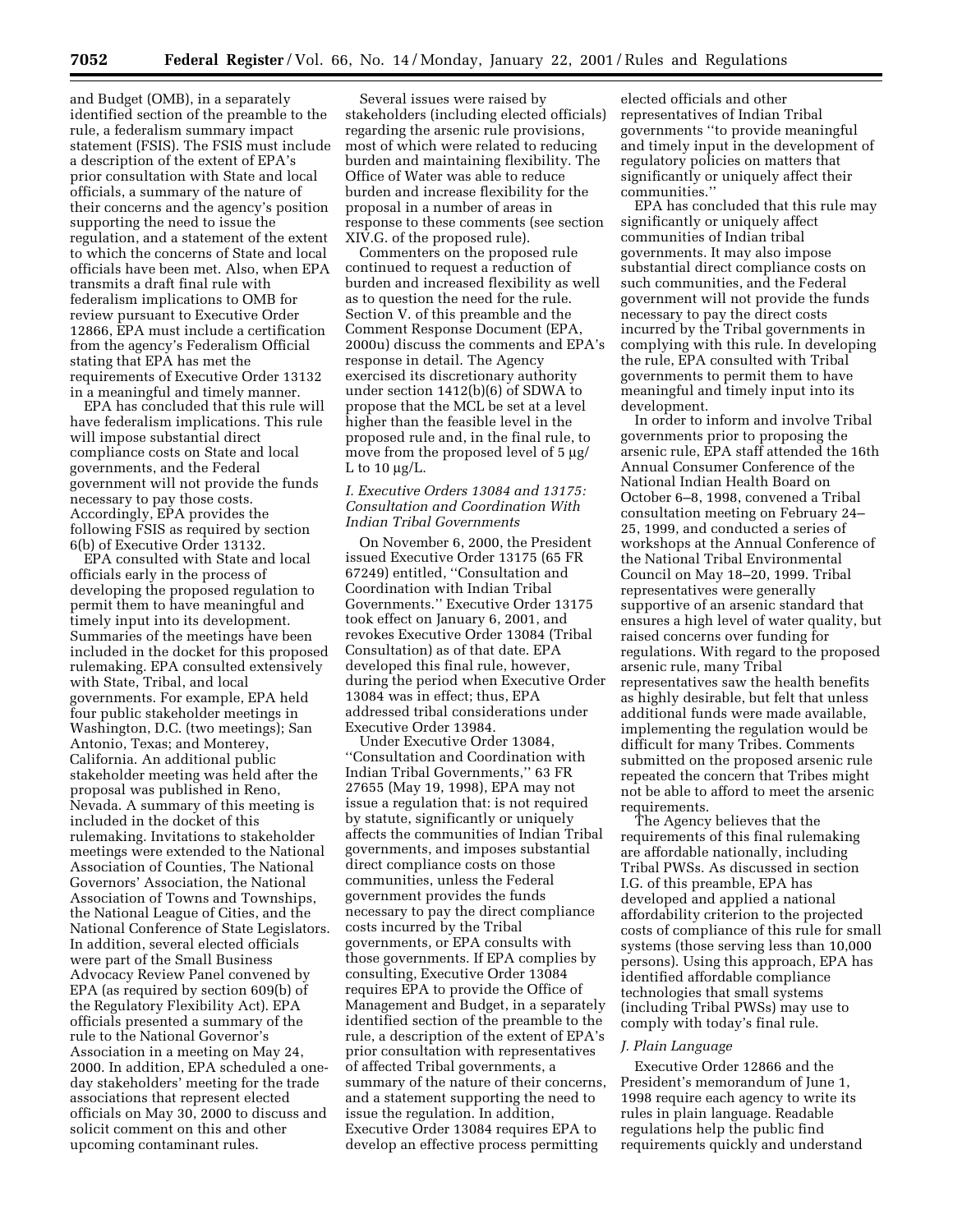them easily. They increase compliance, strengthen enforcement, and decrease mistakes, frustration, phone calls, appeals, and distrust of government. Of the several techniques typically utilized for writing readably, using a question and answer format, and using the word, ''you'' for whoever must comply, do the most to improve the look and sound of a regulation. The preamble for today's final rule uses the first principle and was developed using a plain language question and answer format. Today's final rule language does not use these principles since the rule only modifies or adds to existing regulatory language that is in the previous regulatory language format. EPA received comments on the use of plain language. Commenters suggested that the Agency had not clearly explained certain terms for example, ''dose-response'' and ''parts per billion.'' The comments were centered around technical and scientific issues and terms that are often difficult to discuss in a plain language format. EPA considered these comments in writing the section of this final rule to which those comment apply. EPA made every effort to write this preamble to the final rule in as clear, concise, and unambiguous manner as possible.

### *K. Congressional Review Act*

The Congressional Review Act, 5 U.S.C. 801 *et seq.,* as added by the Small Business Regulatory Enforcement Fairness Act of 1996, generally provides that before a rule may take effect, the agency promulgating the rule must submit a rule report, which includes a copy of the rule, to each House of the Congress and to the Comptroller General of the United States. EPA will submit a report containing this rule and other required information to the U.S. Senate, the U.S. House of Representatives, and the Comptroller General of the United States prior to publication of the rule in the **Federal Register**. A major rule cannot take effect until 60 days after it is published in the **Federal Register**. This action is a ''major rule'' as defined by 5 U.S.C. 804(2). This rule will be effective March 23, 2001.

## *L. Consultations With the Science Advisory Board, National Drinking Water Advisory Council, and the Secretary of Health and Human Services*

In accordance with section 1412 (d) and (e) of SDWA, the Agency discussed or submitted possible arsenic rule requirements to the Science Advisory Board (SAB), National Drinking Water

Advisory Council (NDWAC), and to the Secretary of Health and Human Services and requested comment from the Science Advisory Board (SAB) on the arsenic rule.

On March 13th and 14th, 2000 in Washington DC, the Agency met with the Science Advisory Board during meetings open to the public where several of the Agency's Drinking Water Rules were discussed. A copy of the SAB's comments may be found in the docket. SAB provided substantive comments on the proposed arsenic rule which are discussed in sections V.B. and V.F. of this preamble.

In addition, the National Drinking Water Advisory Council was consulted on this rulemaking on several occasions throughout the rule's development (*e.g.,* November 1999 in Baltimore, Maryland; April 2000 in San Francisco, CA; November 2000 in Arlington, VA). The summary of the deliberations and recommendations of the Council may be found in the docket for this rule.

The Agency coordinated with the Department of Health and Human Services in several ways. Representatives of the Centers for Disease Control and Prevention (CDC), the Agency for Toxic Substances and Disease Registry (ATSDR), and the Food and Drug Administration (FDA) were invited to the Agency's stakeholder meetings on the arsenic rulemaking and on the mailing list for updates. We provided FDA staff with summaries of the meetings, meeting materials, and a briefing paper. In addition, the Agency maintained contact with CDC representatives on the status of CDCfunded research on skin adsorption that could have a bearing on the Agency's deliberations. EPA commented on and monitored the progress of the updated ''Toxicological Profile for Arsenic'' issued by ATSDR. Finally, we provided ongoing progress reports on the Agency's arsenic in drinking water rulemaking activities to representatives of FDA relative to the timing of bottled water regulations that need to follow the promulgation of the Agency's final rule.

## *M. Likely Effect of Compliance With the Arsenic Rule on the Technical, Financial, and Managerial Capacity of Public Water Systems*

Section 1420(d)(3) of SDWA as amended requires that, in promulgating a NPDWR, the Administrator shall include an analysis of the likely effect of compliance with the regulation on the technical, financial, and managerial

capacity of public water systems. The following summarizes the analysis performed to fulfill this statutory obligation. (EPA, 2000v)

Overall water system capacity is defined in guidance (EPA, 1998g) as the ability to plan for, achieve, and maintain compliance with applicable drinking water standards. Capacity has three components: technical, managerial, and financial. Technical capacity is the physical and operational ability of a water system to meet SDWA requirements. Technical capacity refers to the physical infrastructure of the water system, including the adequacy of source water and the adequacy of treatment, storage, and distribution infrastructure. It also refers to the ability of system personnel to adequately operate and maintain the system and to otherwise implement requisite technical knowledge. Managerial capacity is the ability of a water system to conduct its affairs in a manner enabling the system to achieve and maintain compliance with SDWA requirements. Managerial capacity refers to the system's institutional and administrative capabilities. Financial capacity is a water system's ability to acquire and manage sufficient financial resources to allow the system to achieve and maintain compliance with SDWA requirements.

The arsenic rule establishes five requirements that may impact the TMF capacity of PWSs:

(1) Compliance with MCL revised to 10 µg/L from 50 µg/L (40 CFR 141.62);

(2) Revised arsenic monitoring schedule [(modified to join the standard monitoring framework (SMF) used for other inorganic contaminants (IOCs)] (§ 141.23(c))—includes requirement for public notification of MCL exceedance, but not Consumer Confidence Report (CCR) requirements (§ 141.154);

(3) New source monitoring (§ 141.24);

(4) Removal of EPA Method 200.7 and SM 3120 from list of approved analytical methods to demonstrate compliance (§ 141.23); and

(5) Inclusion of arsenic health effects language in CCRs (§ 141.154).

The arsenic rule applies to all CWSs (54,370 systems) and NTNCWSs (20,255 systems)—74,625 systems in all (EPA, 2000b). However, many systems will not be affected by the new arsenic requirements. Table VI.M–1 provides a complete listing of the requirements and a description of the type and number of systems affected by each requirement.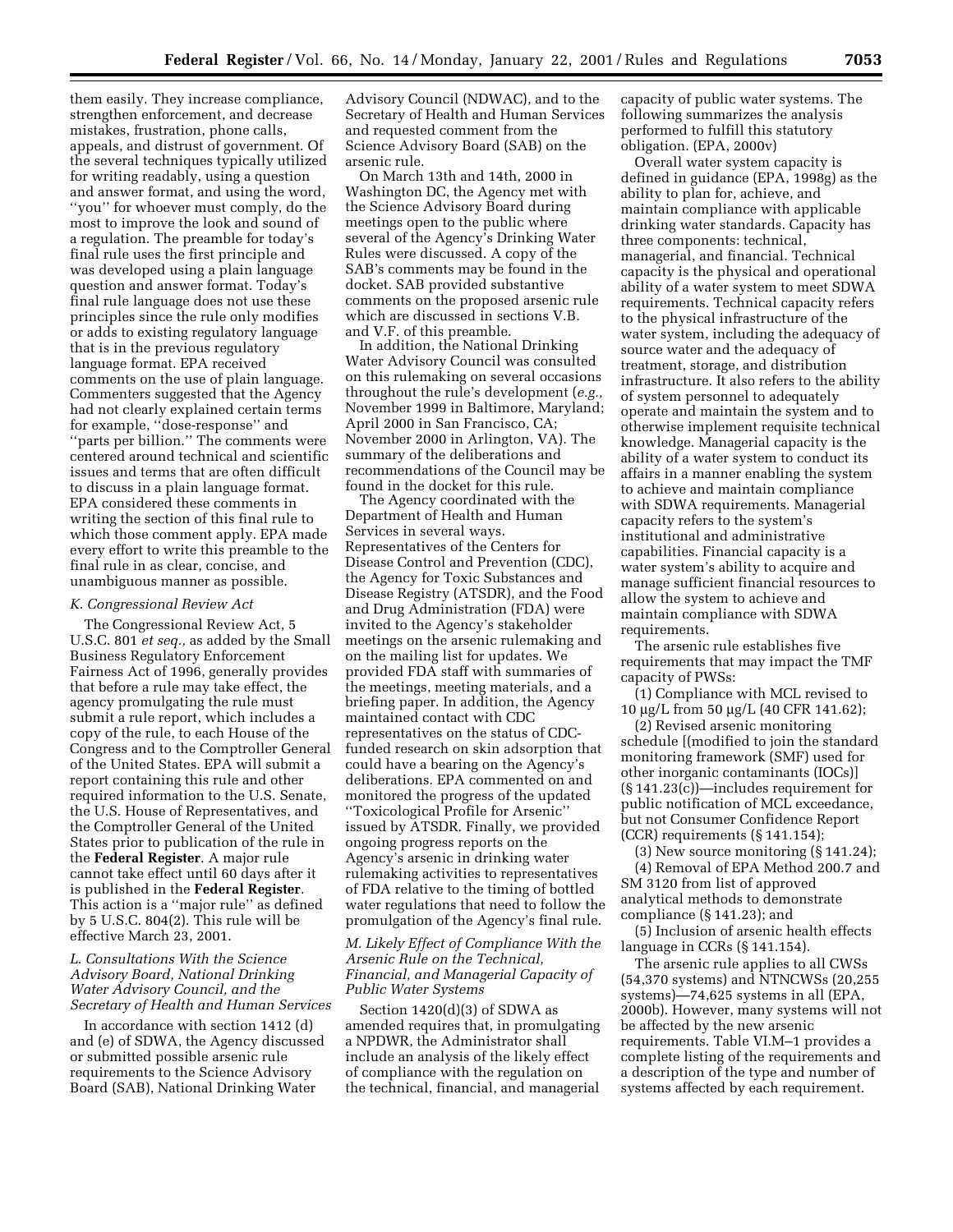|             | Affected systems <sup>1</sup>                                                                            |                 |                 |                 |  |  |  |
|-------------|----------------------------------------------------------------------------------------------------------|-----------------|-----------------|-----------------|--|--|--|
| Requirement | Description                                                                                              | Number          |                 |                 |  |  |  |
|             |                                                                                                          | <b>CWSs</b>     | <b>NTNCWSs</b>  | Total           |  |  |  |
|             | Systems with $As \ge 10 \mu g/L$<br>CWSs with As between 3 µq/L<br>(PQL) and 50 µg/L and all<br>NTNCWSs. | 3,024<br>10.590 | 1,080<br>20.255 | 4.104<br>30,845 |  |  |  |
|             | Systems that develop a new                                                                               | $-0$            | $\sim$ 0        | < 100           |  |  |  |

source to meet the revised

## TABLE VI.M–1.—REQUIREMENTS OF THE ARSENIC RULE AND NUMBER OF SYSTEMS AFFECTED

Inclusion of health effects language in CCR .................................. CWSs with As ≥5–25 µg/L ........ ∼4,000 N/A ∼4,000 1Estimates derive from actual system impacts projected in cost benefit analysis. Will differ from system-level figures discussed earlier in preamble. Reflect all systems having impacts, including those partially impacted.

MCL.

banned methods.

Removal of specified analytical methods ....................................... All CWSs that currently use

Those systems whose current source(s) will not meet the revised MCL must either develop a new source, install new treatment processes, or enhance their existing treatment processes. (The impact of developing a new source are included in the analysis of the new source requirement.) The installation, operation, and maintenance of new treatment technologies will require a substantial enhancement of these systems' technical capacity. Specifically, source water adequacy will be reduced (marginal sources may no longer be viable), the system will be required to greatly enhance its infrastructure (particularly its treatment processes) to meet the technical challenge posed by the revised MCL, and system operators will require correspondingly greater technical expertise to successfully operate new and more advanced treatment processes.

The impacts to the managerial capacity of systems affected by the revised arsenic MCL are not anticipated to be as great as the technical and financial challenges. Nonetheless, many system managers will need to review the implications of the revised MCL and may need to hire a more highly certified operator or provide additional training for the existing operator.

In addition, systems will need to rely upon and improve their interactions with the service community and technical/financial assistance providers. System management will need to explain the following issues: (1) The reason why the arsenic standard was revised, (2) the safety of the water that the system provides, and (3) the reason for new or higher fees. These activities are in addition to the inclusion of the health effects language in the CCR and therefore will impact the managerial capacity of a system.

The impacts of the arsenic rule requirements to the technical capacity of systems are closely tied to financial impacts. Systems that must install additional treatment processes or upgrade their current treatment processes may face significant costs. These costs may be especially difficult for many of the affected systems to absorb since many of them are relatively small (i.e., serving less than 3,300 customers), and therefore typically have a smaller revenue base and fewer households over which they may distribute the additional costs. The rule specifically allows the use of centrally managed POU-treatment devices to achieve compliance with the revised arsenic MCL. However, the installation, operation, maintenance, and management of these devices still represents a substantial expense for small systems.

To obtain funding from either public or private sources, systems will need to demonstrate sound financial accounting and budgeting practices, and the ability to repay their debts. As a result, many of the smallest systems that do not currently charge explicitly for water service (e.g., mobile home parks, camp grounds, etc.) may need to begin to bill their customers. Those systems that already charge for water service will likely need to increase their rates (sometimes requiring approval of the local public utilities commission (PUC)), and improve their recordkeeping procedures.

EPA anticipates that the revised monitoring and reporting framework will have a relatively limited impact on system capacity even though some CWSs will no longer be eligible for reduced monitoring and others will no longer be able to composite. NTNCWSs will be required to monitor for arsenic for the first time. To comply with this

requirement system management will need to ensure that staff understand the new requirements, that monitoring records are properly maintained, and that the appropriate reports are provided to the State primacy agency and EPA. In addition, systems will face a slight increase in monitoring costs that may require systems to adjust their budgeting practices and fee structures. Nonetheless, since most systems are already familiar with the SMF for IOCs, the impact to capacity is minimal.

 $\lt$ 100 | N/A |  $\lt$ 100

There will be a substantial impact on capacity for those systems that must develop a new source to meet the revised MCL. In addition to the monitoring requirements specified in the arsenic proposal, these systems will expend substantial effort and money to ensure that their new source(s) will consistently provide reliable production of high quality water.

Removing two currently approved analytical methods should not have a large impact on system capacity. Since similarly priced alternative methods are available, it was estimated that there would be little to no impact to the managerial and financial capacity of systems that currently rely on this method (or whose laboratory relies on this method). A system may need to ensure that the systems' laboratory uses an approved method and may need to ensure that the operator is aware of the change in approved analytical methods.

The requirement for affected systems (those with arsenic levels above half the revised MCL) to immediately begin incorporating health affects language into their CCRs will principally impact the managerial capacity of systems. Specifically, systems will need to: (1) incorporate information about arsenic into their CCRs; (2) explain to the service community the reason why they are including such information; (3)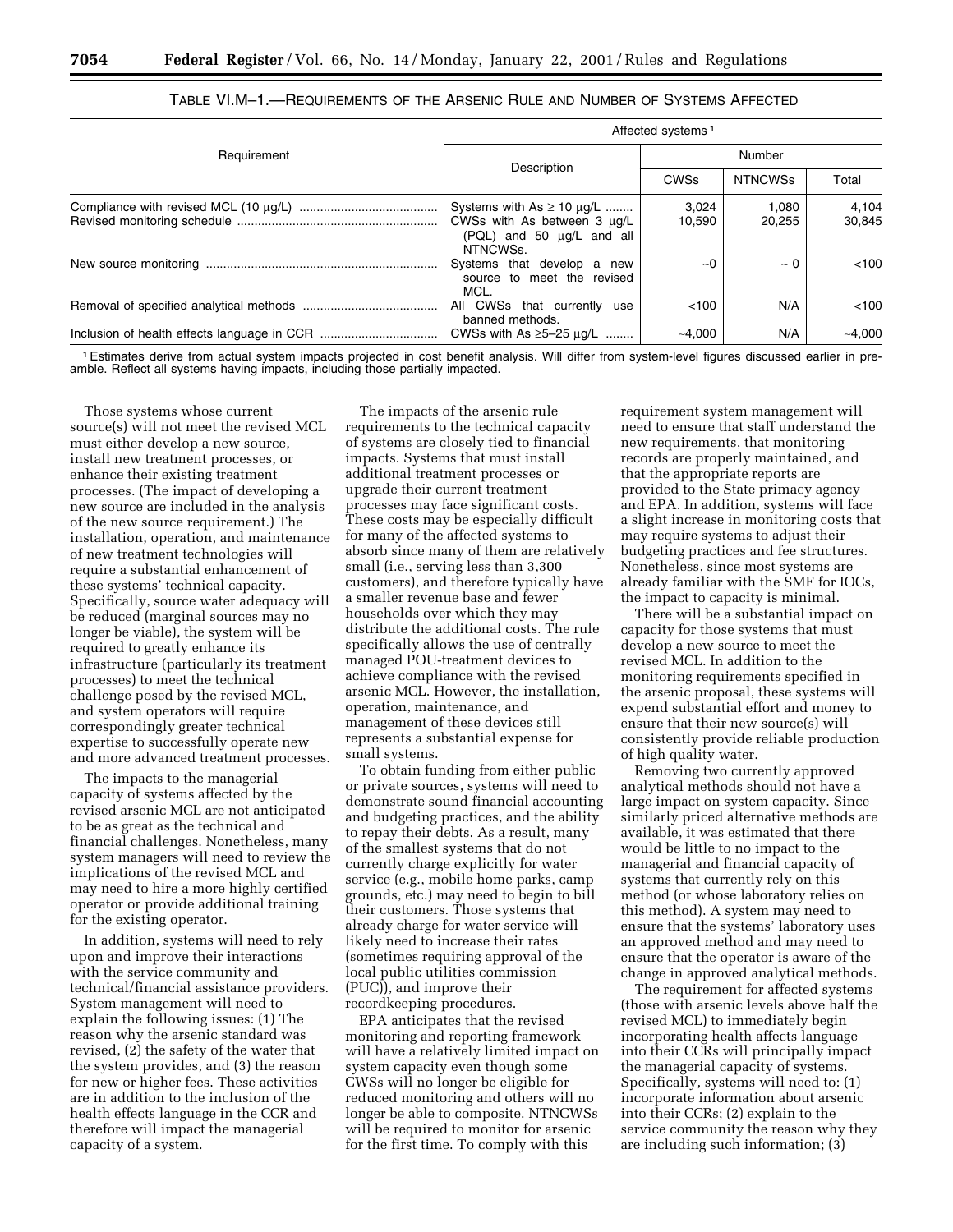explain the health implications of current arsenic levels; and potentially, (4) explain how the system anticipates meeting the revised MCL. Moreover, affected systems will also need to prepare to respond to customer queries regarding the new arsenic information and the system's compliance status.

The arsenic rule will have a substantial impact on the capacity of the 4,100 CWSs and NTNCWSs that must reduce arsenic levels or develop new sources to meet the revised MCL. However, while the impact to these systems is significant, only five percent of all systems regulated under the Arsenic Rule (4,104 of 74,625) will be affected by this requirement. The new monitoring and reporting requirements, removal of approved analytical methods, and inclusion of health effects language in the CCR are expected to impact the capacity of approximately an additional 26,000 systems to a small degree. About 31,000 systems (i.e., 40% of regulated systems) are expected to experience minimal impact on their capacity as a result of the arsenic rule.

## **VI. References**

Agency for Toxic Substances and Disease Registry. 1998. Draft Toxicological Profile for Arsenic. Prepared for the US Department of Health and Human Services by the Research Triangle Institute.

Albores, A., M.E. Cebrian, I. Tellez and B. Valdez. 1979. Comparative Study of Chronic Hydroarsenicism in Two Rural Communities in the Region Lagunra of Mexico. [in Spanish]. Bol. Oficina Sanit. Panam. 86:196–205.

American Public Health Association (APHA). 1992 and 1995. Standard Methods for the Examination of Water and Wastewater. 18th Edition, American Public Health Association,1015 Fifteenth Street N.W., Washington, DC 20005.

American Society for Testing and Materials (ASTM). 1994 and 1996. Annual Book of ASTM Standards. Vol. 11.01 and 11.02, American Society for Testing and Materials, 1916 Race Street, Philadelphia, PA 19103.

Aposhian, H.V., E.S. Gurzau, X.C. Le, A. Gurzau, S.H. Healy, X. Lu, M. Ma, R.A. Zakharyan, R.M. Maiorino, R.C. Dart, M.G. Tircus, D. Gonzalez-Remariz, D.L. Morgan, D. Avram, D. and M.M. Aposhian. 2000. Occurrence of monomethylarsonous acid in urine of humans exposed to inorganic arsenic. Chemical Research Toxicology 13:693– 697.

Borgono, J.M, P. Vincent, H. Venturino, and A. Infante. 1977. Arsenic in the Drinking Water of the City of Antofagasta: Epidemiological and

Clinical Study before and after the Installation of a Treatment Plant. Environmental Health Perspectives 19:103–105. August, 1997.

Borzsonyi, M., A. Berecsky, P. Rudnai, M. Csanady and A. Horvath. 1992. Epidemiological Studies on Human Subjects Exposed to Arsenic in Drinking Water in Southeast Hungary. Archives of Toxicology. 66:77–78.

Buchanan, W.D. 1962. Toxicity of Arsenic Compounds. Amsterdam, Elsevier Scientific Publishers. pp v–viii.

Buchet, J.P. and D. Lison. 1998. Mortality by cancer in groups of the Belgium population with a moderately increases intake of arsenic. International Archives Occupational Environmental Health 71:125–130.

Carmignani, M., P. Boscolo and A. Iannaccone. 1983. Effects of chronic exposure to arsenate on the cardiovascular function of rats. British Journal Industrial Medicine 40:280–284.

Casale, R. and M. LeChevallier. 2000. Contaminants in Drinking Water Treatment Chemicals: A Survey of the American Water Works System. Proceedings American Water Works Association Water Quality Technology Conference. Salt Lake City, UT. November 5–9.

Cebrian, M. 1987. Some Potential Problems in Assessing the Effects of Chronic Arsenic Exposure in North Mexico [preprint extended abstract]. New Orleans, LA, American Chemical Society.

Cebrian, M. E., A. Albores, M. Aguilar and E. Blakely. 1983. Chronic Arsenic Poisoning in the North of Mexico. Human Toxicology. 2:121–133.

Chen, C.J., Y.C. Chuang, T.M. Lin, and H.Y. Wu. 1985. Malignant neoplasms among residents of a blackfoot diseaseendemic area in Taiwan: high arsenic artesian well water and cancers. Cancer Research. 45:5895–5899.

Chen, C.J., M., Wu, S.S. Lee, J.D. Wang, S.H. Cheng, and H.Y. Wu. 1988. Atherogenicity and carcinogenicity of high-arsenic artesian well water. Multiple risk factors and related malignant neoplasms of blackfoot disease. Arteriosclerosis. 8:452–460.

Chen, C.J. and C.J. Wang. 1990. Ecological correlation between arsenic level in well water and age-adjusted mortality from malignant neoplasms. Cancer Research 50:5470–5474.

Chen, C.J., C.W. Chen, M.M. Wu, and T.L. Kuo. 1992. Cancer potential in liver, lung, bladder and kidney due to ingested inorganic arsenic in drinking water. British Journal of Cancer 66:888– 892.

Chen, C.J., R.M. Hsueh, M.S. Lai, M.P. Shu, S.Y. Chen, M.M. Wu, T.L. Kuo, and T.Y. Tai. 1995. Increased prevalence of

hypertension and long-term arsenic exposure. Hypertension 25:53–60.

Chen, G.-Q, J. Zhu, X-G. Shi, J.H. Ni, H.-J. Zhong, G-Y. Si, X.-L. Jin, W. Tang, X.-S. Li, S.-M. Xong, Z.-X. She, G.-L. Sun, J. Ma, P. Zhang, T.-D. Zhang, C. Gazin, T. Naoe, S.-J. Chen, and Z. Chen. 1996. In vitro studies on cellular and molecular mechanisms of arsenic trioxide  $(As<sub>2</sub>O<sub>3</sub>)$  in the treatment of acute promyleocytic leukemia:  $As<sub>2</sub>O<sub>3</sub>$ induces NB43 cell apoptosis with downregulation of Bcl-2 expression and modulation of PQL–RARα/PML proteins. Blood 83:1053–1061.

Chen, C.J., H.Y. Chiou, M.H. Chiang, L.J. Lin and T.Y. Tai. 1996. Dose-Response Relationship Between Ischemic Heart Disease Mortality and Long-Term Arsenic Exposure. Arteriosclerosis, Thrombosis, and Vascular Biology. 16(4):504–510.

Chen. Personal correspondence to Herman Gibb, January 3, 2000.

Clifford, D. and Z. Zhang. 1994. Arsenic Chemistry and Speciation. American Water Works Association Annual Conference. New York, NY. June 19–23.

Clifford, D., G. Ghurye, A. Tripp, J. Tong. 1997. Final Report: Phases 1 and 2, City of Albuquerque Arsenic Study. Field Studies on Arsenic Removal in Albuquerque, New Mexico Using the University of Houston/EPA Mobile Drinking Water Treatment Research Facility. Prepared for John Stromp, IIII, Water Resources Manager, City of Albuquerque. December 1997.

Clifford, D., G. Ghurye, A. Tripp, T. Jian. 1998. Final Report: Phase 3 City of Albuquerque Arsenic Study. Field Studies on Arsenic Removal in Albuquerque, New Mexico using the University of Houston/EPA Mobile Drinking Water Treatment Research Facility. Prepared for John Stomp, Water Resources Manager, City of Albuquerque. August, 1998.

Cogliano, V.J., E.D. Kroese, G.A. Zapponi, L. Attias and I. Marcello. 1999. Chapter 1. Introduction. In: Cogliano, V.J., E.G. Luebeck and G.A. Zapponi eds., 1999. Perspectives on Biologically Based Cancer Risk Assessment. NATO: Challenges of Modern Society, Plenum Press. pp. 1–20.

Cox, D.R. and D. Oakes. 1984. Analysis of Survival Data. London: Chapman and Hall.

Cropper, M.L and U. Subramanian. 1999. Public Choices Between Lifesaving Programs: How Important Are Lives Saved? Valuing Environmental Benefits: Selected Essays of Maureen Cropper. Cheltenham, United Kindom. Edward Elgar.

Cuzick, J., S. Evans, M. Gillman, and D. A. Price Evans. 1982. Medicinal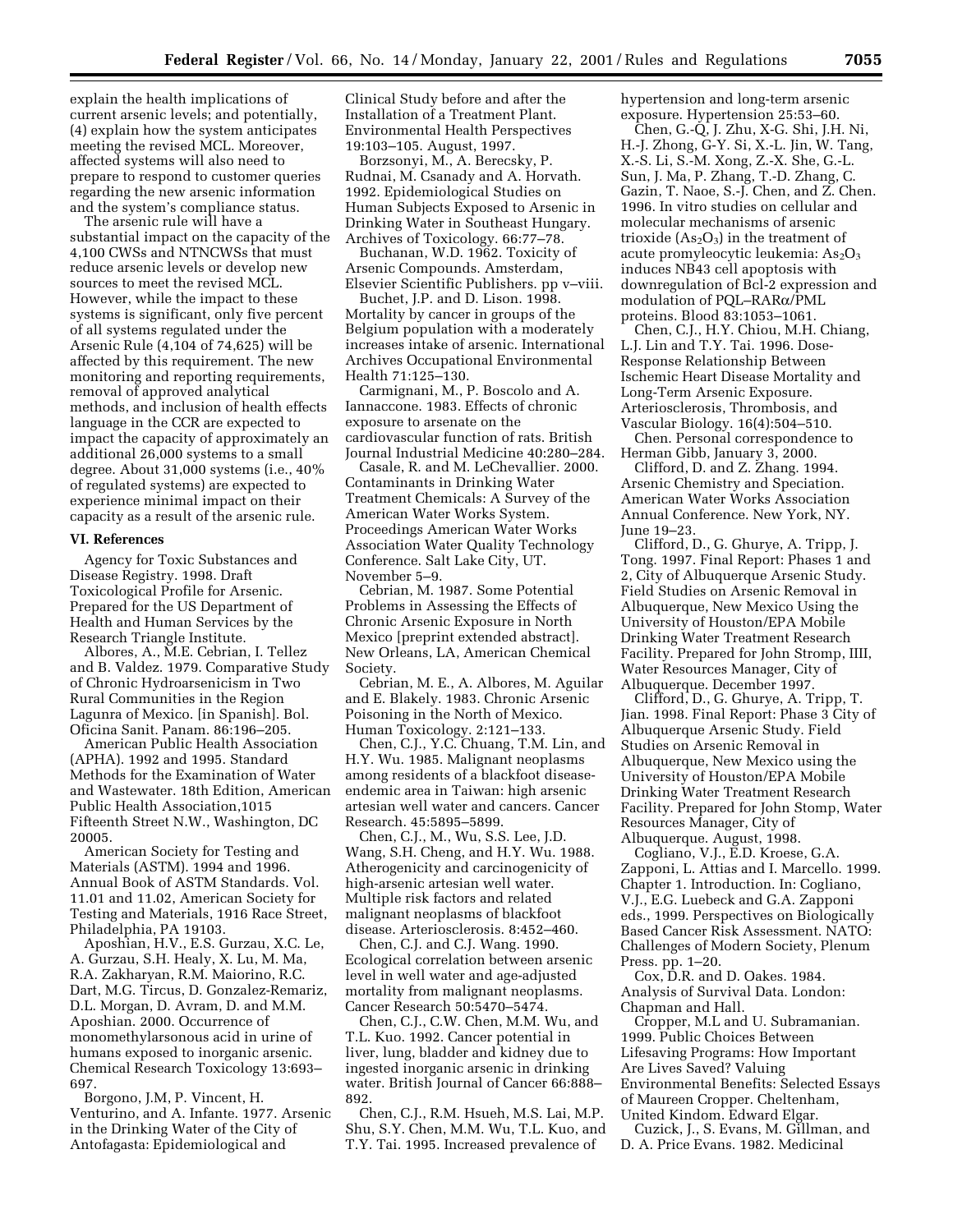Arsenic and Internal Malignancies. British Journal of Cancer. 45:904–911.

Cuzick, J., P. Sasieni, and S. Evans. 1992. Ingested arsenic, keratoses, and bladder cancer. American Journal of Epidemiology. 136(4):417–421.

Desi, I. 1992. Arsenic Contamination of Drinking Water in South-East Hungary. Geographia Medica. 22:45–53.

Eaton, A.D. 1994 Determining the practical quantitation level for arsenic. Journal AWWA. Pgs. 100–114. February 1994.

Engel, R.R., and H.H. Smith. 1994. Arsenic in drinking water and mortality from vascular disease: An ecological analysis in 30 countries in the United States. Arch. Environmental Health. 49:418–427.

Frey, M., J. Chwirka, S. Kommineni, and Z. Chowdhury. ''Cost Implications of A Lower Arsenic MCL''. May 5, 2000. American Water Works Association Research Foundation, Denver Co. (included as an attachment to comment I–G1.466)

Frey, M., J. Chwirka, S. Kommineni, and Z. Chowdhury. ''Update Cost Implications Of A Lower Arsenic MCL''. October 10, 2000.

Frey, M.M. and M.A. Edwards. 1997. Surveying Arsenic Occurrence. Journal of the American Water Works Association. 89(3):105–117.

Guha Mazumder, D.N., J. Das Gupta, A. Santra, A. Pal, A. Ghose, S. Sarkar, N. Chattopadhaya and D. Chakraborty. 1997. Non-Cancer Effects of Chronic Arsenicosis with Special Reference to Liver Damage. In Arsenic: Exposure and Health Effects. Abernathy, C.O., Calderon, R.L. and Chappell, W., Eds. London, Chapman and Hall: pp. 112– 123.

Guha Mazumder, D.N., B.K. De, A. Santra, J. Dasgupta, N. Ghosh, B.K. Roy, U.C. Ghoshal, J. Saha, A. Chatterjee, S. Dutta, R. Haque, A.H. Smith, D. Chakraborty, C.R. Angle and J.A. Centeno. 1999. Chronic arsenic toxicity: Epidemiology, natural history and treatment. In Chappell, W.R., C.O. Abernathy and R.L. Calderon, eds. Arsenic Exposure and Health Effects. Elsevier. Amsterdam. pp. 335–347.

Hindmarsh, J.T., O.R. McLetchie, L. P. M. Heffernan, O.A. Hayne, H.A. Ellenberger, R.F. McCurdy and H.J. Thiebaux. 1977. Electromyographic Abnormalities in Chronic Environmental Arsenicalism. Analytical Toxicology. 1:270–276.

Hopenhayn-Rich, C., M.L. Biggs, A. Fuchs, R. Bergoglio, E.E. Tello, H. Nicolli and A.H. Smith. 1996. Bladder Cancer Mortality Associated With Arsenic in Drinking Water in Argentina. Epidemiology. 7(2):117–124.

Hopenhayn-Rich, C., M.L. Biggs and A.H. Smith. 1998. Lung and Kidney Cancer Mortality Associated with Arsenic in Drinking Water in Cordoba, Argentina. Epidemiology. 27:561–569.

Hopenhayn-Rich, C., S.R. Browning, I. Hertz-Picciotto, C. Ferreccio, C. Peralta, and H. Gibb. 2000. Chronic Arsenic Exposure and Risk of Infant Mortality in Two Areas of Chile. Environmental Health Perspectives 108:667–673. July 2000.

Kempic, J.B. 2000. Centrally managed POU/POE Option for Compliance with the Arsenic Regulation. AWWA Inorganic Contaminants Workshop, Albuquerque, NM, February 27–29, 2000.

Kurttio, P., E. Pukkala, H. Kahelin, A. Auvinen, and J. Pekkanen. 1999. Arsenic Concentrations in Well Water and Risk of Bladder and Kidney Cancer in Finland. Environmental Health Perspectives 107(9):705–710

Lai, M.S., Y.M. Hsueh, C.J. Chien, M.P. Shyu, S.Y. Chen, T.L. Kuo, M.M. Wu, and T.Y. Tai. 1994. Ingested Inorganic Arsenic and Prevalence of Diabetes Mellitus. American Journal of Epidemiology. 139(5):484–492.

Le, X.C., M. Ma, X. Lu, W.R. Cullen, H.V. Aposhian and B. Zheng. 2000. Determination of monomethylarsonous acid, a key arsenic methylation intermediate, in human urine. Environmental Health Perspectives. 108(11):1015–1018.

Lewis, D.R., J.W. Southwick, R. Ouellet-Hellstrom, J. Rench and R.L. Calderon. 1999. Drinking Water Arsenic in Utah: A Cohort Mortality Study. Environmental Health Perspectives. 107(5):359–365.

McCullagh, P. and J.A. Nelder. 1989. Generalized Linear Models (2nd ed.). London: Chapman and Hall.

Morales, K.H., L. Ryan, T.L. Kuo, M.M. Wu and C.J. Chen. 2000. Risk of internal cancers from arsenic in drinking water. Environmental Health Perspectives 108:655–661.

Morris, J.S., M. Schmid, S. Newman, P.J. Scheuer and S. Sherlock. 1974. Arsenic and Noncirrhotic Portal Hypertension. Gastroenterology. 66:86– 94.

Morton, W., G. Starr, D. Pohl, J. Stoner, S. Wagner and P. Weswig. 1976. Skin cancer and water arsenic in Lane County, Oregon. Cancer 37:2523–2532.

NAS (National Academy of Sciences. 1977. Arsenic. National Academy Press, Washington, DC, 332 pp.

National Cancer Institute (NCI). 1999. Ries, L.A.G., C.L. Kosary, B.A. Miller, L. Clegg and B.K. Edwards. SEER Cancer Statistics Review, 1973–1996, Bethesda, MD.

National Research Council (NRC). 1989. Recommended Dietary Allowances, 10th Edition. National Academy Press. Washington, DC, pp. 283.

National Research Council. 1999. Arsenic in Drinking Water. Washington, DC. National Academy Press.

Nevens, F., J. Fevery, W. Van Steenbergen, R. Sciot, V. Desmet and J. De Groote. 1990. Arsenic and Noncirrhotic Portal Hypertension: A Report of Eight Cases. Hepatology. 11:80–85.

Ng, J.C., A.A. Seawright, L. Qi, C.M. Garnett, B. Chiswell and M.M. Moore. 1999. Tumours in mice induced by exposure to sodium arsenate in drinking water. In Chappell, W.R., C.O. Abernathy and R.L. Calderon, eds. Arsenic Exposure and Health Effects. Elsevier. Amsterdam. pp. 217–223.

Petrick, J.S., A. Ayala-Fierro, W.R. Cullen, D.E. Carter and H.V. Aposhian. 2000. Monomethylarsonous acid (MMAiii) is more toxic than arsenite in Chang liver human hepatocytes. Toxicol. Appl. Pharmacol. 163:203–207.

Porter, M., I. Elliot, S. Marshall, J. Routh and R. Matousek. 2000. Large Scale Gas Generator Eliminates On-Site Chlorine Storage. Proceedings American Water Works Association Annual Conference. Denver, CO. June 11–15.

Portier, C. 1987. Statistical properties of a two stage model of carcinogenesis. Environmental Health Perspectives 76:125–131.

Rahman, M. and J.O. Axelson. 1995. Diabetes Mellitus and Arsenic Exposure: a Second Look at Case-Control Data from a Swedish Copper Smelter. Occupational Environmental Medicine. 52:773–774.

Rahman, M., M. Tondel, S.A. Ahmad, and C. Axels. 1998. Diabetes Mellitus Associated with Arsenic Exposure in Bangladesh. American Journal of Epidemiology. 148(2):198–203.

Resevz, R.L. 1999. Environmental Regulation, Cost-Benefit Analysis, and the Discounting of Human Lives. Columbia Law Review. 99:941–1017.

Roth, F. 1956. Concerning Chronic Arsenic Poisoning of the Moselle Wine Growers with Special Emphasis on Arsenic Carcinomas. Krebsforschung. 61:287–319.

Sabbioni, E., M. Fischbach, G. Pozzi, R. Pietra, M. Gallorini and J. L. Piette. 1991. Cellular Retention, Toxicity and Carcinogenic Potential of Seafood Arsenic. I. Lack of Cytotoxicity and Transforming Activity of Arsenobetaine in the BALB/3T3 Cell Line. Carcinogenesis. 12:1287–1291.

Schoof, R.A., L.J. Yost, E. Crecelius, K. Irgolic, W. Goessler, H.R. Guo, and H. Green. 1998. Dietary arsenic intake in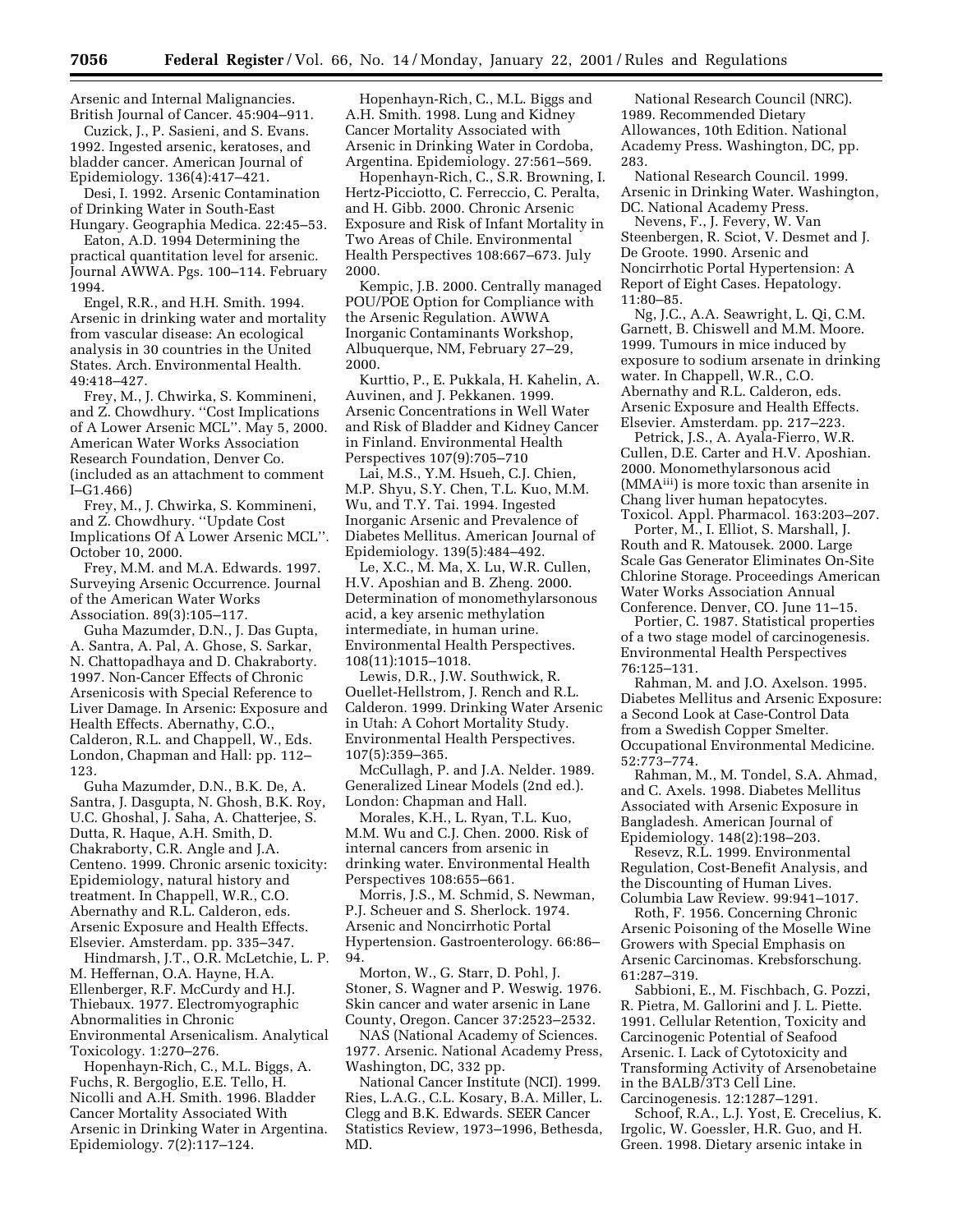Taiwanese districts with elevated arsenic in drinking water. Human and Ecological Risk Assessment. 4 (1): 117– 135.

Schoof, R.A., L.J. Yost, J. Eickhoff, E.A. Crecelius, D.W. Cragin, D. M. Meacher, and D.B. Menzel. 1999. A market basket survey of inorganic arsenic in food. Food and Chemical Toxicology. 37: 839–846.

Simms, J. and F. Azizian. 1997. Pilot Plant Trials on the Removal of Arsenic from Potable Water Using Activated Alumina. Proceedings AWWA Water Quality Technology Conference, November 9–12, 1997.

Simms, J., J. Upton, and J. Barnes. 2000. Arsenic Removal Studies and the Design of a 20,000 m3 per Day Plant in the UK. AWWA Inorganic Contaminants Workshop, Albuquerque, NM, February 27–29, 2000.

Smith, A.H., M. Goycolea, R. Haque and M. L. Biggs. 1998. Marked Increase in Bladder and Lung Cancer Mortality in a Region of Northern Chile Due to Arsenic in Drinking Water. American Journal of Epidemiology. 147(7):660– 669.

Southwick, J.W., A.E. Western, M.M. Beck, T. Whitley, R. Isaacs, J. Petajan and C. D. Hansen. 1983. An Epidemiological Study of Arsenic in Drinking Water in Millard County, Utah. In Arsenic: Industrial, Biomedical, Environmental Perspectives. Lederer, W.H. and Fensterheim, R.J., Eds. New York, Van Nostrand Reinhold: pp. 210– 225.

Styblo, M., L.M. Del Razo, L. Vega, D.R. Germolic, E.L. LeChuyse, G.A. Hamilton, W. Reed, C. Wang, W.R. Cullen and D.J. Thomas. 2000. Comparative toxicity of trivalent and pentavalent inorganic and methylated arsenicals in rat and human cells. Archives Toxicology 74:289–299.

Szinicz, L. and Forth, W. 1988. Effect of  $As<sub>2</sub>O<sub>3</sub>$  on gluconeogenesis. Archives Toxicology 61:444–449.

Subramanian, K.S., T. Viraraghavan, T. Phommavong, and S. Tanjore. 1997. Manganese Greensand for Removal of Arsenic in Drinking Water. Water Quality Research Journal Canada. 32:3:551–561.

Tabacova, S., D.D. Baird, L. Balabaeve, D. Lolova and I. Petrov. 1994. Placental Arsenic and Cadmium in Relation to Lipid Peroxides and Glutathione Levels in Maternal-Infant Pairs From a Copper Smelter Area. Placenta. 15:873–881.

Talar-Williams, C., R.M. Hijazi, M.M. Walther, W.M. Linehan, C.W. Hallahan, I. Lubensky, G.S. Kerr, G.S. Hoffman, A.S. Fauci and M.C. Sneller. 1996. Cyclophosphamide-induced cystitis and bladder cancer in patients with Wegener Granulomatosis.. Annals of Internal Medicine, 124:477–484.

Tay, C.H. and C.S. Seah. 1975. Arsenic Poisoning From Anti-Asthmatic Herbal Preparations. Medical Journal, Australia. 2:424–428.

Tsai, S.M., T.N. Wang, and Y.C. Ko. 1998. Cancer mortality trends in a blackfoot disease endemic community of Taiwan following water source replacement. Journal of Toxicology and Environmental Health Part A 55:389– 404.

Tsai, S.M., T.N. Wang and Y.C. Ko. 1999. Mortality for Certain Diseases in Areas with High Levels of Arsenic in Drinking Water. Archives of Environmental Health. 54(3):186–193.

Tseng, W.P., H.M. Chu, S.W. How, J.M. Fong, C.S. Lin, and S. Yeh. 1968. Prevalence of skin cancer in an endemic area of chronic arsenicism in Taiwan. Journal of the National Cancer Institute. 40:453–463.

Tseng, W.P. 1977. Effects and Dose-Response Relationships of Skin Cancer and Blackfoot Disease with Arsenic. Environmental Health Perspectives. 19:109–119.

Tsuda T., Babazono A., Yamamoto, E., Krumatani, N., Mino,Y., Ogawa, T., Kishi, Y., Aoyama, H. 1995. Ingested arsenic and internal cancer: a historical cohort study followed for 33 years. Am. J. Epidemiol. 141:198–209.

US Census. 2000. (www.census.gov. Population Characteristics—Issued September, 2000).

US EPA. 1975. Water Programs: National Interim Primary Drinking Water Regulations. **Federal Register**. Vol. 40, No. 248, p. 59566. December 24, 1975.

US EPA. 1976. National Interim Primary Drinking Water Regulations. Office of Water Supply. EPA 570/9–76– 003.

US EPA. 1980. Water Quality Criteria Documents; Availability. **Federal Register**. Vol. 45, No. 291, p. 79318. November 28, 1980.

US EPA. 1983. National Revised Primary Drinking Water Regulations; Advance Notice of Proposed Rulemaking. **Federal Register**. Vol. 48, No. 194, p. 45502. October 5, 1983.

US EPA. 1984. Health Assessment Document for Inorganic Arsenic. Office of Health and Environmental Assessment, Office of Research and Development. EPA–600/8–83–021F. March, 1984.

US EPA. 1985a. National Revised Primary Drinking Water Regulations; Synthetic Organic Chemicals, Inorganic Chemicals and Microorganisms; Proposed Rule. **Federal Register**. Vol. 50, No. 219, p. 46936. November 13, 1985.

US EPA. 1985b. National Primary Drinking Water Regulations; Volatile Synthetic Organic Chemicals; Proposed Rule. **Federal Register**. Vol. 50, No. 219, p. 46906. November 13, 1985.

US EPA. 1988. Special Report on Ingested Inorganic Arsenic: Skin Cancer; Nutritional Essentiality. Risk Assessment Forum. EPA/625/3–87/013. July 1988.

US EPA. 1989a. Cover letter dated August 14, 1989, from SAB to EPA. Ad Hoc Work Group, Drinking Water Subcommittee, Environmental Health Advisory Committee, Science Advisory Board Report: A Critical Examination of the Evidence for a Threshold For Cancer Risk in Humans from Inorganic Arsenic. Washington, DC. June 1989 report.

US EPA. 1989b. Cover letter dated September 28, 1989 from SAB to EPA. Science Advisory Board's Review of the Arsenic Issues Relating to the Phase II Proposed Regulations From the Office of Drinking Water. Science Advisory Board Committee: Drinking Water Subcommittee of the Environmental Health Committee.

US EPA. 1991a. National Primary Drinking Water Regulations—Synthetic Organic Chemicals and Inorganic Chemicals; Monitoring for Unregulated Contaminants; National Primary Drinking Water Regulations Implementation; National Secondary Drinking Water Regulations. **Federal Register**. Vol. 56, No. 20, p. 3526. January 30, 1991.

US EPA. 1991b. Arsenic IRIS File; Arsenic, Inorganic. February 1991. Used for 1992 National Toxics Rule, December 22, 1992, 57 FR 60848.

US EPA. 1991c. Arsenic Research Recommendations memorandum dated April 12, 1991 from John R. Fowle III, Chair of the Arsenic Research Recommendation Workgroup, Health Effects Research Laboratory.

US EPA. 1992a. Science Advisory Board Report: Review of the Office of Research and Development's Arsenic Research Recommendations. Washington, DC. Science Advisory Board. EPA–SAB–DWC–92–018. May 1992.

US EPA. 1992b. National Primary Drinking Water Regulations; Synthetic Organic Chemicals and Inorganic Chemicals; Final Rule. **Federal Register**. Vol. 57, No. 138, p. 31776. July 17, 1992.

US EPA. 1992c. Water Quality Standards; Establishment of Numeric Criteria for Priority Toxic Pollutants; States' Compliance; Final Rule. **Federal Register**. Vol. 57, No. 246, p. 60848. December 22, 1992.

US EPA, 1992d. Bartley, C.B., P.M. Colucci, and T. Stevens. The Inorganic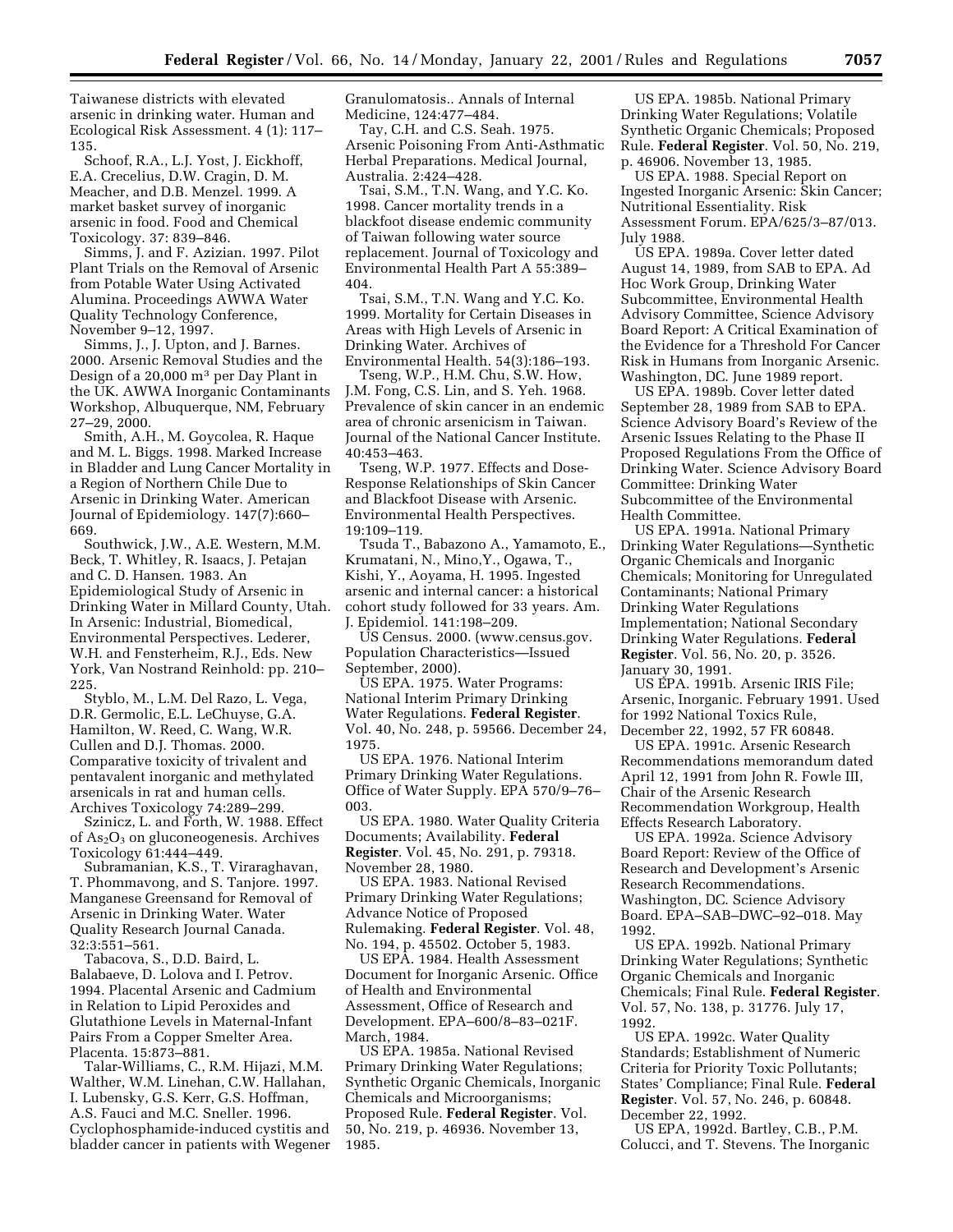Chemical Characterization of Water Treatment Plant Residuals. EPA/600/ SR–92–117, Cincinnati.

US EPA. 1992e. Occurrence Assessment for Arsenic in Public Drinking Water Sources. Prepared by Wade Miller Associates under contract to EPA. September 10, 1992.

US EPA 1993a. Small Water System Byproducts Treatment and Disposal Cost Document Washington, DC Office of Ground Water and Drinking Water. April 1993.

US EPA 1993b. Water System Byproducts Treatment and Disposal Cost Document; Draft Final. Washington, DC. Office of Ground Water and Drinking Water. April 1993.

US EPA. 1993c. Science Advisory Board Report: Review of the Draft Drinking Water Criteria Document on Inorganic Arsenic. Washington, DC. Science Advisory Board. EPA–SAB– DWC–94–004. November 8, 1993.

US EPA. 1993d. Inorganic Arsenicals; Conclusion of Special Review. **Federal Register**. Vol. 58, No. 234, p. 64579. December 8, 1993.

US EPA. 1994a. EPA Method 200.15, Determination of Metals and Trace Elements in Water By Ultrasonic Nebulization Inductively Coupled Plasma-Atomic Emission Spectrometry. Methods for the Determination of Metals in Environmental Samples— Supplement I, Rev 1.2. EPA/600/R–94– 111. May 1994.

US EPA. 1994b. Methods for the Determination of Metals in Environmental Samples—Supplement I. EPA/600/R–94–111, NTIS PB 94– 184942.

US EPA. 1994c. SW–846 Method 6020, Inductively Coupled Plasma-Mass Spectrometry. Test Methods for Evaluating Solid Waste: Physical/ Chemical Methods. Third Edition, September 1994 Update II.

US EPA. 1994d. SW–846 Method 7060A, Arsenic (Atomic Absorption, Furnace Technique). Test Methods for Evaluating Solid Waste: Physical/ Chemical Methods. Third Edition, September 1994 Update II.

US EPA. 1994e. SW–846 Method 7062, Antimony and Arsenic (Atomic Absorption, Borohydride Reduction). Test Methods for Evaluating Solid Waste, Physical/Chemical Methods. Third Edition, September 1994 Update II.

US EPA. 1994f. National Primary and Secondary Drinking Water Regulations: Analytical Methods for Regulated Drinking Water Contaminants; Final Rule. **Federal Register**. Vol. 59, No. 232, p. 62456. December 5, 1994.

US EPA. 1995. Science Advisory Board Report: Review of Issues Related to the Regulation of Arsenic in Drinking Water. Washington, DC. Science Advisory Board. EPA–SAB–DWC–95– 015. July 19, 1995.

US EPA. 1996a. Proposed Guidelines for Carcinogenic Risk Assessment; Notice. **Federal Register**. Vol 61, No. 79, p. 17960. April 23, 1996.

US EPA. 1996b. EPA Method 1632, Inorganic Arsenic In Water by Hydride Generation Quartz Furnace Atomic Absorption. EPA/821/R–96–013. July 1996.

US EPA. 1996c. Performance Evaluation Studies Supporting Administration of the Clean Water Act and the Safe Drinking Water Act. **Federal Register**. Vol. 61, No. 139, p. 37464. July 18, 1996.

US EPA. 1996d. Investigator-Initiated Grants on Health Effects of Arsenic. **Federal Register**. Vol 61, No. 236, p. 64739. December 6, 1996.

US EPA. 1996e. SW–846 Method 7063, Arsenic in Aqueous Samples and Extracts by Anodic Stripping Voltammetry (ASV). Test Methods for Evaluating Solid Wastes, Physical/ Chemical Methods. Third Edition, December 1996, Update III.

US EPA. 1997a. Drinking Water Infrastructure Needs Survey. First Report to Congress. EPA 812–R–97–001. January, 1997.

US EPA. 1997b. Manual for the Certification of Laboratories Analyzing Drinking Water. EPA 815/B–97/001.

US EPA. 1997c. March 1994 Workshop on Developing an Epidemiology Research Strategy for Arsenic in Drinking Water. Prepared for EPA's National Health and Environmental Effects Research Laboratory by SRA Technologies. April 14, 1997.

US EPA 1997d. Performance Evaluation Studies Supporting Administration of the Clean Water Act and the Safe Drinking Water Act. **Federal Register**. Vol. 62, No. 113, p. 32112. June 12, 1997.

US EPA. 1997e. National Center for Environmental Assessment. Report on the Expert Panel on Arsenic Carcinogenicity: Review and Workshop. Lexington, MA. Prepared by the Eastern Research Group under contract to US EPA. August 1997.

US EPA 1997f. SAB Report by the Environmental Health Committee: Guidelines for Cancer Risk Assessment. EPA–SAB–EHC–97–010 September 30, 1997.

US EPA. 1997g. Performance Based Measurement System. **Federal Register**. Vol. 62, No. 193, p. 52098. October 6, 1997.

US EPA. 1997h. Benefits and Costs of the Clean Air Act. 1970–1990. Clean Air Act § 812. Report Prepared for U.S. Congress by US EPA Office of Air and Radiation. Chapter 6. October. EPA 410– R–97–002.

US EPA. 1998a. Information for States on Developing Affordability Criteria for Drinking Water. EPA 816–R–98–002. February 1998.

US EPA. 1998b. Research Plan for Arsenic in Drinking Water. Office of Research and Development, National Center for Environmental Assessment. EPA/600/R–98/042. *www.epa.gov/ORD/ WebPubs/final/arsenic.pdf* February 1998.

US EPA. 1998c. National Primary Drinking Water Regulations: Consumer Confidence Reports. Proposed Rule. **Federal Register**. Vol. 63, No. p. 7605. February 13, 1998.

US EPA. 1998d. Environmental Justice Stakeholders Meeting March 12, 1998 Meeting Summary.

US EPA. 1998e. Locating and Estimating Air Emissions From Sources of Arsenic and Arsenic Compounds. Research Triangle Park, NC. Office of Air Quality Planning and Standards. EPA–454–R–98–013. June 1998.

US EPA. 1998f. Removal of the Prohibition on the Use of Point of Use Devices for Compliance with National Primary Drinking Water Regulations. **Federal Register** (63 FR 31934). June 11, 1998.

US EPA. 1998g. Guidance on Implementing the Capacity Development Provisions of the Safe Drinking Water Act Amendments of 1996. EPA 816–R–98–006. July 1998.

US EPA. 1998h. Announcement of Small System Compliance Technology Lists for Existing National Primary Drinking Water Regulations and Findings Concerning Variance Technologies. Notice of Lists of Technologies and Upcoming Release of Guidance and Supporting Documents. **Federal Register**. Vol. 63, No. 153, p. 42032 at 43045. August 6, 1998.

US EPA. 1998i. National Primary Drinking Water Regulations: Consumer Confidence Reports. Final Rule. **Federal Register**. Vol. 63, No. 160, p. 44512. August 19, 1998.

US EPA, 1998j. National-Level Affordability Criteria Under the 1996 Amendments to the Safe Drinking Water Act (Final Draft Report). Prepared by International Consultants, Inc., Hagler Bailly Services, Inc., & Janice A. Beecher, PhD under contract 68–C6– 0039. August 19, 1998.

US EPA 1998k. National Primary Drinking Water Regulations: Analytical Methods for Regulated Drinking Water Contaminants; Final and Proposed Rule. **Federal Register**. Vol. 63, No. 171, p. 47097. September 3, 1998.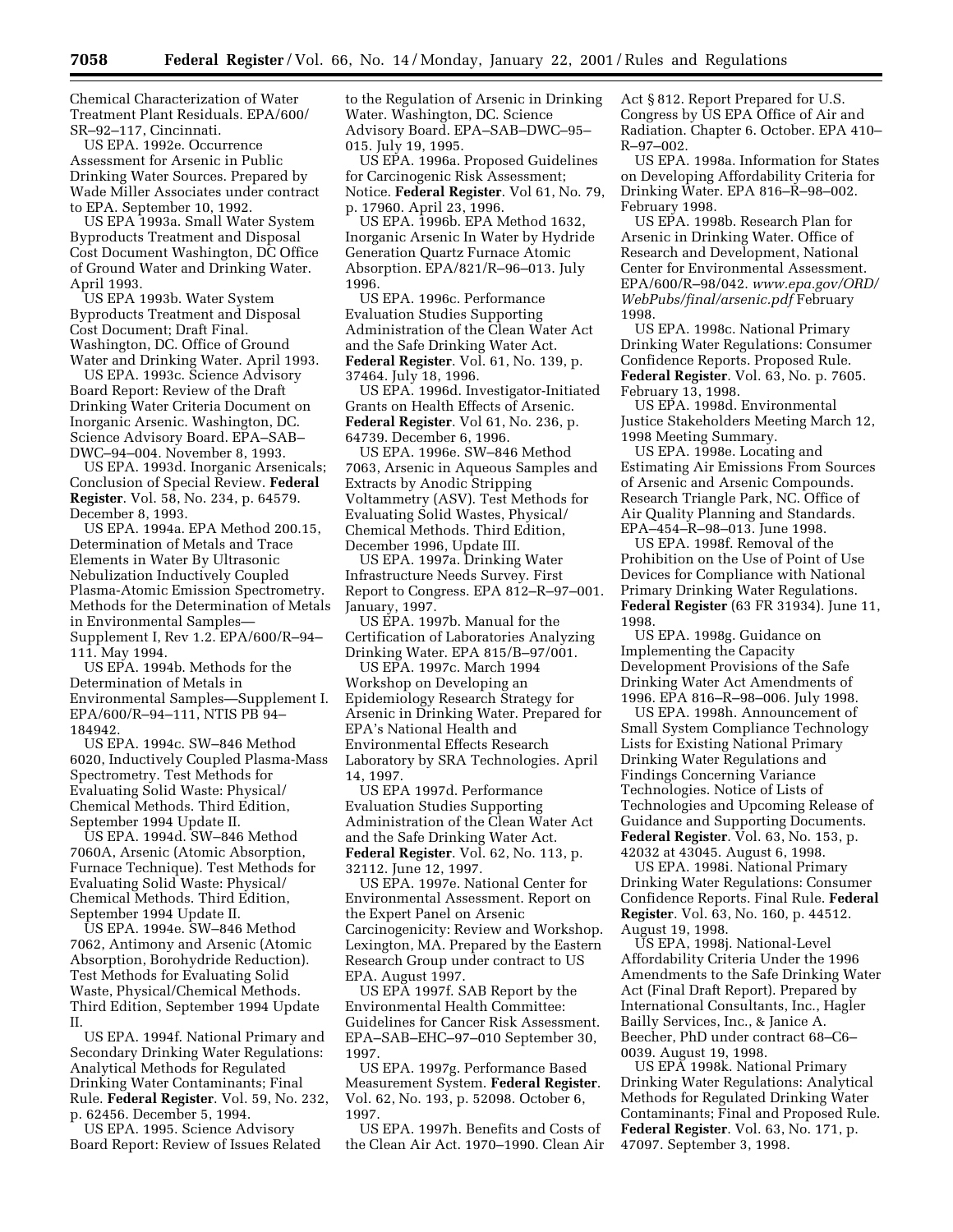US EPA. 1998l. Variance Technology Findings for Contaminants Regulated Before 1996. Office of Water. EPA 815– R–98–003. September 1998.

US EPA. 1998m. Information for Small Entity Representatives Regarding the Arsenic in Drinking Water Rule. December 3, 1998.

US EPA. 1998n. Cost of Illness Handbook. Office of Pollution Prevention and Toxics. Chapter V Cost of Lung Cancer. September, 1998.

US EPA. 1999a. Drinking Water Baseline Handbook. Prepared by International Consultants, Inc. under contract with EPA OGWDW, Standards and Risk Management Division. February 24, 1999.

US EPA. 1999b. Technologies and Costs for the Removal of Arsenic From Drinking Water. Prepared by International Consultants, Inc. and Malcolm Pirnie, Inc. under contract 68– C–C6–0039 with EPA OGWDW. April 1999.

US EPA 1999c. A Guidebook of Financial Tools: Paying for Sustainable Environmental Systems. April 1999.

US EPA. 1999d. National Primary Drinking Water Regulations: Public Notification Rule, Proposed Rule. **Federal Register**. Vol. 64, No. 92, p. 25964. May 13, 1999.

US EPA. 1999e. Report of the Small Business Advocacy Review Panel on EPA's Planned Proposal of the National Primary Drinking Water Regulation for Arsenic. Cover memo to the Administrator and the report. June 4, 1999.

US EPA. 1999f. Decision Tree for the Arsenic Rulemaking Process. Washington, DC. Office of Ground Water and Drinking Water. July 1999.

US EPA 1999g. SAB Report by the Executive Committee: Review of Revised Sections of the Proposed Guidelines for Carcinogen Risk Assessment. EPA–SAB–EC–99–015. July 29, 1999.

US EPA. 1999h. Radon and Arsenic Regulatory Compliance Costs for the 25 Largest Public Water Systems (With Treatment Plant Configurations) Prepared for U.S. EPA by Science Applications International Corporation. August 10, 1999.

US EPA. 1999i. Geometries and Characteristics of Public Water Systems. Draft prepared by Science Applications International Corporation under contract with EPA OGWDW. August 15, 1999.

US EPA. 1999j. Cost of Illness Handbook. Office of Pollution Prevention and Toxics. Chapter 1 II.8. Cost of Bladder Cancer. September, 1999.

US EPA. 1999k. Cost of Illness Handbook. Office of Pollution Prevention and Toxics. Chapter V Cost of Lung Cancer. September, 1998.

US EPA. 1999l. Co-Occurrence of Drinking Water Contaminants. Prepared by Science Applications International Corporation under contract 68–C6–0059 for EPA OGWDW. EPA 815–R–00–025. September 30, 1999.

US EPA. 1999m. National Primary Drinking Water Regulations: Radon-222, Proposed Rule. **Federal Register**. Vol. 64, No. 211, p. 59246. EPA 815-z-99– 006. November 2, 1999.

US EPA. 1999n. Small Systems Compliance Technology List for the Arsenic Rule. Washington, DC. Office of Ground Water and Drinking Water. November, 1999. EPA–815–R–00–011.

US EPA. 1999o. Technologies and Costs for the Removal of Arsenic from Drinking Water. Washington, DC. Office of Ground Water and Drinking Water. November, 1999. EPA–815–R–00–012.

US EPA. 1999p. National Primary Drinking Water Regulations: Analytical Methods for Chemical and Microbiological Contaminants and Revisions to Laboratory Certification Requirements; Final Rule. **Federal Register**. Vol. 64, No. 230, p. 67450. December 1, 1999.

US EPA. 1999q. Analytical Methods Support Document for Arsenic in Drinking Water. Prepared by Science Applications International Corporation under contract with EPA OGWDW, Standards and Risk Management Division. December, 1999. EPA–815–R– 00–010.

US EPA. 1999r. Arsenic Risk Characterization, Part 1. Prepared by ISSI Consulting Group, Inc. for EPA Office of Water, Office of Standards and Technology. December 22, 1999.

US EPA 2000a. Meeting Notice of the Environmental Economics Advisory Committee (EEAC) of the Science Advisory Board (SAB) on February 25, 2000. **Federal Register**. Volume 65, Number 24. February 4, 2000. Page 5638.

US EPA. 2000b. Drinking Water Baseline Handbook, Second Edition. 4th quarter 1998 SDWIS freeze. Prepared by International Consultants, Inc. under contract with EPA OGWDW, Standards and Risk Management Division. March 17, 2000.

US EPA. 2000c. Estimated Per Capita Water Ingestion in the United States: Based on Data Collected by the United States Department of Agriculture's (USDA) 1994–1996 Continuing Survey of Food Intakes by Individuals. Office of Water, Office of Standards and Technology. EPA–822–00–008. April 2000.

US EPA 2000d. Review of the EPA's Draft Chloroform Risk Assessment by the Science Advisory Board Chloroform Risk Assessment Review Subcommittee. EPA–SAB–EC–00–009. April 28, 2000.

US EPA. 2000e. National Primary Drinking Water Regulations: Public Notification Rule; Final Rule. **Federal Register**. Vol. 65, No. 87, p. 25982. May 4, 2000.

US EPA. 2000f. National Primary Drinking Water Regulations: Ground Water Rule; Proposed Rule. **Federal Register**. Vol. 65, No. 91, p. 30193. May 10, 2000.

US EPA. 2000g. Arsenic Occurrence in Public Drinking Water Supplies. Public Comment Draft. Office of Water, Washington, D.C. EPA 815–D–00–001. May 2000.

US EPA. 2000h. Regulatory Impact Analysis (RIA) of the Arsenic Rule. May 2000. EPA 815–R–00–013. Available online www.epa.gov/ogwdw.

US EPA. 2000i. National Primary Drinking Water Regulations; Arsenic and Clarifications to Compliance and New Source Contaminants Monitoring; Proposed Rule. **Federal Register**. Vol. 65, No. 121, p. 38888. June 22, 2000.

US EPA 2000j. SAB Report from the Environmental Economics Advisory Committee (EEAC) on EPA's White Paper ''Valuing the Benefits of Fatal Cancer Risk Reduction. EPA–SAB– EEAC–00–013. July 27, 2000.

US EPA 2000k. Guidelines for Preparing Economic Analyses. EPA 240–R–00–003, September 2000.

US EPA 2000l. Internal Memorandum dated September 30, 2000 from Industrial Economics, Inc. to EPA. Update to Recommended Approach to Adjusting WTP Estimates to Reflect Changes in Real Income.

US EPA 2000m. National Primary Drinking Water Regulations; Arsenic and Clarifications to Compliance and New Source Contaminants Monitoring; Notice of Data Availability. **Federal Register**. Volume 65, Number 204. October 20, 2000. Page 63027–63035.

US EPA 2000n. National Primary Drinking Water Regulations; Arsenic and Clarifications to Compliance and New Source Contaminants Monitoring. Correction. **Federal Register**. Volume 65, Number 209. October 27, 2000.

US EPA 2000o. Arsenic Economic Analysis. Prepared by Abt Associate. EPA 815–R–00–026 December 2000.

US EPA 2000p National Primary Drinking Water Regulations; Radionuclides; Final Rule. **Federal Register**. Volume 65, Number 236. December 7, 2000.

US EPA 2000n. Arsenic Proposed Drinking Water Regulation: A Science Advisory Board Review of Certain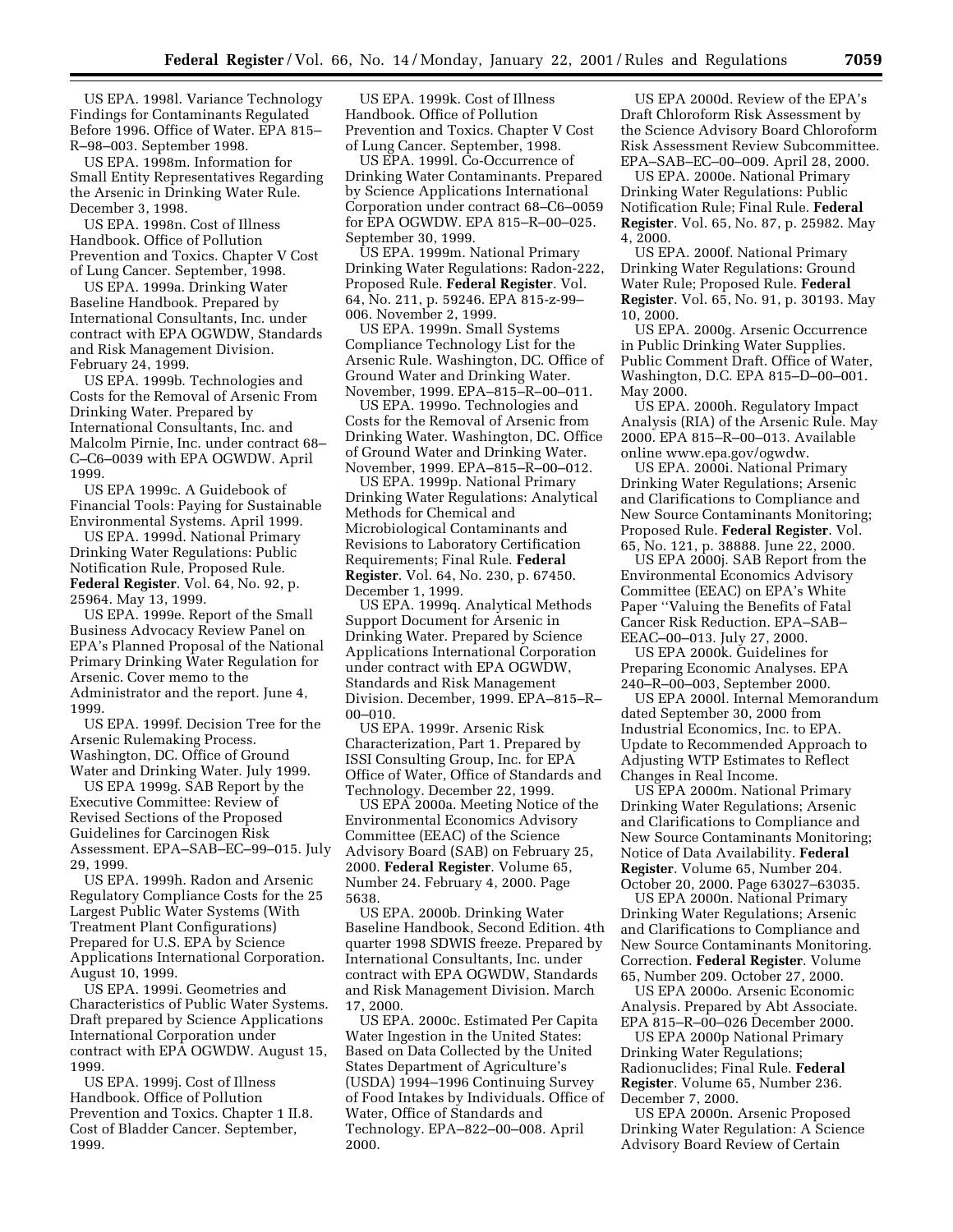Elements of the Proposal. EPA–SAB– DWC–1–001. December 12, 2000. *www.epa.gov/sab.*

US EPA 2000r. Arsenic Occurrence in Public Drinking Water Supplies. Prepared by ISSI for Office of Ground Water and Drinking Water. EPA 815–R– 00–023. December 2000.

US EPA 2000s. Impact of the Arsenic Rule on the Technical, Managerial, and Financial Capacity of Public Water Systems. December 29, 2000.

US EPA 2000t. Arsenic Technologies and Costs for the Removal of Arsenic from Drinking Water. December 2000.

US EPA 2000u. Arsenic Response to Comments Document. December 2000.

US EPA. 2000v. Radon and Arsenic Regulatory Compliance Costs for the 25 Largest Public Water Systems (With Treatment Plant Configurations) Prepared for U.S. EPA by Science Applications International Corporation. December 2000.

US EPA. 2000w. Final Regulatory Flexibility Analysis (FRFA) for the Final Arsenic Rule. December 29, 2000.

US EPA. 2000x. A Re-Analysis of Arsenic-Related Bladder and Lung Cancer Mortality in Millard County, Utah. Office of Ground Water and Drinking Water, Washington, DC. EPA 815–R–00–027. December 2000.

US EPA. 2000y. Geometries and Characteristics of Public Water Systems. Final Report. Prepared by Science Applications International Corporation under contract with EPA OGWDW. EPA 815–R–00–024. December 2000.

US GS. 1998. Reese, R.G., Jr., Arsenic. In United States Geological Survey Minerals Yearbook, Fairfax, VA, US Geological Survey.

US GS. 1999. Reese, R.G., Jr., Arsenic. In Mineral Commodity Summaries. Fairfax, VA, pgs. 26–27. US Geological Survey. January 1999.

US GS. 2000. Focazio, M., A. Welch, S. Watkins, D. Helsel & M. Horn. A retrospective analysis of the occurrence of arsenic in ground water resources of the United States and limitations in drinking water supply characterizations. Water Resources Investigations Report:99–4279. May 2000.

US Public Health Service. 1943. Public Health Service Drinking Water Standards. Approved Revisions to the 1925 Drinking Water Standards on December 3, 1942. Public Health Reports. 58(3):69–82. January 15, 1943.

US Public Health Service. 1946. Public Health Service Drinking Water Standards. Approved Revisions to the 1942 Drinking Water Standards by the American Water Works Association. Public Health Reports. 61(11):371–384. March 15, 1946.

US Public Health Service. 1962. Chapter 1—Public Health Service, Department of Health Education and Welfare. Title 42 Public Health, Part 72 Interstate Quarantine, Subpart J Drinking Water Standards. **Federal Register**. p. 2152. March 6, 1962.

Vahter, M. and E. Marafante. 1983. Intracellular interaction and metabolic fate of arsenite and arsenate in mice and rabbits. Chem.-Biol. Interact. 47:29–4.

Vahter, M. 1994. Species differences in the metabolism of arsenic. In: W.R. Chappell, C.O. Abernathy and C.R. Cothern, eds., Arsenic Exposure and Health, Science Technology Letters, Northwood, England. pp. 171–180.

Vahter, M. 1994. Species differences in the metabolism of arsenic compounds. Applied Organometallic Chemistry. 8:175–182.

Valentine, J.L., S.H. He, L.S. Reisbord, and P. L. Lachenbruch. 1992. Health response by questionnaire in arsenicexposed populations. Journal of Clinical Epidemiology 45:487–494.

Vallee, B. L., D.D. Ulmer and W.E.C. Wacker. 1960. Arsenic Toxicology and Biochemistry. AMA Arch. Ind. Med. 21:56–75.

Wester, R.C., H.I. Maibach, L. Sedik, J. Melendres and M. Wade. 1993. In vivo and in vitro percutaneous absorption and skin decontamination of arsenic from water and soil. Fundamental Applied Toxicology 20:336–340.

WHO (World Health Organization). 1981. Environmental Health Criteria 18 Arsenic. United Nations Environment Programme, International Labour Organisation, and the World Health Organization.

WHO (World Health Organization). 1993. Guidelines for Drinking-Water Quality. Volume 1. Recommendations. World Health Organization. Geneva.

WHO (World Health Organization). 1998. International Agency for Research on Cancer, World Health Organization, ''Cancer Survival in Developing Countries,'' Publication No. 145, 1998.

Winship, K.A. 1984. Toxicity of Inorganic Arsenic Salts. Adverse Drug Reactions and Acute Poisoning Reviews. 3:129–160.

Wong, O., M.D. Whorton, D.E. Foliart and R. Lowengart. 1992. An ecologic study of skin cancer and environmental arsenic exposure. International Archives Occupational Environmental Health 64:235–241.

Woods, J.S. and B.A. Fowler. 1977. Environmental Health Perspectives 19:209–213.

Wu, M.M., T.L. Kuo, Y.H. Hwang and C.J. Chen. 1989. Dose-Response Relation Between Arsenic Concentration in Well Water and Mortality From Cancers and

Vascular Diseases. American Journal of Epidemiology. 130(6):1123–1132.

Yost, L.J., R.A. School, and R. Aucoin. 1998. Intake of inorganic arsenic in the north American diet. Human and Ecological Risk Assessment: 4(1):137– 152.

Yeh, S. 1973. Skin Cancer in Chronic Arsenicism. Human Pathology. 4(4):469–485.

Zaldivar, R. 1974. Arsenic Contamination of Drinking Water and Food-Stuffs Causing Endemic Chronic Poisoning. Beitr. Pathology. 151:384– 400.

Zaldivar, R., L. Prunes and G. Ghai. 1981. Arsenic Dose in Patients with Cutaneous Carcinoma and Hepatic Hemangio-Endothelioma After Environmental and Occupational Exposure. Archives of Toxicology. 47:145–154.

### **List of Subjects**

*40 CFR Part 9*

Reporting and recordkeeping requirements.

## *40 CFR Part 141*

Environmental protection, Chemicals, Indian lands, Incorporation by reference, Intergovernmental relations, Radiation protection, Reporting and recordkeeping requirements, Water supply.

### *40 CFR Part 142*

Environmental protection, Administrative practice and procedure, Chemicals, Indian lands, Intergovernmental relations, Radiation protection, Reporting and recordkeeping requirements, Water supply.

Dated: January 16, 2001.

### **Carol M. Browner,**

*Administrator.*

For reasons stated in the preamble, the Environmental Protection Agency amends 40 CFR parts 9, 141 and 142 as follows:

## **PART 9—OMB APPROVALS UNDER THE PAPERWORK REDUCTION ACT**

1. The authority citation for part 9 continues to read as follows:

**Authority:** 7 U.S.C. 135 *et seq.*, 136–136y; 15 U.S.C. 2001, 2003, 2005, 2006, 2601–2671; 21 U.S.C. 331j, 346a, 348; 31 U.S.C. 9701; 33 U.S.C. 1251 *et seq.*, 1311, 1313d, 1314, 1318, 1321, 1326–1330, 1324, 1344, 1345 (d) and (e), 1361; E.O. 11735, 38 FR 21243, 3 CFR, 1971–1975 Comp. p. 973; 42 U.S.C. 241,  $242b, 243, 246, 300f, 300g, 300g-1, 300g-2,$ 300g–3, 300g–4, 300g–5, 300g–6, 300j–1, 300j–2, 300j–3, 300j–4, 300j–9, 1857 *et seq.*, 6901–6992k, 7401–7671q, 7542, 9601–9657, 11023, 11048.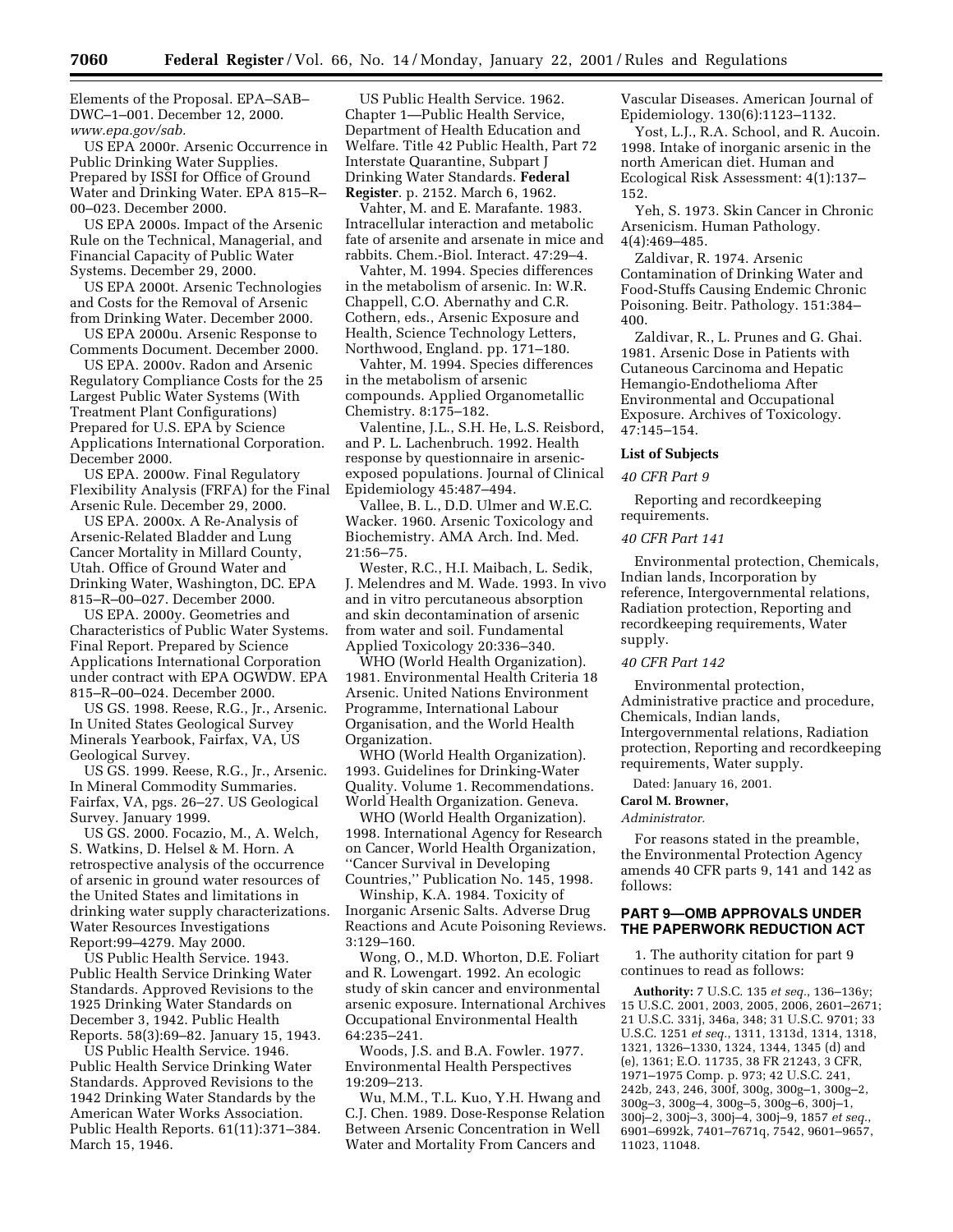2. Amend the table in § 9.1 by removing the entry for 141.23–141.24 and adding new entries for 141.23(a)– (b), 141.23 (c), and 141.23(d)–141.24 to read as follows:

## **§ 9.1 OMB approvals under the Paperwork Reduction Act.**

\* \* \* \* \*

| 40 CFR citation   |   |                                            |         | OMB control<br>No. |
|-------------------|---|--------------------------------------------|---------|--------------------|
| $\star$           | ÷ | ÷                                          | $\star$ | $\star$            |
| ÷                 | ÷ | National Prmary Drinking Water Regulations |         |                    |
| $141.934(a)$ -(h) |   |                                            |         | 2040–0090          |

|  |                  | 2040-0090 |
|--|------------------|-----------|
|  |                  | 2040-0231 |
|  | 141.23(d)-141.24 | 2040-0090 |
|  |                  |           |
|  |                  |           |

# **PART 141—NATIONAL PRIMARY DRINKING WATER REGULATIONS**

1. The authority citation for part 141 continues to read as follows:

**Authority:** 42 U.S.C. 300f, 300g–1, 300g–2, 300g–3, 300g–4, 300g–5, 300g–6, 300j–4, 300j–9, and 300j–11.

## **Subpart A—[Amended]**

### **§ 141.2 [Amended]**

2. In 40 CFR 141.2 revise the definition heading for ''*Point-of-entry treatment device*'' to read ''*Point-ofentry treatment device (POE)*'', and revise the definition heading for ''*Pointof-use treatment device*'' to read ''*Pointof-use treatment device (POU)*''.

3. Amend § 141.6 by revising paragraphs (a) and (c), and adding paragraphs (j) and (k) to read as follows:

#### **§ 141.6 Effective dates.**

(a) Except as provided in paragraphs (b) through (k) of this section, and in

§ 141.80(a)(2), the regulations set forth in this part shall take effect on June 24, 1977.

\* \* \* \* \* (c) The regulations set forth in §§ 141.11(d); 141.21(a), (c) and (i); 141.22(a) and (e); 141.23(a)(3) and (a)(4); 141.23(f); 141.24(e) and (f); 141.25(e); 141.27(a); 141.28(a) and (b); 141.31(a), (d) and (e); 141.32(b)(3); and 141.32(d) shall take effect immediately upon promulgation.

\* \* \* \* \* (j) The arsenic maximum contaminant levels (MCL) listed in § 141.62 is effective for the purpose of compliance on January 23, 2006.

Requirements relating to arsenic set forth in §§ 141.23(i)(4), 141.23(k)(3) introductory text, 141.23(k)(3)(ii), 141.51(b), 141.62(b), 141.62(b)(16), 141.62(c), 141.62(d), and 142.62(b) revisions in Appendix A of subpart O for the consumer confidence rule, and Appendices A and B of subpart Q for the public notification rule are effective for the purpose of compliance on January 23, 2006. However, the consumer confidence rule reporting requirements relating to arsenic listed in § 141.154(b) and (f) are effective for the purpose of compliance on March 23, 2001.

(k) Regulations set forth in §§ 141.23(i)(1), 141.23(i)(2), 141.24(f)(15), 141.24(f)(22), 141.24(h)(11), 141.24(h)(20), 142.16(e), 142.16(j), and 142.16(k) are effective for the purpose of compliance on January 22, 2004.

## **Subpart B—[Amended]**

4. Amend § 141.11 by revising the second sentence of paragraph (a) and revising paragraph (b) to read as follows:

## **§ 141.11 Maximum contaminant levels for inorganic chemicals.**

(a) \* \* \* The analyses and determination of compliance with the 0.05 milligrams per liter maximum contaminant level for arsenic use the requirements of § 141.23.

(b) The maximum contaminant level for arsenic is 0.05 milligrams per liter for community water systems until January 23, 2006.

# \* \* \* \* \* **Subpart C—[Amended]**

5. Amend § 141.23 by:

a. Adding a new entry for ''Arsenic'' in alphabetical order to the table in paragraph (a)(4)(i) and adding endnotes 6, 7 and 8,

b. Revising paragraphs (a)(5) and (c) introductory text,

c. Adding paragraph (c)(9),

d. Revising paragraphs (f)(1), (i)(1),

and (i)(2),

e.–h. Adding paragraph (i)(4),

i. Revising the entries for arsenic in the table in paragraph (k)(1),

j. Revising paragraph (k)(2)

introductory text,

k. Adding a new entry for ''Arsenic'' in alphabetical order to the table to paragraph (k)(2) and revising footnote 1,

l. Revising the last sentence in paragraph (k)(3) introductory text, and

m. Adding a new entry for ''Arsenic'' in alphabetical order to the table in paragraph (k)(3)(ii).

The revisions and additions read as follows:

**§ 141.23 Inorganic chemical sampling and analytical requirements.**

- $(a) * * * *$
- $(4) * * * *$

 $(i) * * * *$ 

## DETECTION LIMITS FOR INFORGANIC CONTAMINANTS

| Contaminant | MCL (ma/l) |  | Methodology | Detection Limit<br>(mq/l) |
|-------------|------------|--|-------------|---------------------------|
|             |            |  |             |                           |
| Arsenic     |            |  |             | 0.001<br>0.0005<br>0.001  |
|             |            |  |             | 80.0014                   |

\*\*\*\*\* 6The value for arsenic is effective January 23, 2006. Unit then, the MCL is 0.05 mg/L.

7The MDL reported for EPA method 200.9 (Atomic Absorption; Platform—Stablized Temperature) was determined using a 2x concentration step during sample digestion. The MDL determined for samples analyzed using direct analyses (i.e., no sample digestion) will be higher. Using multiple depositions, EPA 200.9 is capable of obtaining MDL of 0.0001 mg/L.<br><sup>8</sup> Using selective ion monitoring, EPA Method 200.8 (ICP–MS) is capable of obtaining a MDL of 0.0001 mg/L.

\* \* \* \* \*

(5) The frequency of monitoring for asbestos shall be in accordance with paragraph (b) of this section: the

frequency of monitoring for antimony, arsenic, barium, beryllium, cadmium, chromium, cyanide, fluoride, mercury, nickel, selenium and thallium shall be

in accordance with paragraph (c) of this section; the frequency of monitoring for nitrate shall be in accordance with paragraph (d) of this section; and the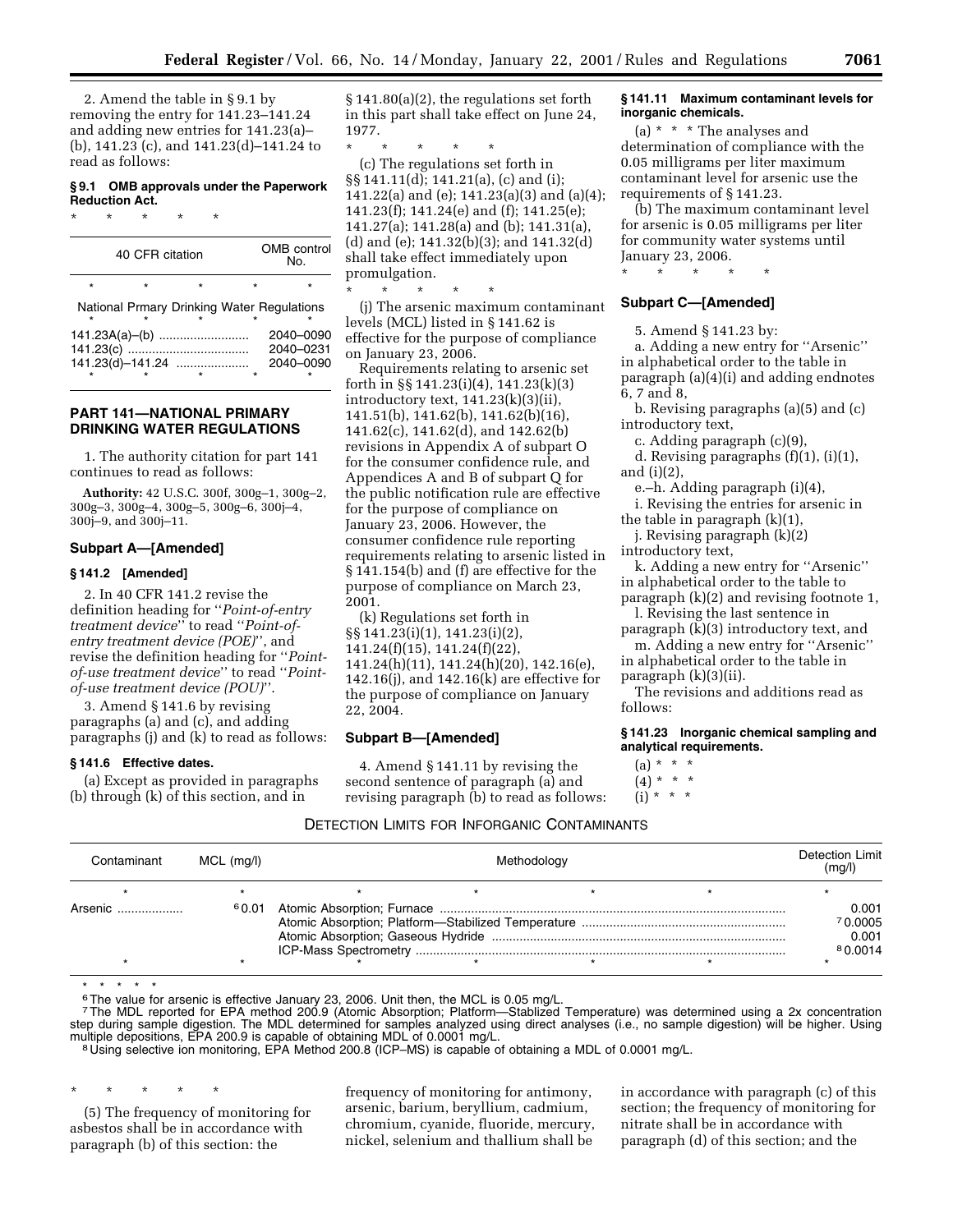frequency of monitoring for nitrite shall be in accordance with paragraph (e) of this section.

\* \* \* \* \*

(c) The frequency of monitoring conducted to determine compliance with the maximum contaminant levels in § 141.62 for antimony, arsenic, barium, beryllium, cadmium, chromium, cyanide, fluoride, mercury, nickel, selenium and thallium shall be as follows:

\* \* \* \* \*

(9) All new systems or systems that use a new source of water that begin operation after January 22, 2004 must demonstrate compliance with the MCL within a period of time specified by the State. The system must also comply with the initial sampling frequencies specified by the State to ensure a system can demonstrate compliance with the MCL. Routine and increased monitoring frequencies shall be conducted in accordance with the requirements in this section.

\* \* \* \* \*

```
(f) * * * *
```
(1) Where the results of sampling for antimony, arsenic, asbestos, barium, beryllium, cadmium, chromium, cyanide, fluoride, mercury, nickel, selenium or thallium indicate an exceedance of the maximum contaminant level, the State may require that one additional sample be collected as soon as possible after the initial sample was taken (but not to exceed two weeks) at the same sampling point.

\* \* \* \* \*  $(i) * * * *$ 

(1) For systems which are conducting monitoring at a frequency greater than annual, compliance with the maximum contaminant levels for antimony, arsenic, asbestos, barium, beryllium, cadmium, chromium, cyanide, fluoride, mercury, nickel, selenium or thallium is determined by a running annual average at any sampling point. If the average at any sampling point is greater than the MCL, then the system is out of compliance. If any one sample would cause the annual average to be exceeded, then the system is out of compliance immediately. Any sample below the method detection limit shall be calculated at zero for the purpose of

determining the annual average. If a system fails to collect the required number of samples, compliance (average concentration) will be based on the total number of samples collected.

(2) For systems which are monitoring annually, or less frequently, the system is out of compliance with the maximum contaminant levels for antimony, arsenic, asbestos, barium, beryllium, cadmium, chromium, cyanide, fluoride, mercury, nickel, selenium or thallium if the level of a contaminant is greater than the MCL. If confirmation samples are required by the State, the determination of compliance will be based on the annual average of the initial MCL exceedance and any Staterequired confirmation samples. If a system fails to collect the required number of samples, compliance (average concentration) will be based on the total number of samples collected.

\* \* \* \* \*

(4) Arsenic sampling results will be reported to the nearest 0.001 mg/L.

\* \* \* \* \* (k) \* \* \*

 $(1) * * * *$ 

|             | Contaminant and methodology <sup>13</sup> | FPA                | ASTM <sub>3</sub> | SM <sup>4</sup>     | Other |
|-------------|-------------------------------------------|--------------------|-------------------|---------------------|-------|
|             |                                           |                    |                   |                     |       |
| Arsenic 14: |                                           |                    |                   |                     |       |
|             |                                           | <sup>2</sup> 200.7 |                   | <sup>15</sup> 3120B |       |
|             |                                           | <sup>2</sup> 200.8 |                   |                     |       |
|             |                                           | 2 200.9            |                   |                     |       |
|             |                                           |                    | D-2972-93C        | 3113B               |       |
|             |                                           |                    |                   | 3114B               |       |
|             |                                           |                    |                   |                     |       |

\* \* \* \*\* 2 ''Methods for the Determination of Metals in Environmental Samples-Supplement I'', EPA–600/R–94–111, May 1994. Available at NTIS, PB 95–125472.

3Annual Book of ASTM Standards, 1994 and 1996, Vols. 11.01 and 11.02, American Society for Testing and Materials. The previous versions of D1688–95A, D1688–95C (copper), D3559–95D (lead), D1293–95 (pH), D1125–91A (conductivity) and D859–94 (silica) are also approved. These previous versions D1688–90A, C; D3559–90D, D1293–84, D1125–91A and D859–88, respectively are located in the Annual Book of ASTM Standards, 1994, Vols. 11.01. Copies may be obtained from the American Society for Testing and Materials, 100 Barr Harbor Drive, West<br>Conshohocken, PA 19428.

<sup>4</sup>18th and 19th editions of Standard Methods for the Examination of Water and Wastewater, 1992 and 1995, respectively, American Public Health Association; either edition may be used. Copies may be obtained from the American Public Health Association, 1015 Fifteenth Street NW., Washington, DC 20005.

\* \* \* \*\* 13Because MDLs reported in EPA Methods 200.7 and 200.9 were determined using a 2X preconcentration step during sample digestion, MDLs determined when samples are analyzed by direct analysis (*i.e.*, no sample digestion) will be higher. For direct analysis of cadmium and arsenic by Method 200.7, and arsenic by Method 3120 B sample preconcentration using pneumatic nebulization may be required to achieve lower detection limits. Preconcentration may also be required for direct analysis of antimony, lead, and thallium by Method 200.9; antimony and lead by Method 3113 B; and lead by Method D3559–90D unless multiple in-furnace depos

Method 3113 B; and lead by Method D3559–90D unless multiple in-furnace depositions are made.<br><sup>14</sup> If ultrasonic nebulization is used in the determination of arsenic by Methods 200.7, 200.8, or SM 3120 B, the arsenic must b valent state to provide uniform signal response. For methods 200.7 and 3120 B, both samples and standards must be diluted in the same mixed acid matrix concentration of nitric and hydrochloric acid with the addition of 100 µL of 30% hydrogen peroxide per 100ml of solution. For direct

analysis of arsenic with method 200.8 using ultrasonic nebulization, samples and standards must contain one mg/L of sodium hypochlorite.<br><sup>15</sup> After January 23, 2006 analytical methods using the ICP–AES technology, may not are 0.008 mg/L or higher. This restriction means that the two ICP–AES technology, may not be used because the detection limits for these methods are 0.008 mg/L or higher. This restriction means that the two ICP–AES methods MCL of 0.05 mg/L may not be used for compliance determinations for the revised MCL of 0.01 mg/L. However, prior to 2005 systems may have compliance samples analyzed with these less sensitive methods.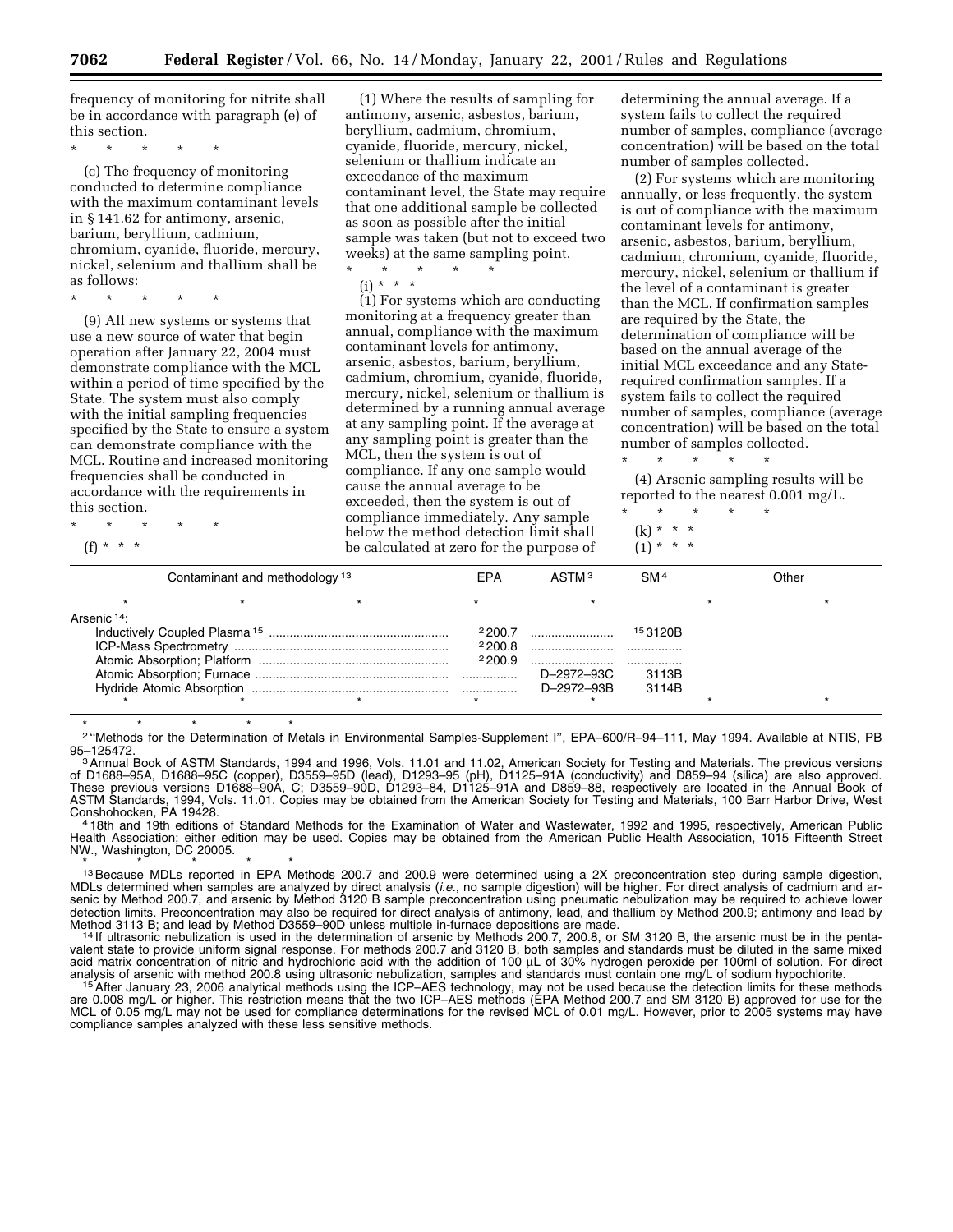\* \* \* \* \*

(2) Sample collection for antimony, arsenic, asbestos, barium, beryllium, cadmium, chromium, cyanide, fluoride, mercury, nickel, nitrate, nitrite, selenium, and thallium under this section shall be conducted using the sample preservation, container, and maximum holding time procedures specified in the table below:

| Contami-<br>nant | Preserva-<br>tive 1             |         | Con-<br>tainer <sup>2</sup> | Time <sup>3</sup> |
|------------------|---------------------------------|---------|-----------------------------|-------------------|
| $\star$          | $\star$                         | $\star$ | ÷                           | $\star$           |
| Arsenic          | Conc<br>$HNO3$ to<br>$pH < 2$ . |         | P or G                      | 6 months          |
| $\star$          |                                 |         |                             | $\star$           |

1For cyanide determinations samples must be adjusted with sodium hydroxide to pH 12 at the time off collection. When chilling is indicated the sample must be shipped and stored at 4°C or less. Acidification of nitrate or metals samples may be with a concentrated acid or a dilute (50% by volume) solution of the applicable concentrated acid. Acidification of samples for metals analysis is encouraged and allowed at the laboratory rather than at the time of sampling provided the shipping time and other instructions in Section 8.3 of EPA Methods

200.7 or 200.8 or 200.9 are followed.<br>
<sup>2</sup>P = plastic, hard or soft; G = glass, hard or soft. soft.<br><sup>3</sup> In all cases samples should be analyzed

as soon after collection as possible. Follow additional (if any) information on preservation, containers or holding times that is specified in method.

\* \* \* \* \*

 $(3)$  \* \* \* To receive certification to conduct analyses for antimony, arsenic, asbestos, barium, beryllium, cadmium, chromium, cyanide, fluoride, mercury, nickel, nitrate, nitrite and selenium and thallium, the laboratory must:

\* \* \* \* \*  $(ii) * * * *$ 

| Contaminant |  | Acceptance limit              |  |
|-------------|--|-------------------------------|--|
| $\star$     |  |                               |  |
| Arsenic     |  | $\pm 30$ at $\geq 0.003$ mg/L |  |

\* \* \* \* \* 6. Amend § 141.24 by:

a. Adding a new sentence to the end of paragraph (f)(15) introductory text, b. Revising paragraphs (f)(15)(i) and (f)(15)(ii) and adding new paragraphs

 $(f)(15)(iii)$  through  $(f)(15)(v)$ ,

c. Adding paragraph (f)(22), d. Adding a new sentence to the end

of paragraph (h)(11) introductory text, e. Revising paragraphs (h)(11)(i) and

(h)(11)(ii) and adding new paragraphs  $(h)(11)(iii)$  through  $(h)(11)(v)$ , and

f. Adding paragraph (h)(20).

The revisions and additions read as follows:

### **§ 141.24 Organic chemicals other than total trihalomethanes, sampling and analytical methods.**

(f) \* \* \*

 $(15)$  \* \* \* If one sampling point is in violation of an MCL, the system is in violation of the MCL.

(i) For systems monitoring more than once per year, compliance with the MCL is determined by a running annual average at each sampling point.

(ii) Systems monitoring annually or less frequently whose sample result exceeds the MCL must begin quarterly sampling. The system will not be considered in violation of the MCL until it has completed one year of quarterly sampling.

(iii) If any sample result will cause the running annual average to exceed the MCL at any sampling point, the system is out of compliance with the MCL immediately.

(iv) If a system fails to collect the required number of samples, compliance will be based on the total number of samples collected.

(v) If a sample result is less than the detection limit, zero will be used to calculate the annual average.

\* \* \* \* \*

(22) All new systems or systems that use a new source of water that begin operation after January 22, 2004 must demonstrate compliance with the MCL within a period of time specified by the State. The system must also comply with the initial sampling frequencies specified by the State to ensure a system can demonstrate compliance with the MCL. Routine and increased monitoring frequencies shall be conducted in accordance with the requirements in this section.

\* \* \* \* \* (h) \* \* \*  $(11)*$  \* \* If one sampling point is in violation of an MCL, the system is in

violation of the MCL. (i) For systems monitoring more than once per year, compliance with the MCL is determined by a running annual average at each sampling point.

(ii) Systems monitoring annually or less frequently whose sample result exceeds the regulatory detection level as defined by paragraph (h)(18) of this section must begin quarterly sampling. The system will not be considered in violation of the MCL until it has completed one year of quarterly sampling.

(iii) If any sample result will cause the running annual average to exceed the MCL at any sampling point, the system is out of compliance with the MCL immediately.

(iv) If a system fails to collect the required number of samples,

compliance will be based on the total number of samples collected.

(v) If a sample result is less than the detection limit, zero will be used to calculate the annual average. \* \* \* \* \*

(20) All new systems or systems that use a new source of water that begin operation after January 22, 2004 must demonstrate compliance with the MCL within a period of time specified by the State. The system must also comply with the initial sampling frequencies specified by the State to ensure a system can demonstrate compliance with the MCL. Routine and increased monitoring frequencies shall be conducted in accordance with the requirements in this section.

## **Subpart F—[Amended]**

7. Amend the table in § 141.51(b) by adding a new entry for ''Arsenic'' in alphabetical order and adding a new endnote to read as follows:

## **§ 141.51 Maximum contaminant level goals for inorganic contaminants.**

| $\star$ | $^\star$ | ÷           | ÷ |                   |             |
|---------|----------|-------------|---|-------------------|-------------|
|         | (b)      | * * *       |   |                   |             |
|         |          | Contaminant |   |                   | MCLG (mg/L) |
|         | $\star$  | ÷           | ÷ | ÷                 | ÷           |
|         | Arsenic  |             |   | zero <sup>1</sup> |             |
|         | ÷        |             |   | ÷                 | ÷           |

<sup>1</sup>This value for arsenic is effective January 23, 2006. Until then, there is no MCLG.

### **Subpart G—[Amended]**

8. Amend § 141.60 by adding paragraph (b)(4) to read as follows:

## **§ 141.60 Effective dates.**

 $\star$   $\star$ 

# (b) \* \* \*

(4) The effective date for § 141.62(b)(16) is January 23, 2006.

9. Amend § 141.62 by:

a. Revising the first sentence of paragraph (b) introductory text,

b. Adding a new entry ''(16)'' for arsenic to the table in paragraph (b),

c. Adding a new entry for ''Arsenic'' in alphabetical order, adding new endnotes 4 and 5, adding a new item 12 and revising items 2 and 6 to list of ''Key to BATs in Table'' and revising the heading to the table in paragraph (c),

d. Adding paragraph (d).

The revisions and additions read as follows:

### **§ 141.62 Maximum Contaminant Levels for inorganic contaminants.** \* \* \* \* \*

(b) The maximum contaminant levels for inorganic contaminants specified in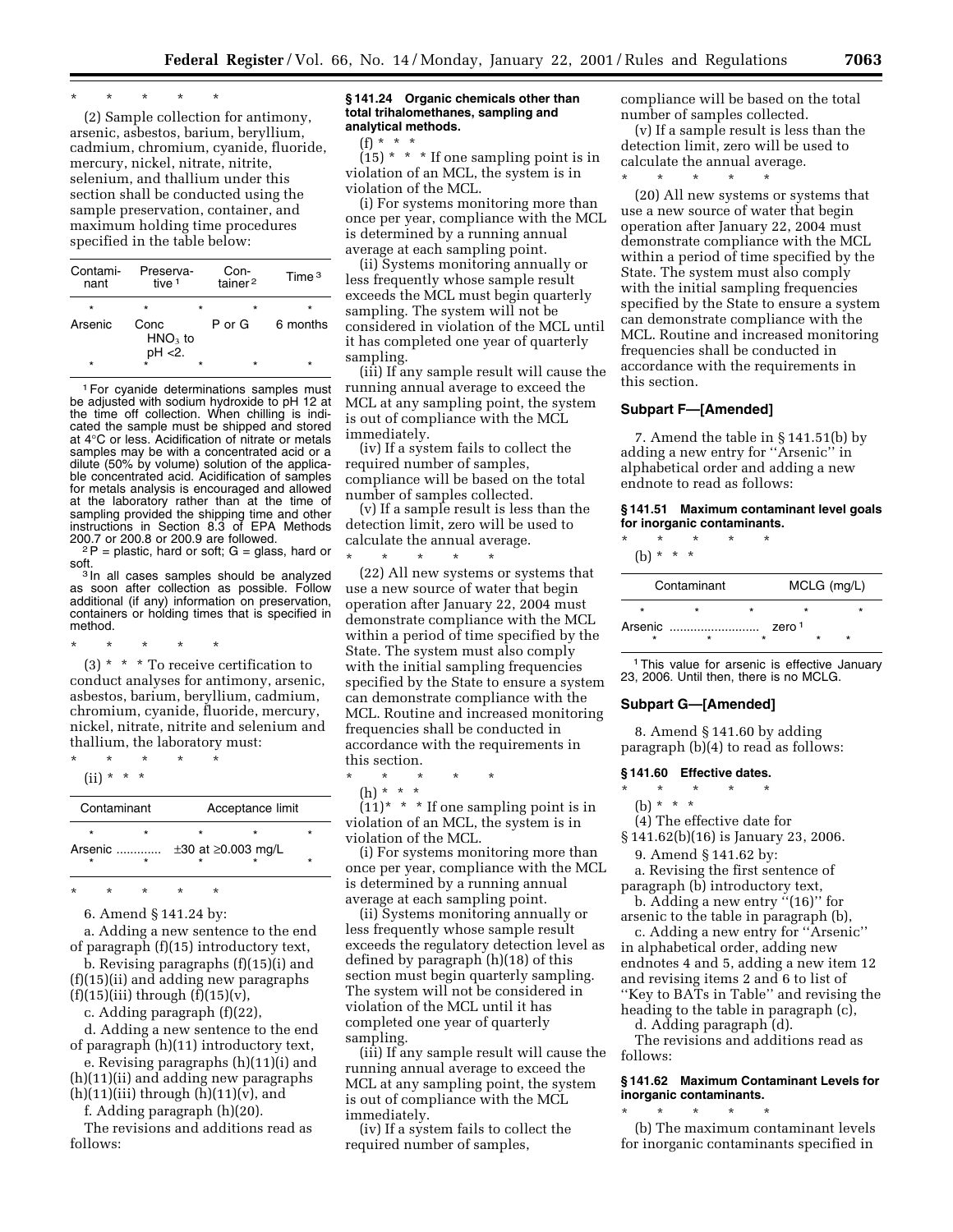**7064 Federal Register** / Vol. 66, No. 14 / Monday, January 22, 2001 / Rules and Regulations

paragraphs (b)  $(2)$ – $(6)$ ,  $(b)$  $(10)$ , and  $(b)$ (11)–(16) of this section apply to community water systems and nontransient, non-community water systems. \* \* \*

\* \* \* \* \*

| Contaminant  |  |  | $MCL$ (mg/L) |  |
|--------------|--|--|--------------|--|
|              |  |  |              |  |
| (16) Arsenic |  |  | 0.01         |  |

(c) \* \* \*

BAT FOR INORGANIC COM-POUNDS LISTED IN SECTION 141.62(B)

| Chemical Name                 |  |  | BAT(s)                                                                                                |  |  |
|-------------------------------|--|--|-------------------------------------------------------------------------------------------------------|--|--|
|                               |  |  |                                                                                                       |  |  |
| Arsenic <sup>4</sup> …………………… |  |  | 1, 2, 5, 6, 7, 9, 12 <sup>5</sup>                                                                     |  |  |
|                               |  |  | <sup>4</sup> BATs for Arsenic V. Pre-oxidation may be<br>required to convert Arsenic III to Arsenic V |  |  |

 $5$ To obtain high removals, iron to arsenic ratio must be at least 20:1.

*Key to BATs in Table*

- 1 = Activated Alumina
- 2 = Coagulation/Filtration (not BAT for systems < 500 service connections)

\* \* \* \* \*

5 = Ion Exchange

6 = Lime Softening (not BAT for systems < 500 service connections)

7 = Reverse Osmosis

\* \* \* \* \*

9 = Electrodialysis

\* \* \* \* \*

12 = Oxidation/Filtration

\* \* \* \* \*

(d) The Administrator, pursuant to section 1412 of the Act, hereby identifies in the following table the affordable technology, treatment technique, or other means available to systems serving 10,000 persons or fewer for achieving compliance with the maximum contaminant level for arsenic:

| SMALL SYSTEM COMPLIANCE TECHNOLOGIES (SSCTS) <sup>1</sup> FOR ARSENIC <sup>2</sup> |
|------------------------------------------------------------------------------------|
|------------------------------------------------------------------------------------|

| Small system compliance technology | Affordable for listed small system categories 3                                                                                                                                                                                                                                         |
|------------------------------------|-----------------------------------------------------------------------------------------------------------------------------------------------------------------------------------------------------------------------------------------------------------------------------------------|
|                                    | All size categories.<br>All size categories.<br>501-3,300, 3,301-10,000.<br>501-3,300, 3,301-10,000.<br>501-3.300, 3.301-10.000.<br>All size categories<br>All size categories.<br>All size categories.<br>501-3,300, 3,301-10,000.<br>All size categories.<br>501-3,300, 3,301-10,000. |

1 Section 1412(b)(4)(E)(ii) of SDWA specifies that SSCTs must be affordable and technically feasible for small systems.<br><sup>2</sup> SSCTs for Arsenic V. Pre-oxidation may be required to convert Arsenic III to Arsenic V.

<sup>3</sup>The Act (ibid.) specifies three categories of small systems: (i) those serving 25 or more, but fewer than 501, (ii) those serving more than 500, but fewer than 3,301, and (iii) those serving more than 3,300, but fewer than 10,001.<br>4When POU or POE devices are used for compliance, programs to ensure proper long-term operation, maintenance, and monitoring must be

provided by the water system to ensure adequate performance.<br><sup>5</sup> Unlikely to be installed solely for arsenic removal. May require pH adjustment to optimal range if high removals are needed.

<sup>6</sup>Technologies reject a large volume of water—may not be appropriate for areas where water quantity may be an issue.<br><sup>7</sup>To obtain high removals, iron to arsenic ratio must be at least 20:1.

## **Subpart O—[Amended]**

10. Amend § 141.154 by revising paragraph (b) and adding paragraph (f) to read as follows:

### **§ 141.154 Required additional health information.**

\* \* \* \* \*

(b) Ending in the report due by July 1, 2001, a system which detects arsenic at levels above 0.025 mg/L, but below the 0.05 mg/L, and beginning in the report due by July 1, 2002, a system that detects arsenic above 0.005 mg/L and up to and including 0.01 mg/L:

(1) Must include in its report a short informational statement about arsenic,

using language such as: While your drinking water meets EPA's standard for arsenic, it does contain low levels of arsenic. EPA's standard balances the current understanding of arsenic's possible health effects against the costs of removing arsenic from drinking water. EPA continues to research the health effects of low levels of arsenic, which is a mineral known to cause cancer in humans at high concentrations and is linked to other health effects such as skin damage and circulatory problems.

(2) May write its own educational statement, but only in consultation with the Primacy Agency.

\* \* \* \* \*

(f) Beginning in the report due by July 1, 2002 and ending January 22, 2006, a community water system that detects arsenic above 0.01 mg/L and up to and including 0.05 mg/L must include the arsenic health effects language prescribed by Appendix A to Subpart O.

11. Amend Appendix A to Subpart O by revising the entry for arsenic under ''Inorganic contaminants:'' and adding an endnote to read as follows:

## **Appendix A to Subpart O—Regulated Contaminants**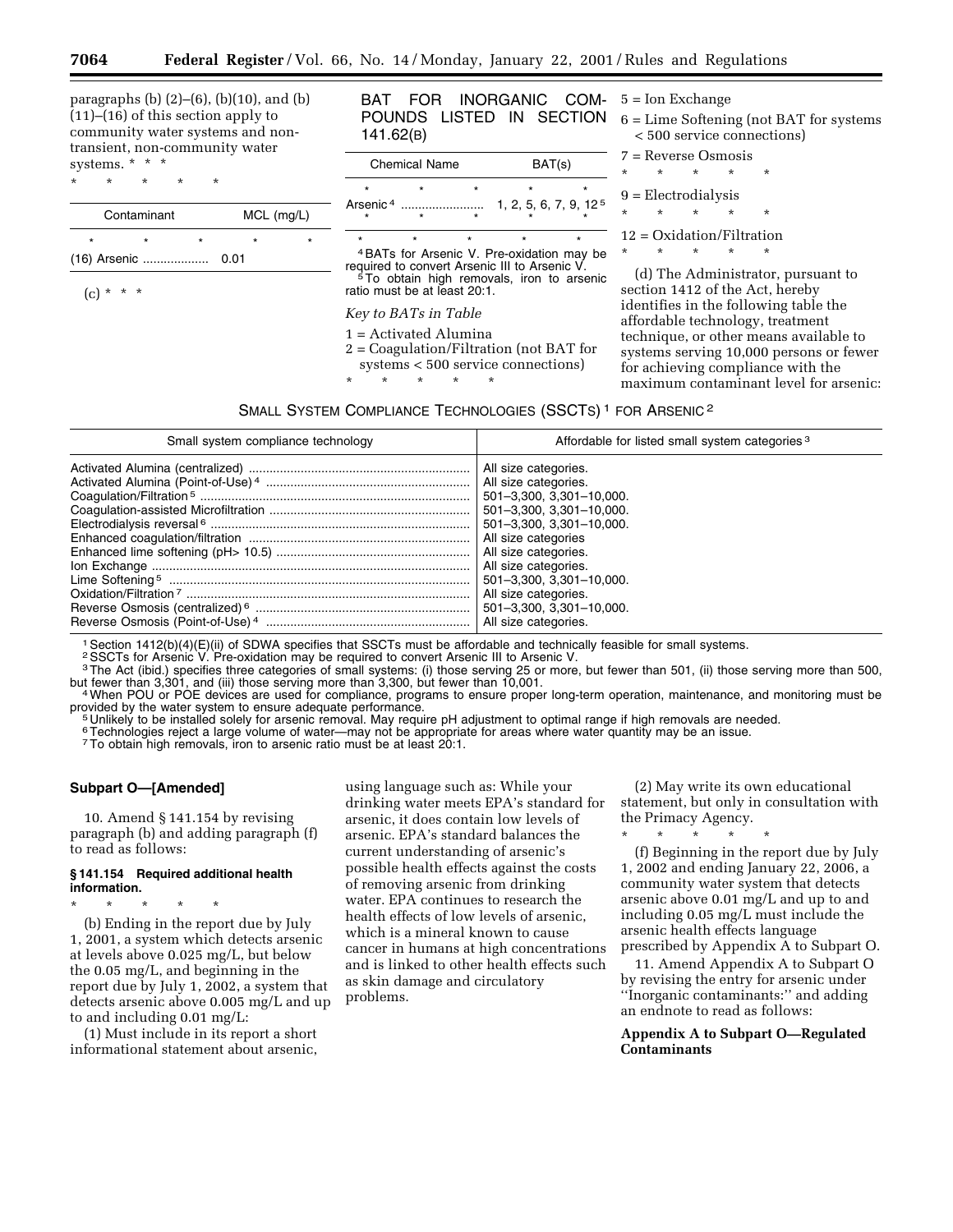| Contaminant<br>(units)  | Traditional<br><b>MCL</b><br>in mg/L | To<br>convert<br>for<br>CCR.<br>multiply<br>by | MCL in<br>CCR units | <b>MCLG</b> | <b>Major Sources</b><br>in<br>drinking water                                                                            |         | Health effects language                                                                                                                                                                                                               |
|-------------------------|--------------------------------------|------------------------------------------------|---------------------|-------------|-------------------------------------------------------------------------------------------------------------------------|---------|---------------------------------------------------------------------------------------------------------------------------------------------------------------------------------------------------------------------------------------|
| $\star$                 | $\star$                              | $\star$                                        | $\star$             |             | $\star$                                                                                                                 | $\star$ | $\star$                                                                                                                                                                                                                               |
| Inorganic contaminants: | $\star$                              | $\star$                                        | $\star$             |             | $\star$                                                                                                                 | $\star$ | $\star$                                                                                                                                                                                                                               |
| Arsenic (ppb)           | 10.01                                | 1000                                           | 110                 | $10^{-1}$   | Erosion of natural depos-<br>its; Runoff from or-<br>chards; Runoff from<br>glass and electronics<br>production wastes. |         | Some people who drink<br>water containing arsenic<br>in excess of the MCL<br>over many years could<br>experience skin damage<br>or problems with their<br>circulatory system, and<br>may have an increased<br>risk of getting cancer. |
|                         | $\star$                              | $\star$                                        | $\star$             |             | $\star$                                                                                                                 |         |                                                                                                                                                                                                                                       |

\* \* \* \* \*

1. These arsenic values are effective January 23, 2006. Until then, the MCL is 0.05 mg/L and there is no MCLG.

## **Subpart Q—[Amended]**

12. Amend Appendix A to Subpart Q by:

```
a. Revising the entry for ''2. Arsenic''
under ''B. Inorganic Chemicals (IOCs)'',
  b. Redesignating endnotes 8 through
17 as endnotes 10 through 19 in the
table and at the end of the table, and
```
c. Adding endnotes 8 and 9. The revisions and additions read as

follows:

# **Appendix A to Subpart Q—NPDWR Violations and Other Situations Requiring Public Notice 1**

|                                |  |  |  |                                   | MCL/MRDL/TT violations <sup>2</sup> | Monitoring & testing procedure<br>violations |                           |
|--------------------------------|--|--|--|-----------------------------------|-------------------------------------|----------------------------------------------|---------------------------|
| Contaminant                    |  |  |  | Tier of public<br>notice required | Citation                            | Tier of public<br>notice required            | Citation                  |
|                                |  |  |  |                                   |                                     |                                              |                           |
| B. Inorganic Chemicals (IOCs). |  |  |  |                                   |                                     |                                              |                           |
| 2. Arsenic                     |  |  |  |                                   | 8141.62(b)                          |                                              | $3 \quad 9141.23(a), (c)$ |

## **Appendix A—Endnotes**

1. Violations and other situations not listed in this table (e.g., reporting violations and failure to prepare Consumer Confidence Reports), do not require notice, unless otherwise determined by the primacy agency. Primacy agencies may, at their option, also require a more stringent public notice tier (e.g., Tier 1 instead of Tier 2 or Tier 2 instead of Tier 3) for specific violations and situations listed in this Appendix, as authorized under § 141.202(a) and § 141.203(a).

2. MCL–Maximum contaminant level MRDL–Maximum residual disinfectant level, TT–Treatment technique.

\* \* \* \* \* 8. The arsenic MCL citations are effective January 23, 2006. Until then, the citations are § 141.11(b) and § 141.23(n).

9. The arsenic Tier 3 violation MCL citations are effective January 23, 2006. Until then, the citations are § 141.23(a), (l).

\* \* \* \* \*

13. Amend Appendix B to Subpart Q by:

a. Revising entry ''9. Arsenic'' under ''C. Inorganic chemicals (IOCs)'',

b. Redesignating endnotes 11 through 21 as endnotes 12 through 22 in the table and at the end of the table, and

c. Adding endnote 11.

The revisions and additions read as follows:

## **Appendix B to Subpart Q—Standard Health Effects Language for Public Notification**

| Contaminant |  | $MCLG1$ mg/L $MCL2$ mg/L |  | Standard health effects language for public notification |  |  |  |
|-------------|--|--------------------------|--|----------------------------------------------------------|--|--|--|
|             |  |                          |  |                                                          |  |  |  |
| .           |  | $\sim$                   |  |                                                          |  |  |  |

9. Arsenic 11 ...................................... 0 0.01 Some people who drink water containing arsenic in excess of the MCL over many years could experience skin damage or problems with their circulatory system, and may have an increased risk of getting cancer.